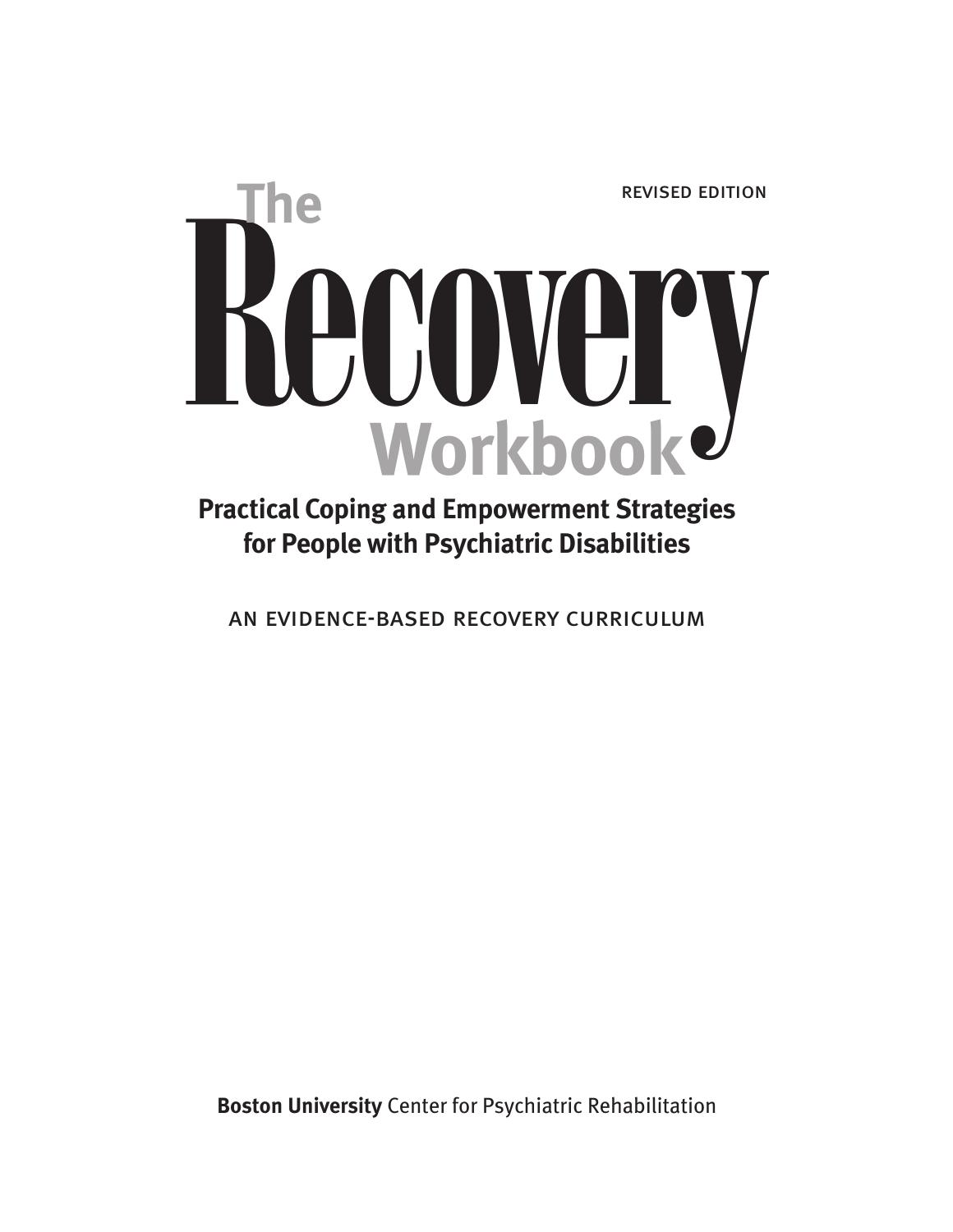Revised Edition Copyright © 2009 by Center for Psychiatric Rehabilitation, Trustees of Boston University, First Edition Copyright © 1994 by Center for Psychiatric Rehabilitation, Trustees of Boston University.

All rights reserved. No part of this publication may be reproduced or transmitted in any form or by any means, electronic or mechanical, including photocopy, recording, or any information storage and retrieval system without permission from the Center for Psychiatric Rehabilitation.

Published by: Center for Psychiatric Rehabilitation Boston University: College of Health and Rehabilitation Sciences 940 Commonwealth Avenue West Boston, MA 02215

The development of the first edition of this publication was supported in part by a grant from the National Institute on Disability and Rehabilitation Research and the Center for Mental Health Services.

Printed in the United States of America

ISBN 978-1-878512-40-6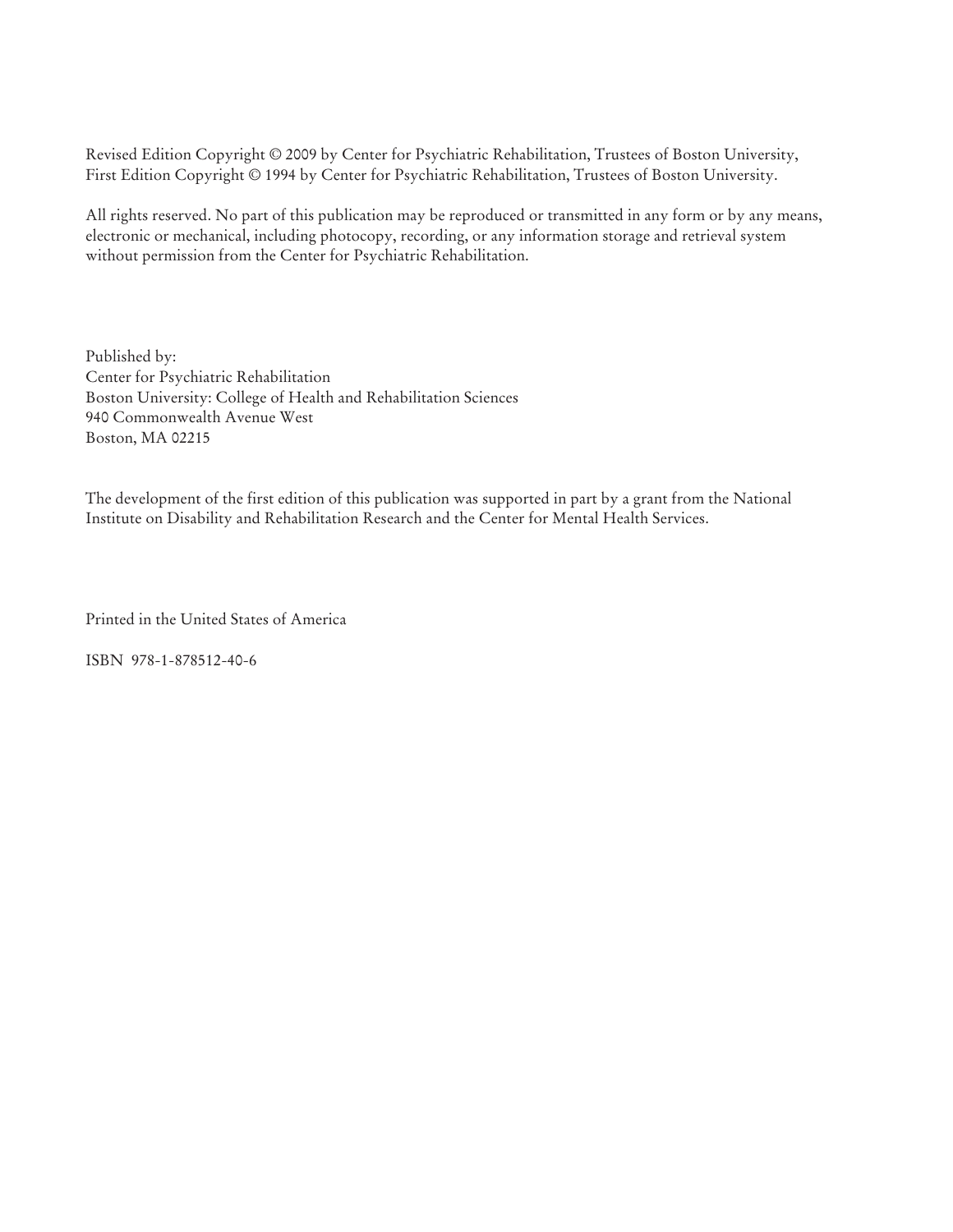# *Contents*

|                                                                     | iv Related Recovery Resources<br>v About the Authors<br>vi Acknowledgments<br>vii Preface to the Revised Edition                                                    |
|---------------------------------------------------------------------|---------------------------------------------------------------------------------------------------------------------------------------------------------------------|
| <b>Chapter One:</b><br><b>Introduction</b>                          | 1 Purpose of the Workbook<br>3 Goals of the Workbook<br>3 Evidence-Based Practice<br>3 Suggestions for Getting Started                                              |
| <b>Chapter Two:</b><br><b>Recovery</b>                              | 11 The Process of Recovery<br>12 Phases of the Recovery Process<br>15 Aspects of the Recovery Process                                                               |
| <b>Chapter Three:</b><br><b>Increasing Knowledge</b><br>and Control | 23 The Impact of Serious Mental Illness<br>26 The Services of a Recovery-Oriented Mental Health System<br>28 The Values of a Recovery-Oriented Mental Health System |
| <b>Chapter Four:</b><br><b>Managing Life's Stresses</b>             | 33 Symptoms of Stress<br>43 Sources of Stress<br>49 Coping Strategies                                                                                               |
| <b>Chapter Five:</b><br><b>Enhancing Personal Meaning</b>           | 71 Acknowledging Your Accomplishments<br>74 Personal Enrichment                                                                                                     |
| <b>Chapter Six:</b><br><b>Building Personal Support</b>             | 83 Connecting<br>84 Basic Communication Skills<br>92 Asking for Support<br>95 Setting Boundaries on Your Relationships                                              |
| <b>Chapter Seven:</b>                                               | 99 A Step-by-Step Guide for Setting Personal Goals<br>Setting Personal Goals 105 Developing a Plan for Achieving a Personal Goal                                    |

*113* Bibliography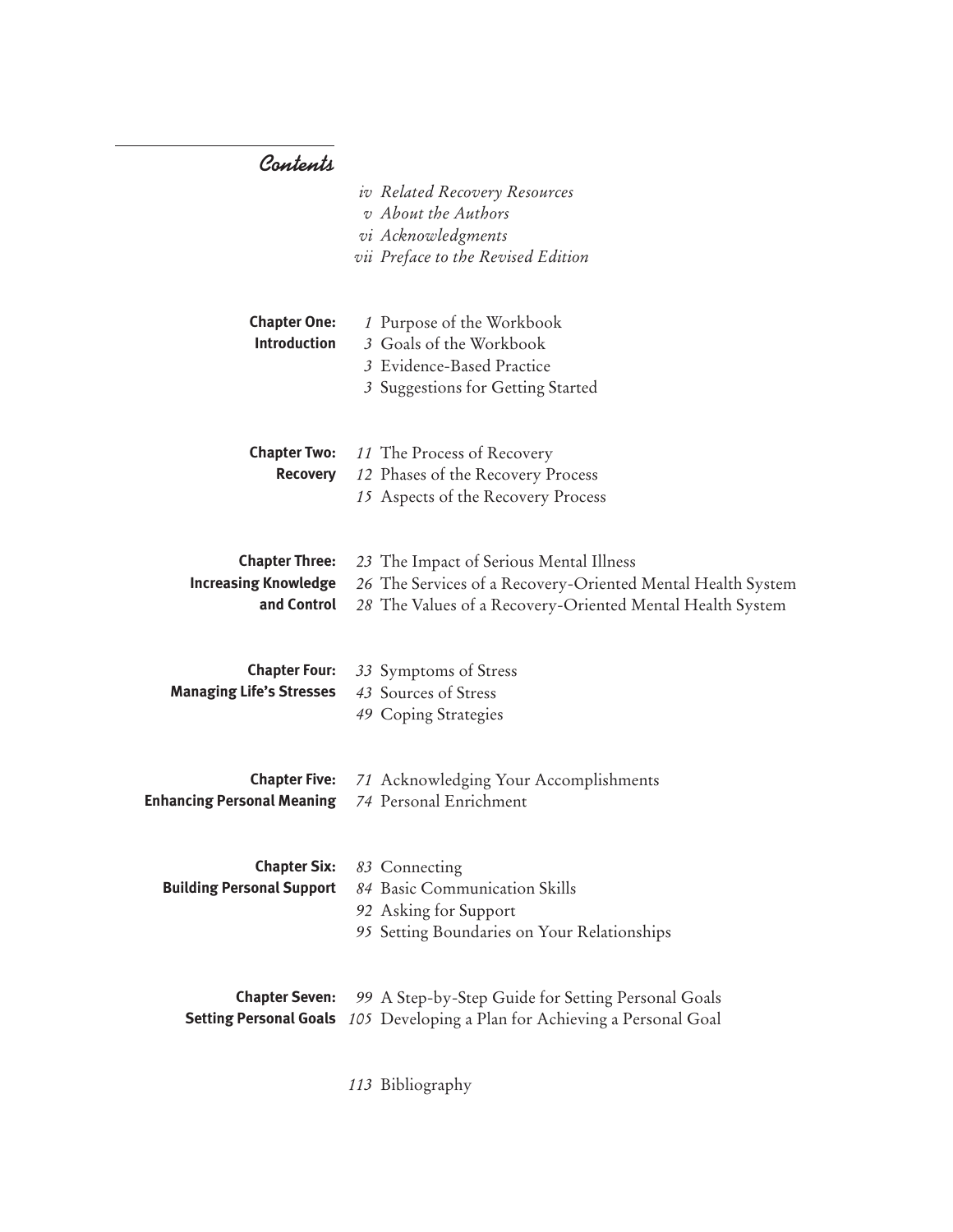#### **Leader's Guide—The Recovery Workbook:** A guide for leaders who are using *The Recovery Workbook* with groups. *Related Recovery Resources*

**Recuperando la Esperanza—Libro Práctico:** Spanish version of the *The Recovery Workbook.* The accompanying leader's guide is available as a free download on the Center's website.

**The Recovery Workbook 2: Connectedness:** The next step for leaders and students who have experience with the first *The Recovery Workbook*. Explores the relationship between connectedness (with oneself, others, environments, and a larger meaning or purpose in life) and personal growth in the recovery process for people with psychiatric disabilities.

**Leader's Guide—The Recovery Workbook 2:** A guide for leaders who are using *The Recovery Workbook 2: Connectedness* with groups.

**Powerpoint® Presentation—The Recovery Workbook 2:** Supplements and reinforces teaching points from *The Recovery Workbook 2: Connectedness* is available for purchase on CD.

**Voices of Recovery:** Recommended as a stand alone text or for use with *The Recovery Workbook 1* and *The Recovery Workbook 2,* this compilation of personal accounts and Photovoice projects by persons with psychiatric disabilities is intended to stimulate hope and provide models for recovery.

**The Experience of Recovery:** Recommended as a stand alone text or for use with *The Recovery Workbook 1* and *The Recovery Workbook 2,* this compilation of personal accounts and poems by persons with psychiatric disabilities is intended to stimulate hope and provide models for recovery.

**Toward a Vision of Recovery — DVD & Book of Readings:** An informative and inspiring, 30-minute presentation on recovery by Dr. William Anthony, produced by the California affiliate of the National Alliance on Mental Illness, and an accompanying book of readings on recovery. A valuable tool for stimulating group discussion for mental health service providers, students, researchers, administrators, families, consumers/survivors, and board members.

*Ordering information is available on the Center for Psychiatric Rehabilitation website at* **www.bu.edu/cpr/products***.*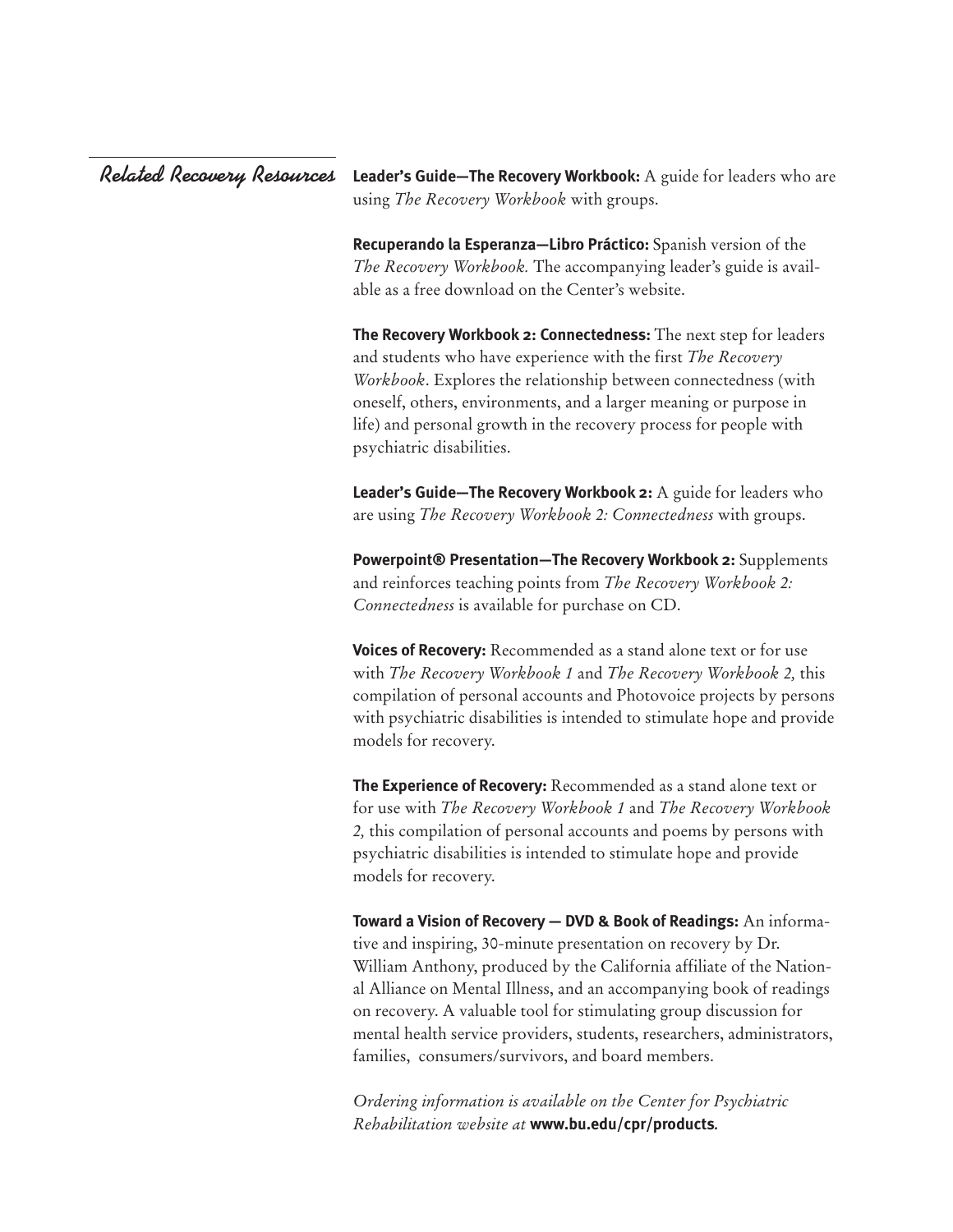**LeRoy Spaniol, PhD,** is a licensed psychologist who has extensive experience leading workshops in divorce adjustment, stress management, writing skills, self-esteem, assertiveness skills, and other issues. At the time of publication of the first edition, he was research associate professor in the Department of Rehabilitation Counseling at Boston University, adjunct associate professor of counseling psychology at Boston University, executive publisher of the *Psychiatric Rehabilitation Journal*, and associate executive director of the Center for Psychiatric Rehabilitation, Boston University. *About the Authors*

> **Martin Koehler, BA,**was a research assistant at the Center for Psychiatric Rehabilitation and a graduate of Harvard College. He also completed a certificate in public interest law at the College of Public and Community Service at the University of Massachusetts. He is active in mental health politics in Massachusetts.

> **Dori Hutchinson, ScD,** is director of the Services Division at the Center for Psychiatric Rehabilitation, Boston University. Previously, she was an instructor in the Rehabilitation Counseling program at Boston University teaching courses in case management, clinical skills, and direct skills teaching. She has done extensive research in wellness and fitness in the field of mental health.

*No royalties are paid to the authors of this book. All proceeds from the sale of this book are used to further the work of the Center for Psychiatric Rehabilitation.*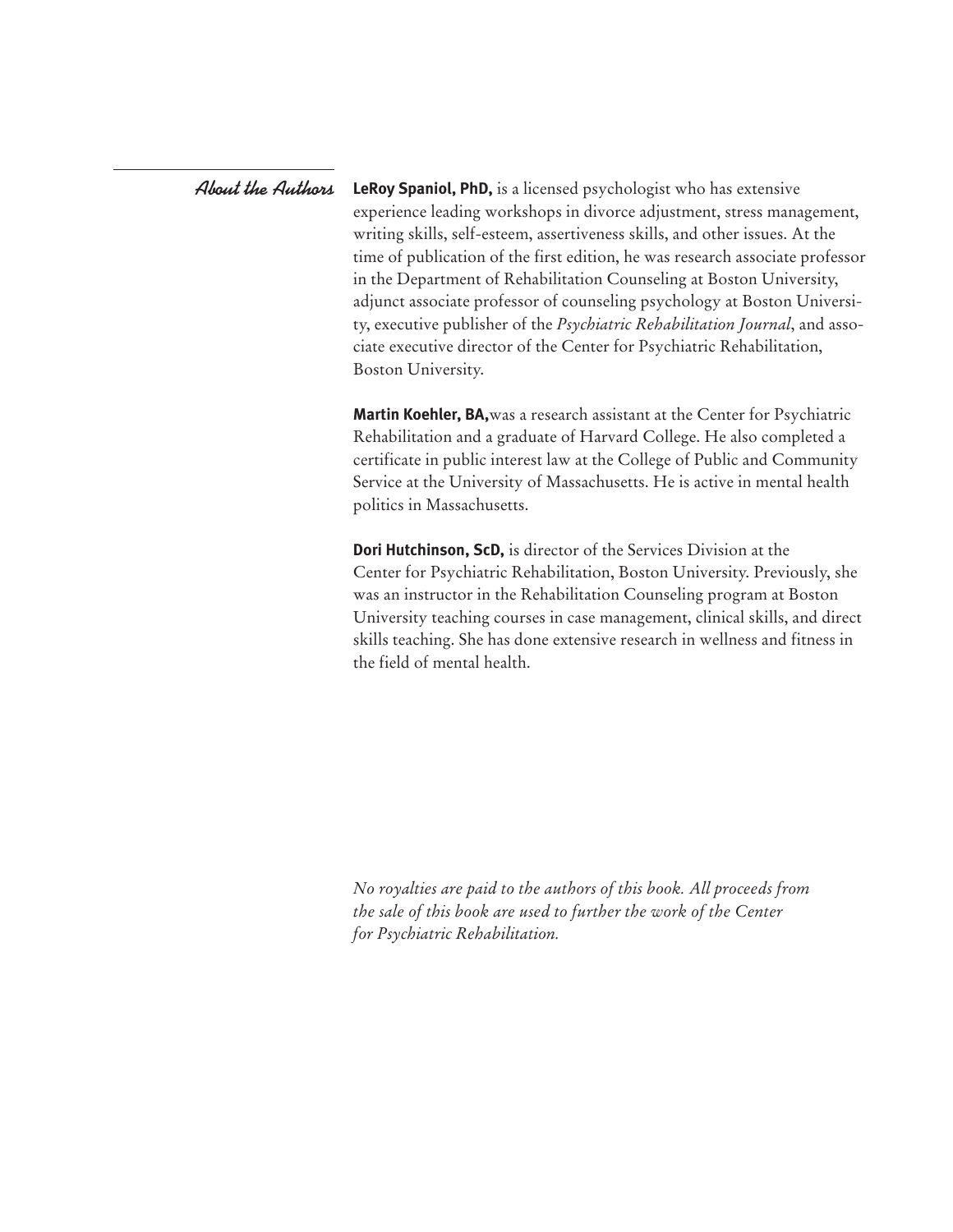*Acknowledgments* We thank the many people with whom we piloted this workbook. They shared their experiences willingly and generously, knowing that others might benefit from what they have learned.

> We also give special thanks to Mikal Cohen and William Anthony for their many useful suggestions on the text and the exercises.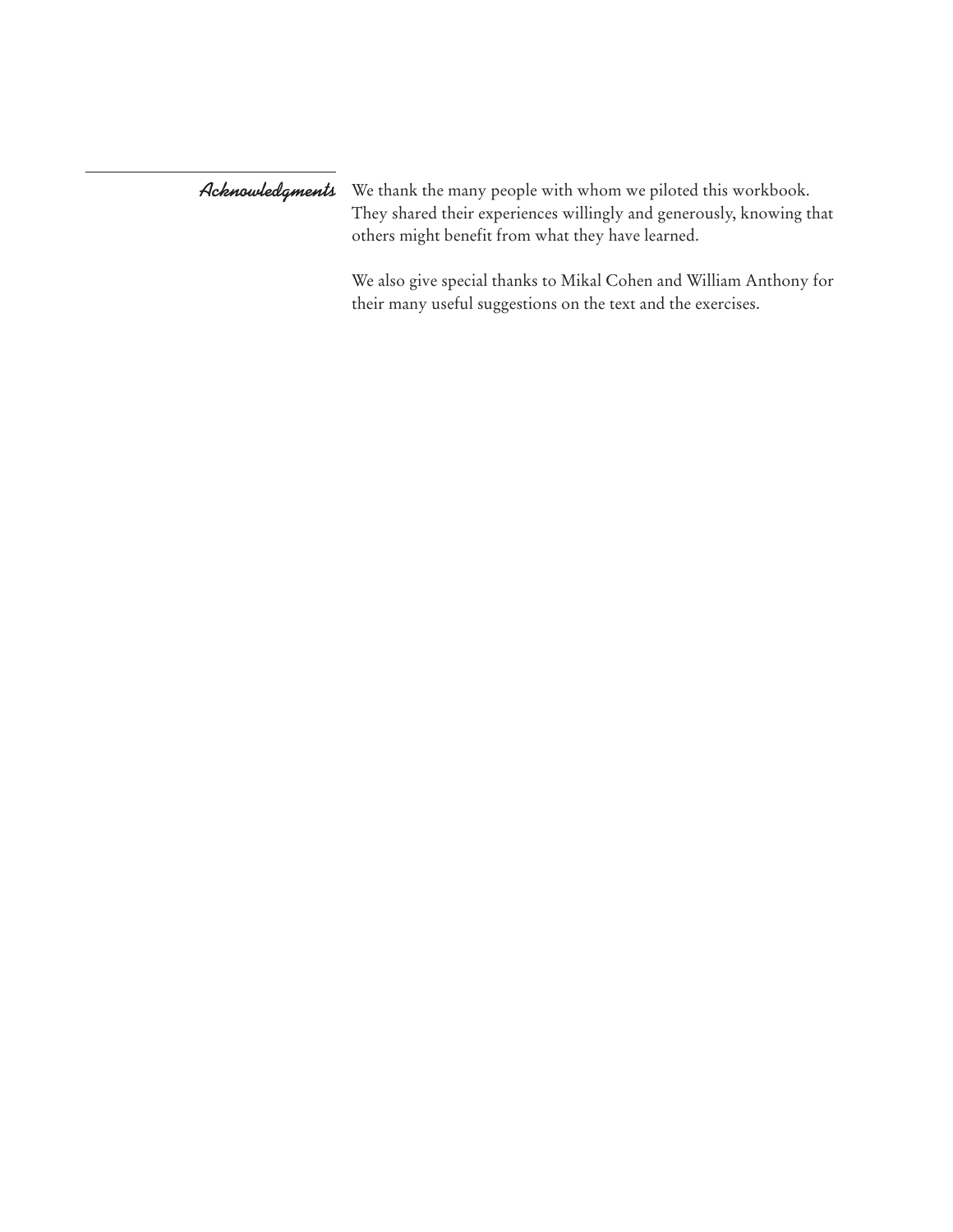*Preface to the Revised Edition*

Since its first printing, nearly 15,000 copies of *The Recovery Workbook: Practical Coping and Empowerment Strategies for People with Psychiatric Disabilities* have been sold or distributed throughout the world. Users report that it is both an effective and easy-to-use resource for recovery groups and self-study, and a recent research study concluded that *The Recovery Workbook* program was effective in increasing individuals' perceived sense of hope, empowerment, and recovery (Barbic, Krupa & Armstrong (2009).

In this revised edition of *The Recovery Workbook,* we took the opportunity to update the "Physical Wellness and Recovery" section to reflect changes in the field of health and wellness. We updated the bibliography to include recent recovery-related writings and added a list of companion resources developed at the Center designed to further the exploration of recovery for people with psychiatric disabilities.

The Center has published a number of companion recovery-related resources since the first printing of *The Recovery Workbook.* They include:

- *Recuperando la Esperanza—Libro Práctico,* a Spanish translation of *The Recovery Workbook* (and an accompanying leader's guide) is now available.
- *The Recovery Workbook 2: Connectedness* (Spaniol, Bellingham, Cohen & Spaniol, 2003) was written with the understanding that as people become more aware of their recovery and its possibilities, they are more likely to feel an interest in, and the need for, "connectedness" in their lives—connectedness to themselves, to others, to various environments, and to meaning and purpose in life. This Connectedness workbook is designed to be a second step after the completion of *The Recovery Workbook* and deliberately repeats some of the exercises from the first workbook in order to provide continuity and practice for the knowledge, skills, and attitudes learned in the first workbook. An accompanying leader's guide and PowerPoint presentation are available for use with groups.
- *The Experience of Recovery* (Spaniol & Koehler, 1994), a collection of personal accounts and poems written by people who have been through the recovery process, is recommended for use with both of the recovery workbooks or as a stand-alone book of readings.
- *Voices of Recovery* (McNamara, 2009), a second and more recent book of readings, includes personal accounts interspersed with Photovoice projects—projects by individuals with psychiatric disabilities that include a photograph with a short narrative explaining the per-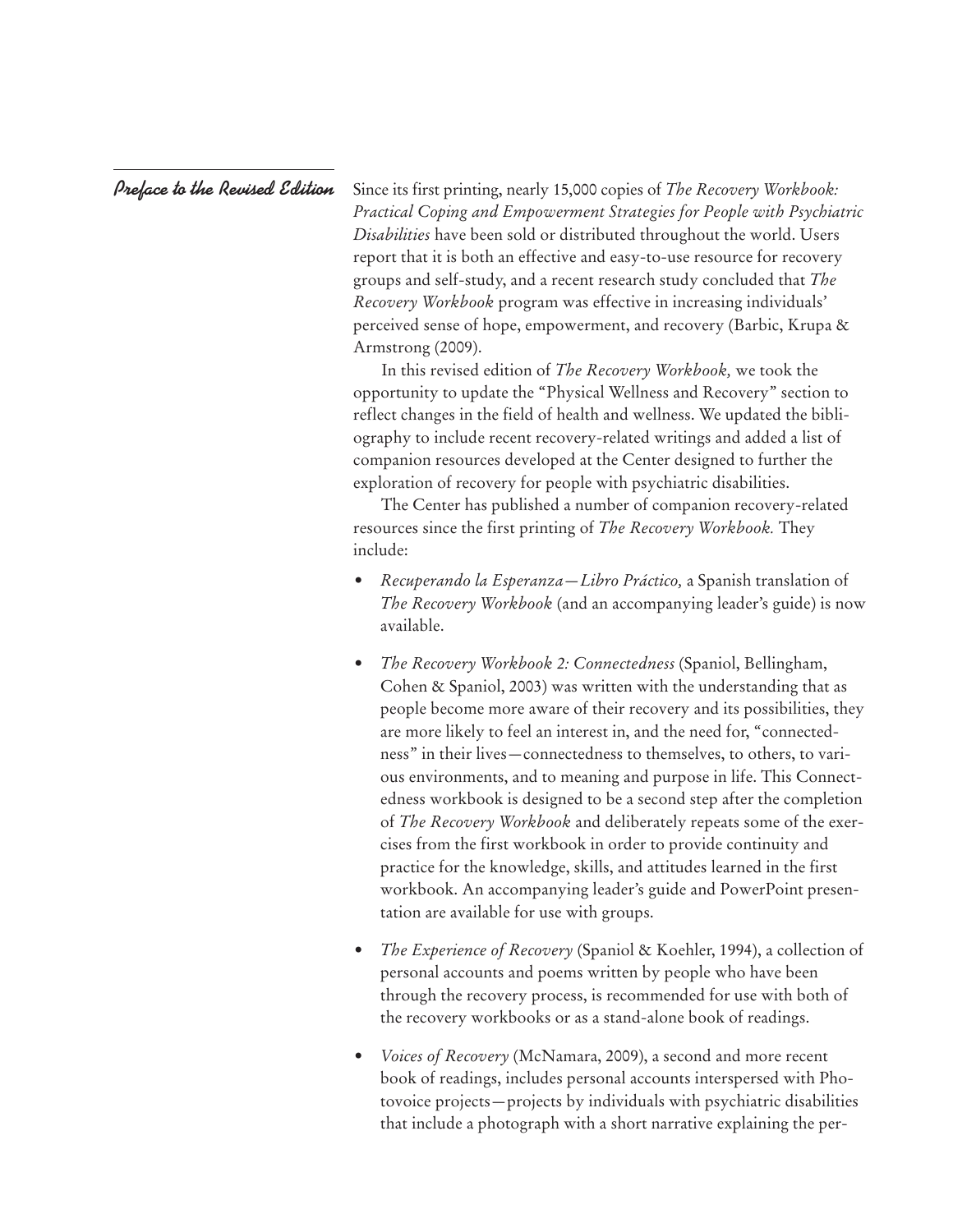sonal meaning behind the photograph. *Voices of Recovery* also is recommended for use with of both of the recovery workbooks, or it can be read independently to inspire hope that recovery is not only possible—it is real!

We hope that these books are helpful to you, your loved ones, and/or the people you serve on the journey of recovery.

#### **References**

- Barbic, S., Krupa, T., & Armstrong, I. (2009). A randomized controlled trial of the effectiveness of a modified recovery workbook program: Preliminary findings. *Psychiatric Services, 60*(4), 491–497.
- McNamara, S. (Ed). (2009). *Voices of recovery.* Boston: Boston University, Center for Psychiatric Rehabilitation.
- Spaniol, L., Bellingham, R., Cohen, B., & Spaniol, S. (2003). *The recovery workbook 2: Connectedness.* Boston: Boston University, Center for Psychiatric Rehabilitation.
- Spaniol, L. & Koehler, M. (1993). *The experience of recovery*. Boston: Boston University, Center for Psychiatric Rehabilitation.
- Spaniol, L., Koehler, M., Hutchinson, D., & Restrepo-Toro, M. (1999). *Recuperando la esperanza—Libro práctico.* Boston: Boston University, Center for Psychiatric Rehabilitation.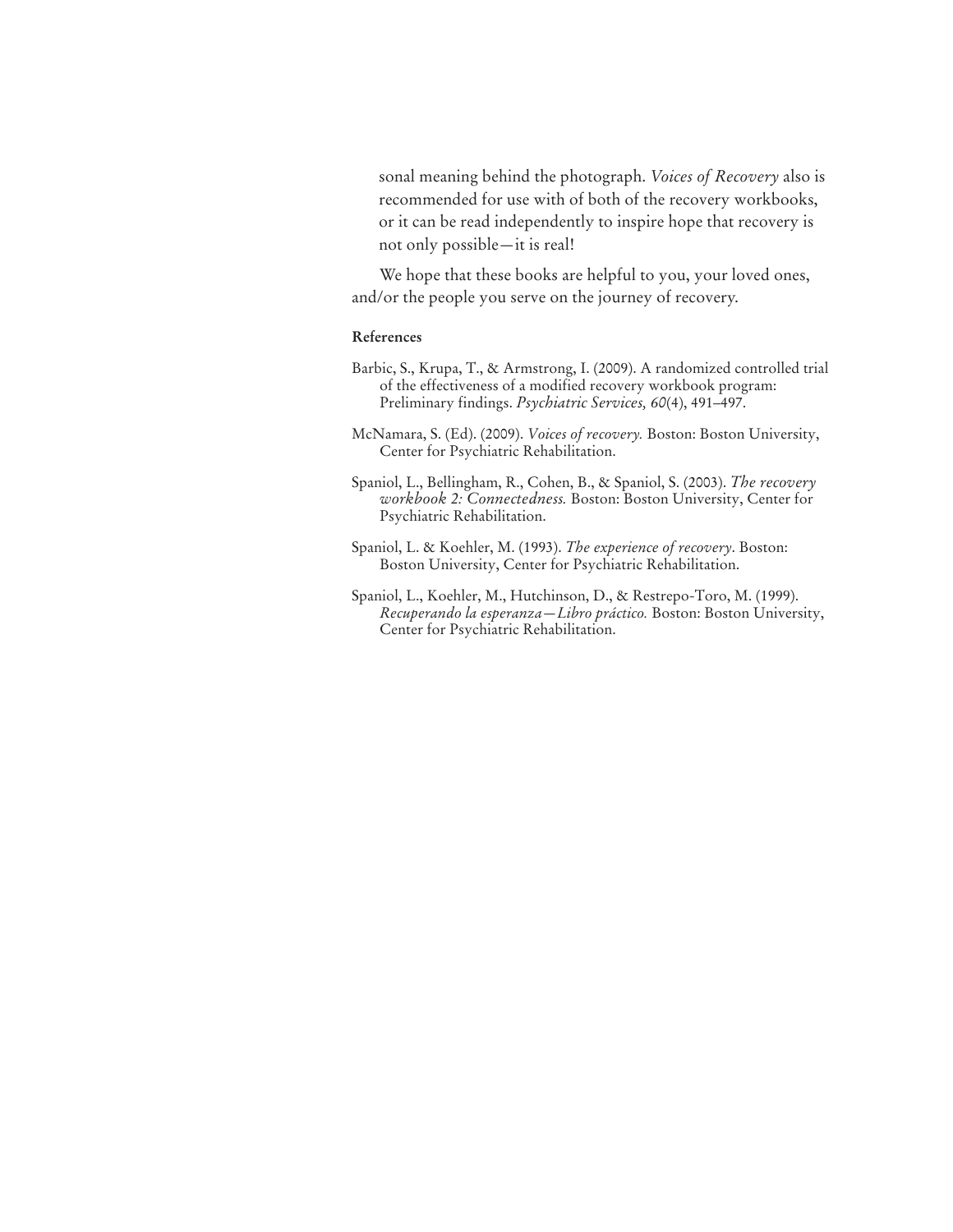# *Introduction* c h a p t e r 1

*Purpose of the Workbook*

ecovery is a common human experience. We all experience recovery at some point in our lives from injury, from illness, or from trauma. Psychiatric disability has a devastating impact on the lives of people who experience it. It is devastating because people with psychiatric disability are left profoundly disconnected from themselves, from others, from their environments, and from meaning or purpose in life. While the illness itself causes people to feel disconnected, stigma (negative personal, professional, and societal values, attitudes, and practices) further disconnects people and represents a serious barrier to building new connections.

Recovery is the process by which people with psychiatric disability rebuild and further develop these important personal, social, environmental, and spiritual connections, and confront the devastating effects of stigma through personal empowerment. Recovery is a process of adjusting one's attitudes, feelings, perceptions, beliefs, roles, and goals in life. It is a process of self-discovery, self-renewal, and transformation. Recovery is a deeply emotional process. Recovery involves creating a new personal vision for oneself. Recovering from the illness and from stigma can be very stressful. We have written this workbook as a resource for individuals with psychiatric disabilities, to help them in their recovery process and to help them to prevent, eliminate, or cope with the stressors in their lives. We believe that it is never too late to begin the recovery process. Understanding the recovery process and your own recovery experience are important first steps in returning to a life that is fulfilling for yourself and contributing to others.

The coping and empowerment strategies presented in this workbook relate to this process we call "recovery." Recovery is not a concept that is commonly applied to understanding the impact of severe mental illness. It has had far greater acceptance in the field of physical illness. People with physical disability have long advocated to be seen as people first people who happen to have a disability. While a serious physical disability, such as paraplegia, may result in a person being confined to a wheel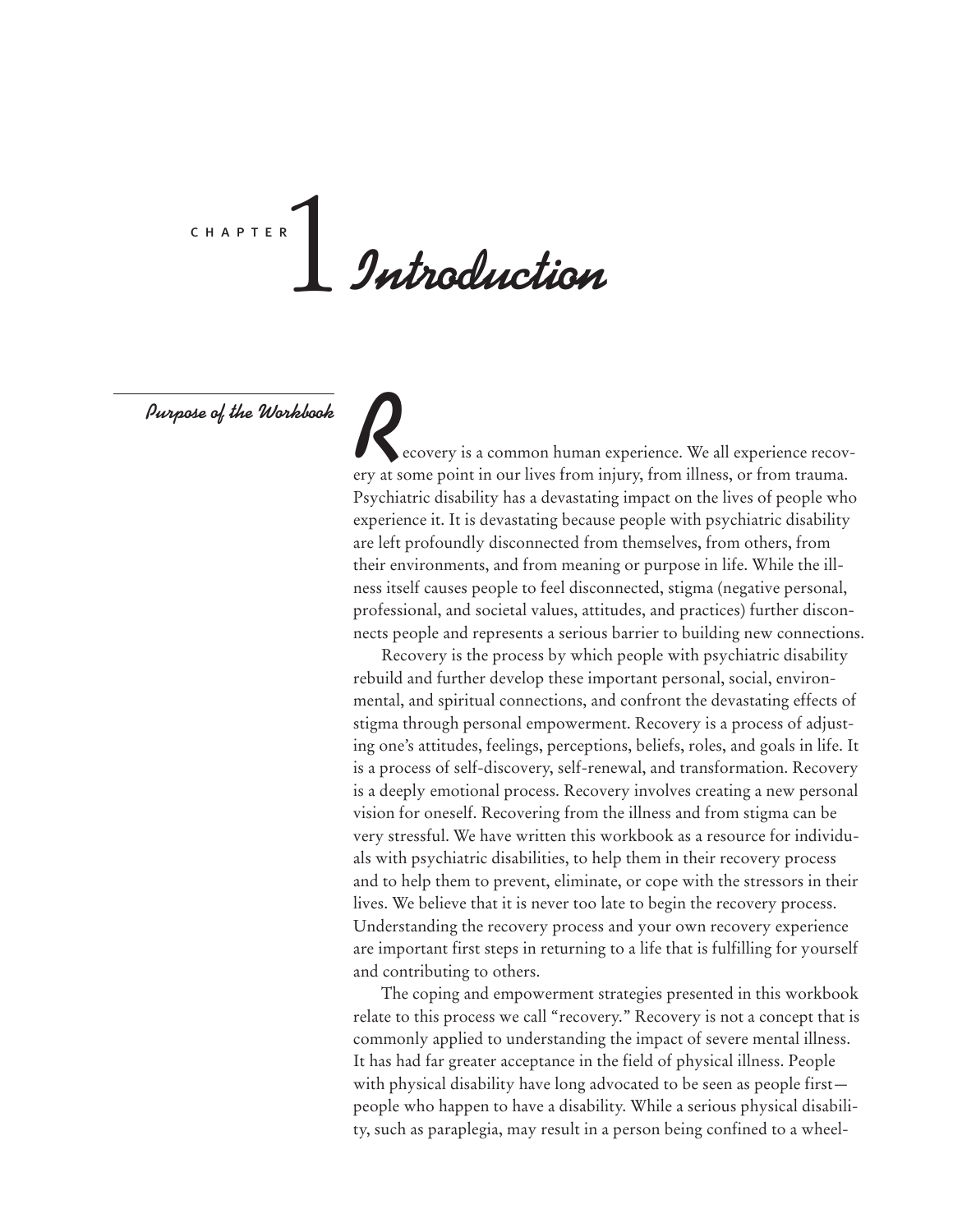chair for the remainder of his/her life—the person can change dramatically over the course of time. He/she can come to terms with the disability and its chronicity and still have a life for himself/herself. This is called recovery. The disability does not go away but the person recovers. For people with psychiatric disability, the focus typically has been more on the illness than on the person with the illness. The focus has been on symptoms rather than on how to increase functioning. People with psychiatric disability rarely have been taught about the possibility of recovery. Unfortunately, neither professionals nor family members have been taught about recovery. The acknowledgment of the recovery process, and the contribution a person can make toward his/her own recovery, only recently has been recognized. The recovery process is described in Chapter 2.

Tensions within the mental health system and among those who collaborate with people with psychiatric disability in their recovery process (i.e., the family, other people with psychiatric disability, professionals, etc.) result from a lack of clarity of and support for the process of recovery, the means to make it more effective, and the roles that each one plays in this process. Tensions are increased further by the profound feelings and emotions aroused by this lack of clarity and support.

Diversity within the mental health system and among those who collaborate with people with psychiatric disabilities in their recovery process results from the strengths and limitations each individual brings to the process of clarifying and supporting the process of recovery, the means to make it more effective, and the roles that each one plays in this process. Diversity can be a source of tension, or it can be a source of enormous creativity if it is acknowledged and respected.

Collaboration can be built within the mental health system and among those who assist individuals with psychiatric disabilities in their recovery process by actively working together to clarify and support the process of recovery, the means to make it more effective, and the roles that each person plays in this process. A commitment to working through the tensions, resulting from lack of clarity and support, and a commitment to respecting the diversity of strengths and limitations people bring to this process, will enhance collaboration and the building of new connections for people with psychiatric disabilities.

This workbook offers the potential of building your life again of picking up the threads of personal, social, and vocational growth that were interrupted so profoundly by the psychiatric disability. The authors hope that this workbook will provide the information and the skills needed to strengthen the recovery process, to cope more creatively, and to live life more fully.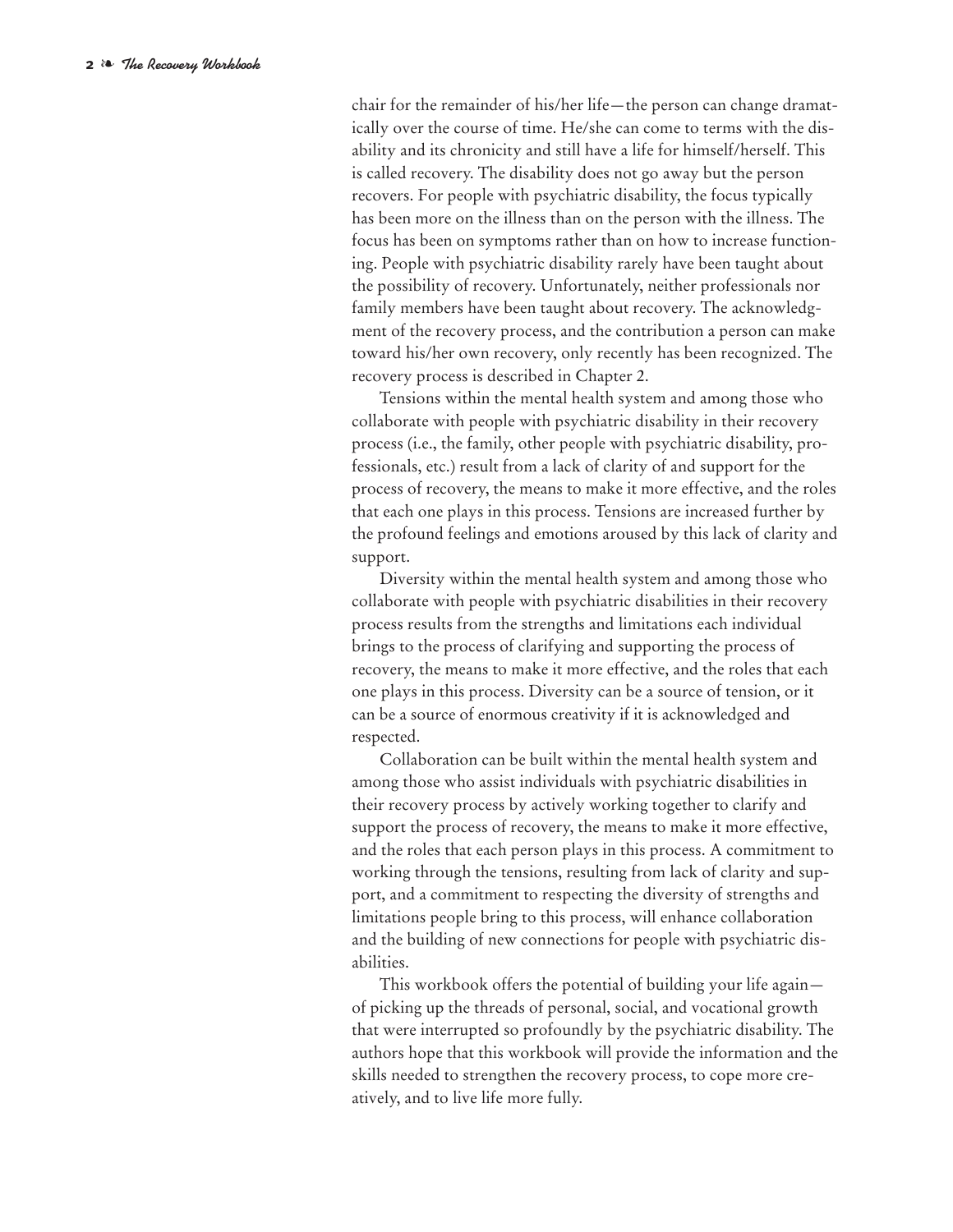# *Goals of the Workbook*

The specific goals of the workbook are:

- **1.** To become aware of the recovery process.
- **2.** To increase knowledge and control.
- **3.** To become aware of the importance and nature of stress.
- **4.** To enhance personal meaning.
- **5.** To build personal support.
- **6.** To develop goals and a plan of action.

The material has been developed to allow the workbook to be used as part of a training workshop, course, or seminar conducted by a consumer leader(s); or to be used by individuals for their own self-study.

## *Evidence-Based Practice*

*The Recovery Workbook* is derived from several evidence-based practices, which are packaged together; and incorporates controlled research on skills training, psychoeducation, and recovery-oriented interventions. Research related to these practices can be found in Anthony, Cohen, Farkas & Gagne (2002); other scholarly articles focus on the concepts underlying the entire *Recovery Workbook* package, as well as a randomized clinical trial (Barbic, Krupa & Armstrong, 2009; Spaniol, Gagne & Koehler, 1999).

*Suggestions for Getting Started*

**Step 1:** Make a decision to start changing your life and to assume responsibility for your recovery process. Decide that you are worth it. Give yourself a generous amount of time to change—and then add some more time. We tend to change in stages or percentages rather than all at once. And we frequently find ourselves continuing behaviors we are trying to change. Simply acknowledge that you still have a way to go and do not be critical of yourself. Change, even when we want it, takes time and patience.

**Step 2:** Make a commitment to action; to taking the necessary steps to bring about the changes you want, e.g., decide now that you will complete the whole workbook.

**Step 3:** Build some immediate satisfiers into your life. Plan to do something that takes care of you *every day*, e.g. taking a walk, listening to music, spending time with a friend. This will begin to break the cycle of stress in your life. Build some special satisfiers into your life on a weekly basis, e.g., a trip to the library or to the beach. Focusing on enriching your life while you deal with recovery issues will help you to move your new energy into positive directions for yourself.

**Step 4:** Start with someone. Choose someone with whom you can share your decision and change process. Someone who is willing to progress through the workbook with you. Choose someone you can trust; someone who will be willing to give you honest feedback. It is helpful if the person also has made a decision to change.

Selecting someone to share the process with sometimes can be stressful in itself. If you do not feel ready to find or choose a partner, begin the process by yourself. You are worth it.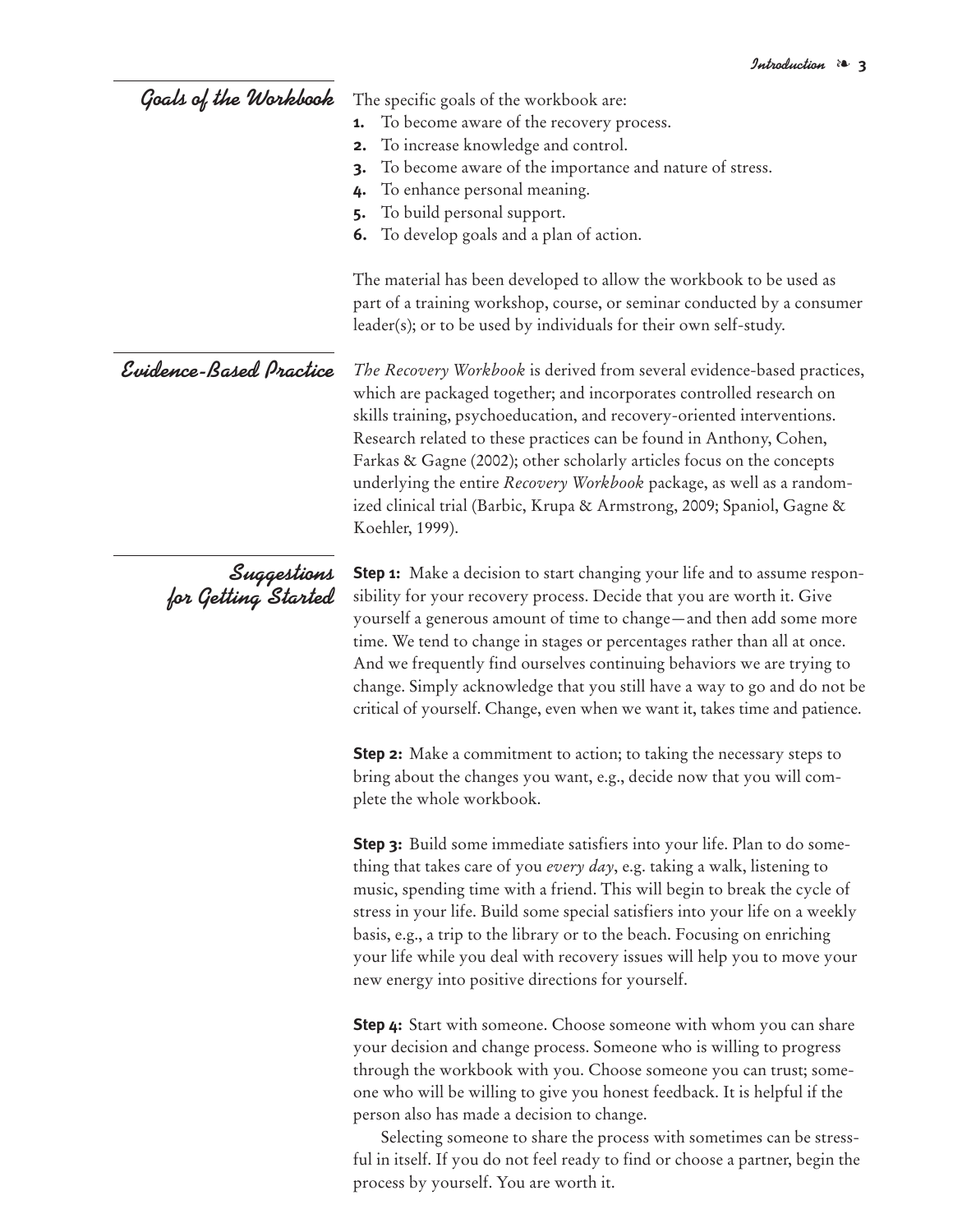**Step 5:** If you are not working with a group, set aside time to work through the workbook. Select a day of the week. Choose 30 to 60 minutes on this day. Having a regularly scheduled time is important. Knowing that a special time is available will help to motivate you. Be possessive of this time and do *not* let anything intrude on it. Finally, make sure the setting is quiet and comfortable, and that you will not be disturbed.

If you have a partner, you can use him or her for sharing, support, and encouragement as you work through this workbook. Agree *not* to assume responsibility for each other's issues. Simply be an active listener who provides a "mirror" for the other person as he or she confronts his or her own fears and possibilities. Structured time set aside each week is especially useful for this. If issues or problems arise that you cannot handle or that cause excessive anxiety, seek assistance from another consumer/survivor, a friend, minister, priest, physician, counselor, or therapist. Feedback can be extremely useful in helping you to move ahead and avoid getting stuck. Also, it is okay to seek out assistance at even low levels of distress.

**Step 6:** As you work through the workbook, you will increase your understanding of your recovery process, of your symptoms and sources of stress, as well as your options for dealing with them. When you feel ready, choose a specific problem or issue you want to work on. For some people the best place to start is with something that is fun or safe.

Others may decide to start with an issue that is causing them some pain. Whatever your choice, be specific. Give yourself permission to deal with one issue at a time.

**Step 7:** Choose a specific strategy for achieving your goal. Be clear about the steps you must take to deal with the issue you have chosen. If the strategy requires new knowledge or skills, identify where they can be acquired, from whom, and how. Think about the kind of support you will need from people around you and how you can build extra support into your life.

**Step 8:** Visualize your goal and the steps you plan to take to reach it. Be as detailed as possible. Visualize your plan from beginning to end. Imagine what it will be like for you when you have achieved your goal. Visualization is a very affirming and empowering process.

**Step 9:** Take action on the steps to reach your goal. Practice. See how it works. Keep at it. Persevere. Remember that it takes a while to change. Find a way to reward yourself for your successes. Remember, success builds on success.

#### *Best wishes on your journey.*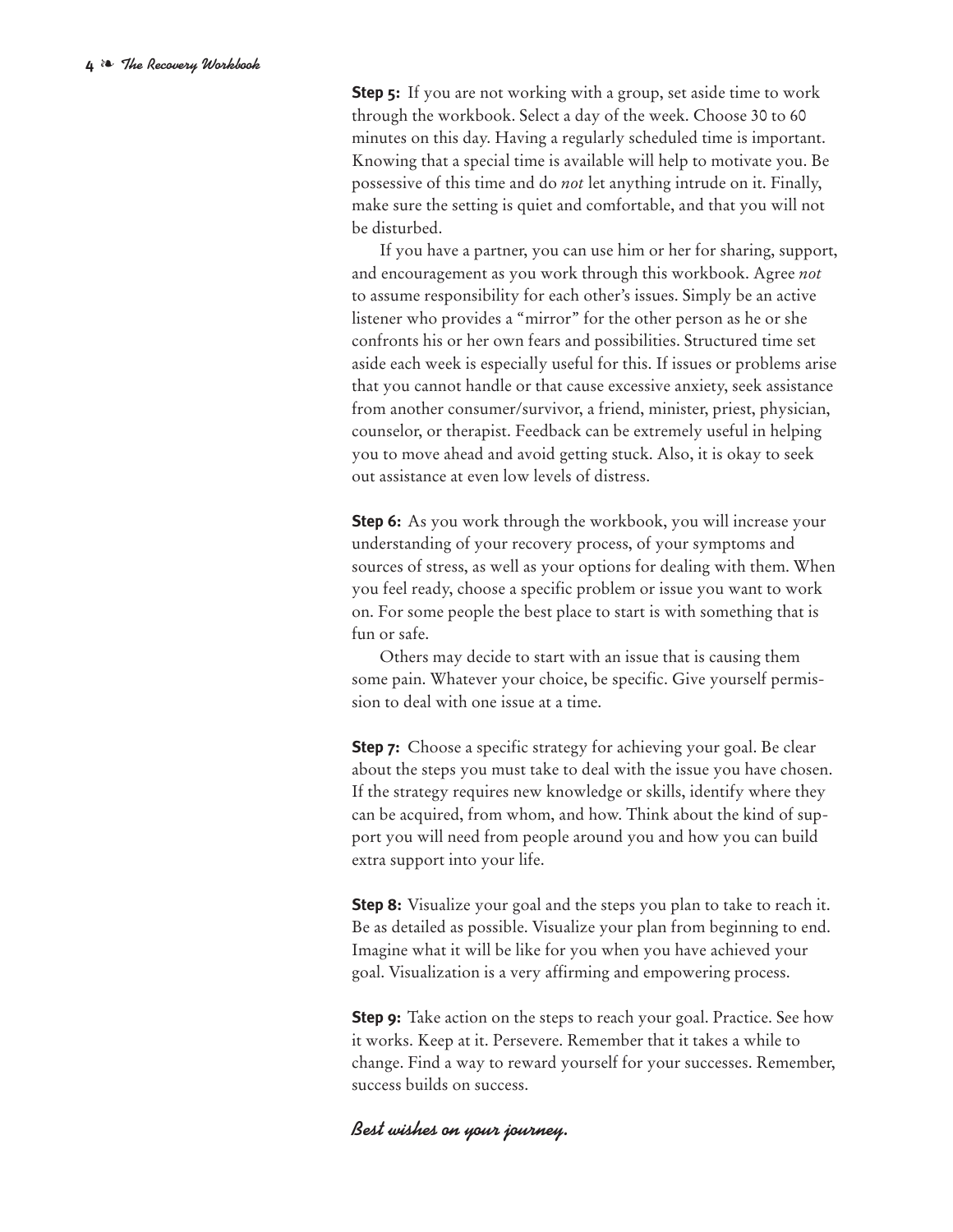### *Practice Exercise 1.1*

*Y*ou will begin exploring and understanding your recovery process with a relaxation exercise. Focusing on your body can be very relaxing. It may even have important physical effects for you, such as lowering your heart rate. Stress can cause shallow breathing. Taking a few deep breaths can prepare you for the stresses you may experience while completing this workbook. Relaxation also helps you to let go of what you have been doing during the day and to focus you on the current task.

Find a comfortable position and close your eyes. Begin breathing slowly and deeply—slowly and deeply—all the way into your abdomen—and with each exhalation of your breath let all tension flow out of your body. Continue breathing slowly and deeply—relaxing more and more with each breath..  $\triangle$  Repeat the following phrases to yourself: I am relaxed, I am calm, I am at peace. I am whole—I am whole.. ❧ Now focus your attention on your left foot—tense the muscles in your left foot—then relax your left foot. ❧ Now focus your awareness on your right foot—tense the muscles in your right foot—then relax your right foot. ❧ Now focus on your left calf—tense the muscles in your left calf then relax your left calf. ❧ Now focus on your right calf—tense the muscles in your right calf—then relax the muscles in your right calf. ❧ Now focus on your left thigh—tense the muscles in your left thigh—then relax your left thigh. ❧ Now focus on your right thigh—tense the muscles in your right thigh—then relax the muscles in your right thigh. ❧ Now focus your attention on your pelvis—tense all the muscles in your pelvis—now relax all the muscles in your pelvis. ❧ Now focus your awareness on your abdomen—tense the muscles in your abdomen—then relax your abdomen. ❧ Now focus on your chest—tense the muscles in your chest—now relax the muscles in your chest. ❧ Now focus on your back—tense the muscles in your back—then relax the muscles in your back. ❧ Now switch to your left upper arm—tense the muscles in your left upper arm—then relax your left upper arm. ❧ Now focus on your right upper arm—tense the muscles in your right upper arm—then relax your right upper arm. ❧ Now focus on your left hand—make a fist and tense the muscles in your left hand—then relax the muscles in your left hand.  $\triangle$  Now focus on your right hand—make a fist and tense the muscles in your right hand—then relax your right hand. ❧ Now focus on your neck and shoulders—tense the muscles in your neck and shoulder then relax your neck and shoulders. ❧ Now focus on your scalp—tense the muscles in your scalp—then relax the muscles in your scalp. ❧ Now focus on your forehead and eyes—tense the muscles in your forehead and eyes—then relax your forehead and eyes. ❧ Now focus on your jaw and mouth—tense the muscles in your jaw and mouth—then relax your jaw and mouth so that all your body is in a state of deep relaxation.

Enjoy the warmth and comfort of deep relaxation. Know that this is an exercise you can come back to at any time by yourself.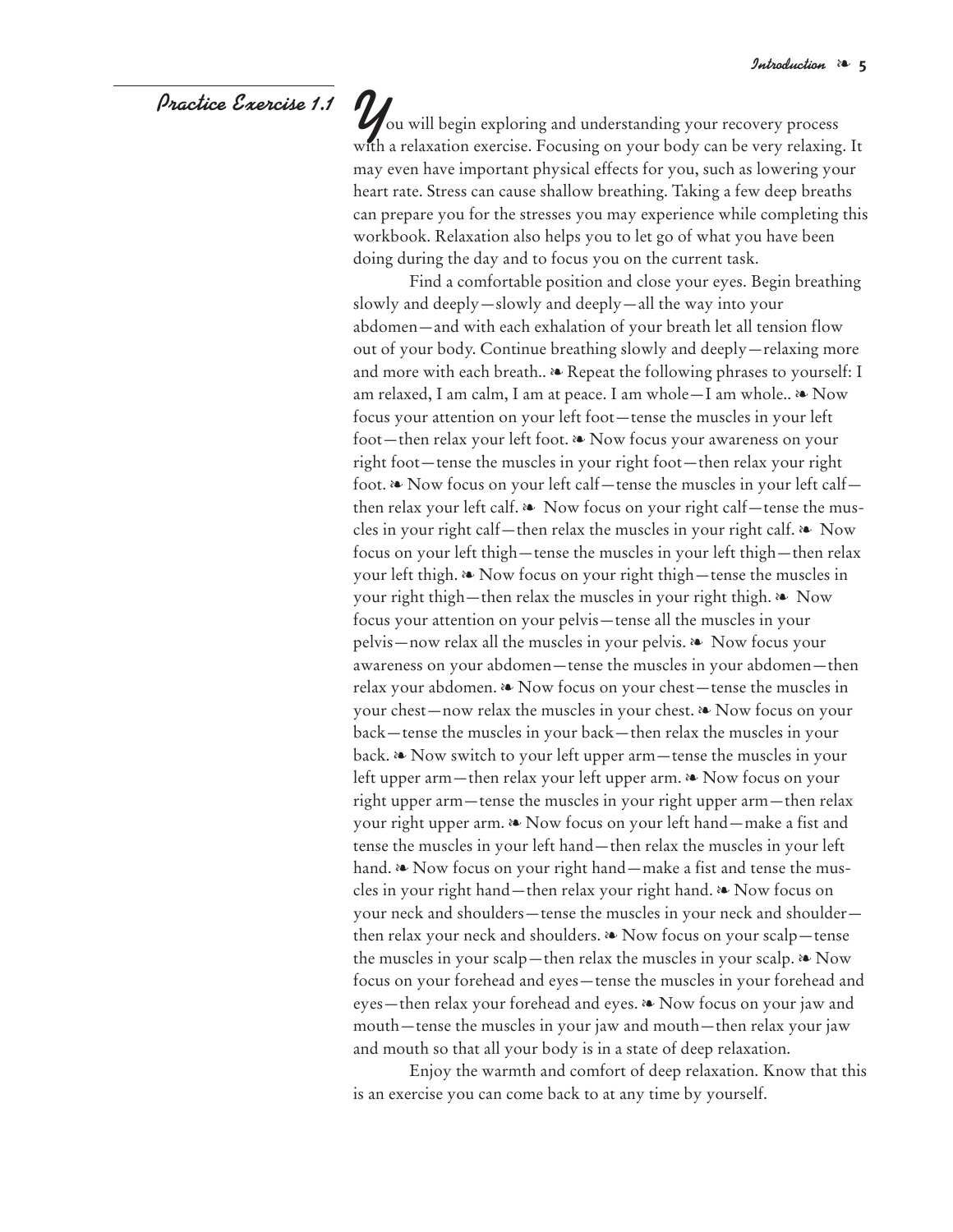*Practice Exercise 1.2* <sup>T</sup>ake a few minutes and complete the following exercise. Think about your responses first, then write them down. When you are finished, go to the next page, and respond to the questions about the exercise.

- **1.** What are three things you did for *yourself* during the previous week?
- **a.**

**b.**

#### **c.**

- **2.** What are three things you can do for *yourself* during the coming week?
- **a.**

#### **b.**

#### **c.**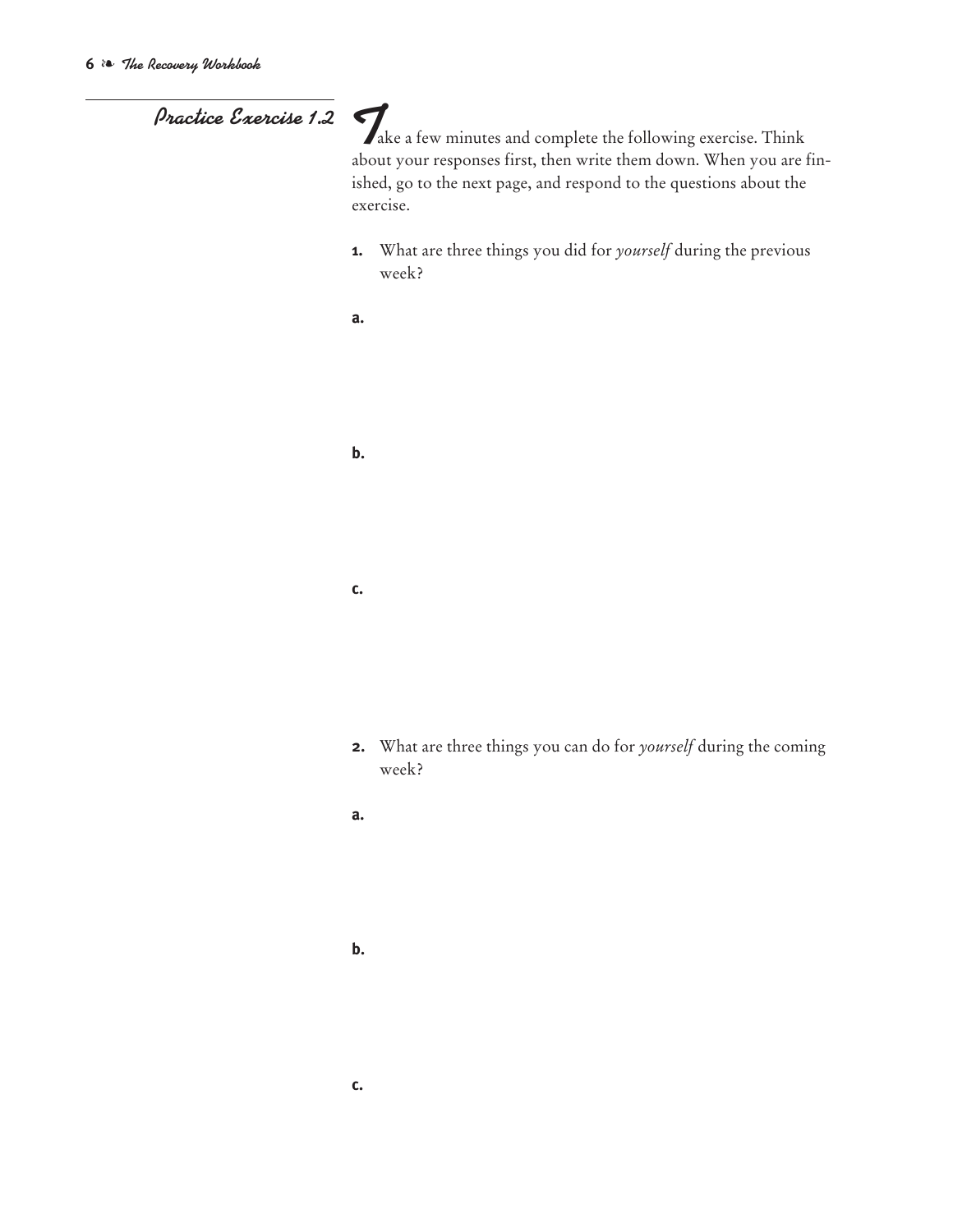*Responding to Practice Exercises 1.1 and 1.2* **1.** What are your own feelings and reactions to *Practice Exercise 1.1 and 1.2*?

#### **2.** Authors' comments on *Practice Exercise 1.1 and 1.2*:

When we are feeling overly stressed, we tend to forget doing the things that ordinarily take care of us; things that we enjoy and find relaxing. Self-care is often the first thing to go.

Doing things for yourself breaks the cycle of your stress. Interrupting the cycle of your stress is an important stress management strategy.

Doing something different than you are currently doing that is stressful, breaks the cycle of our stress. Even a small interruption, such as going to the bathroom, taking a brief walk, or sitting back and doing a breathing exercise, can break our stress cycle.

Simply eliminating stress can create a vacuum. Fill the vacuum with something enriching. Something you enjoy doing.

Doing things for yourself on a daily basis is a way of gradually building up your stress hardiness. If you feel taken care of, you are in a better position to manage the normal stresses of your life, to take care of other people, or to respond to the demands of your work.

One common result of stress is to feel disconnected from yourself, i.e., from your own needs, wants, feelings, ambitions, and desires. Doing things for yourself helps you to reconnect with yourself; to pay attention to yourself; to listen to what is happening.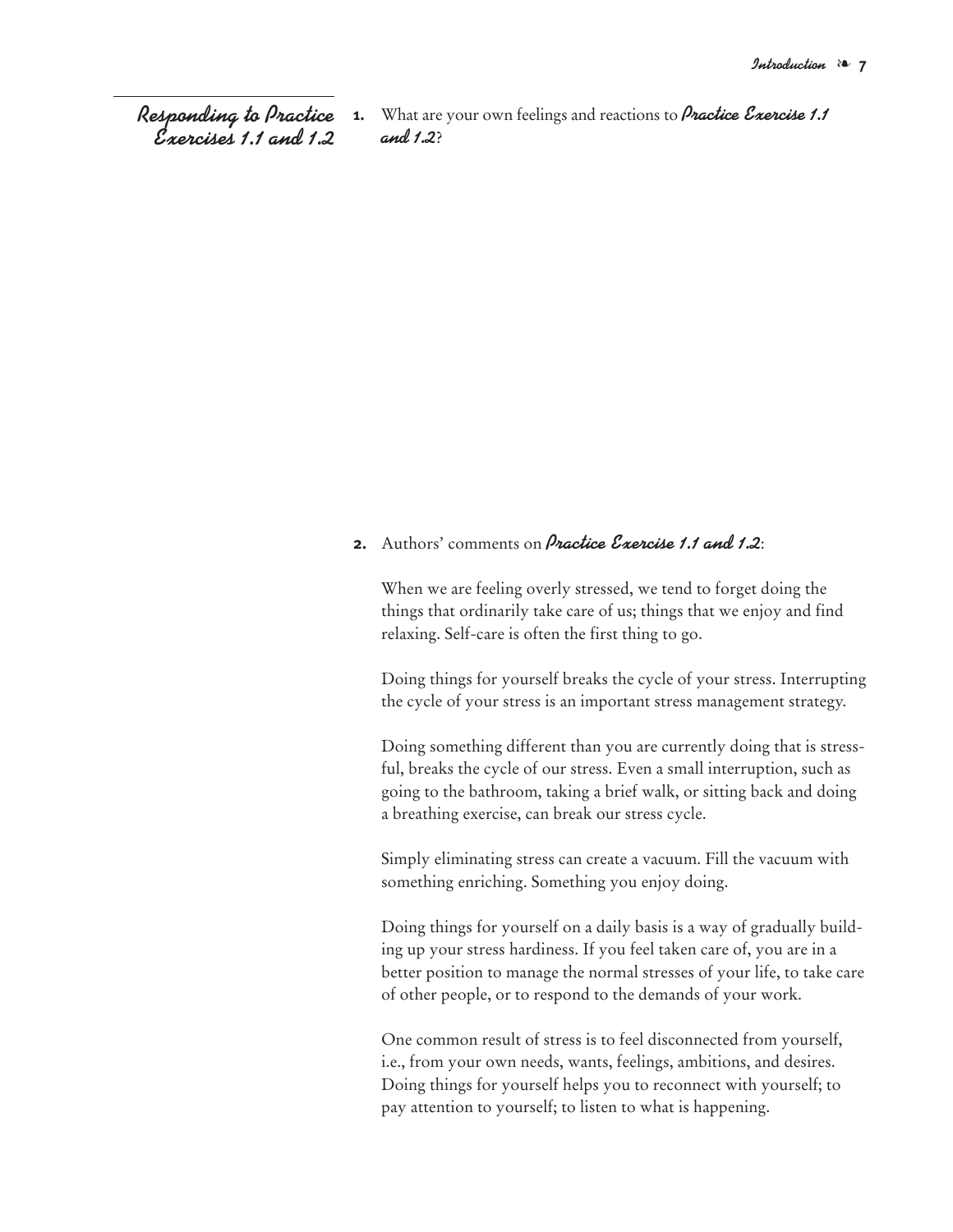# *Practice Exercise 1.3 What do you want to get out of this workbook?* What would you like to be able to do or to feel after you have completed the workbook? Think about your responses first, then write them down.

**b.**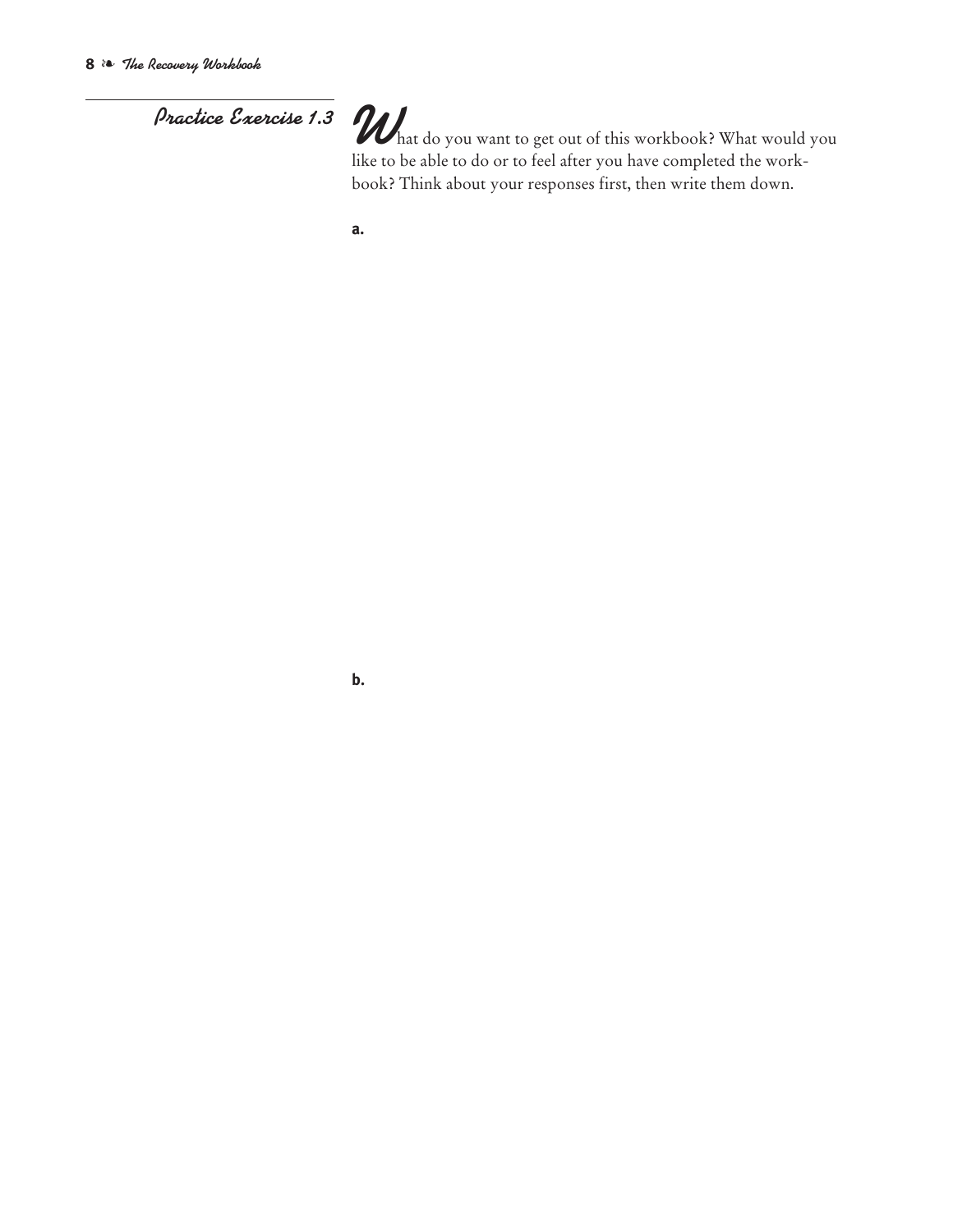*Personal Journal/Notes*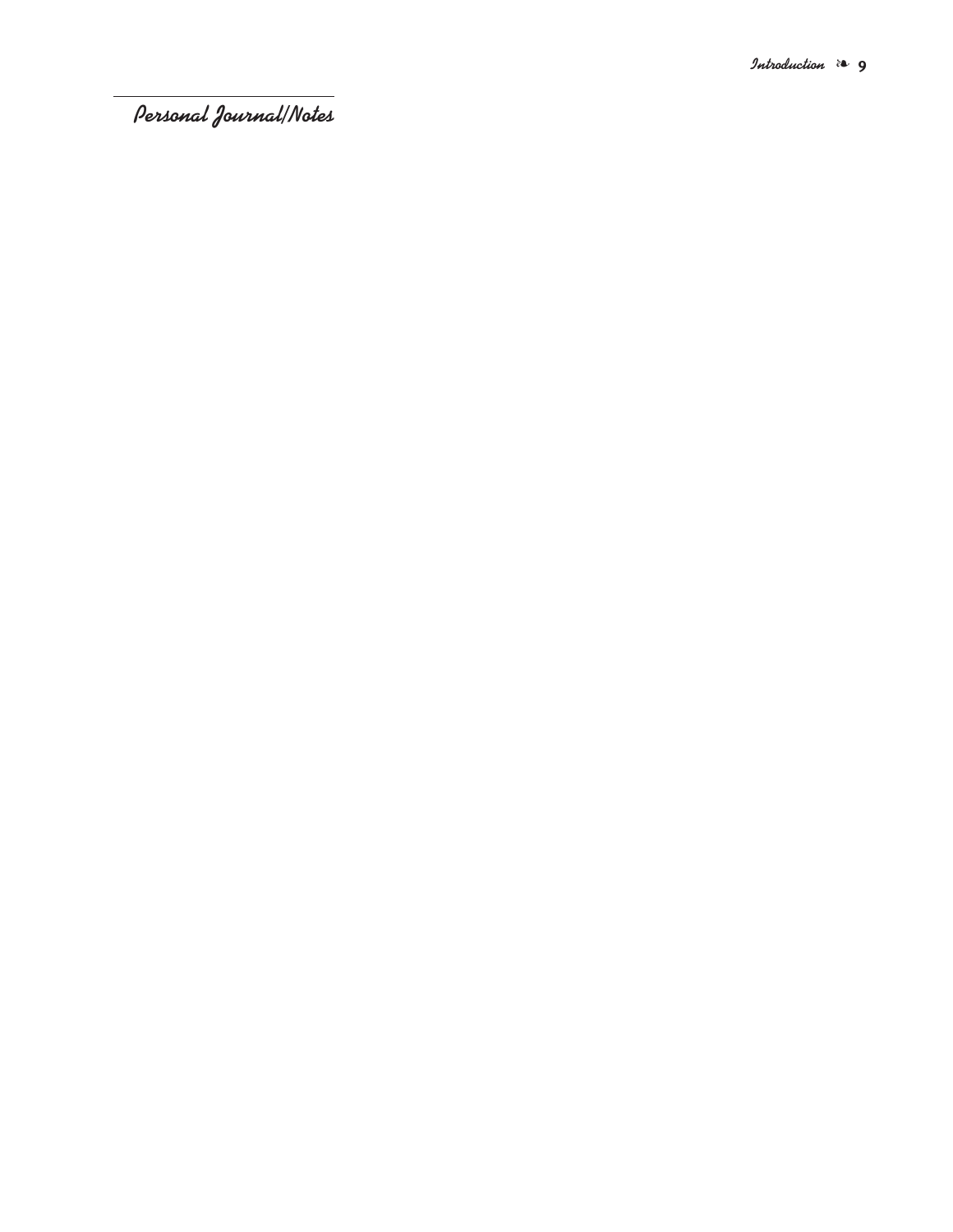*Personal Journal/Notes*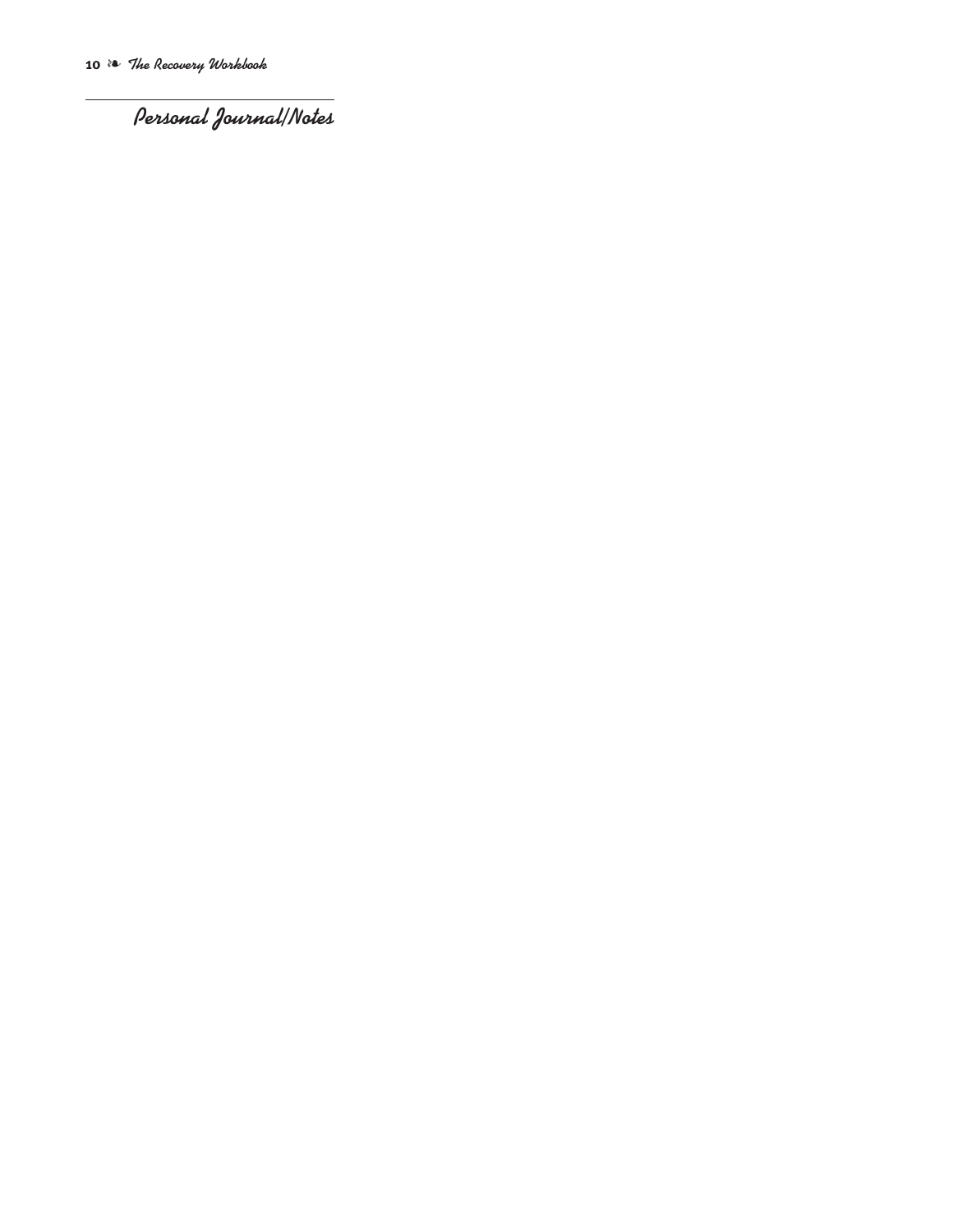# *Recovery* c h a p t e r 2

*The Process of Recovery*

ecovery is a process of readjusting our attitudes, feelings, perceptions, and beliefs about ourselves, others, and life in general. It is a process of self-discovery, self-renewal, and transformation. Recovery is deeply emotional. It transcends the particular trauma itself.

Recovery is a process everyone experiences at some level. The more threatening the precipitating event, the more it shakes the roots of who we are and how we live, the more it breaks the connections we took for granted, and the more it shatters the dreams and fantasies we hoped for; the deeper and more profound the required recovery process.

Recovery is painful and difficult. It is not something that is usually invited, or even welcomed. It often appears when we are least prepared to deal with it. Yet its outcome can be the emergence of a new sense of self more real, more vital, more connected to who we really are, more connected to others—and to a greater sense of meaning and purpose in life.

The process of recovery is not linear. It is complex. We move forward and we move backward. We think we have made some gains, and then we find we are repeating the same old behaviors. There is a natural resistance to any change process, including the recovery process. The way we are is very persistent. There are few great leaps. People change incrementally. This can be very frustrating. Knowing what the recovery process entails can bring some relief as we experience it.

The process of recovery takes time. Initially, we may feel that time is not on our side, that we always will be where we are now, in a distressing and painful place (Deegan, 1988). Knowing that a major recovery process can take years, while shocking at first, can be a relief. Maybe time is really on our side. There is an end in sight, even if the illness continues. There is a personal outcome that transcends the illness.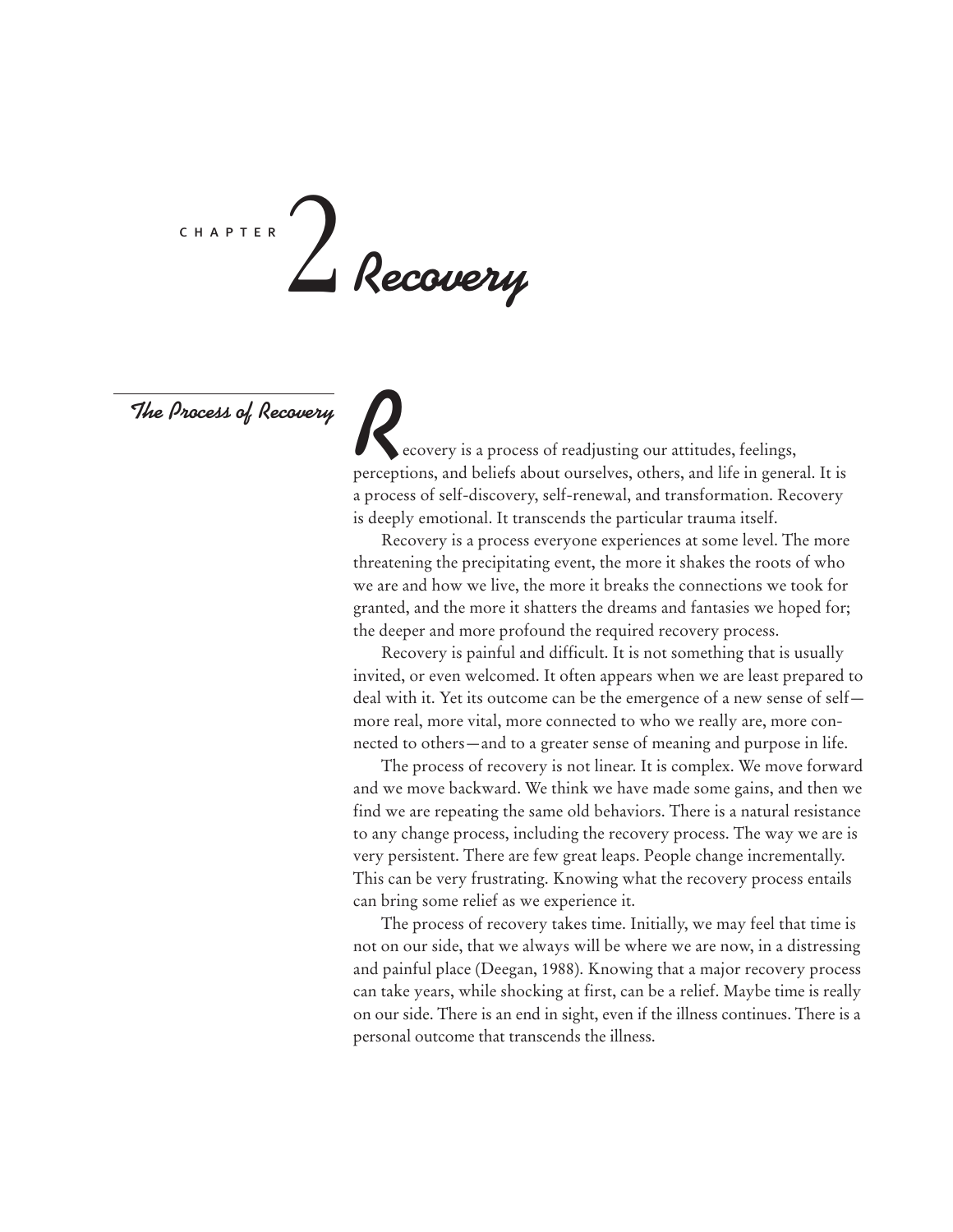We do not know completely how individuals with psychiatric disabilities experience the recovery process. We are beginning to understand the course of mental illness over time and some of the factors involved in a person's remaining in one phase or moving on to another (Strauss, Hafez, Lieberman & Harding, 1985), and we are beginning to understand the development of the sense of self in recovery from mental illness (Davidson & Strauss, 1992). While this new awareness has given more hope to people with psychiatric disabilities, we do not yet know the relationship of the course of the illness to the personal recovery process. However, there are some suggestions of phases of the recovery process (not necessarily linear) that people report experiencing. In addition, there are a number of aspects of the personal recovery process that are emerging from the self-help literature that describe how a person's awareness of himself/herself changes over time. Because we are still learning about this process of recovery, both "phases" and "aspects" will be discussed.

# *Phases of the* **Shock** *Recovery Process*

The onset of mental illness can be gradual or quite sudden. We may not know what is happening to us. The experience often is confusing and disorganizing. The implications of the illness are devastating to our life, hopes, and dreams. They are too much to grasp.

#### **Denial**

It is natural to be unable to accept what is happening. We have lived through crises before. We believe we will weather this one also. It will go away and our life will be normal again. Denial is often the first response to the onset of mental illness. It is a necessary and important, though time-limited, response. Denial serves to cushion the shock of the illness. The illness may be too overwhelming to deal with. Denial gradually gives way to the unrelenting experience of the reality and the persistence of the illness.

There is another type of denial that is often more deliberate. This is the denial that comes from fear of stigma. Fear of the responses of friends, the helping system, or society. We know that stigma is real, and we may not be ready or willing to confront it directly. So we keep our experience to ourselves. This is a way of coping.

#### **Depression/Despair/Grieving**

Depression is a common reaction to the experience of mental illness. Whether the depression is a direct symptom of the illness or a reactive symptom, it can be dangerous. People who experience serious depression should have an expert health care professional as part of their support system. Depression often leads to despair, i.e., a feeling of hopelessness. If we are supported in our despair by other consumers, friends, and professionals; we can open the door to the grieving process, to the healing of our loss, and to the development of hope.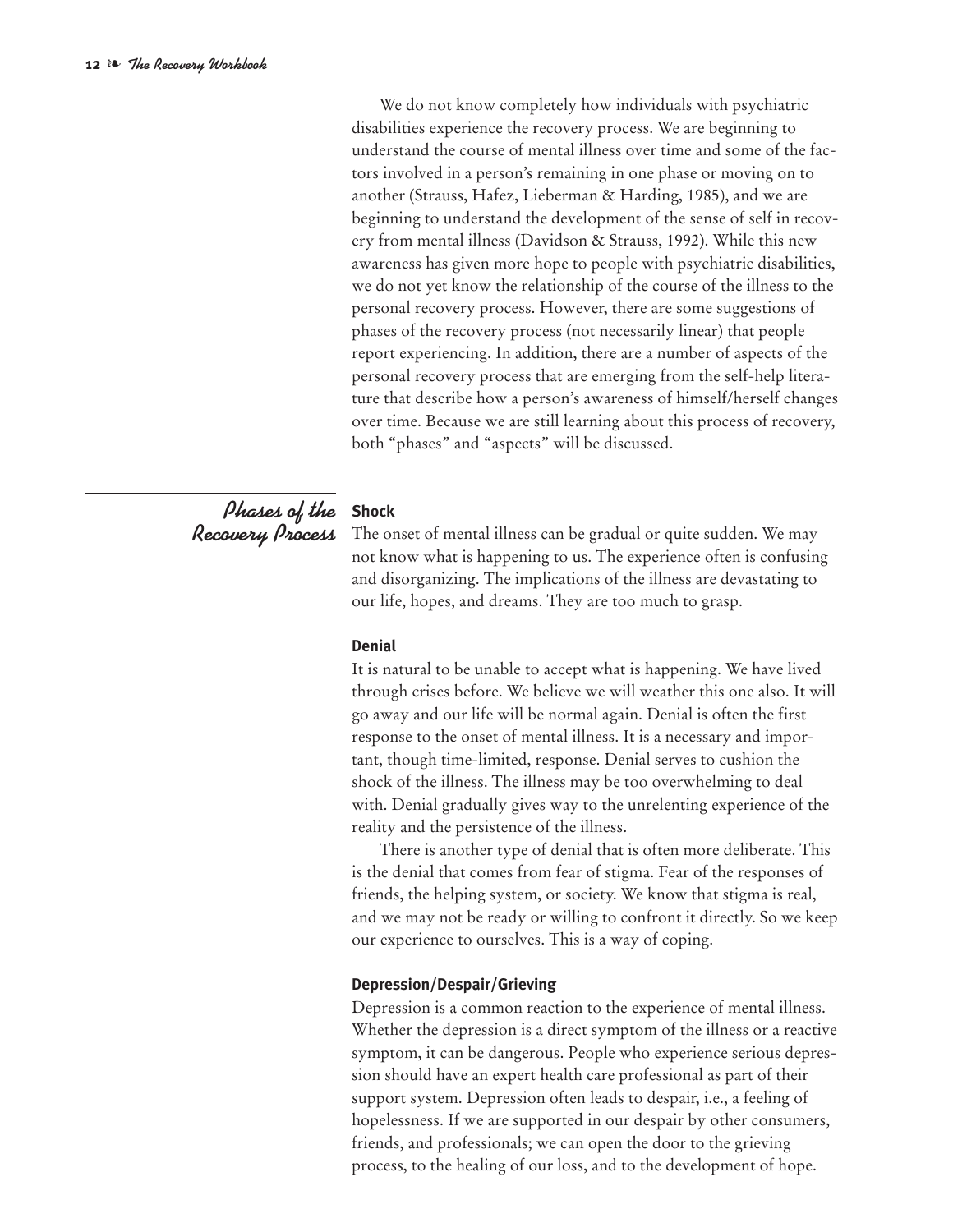Depression can continue for a long time. We can get stuck in depression, as in any phase of the recovery process, and feel unable to go on. Getting unstuck is a process of acquiring the support, the information, and the skills we need to deal with what is keeping us stuck. When we are stuck, the tendency of others is to try to move us ahead (Strauss et al., 1985). Like pulling a car out of the mud. Professionals and people close to us are especially threatened by our being stuck because it can make them feel inadequate. What we really need is help in knowing what is happening to us currently and what is getting in our way of moving on. For example, we may simply need time to rest, or to integrate what we have been learning and experiencing. Or we may lack the knowledge, skills, or supports we need to take the next step. When we address these needs, we will move ahead again naturally.

As we move away from depression, we may move into despair and grieving. Since this mourning process is very deeply felt and frightening, depression may feel like a better solution. It is hard to tolerate such strong emotions. This is when the relationship with a helpful person can be especially important: to help us move through the despair and grieving; to fully experience our emotions in a safe way; and to experience the transformation this experience brings about. Despair and grieving will run their course—particularly if we get the personal support we need to sustain ourselves during the process.

It's hard for others to hear our despair and grieving. It's often too painful. It's hard to tolerate our pain. Just to be with it and to witness it. To know how awful it is for us. And not to try to take it away. Also, people are so conditioned to act, to do things, that it's hard to just listen and respond and simply be with us. Yet, this is often what we need. To paraphrase the old saying, we may find ourselves saying, "Don't just do something, stand there."

#### **Anger**

Anger follows on the footsteps of despair and grieving: anger at the illness that has so devastated us, anger at the helping system that may have failed and even bruised us at times, anger at society and its attitudes, anger at God for not taking better care of us, anger at parents and friends for not being more helpful, anger at ourselves for not being able to manage our illness.

Our anger is a necessary and important part of the process. Anger is a stimulus to recovery. It is normal and natural. We slowly begin to realize that our anger comes from our strength, our sense of what is right and wrong, our sense of what we need to change, and not from our illness. Our anger is not a "problem" we have, rather it is an asset. It can be frightening, both to ourselves and to others. It can be as hard for others to deal with our anger as it is for them to deal with our pain. It can be hard to just hear it, to accept it, to acknowledge its validity, to take it seriously, and not to retaliate. What we need is the support, knowledge, and skills necessary to cope with our anger and to confront whatever sources of our anger we wish to deal with.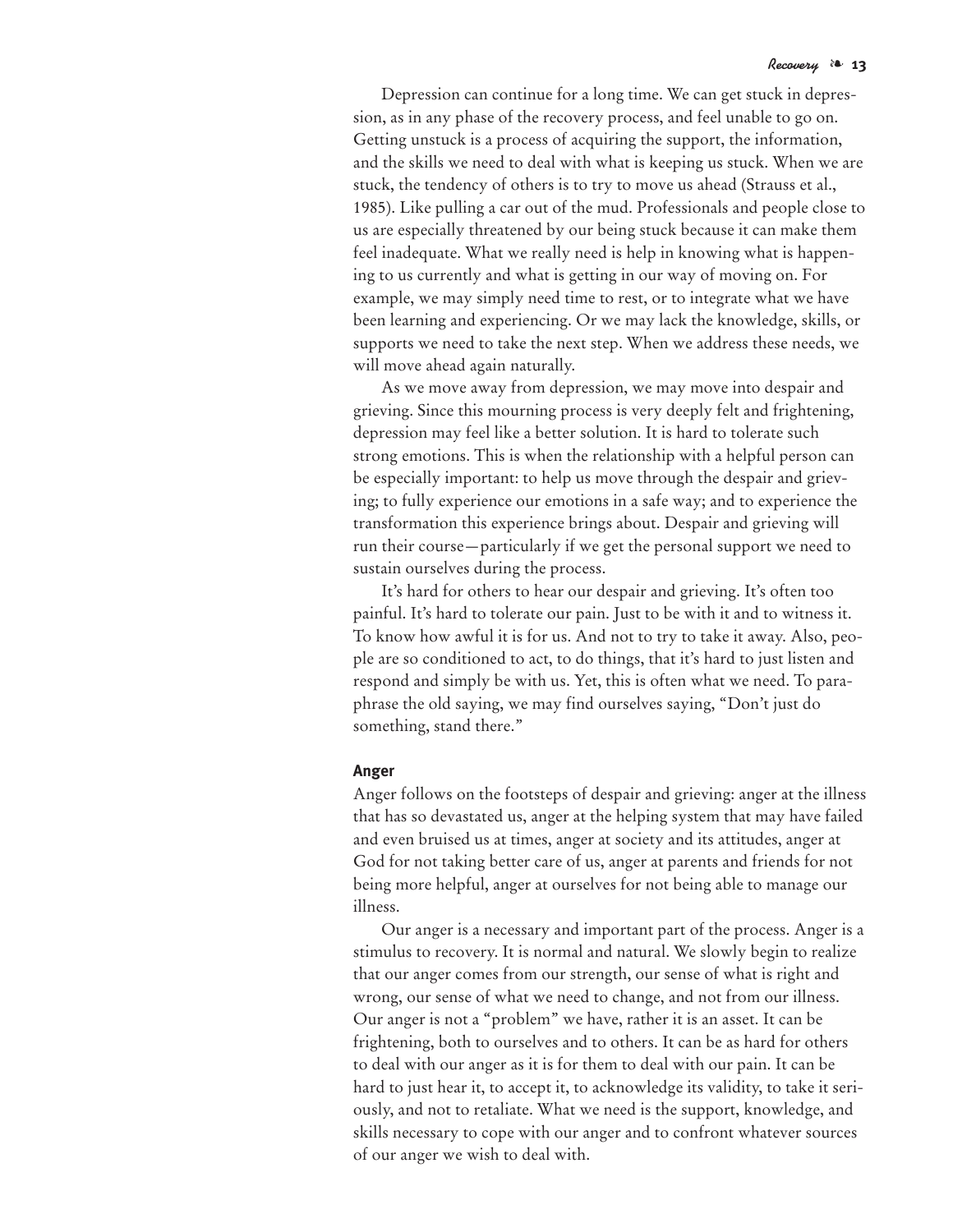#### **Acceptance/Hope/Helpfulness**

Acceptance, which is an outcome of our despair and grieving, is helped along by the presence of at least one supportive person. Acceptance by others helps us to accept ourselves. It is a process that builds gradually, and that is often fragile. Behind our hopelessness is often helplessness. Doing things that are helpful to yourself creates hopefulness, often in small ways that are nevertheless very important, e.g., exercising, reading something you like, spending time with a friend, completing a task you value. These small steps build your confidence and help to establish a new sense of who you are and what your world is all about. They gradually build a new identity and new meanings. These steps also build an important relationship with another person—someone who believes you count. This gives you the mirroring, feedback, and validation you need.

#### **Coping**

Coping is needed when the demands and constraints of your life exceed your resources. So you cope. Coping is learning to live with who you are and what you have to offer the world. Coping is built on acceptance. On seeing yourself directly, without illusions. Coping implies that you know your foundation. What you are building on? Your strengths, your limitations? Your successes, your bruises? Your values and your failures to live up to them? Acceptance relieves some of the pressure of coping. It is OK not to have all the resources. This is normal suffering. It replaces the terror, anguish, and pain we experience when there is no hope and no acceptance—when it is not OK not to have all the resources (Deegan, 1988). Acceptance means that there is nothing that we *need* to do or *should* do. Only what we want to do and are able to do—in the best way that we can.

#### **Advocacy/Empowerment**

As our new identity and meanings emerge, we support them with increased effort and energy. We become advocates for ourselves. This process is exciting and energizing. We experience ourselves differently. We are no longer the same person. The illness may continue, but we have changed. While we may experience our familiar distress with the same old intensity, it does not last as long or happen as frequently. We begin to think, feel, and act in our own interest. We feel more confident and competent.

Our personal advocacy naturally extends to other people who have had experiences similar to ourselves. In fact, this is a natural extension of our own healing, i.e., the awareness of our connectedness to others (Bellingham, Cohen, Jones & Spaniol, 1989). Our mutual connectedness. We are not alone in experiencing the effects of our lives—nor are others. We experience them in common. We need others and they need us.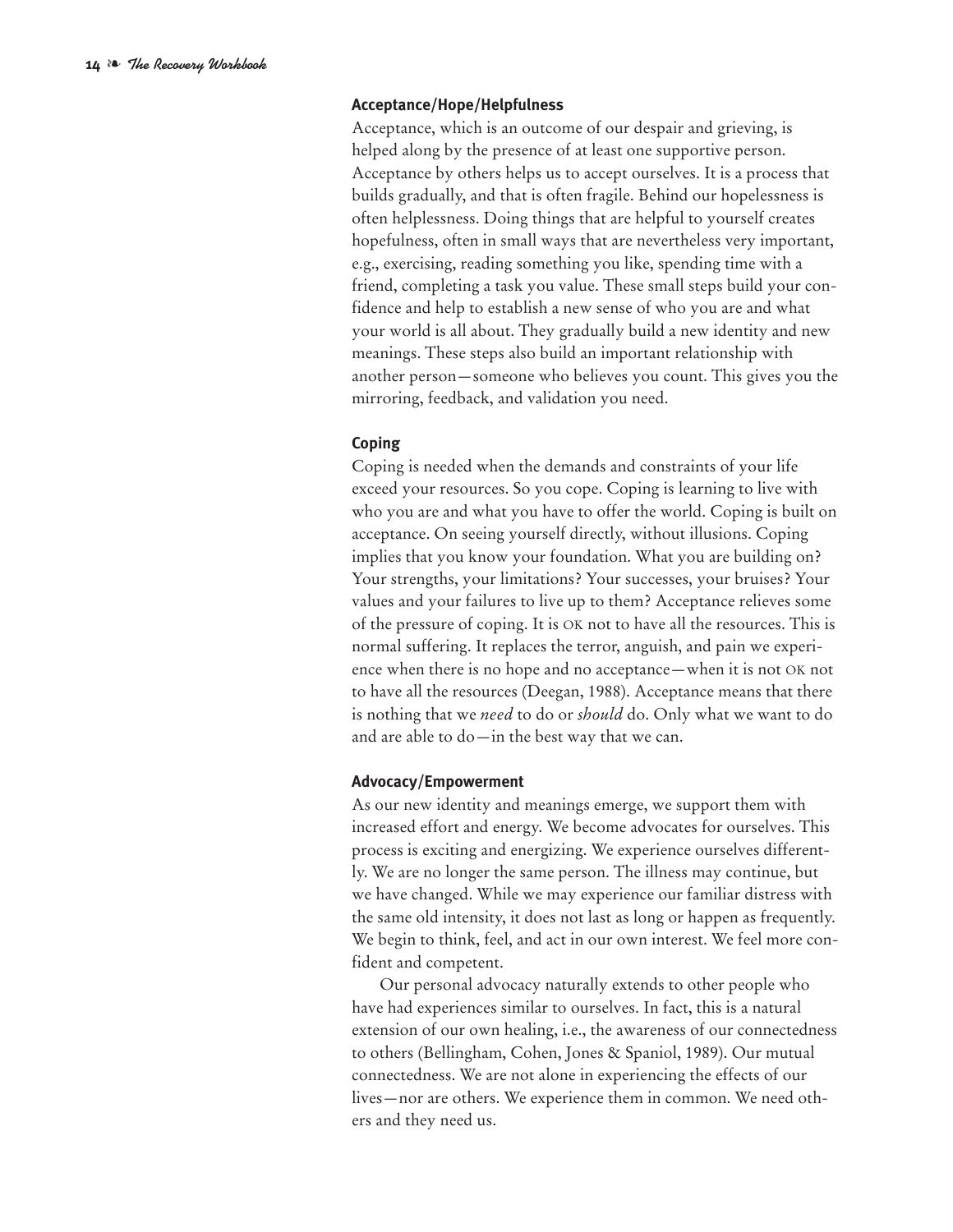# *Aspects of the Recovery Process*

*D*avidson and Strauss (1992) suggest several key aspects of the recovery process based on their longitudinal research with people with psychiatric disabilities. Their contribution to our understanding of the recovery process has to do with the importance of the sense of self in the recovery process. A sense of self is important to coping and mastery in the living, learning, and working areas of our lives. Because one's sense of self is so devastated by mental illness and by stigma, developing a sense of self becomes an important task in the recovery process.

The aspects of a sense of self that Davidson and Strauss (1992) discuss include self-efficacy, self-esteem, and internal locus of control. Key aspects of the recovery of a sense of self are described in the following ways.

#### **Discovering a More Active Self**

This is a process of gradually realizing that you can act in your own interest. That you can do things that work, that make your life work, that influence your life. This is a critical awareness in the recovery process. *How* you do this can seem quite minimal to others (e.g., get up on time, keep an appointment, cook a meal), but the discovery that you can influence your life through your own actions can have profound impact on your sense of self. This initial awareness will recur at different times and build up momentum. It is a fragile awareness and may be bruised easily by negative experiences. It is clear that others can be helpful by acknowledging and supporting this process.

#### **Taking Stock of Self**

Through additional positive experiences of acting in your own interest, you begin to feel more grounded in your new sense of self. While it may continue to feel fragile, you deliberately test out your new found strengths. Confidence builds that your new sense of self exists and is available when you need it. Feedback from others is important during this testing period.

#### **Putting the Self into Action**

As your level of confidence in your new sense of self grows, you continue to build your sense of self through personal action and feedback. This is a process of gradually enhancing and further grounding your new sense of self. It is felt as real and available. You can "put your self into action" and further build your sense of self by gradually reclaiming your living, learning, and working life; and confronting negative personal, professional, and societal values, attitudes, and practices.

#### **Appealing to the Self**

As our level of confidence grows, we begin to acknowledge more deeply the presence of this stronger sense of self that we can call upon as needed.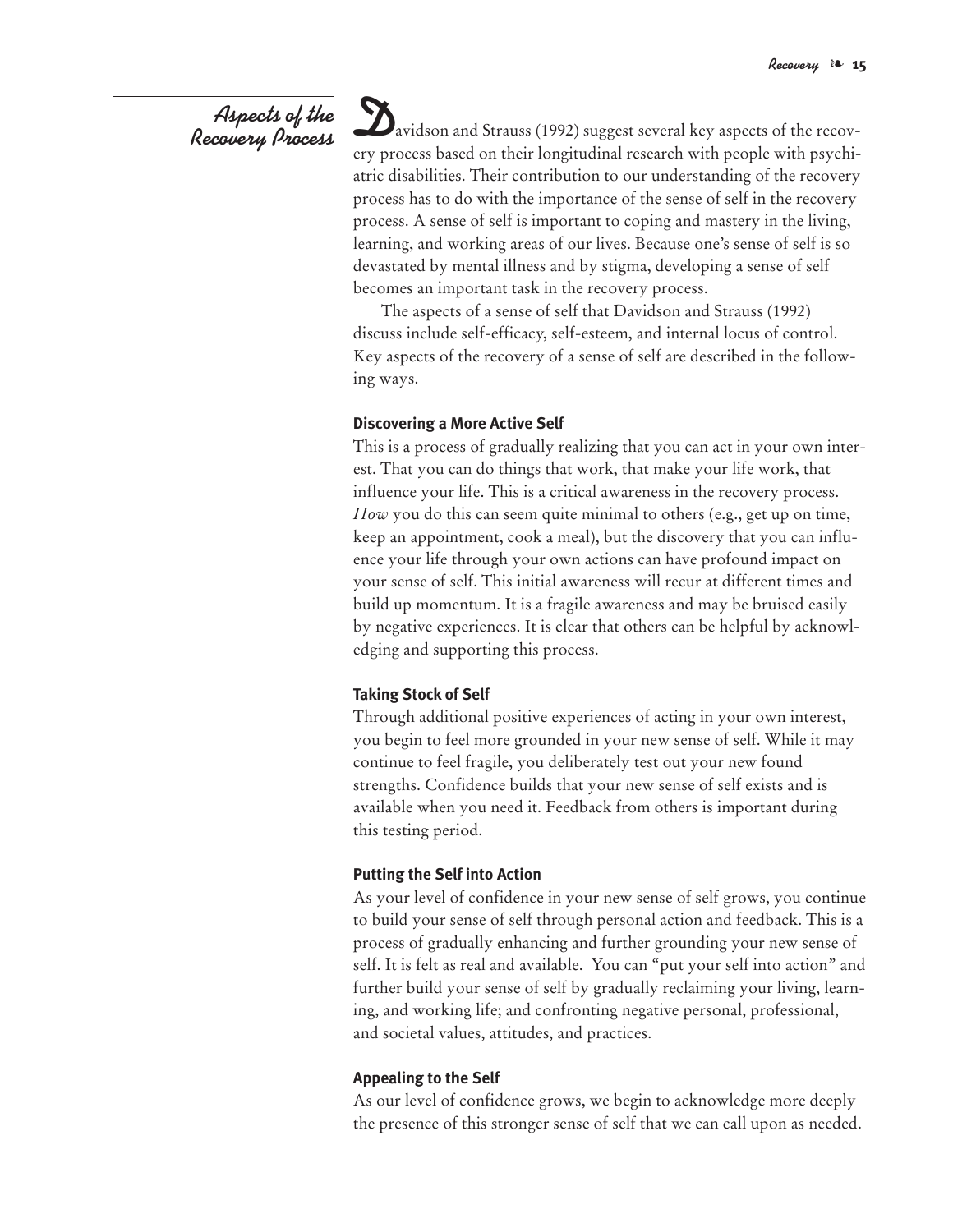It becomes a readily available resource for us. While vulnerabilities may continue to exist, we are not bruised so easily by negative life experiences. We feel empowered.

The following exercises will help you to better understand your recovery process, the obstacles to your recovery, and what would be helpful in further promoting your recovery process.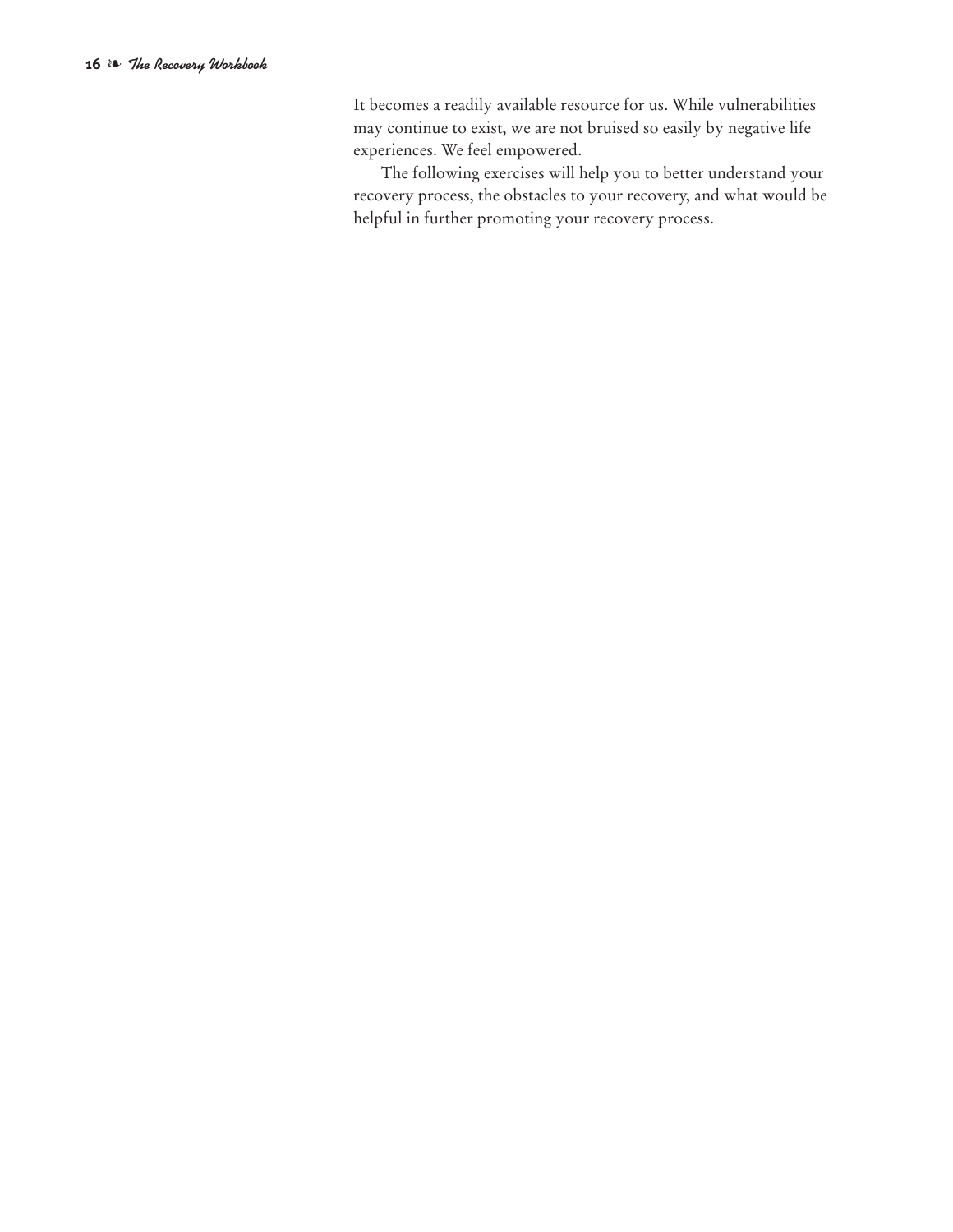**1.** What does recovery mean to you? *Practice Exercise 2.1*

**2.** What has your recovery process been like for you?

**3.** What has made the difference for you at various points in your recovery process? What has given you hope?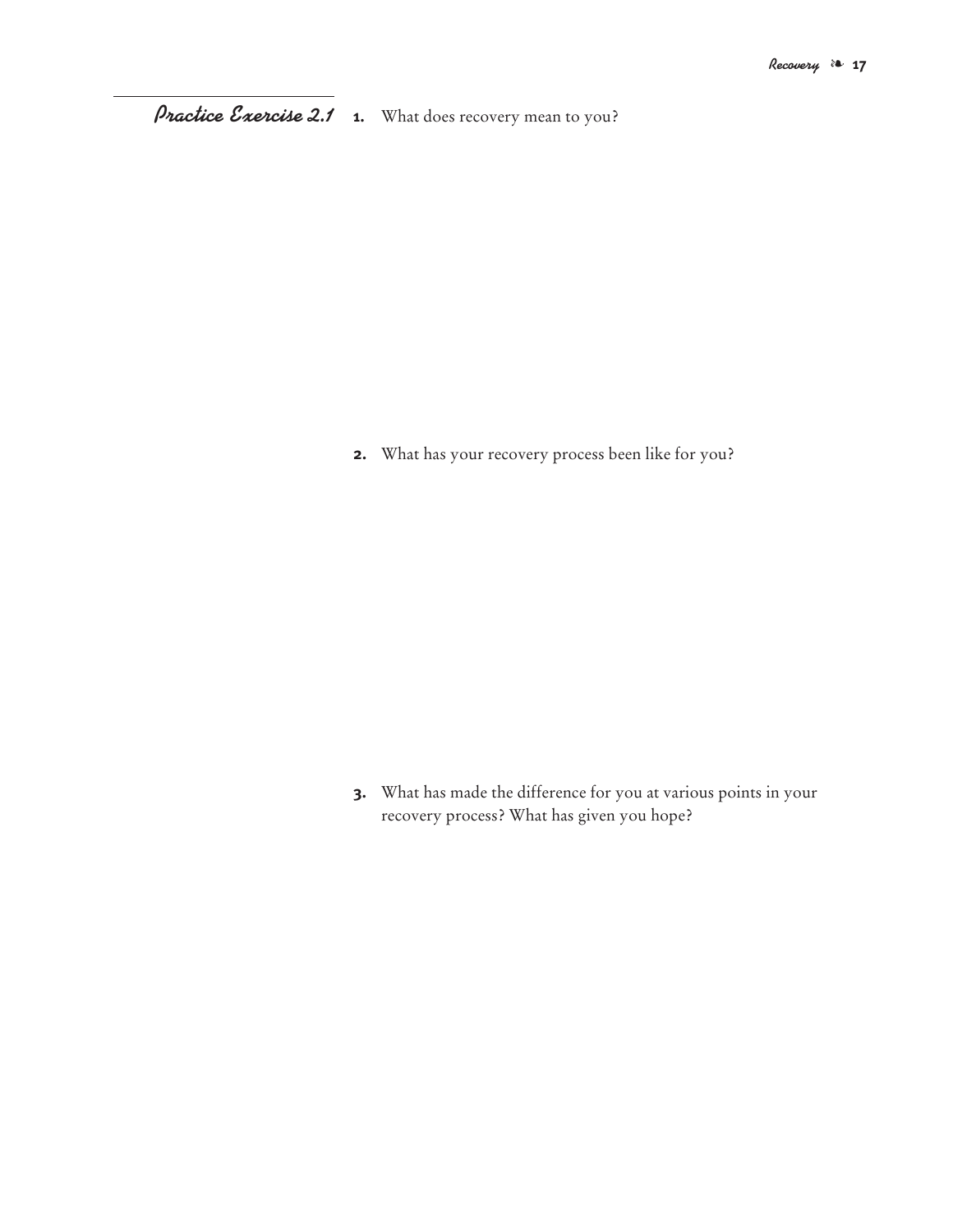| Practice Exercise 2.2 Mat are some of the obstacles you are dealing with in your |
|----------------------------------------------------------------------------------|
| recovery process?<br>a.                                                          |
|                                                                                  |
| Reason:                                                                          |
|                                                                                  |
|                                                                                  |
| b.                                                                               |
|                                                                                  |
| Reason:                                                                          |
|                                                                                  |
| C.                                                                               |
|                                                                                  |
| Reason:                                                                          |
|                                                                                  |
| d.                                                                               |
|                                                                                  |
|                                                                                  |

Reason: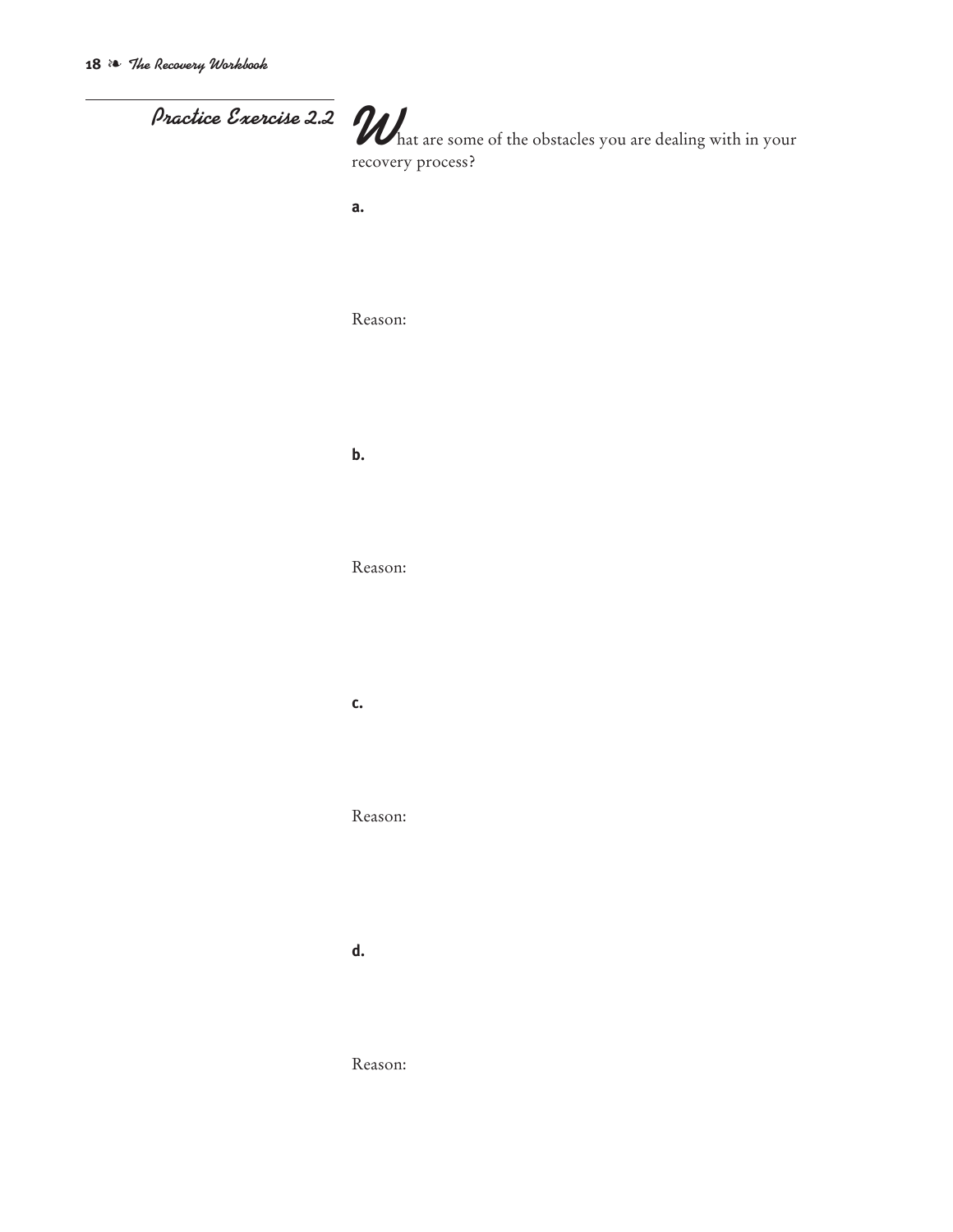# **What would be helpful to you in improving your recovery process?**<br>When you are finished, turn the page and respond to the questions about the exercises. **a.** How? **b.** How? **c.** How? **d.** How? *Practice Exercise 2.3*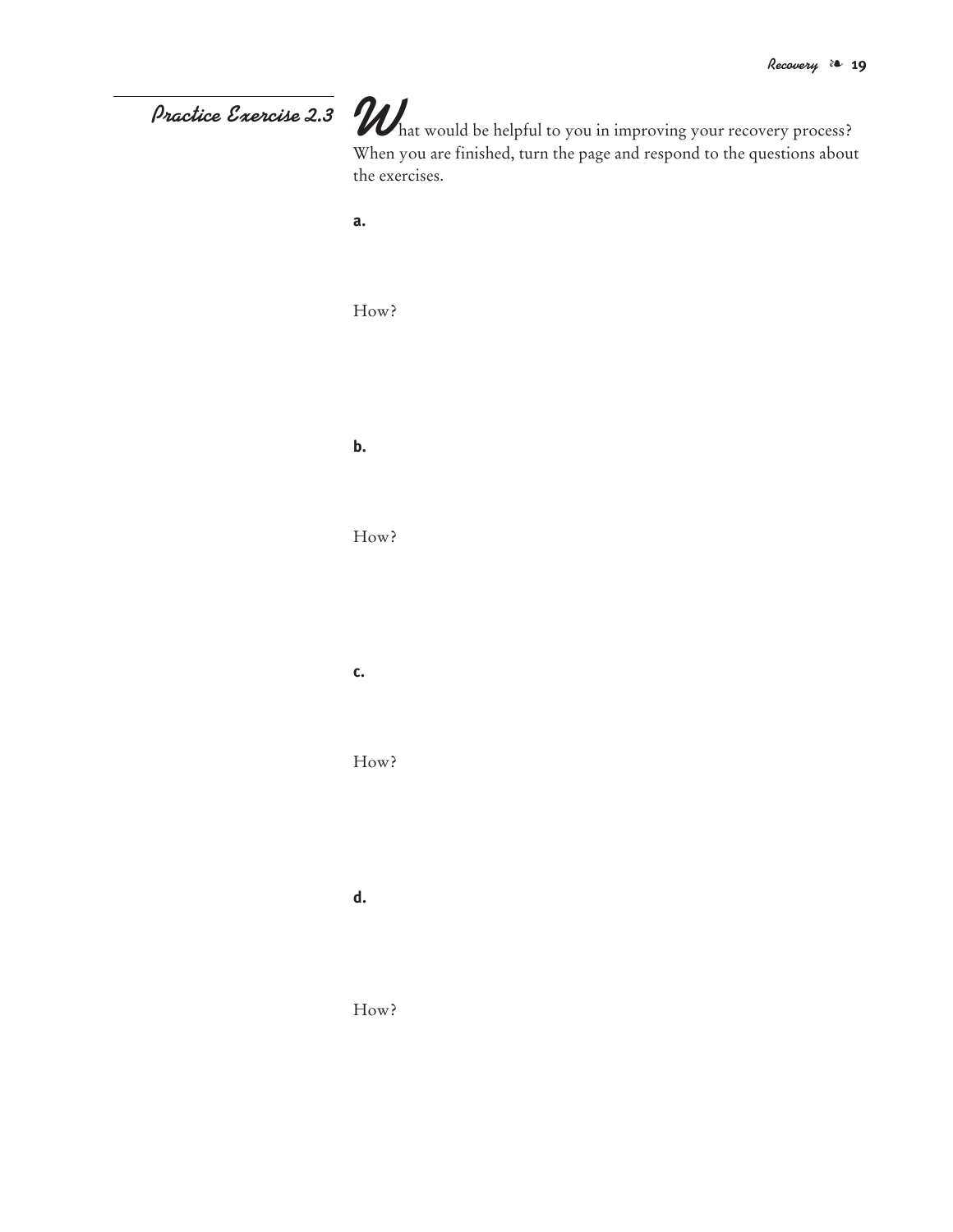*Responding to Practice Exercises 2.1, 2.2, and 2.3*

**1.** What are your own feelings and reactions to *Practice Exercises 2.1, 2.2, and 2.3*?

#### **2.** Authors' comments on *Practice Exercises 2.1, 2.2, and 2.3*:

It may be hard to experience yourself as being in a process when you seem to be moving so slowly.

Understanding recovery as a process helps you to cope more effectively with specific stressful events in your life. We know that they will not last forever.

As you grow in your personal recovery, you identify less with the mental illness and more with other aspects of yourself.

Our typical reactions to stress are reinforced over time and become very persistent— even if they are no longer wanted.

Because recovery is not necessarily a linear process, you may be in different phases of your recovery at the same time.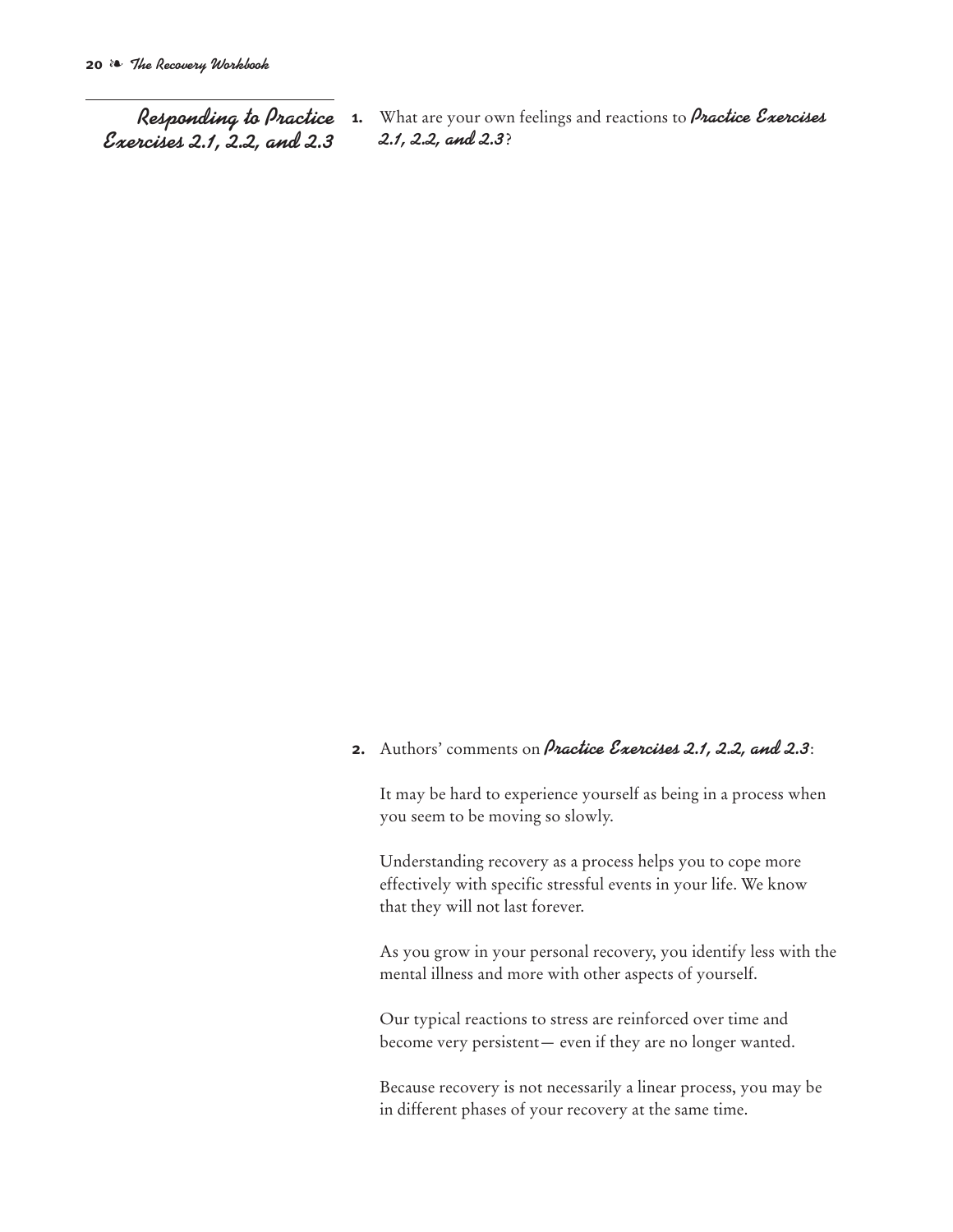*Personal Journal/Notes*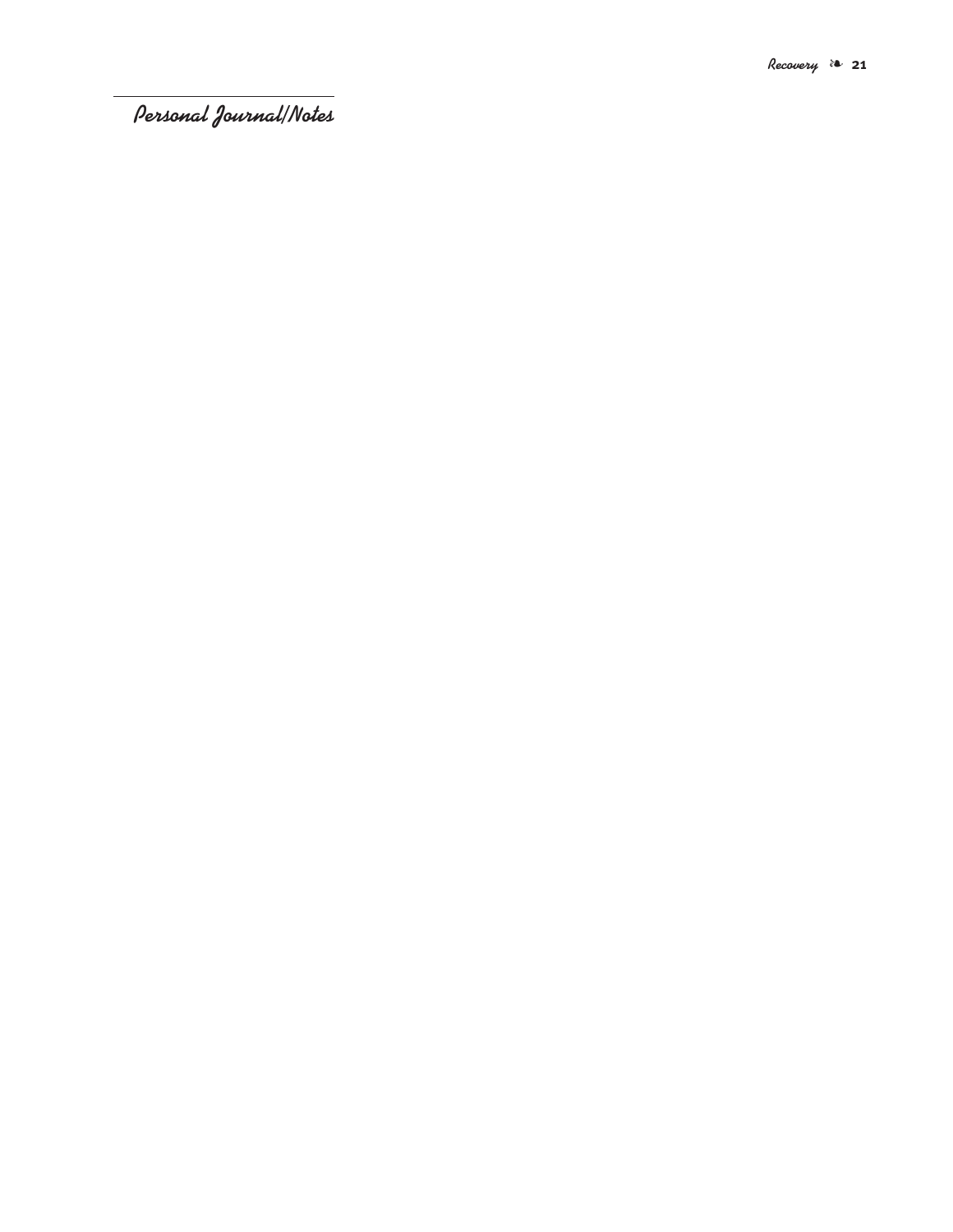*Personal Journal/Notes*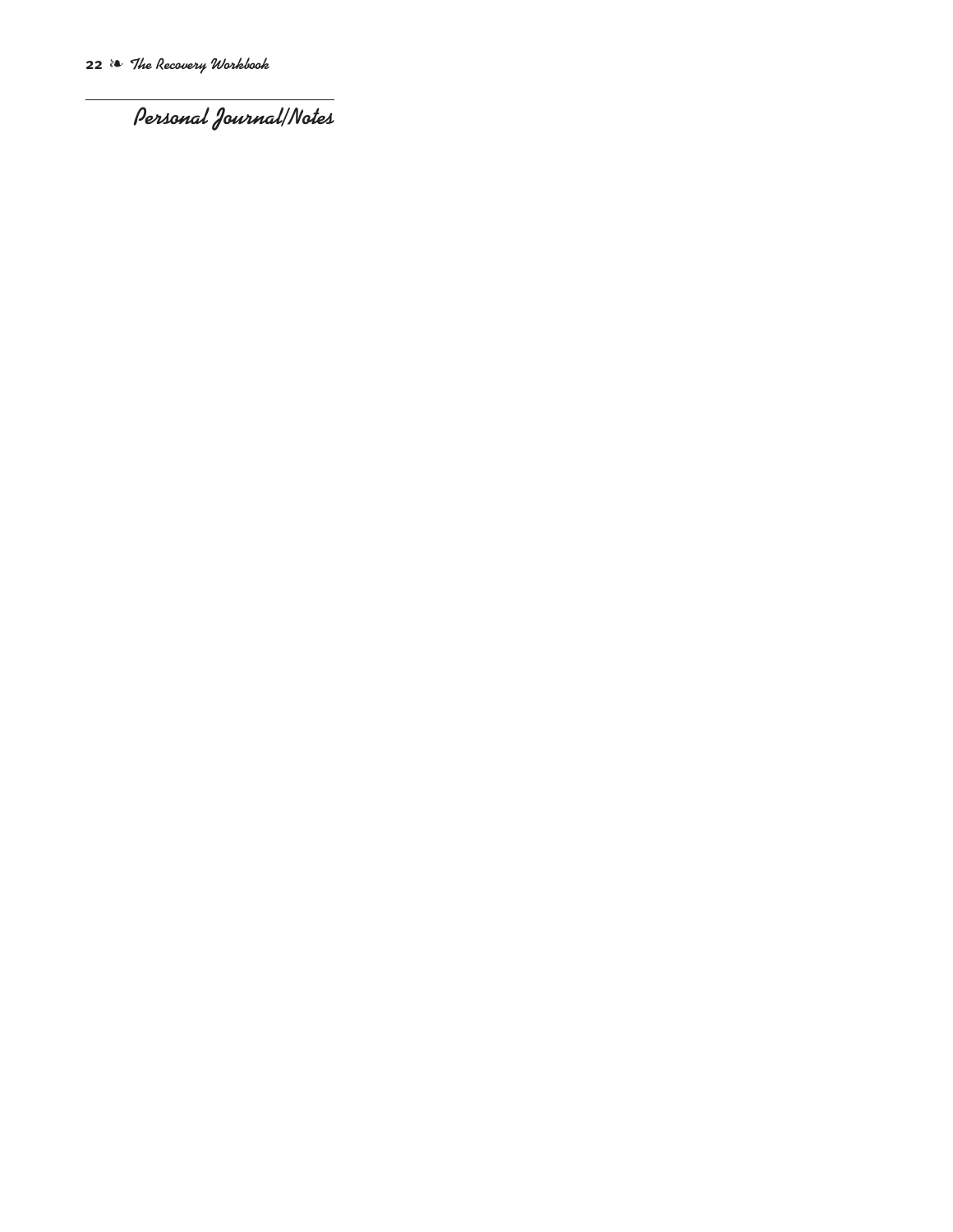*Increasing Knowledge and Control* c h a p t e r 3

*The Impact of Serious Mental Illness*

**S**erious mental illness has a devastating impact on the people who experience it. The language used to describe this impact is important because it has implications for how we view the sources of serious mental illness as well as its impact. Anthony (1993) discusses four major areas of impact on the person (impairment, dysfunction, disability, disadvantage). All four are important in understanding serious mental illness. Serious mental illness is the result of the unique interaction of combinations of all of these areas, none of which alone provides the complete answer (Strauss, 1992). These four areas of impact are discussed below, not necessarily in order of occurrence, and presented in Table 3.1 *(page 25)*.

#### **Impairment**

The first area of impact is on the physical and psychological level. While we do not know a great deal about the physical aspects of the illness, there is mounting evidence that there is a neurobiological aspect to severe mental illness. The word "impairment" is used to refer to this neurobiological aspect. We know very little about the source of this impairment, whether it is genetic, viral, or some combination of multiple causes. However, the impairment results in the physical and psychological symptoms of the illness, such as hallucinations, delusions, depression, or paranoia. It is important to remember that the occurrence of these symptoms also is influenced by the areas of impact of serious mental illness discussed below. The unique expression of these symptoms is influenced by the psychological structure of the person. As the impairment and its symptoms improve, there is a positive impact on the areas of dysfunction, disability, and disadvantage. The impairment and its symptoms are managed typically by medications and therapy.

The personal experience of the impairment and its symptoms often is referred to by people who are experiencing it as a "loss of self" or a "disruption in the self" (Davidson & Strauss, 1992). We lose our sense of who we are. We feel disconnected from ourselves. We do not feel grounded.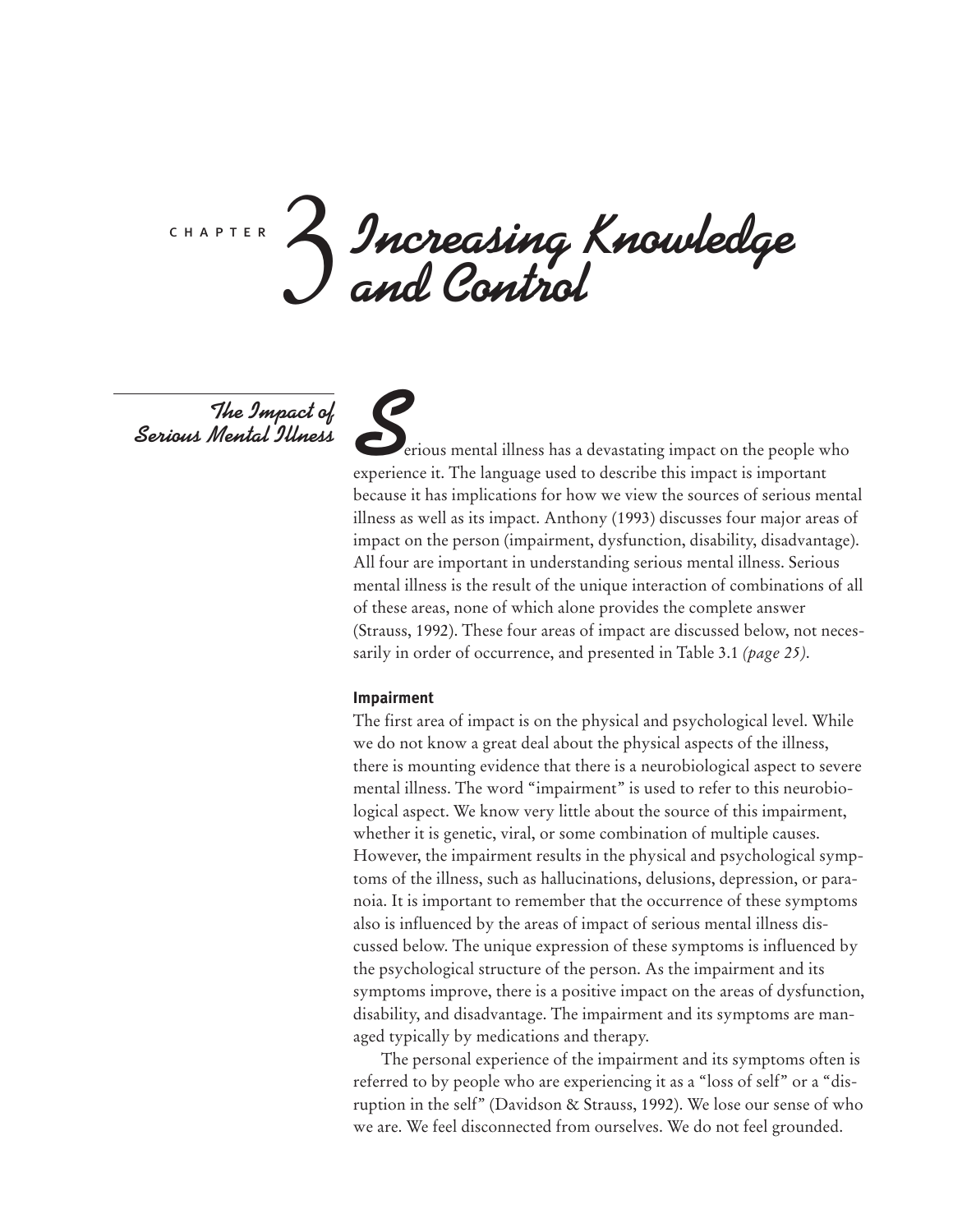While there has been limited success in managing the impairment and its symptoms, we know less about how to help rebuild a disrupted sense of self. Because the assault on the self is the most fundamental impact of mental illness; recovery requires building a functional sense of self that supports our needs, wants, and aspirations and confronts the assaults of stigma (Blanch et al., 1993). Other interventions that have been successful in improving the impairment, as well as our functional sense of self, include coping strategies (Cohen & Berk, 1985; Wiedl & Schottner, 1991), satisfying social relationships (Breier & Strauss, 1984), and self-control of symptoms (Breier & Strauss, 1983).

#### **Dysfunction**

The second area of impact is on our ability to carry out the normal activities or tasks of life. The word "dysfunction" is used to describe our inability to perform an activity or task considered normal for a human being. A task might be walking, thinking, talking, making a meal, or going to the beach. The cause of the dysfunction may be the impairment and its symptoms, the side effects of medication, a lack of confidence resulting from a disrupted sense of self, or the effects of stigma. It is important to note that the impairment and its symptoms are not the only potential sources of a dysfunction, and may not be the primary sources. As the dysfunction improves, there is a positive impact on the impairment, the disability, and the disadvantage. As one domain of impact changes, the others appear to change in the same direction. The primary interventions for a dysfunction are assessment, skill training, support, and rehabilitation.

#### **Disability**

The third area of impact is on our ability to perform the roles people ordinarily have in life. The word "disability" is used to describe our inability to perform these roles in a manner considered normal for a human being. A disability might be the inability to work, to have a family, to maintain a house or apartment. A disability is a broader concept than a dysfunction because a disability limits our ability to perform larger roles in life. The causes of the disability may be the impairment and its symptoms, a dysfunction, the side effects of medication, a lack of confidence resulting from a disrupted sense of self, or the effects of stigma. As with a dysfunction, it is important to note that the impairment and its symptoms are not the only potential sources of a disability, and may not be the primary sources. The disability impacts negatively on the impairment, the dysfunction, and the disadvantage. It also follows that successful rehabilitation can positively impact on the impairment, the dysfunction, and the disadvantage (Strauss, 1986). The primary intervention for a disability is rehabilitation.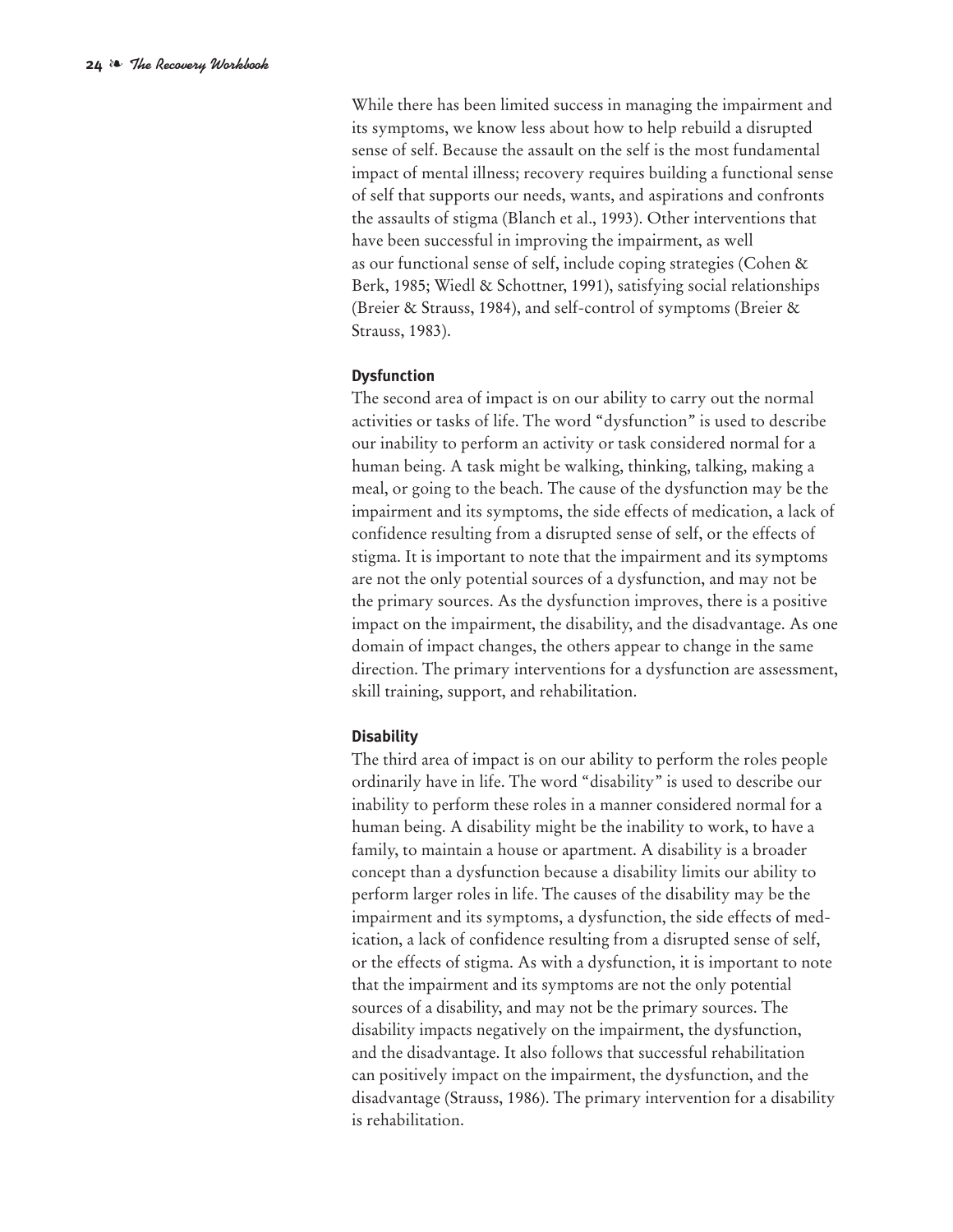## *Table 3.1—The Impact of Serious Mental Illness*

| <b>Stages</b>   | <b>Definitions</b>                                                                                                                                                                                                            | <b>Examples</b>                                                  |
|-----------------|-------------------------------------------------------------------------------------------------------------------------------------------------------------------------------------------------------------------------------|------------------------------------------------------------------|
| 1. Impairment   | Any loss or abnormality of psychologi-<br>cal, physiological, or anatomical struc-<br>ture or function.                                                                                                                       | Hallucinations, delusions,<br>depression                         |
| 2. Dysfunction  | Any restriction or lack of ability to per-<br>form an activity or task in the manner, or<br>within the range considered normal, for a<br>human being.                                                                         | Lack of: work adjustment<br>skills, social skills, ADL<br>skills |
| 3. Disability   | Any restriction or lack of ability to per-<br>form a role in the manner, or within the<br>range considered normal, for a human<br>being.                                                                                      | Unemployment,<br>homelessness                                    |
| 4. Disadvantage | A lack of opportunity for an individual<br>that limits or prevents the performance<br>of an activity or the fulfillment of a role<br>that is normal (depending on age, sex,<br>social, cultural factors) for that individual. | Discrimination and poverty                                       |

*From:* Anthony, 1993.

#### **Disadvantage**

The fourth area of impact is the lack of opportunity to make a life for ourselves. The word disadvantage is used to describe our lack of opportunity, which limits or prevents our performing an activity or task or carrying out our role. The cause of the disadvantage is stigma, discrimination, and poverty. The primary means for confronting disadvantage is personal and group advocacy that influence feelings, beliefs, policy, and legislation. It is important to note that the disadvantage does not simply result from the impairment and its symptoms, from a dysfunction or disability, from the side effects of medication, or from a disrupted sense of self. The disadvantage comes primarily from outside the person, from a society that is unwelcoming because of its biases and prejudices.

Disadvantage can impact negatively on the impairment, the dysfunction, and the disability. As opportunities become available for the person, there is a positive impact on the impairment, the dysfunction, and the disability. Because all of these areas of impact affect our sense of self, as the areas of impact change for the better or for the worse, our sense of self is influenced for the better or for the worse. As our sense of self becomes stronger, it is less influenced negatively by the impairment, the dysfunction, the disability, and the disadvantage. The primary means for confronting disadvantage is personal and group advocacy that influence feelings, beliefs, policy, and legislation.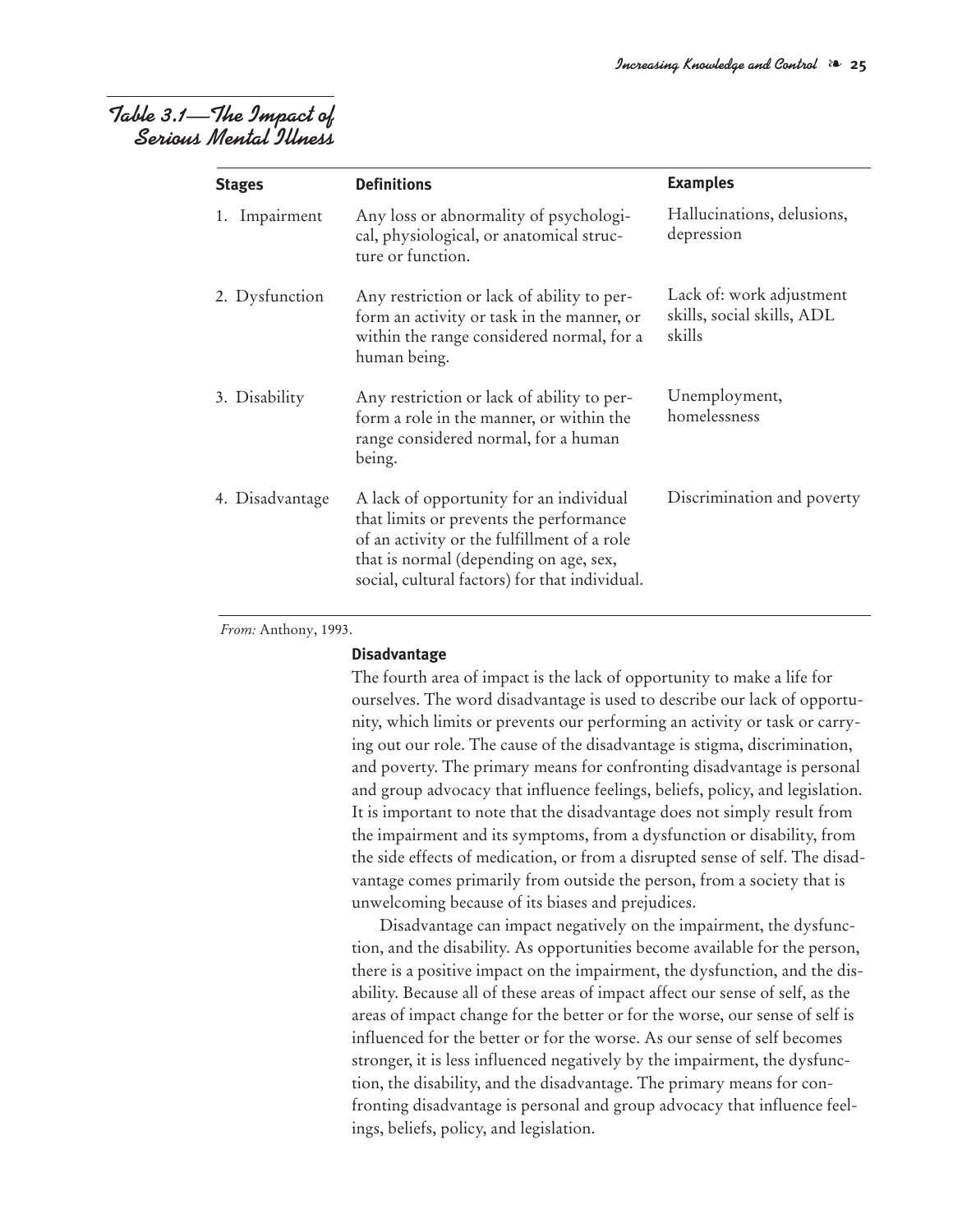## *The Services of a Recovery-Oriented Mental Health System*

**A** recovery-oriented mental health system has a wide range of services that help people to deal effectively with the impact (impairment, dysfunction, disability, and disadvantage) of a serious mental illness and to build a fulfilling and contributing life for themselves (Table 3.2, *page 27)*. While the various services tend to focus on a particular area of impact, there is an interaction effect on other areas. As we change one area of impact, the others are affected in a similar direction.

**Treatment.** The focus of treatment is on the impairment. The purpose of treatment is to reduce symptoms and to explore and understand feelings, thoughts, values, goals, and roles that enhance recovery. It is important to note that treatment can assist with the direct symptoms of a serious mental illness (hallucinations, delusions, depression, paranoia) as well as with disruption in the sense of self. However, the focus historically has been on reducing symptoms. Hospitalization, medication, and therapy have been the primary treatments.

**Rehabilitation.** Rehabilitation focuses on the dysfunction and the disability experienced by the people with mental illness. The purpose of rehabilitation is to help people with serious mental illness function in the living, learning, working, and social roles of their lives with the least amount of ongoing professional assistance. Rehabilitation helps with roles, such as getting a job or developing a career direction. Rehabilitation also assists people to reduce dysfunctions by becoming more skillful at activities and tasks that are important in their roles.

As we have stated in the section on areas of impact, there is evidence that rehabilitation also impacts on the impairment, both physically and psychologically (Strauss, 1986). The mind and the body are one. If our lives improve, we will begin to feel better. This state of well-being has deep implications for our improved physical and psychological functioning. As we become more effective in our roles, our identity is further shaped and our personal meanings become developed and expanded. Our sense of self becomes more integrated and complete. Because serious mental illness impacts so fundamentally on the self, recovery from mental illness requires a rebuilding of the self. Rehabilitation has broad implications for the recovery of the person with serious mental illness.

**Crises Intervention.** The focus of crises intervention is on problems or barriers to recovery that threaten the person's life or functioning in a dangerous way. The purpose of crises intervention is to help people with serious mental illness survive and get through a dangerous experience in their life.

It is important to note that people with serious mental illness prefer to have control over how their crises are handled. This can be done by having the person with a serious mental illness identify in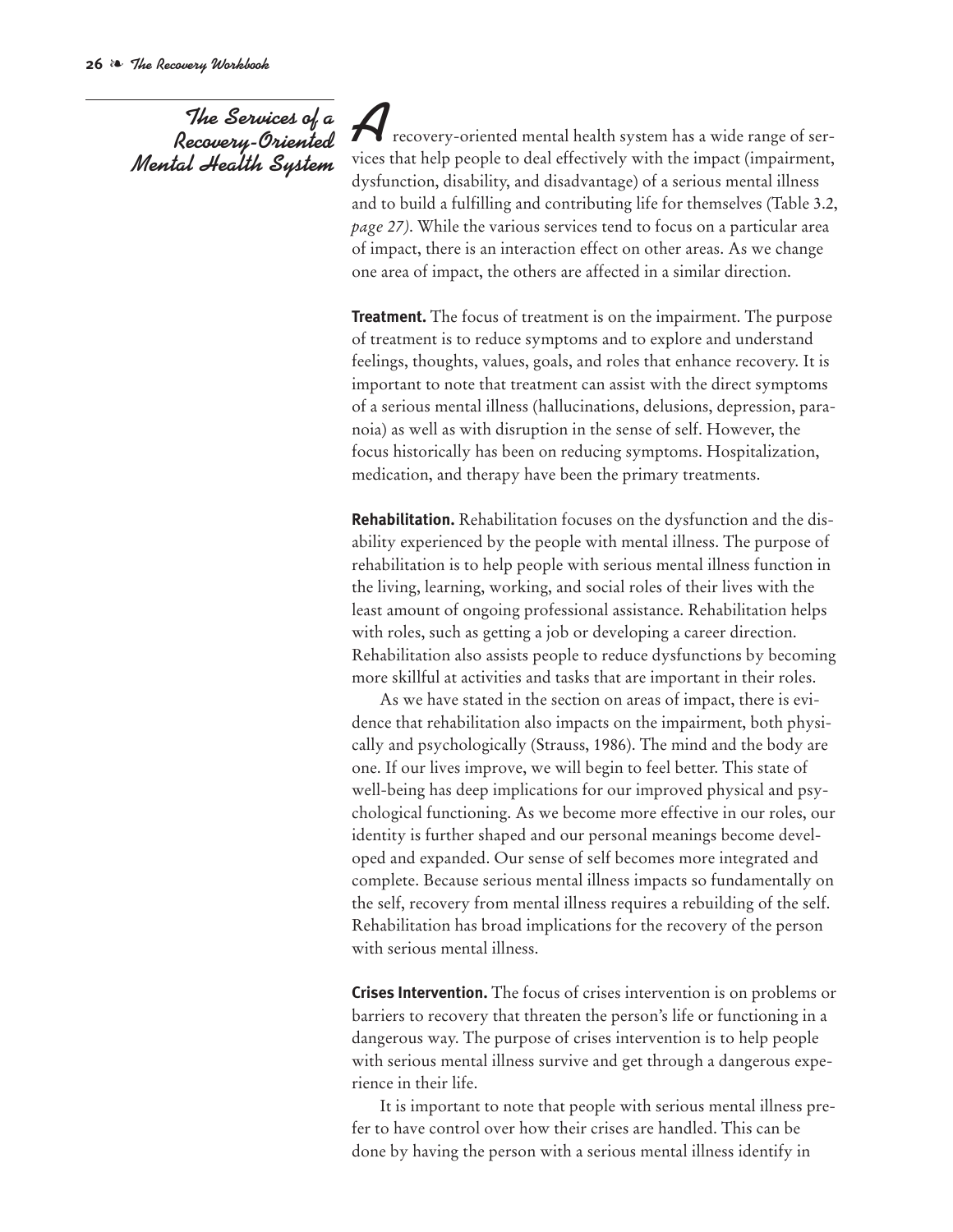| Table 3.2—The Goals                                                | <b>Goals</b>                                                                                                                                   | <b>Services</b>                |
|--------------------------------------------------------------------|------------------------------------------------------------------------------------------------------------------------------------------------|--------------------------------|
| of a Recovery-Oriented<br>Mental Health System<br>and the Services | To reduce symptoms and to explore and understand<br>feelings, thoughts, values, goals, and roles that<br>enhance recovery.                     | Treatment                      |
| Required to Meet Them                                              | To assist people to be successful and satisfied in<br>chosen roles and settings with the least amount of<br>ongoing intervention by providers. | Rehabilitation                 |
|                                                                    | To deal with dangerous situations that interfere<br>with recovery.                                                                             | Crises Intervention            |
|                                                                    | To access services that facilitate recovery.                                                                                                   | Case Management                |
|                                                                    | To advocate for improved services and to eliminate<br>barriers that inhibit recovery.                                                          | Rights Protection/<br>Advocacy |
|                                                                    | To promote and support one's own recovery and<br>that of peers with mental illness.                                                            | Self-help                      |
|                                                                    | To meet survival needs basic to recovery.                                                                                                      | <b>Basic Support</b>           |
|                                                                    | To enhance quality of life.                                                                                                                    | Enrichment                     |
|                                                                    | To improve and enhance one's own physical health.                                                                                              | Health/Wellness                |

*Adapted from:* Cohen et al., 1988; Anthony, 1993.

advance and in writing how they want a crises to be handled; for example, who they want notified, how they want to be treated or medicated, where they want the crises treatment to occur, and who they want to treat them. People with serious mental illness want to be dealt with sensitively and consistent with their wishes, even when they are in crises.

**Case Management.** The focus of case management is on helping people with serious mental illness identify, access, and use the resources they need for their recovery process. Case management should be a collaborative process between the case manager and the person with the mental illness. Client involvement is empowering and furthers the recovery process.

**Rights Protection/Advocacy.** Rights protection/advocacy focuses on the disadvantages people with serious mental illness experience because of stigma, discrimination, and prejudice. The purpose of rights protection/advocacy is to eliminate barriers and to provide equal opportunities to perform the activities and roles that are normal to human beings.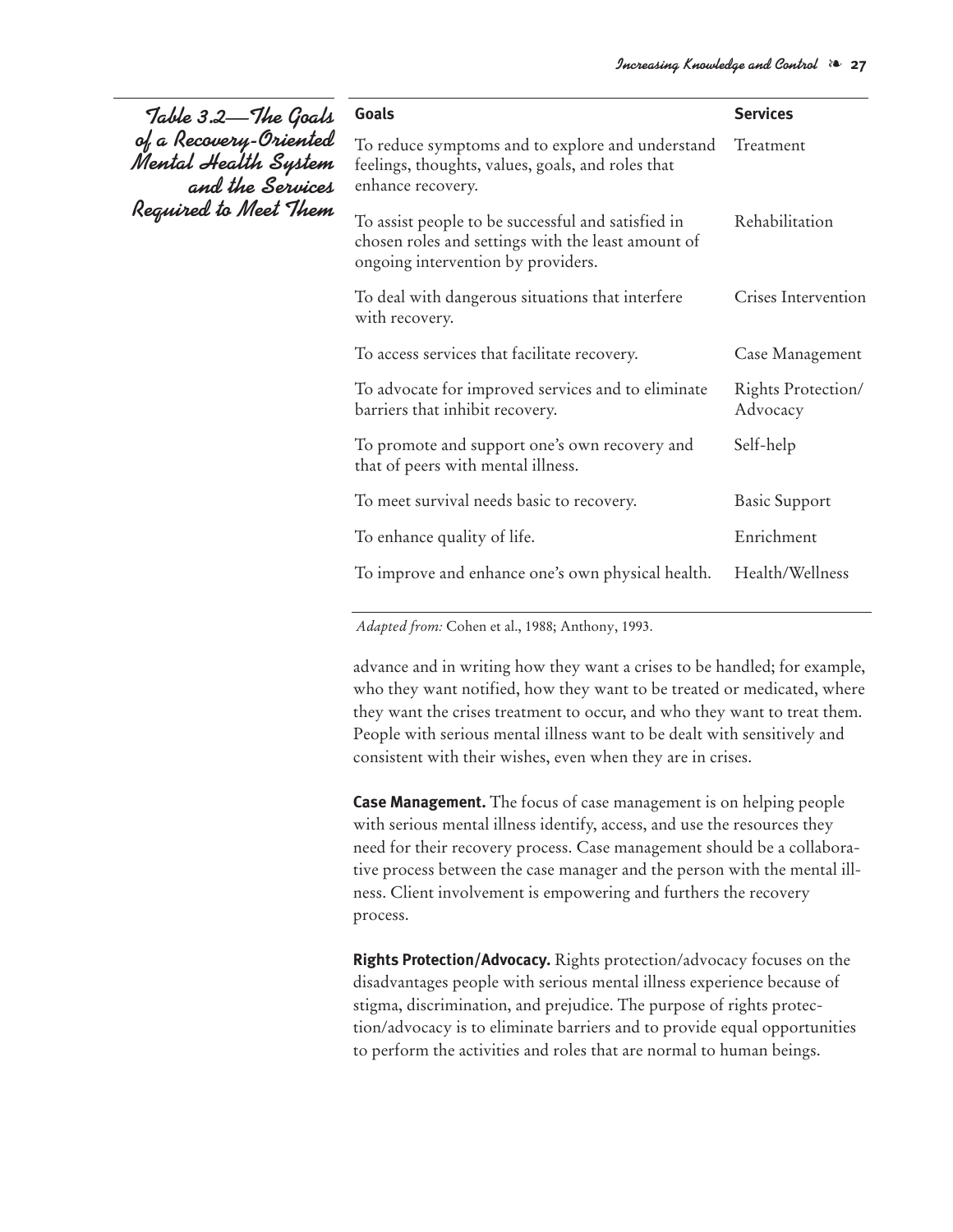**Self-Help.** The focus of self-help is on voluntary mutual aid by peers. The purpose of the self-help might be personal support or it might be focused on social change. Self-help is a growing resource for people with mental illness. Self-help enables people to use their own resources to gain control over their lives. Self-help supports recovery and leads to empowerment.

**Basic Support.** The focus of basic support is providing the food, clothing, housing, and personal relationships necessary for recovery. Basic support is necessary before people with mental illness can deal effectively with their impairment, dysfunction, disability, and disadvantage. This is seen most clearly when recovery is attempted by someone who is homeless. For example, without basic supports it is hard to deal with our symptoms or getting a job.

**Enrichment.** The focus of enrichment is on enhancing the quality of life. Enrichment goes beyond meeting basic needs. The purpose of enrichment is to promote creative and enjoyable opportunities for people with mental illness. Enrichment promotes the interests, abilities, and capacities of people with mental illness.

**Health/Wellness.** The focus on health/wellness is to improve and enhance one's own physical health. Building a foundation of physical health is a very important part of the recovery process. Eating well, moving more, smoking less or not at all, and seeking health screenings are important areas where we can make positive choices that will support our recovery.

*The Values of a Recovery-Oriented Mental Health System*

*V*alues are the motivating force of <sup>a</sup> recovery-oriented mental health system. They are its foundation and its purpose for existing as a system. The values drive the system and all its components (Table 3.3, *page 29*).

**Empowerment.** Coping refers to a person's efforts to manage internal and external demands and constraints that exceed his/her resources. Empowerment is an important outcome of a successful coping process. Even small successes at coping can lead to this feeling of empowerment. Empowerment is the realization that you have the right, the ability, and the resources to determine what your needs and wants are and to pursue them. Feeling empowered means feeling that you are worthwhile and that you count; that you are real, have choices, can make decisions, can trust your feelings, respect your strengths and limitations, can call on others for assistance—that there is more to you than your illness.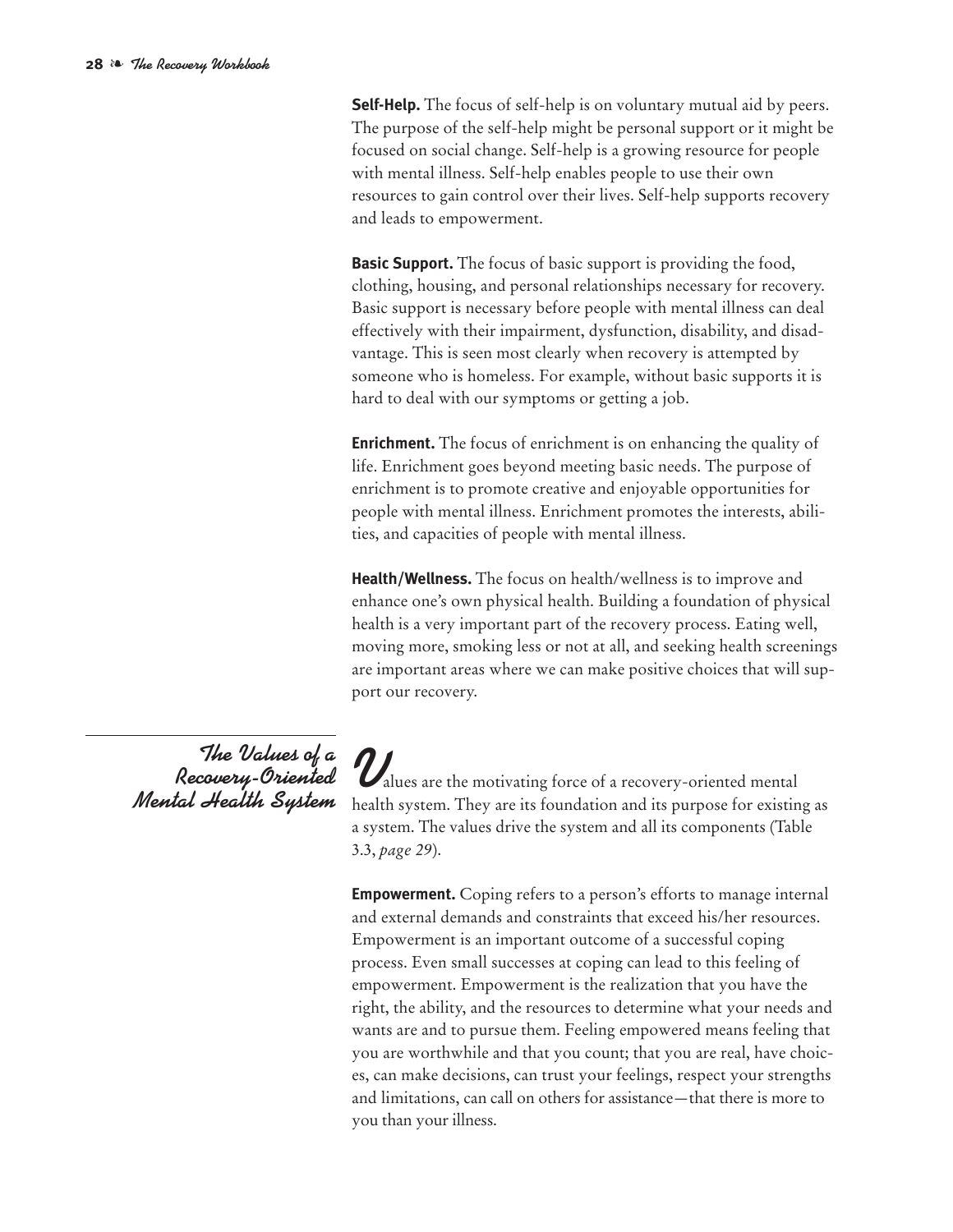| Table 3.3—The Values<br>of a Recovery-Oriented<br>Mental Health System | Value              | <b>Description</b>                                                                    |
|------------------------------------------------------------------------|--------------------|---------------------------------------------------------------------------------------|
|                                                                        | Empowerment        | Creating a personal vision and having the<br>confidence to move toward it.            |
|                                                                        | Client choice      | People can make their own decisions about how<br>to lead their life.                  |
|                                                                        | Client involvement | Participating in the processes by which decisions<br>are made that affect one's life. |
|                                                                        | Community-focus    | Building on existing connections.                                                     |
|                                                                        | Client strengths   | Watering the flowers and not the weeds.                                               |
|                                                                        |                    |                                                                                       |

*Adapted from:* Anthony, 1993.

Empowerment is an attitude and a feeling that often is difficult to maintain. It is vulnerable to disappointments and to setbacks. Yet, it grows with our successes and with the support of others.

**Awareness of our own worth and value.** Individuals are important. We count. We can have an impact on our own life and the lives of others. Our potential for impact in our work and personal life increases as our acknowledgment of our own worth and value increases. Personal crises often confront long-held beliefs and values. The resulting crises in meaning, when worked through, can lead to a deepening of our values and beliefs.

Examples from the self-help literature:

- *• Acknowledging how far I have come.*
- *• Don't compare myself with others.*
- *• Life always offers me another chance.*
- *• Speaking about my illness only when I am asked. Not volunteering information.*
- *• Attending classes, while difficult at times, forced me to think about something other than myself.*
- *• Learned about "boundaries" and their importance in all relationships, and how to set them and change them when needed.*
- *• Gave up the grandiose ideas that I could "save society," and concentrated on seeking inner peace and harmony by being a constructive influence with my significant others, peers, and professional colleagues.*
- *• Chose to consciously replace fears with "faith," knowing that the mind cannot hold two simultaneous thoughts. Whenever fears come up I now acknowledge them, experience them, talk about them, take action, if necessary, and create an affirmation of faith.*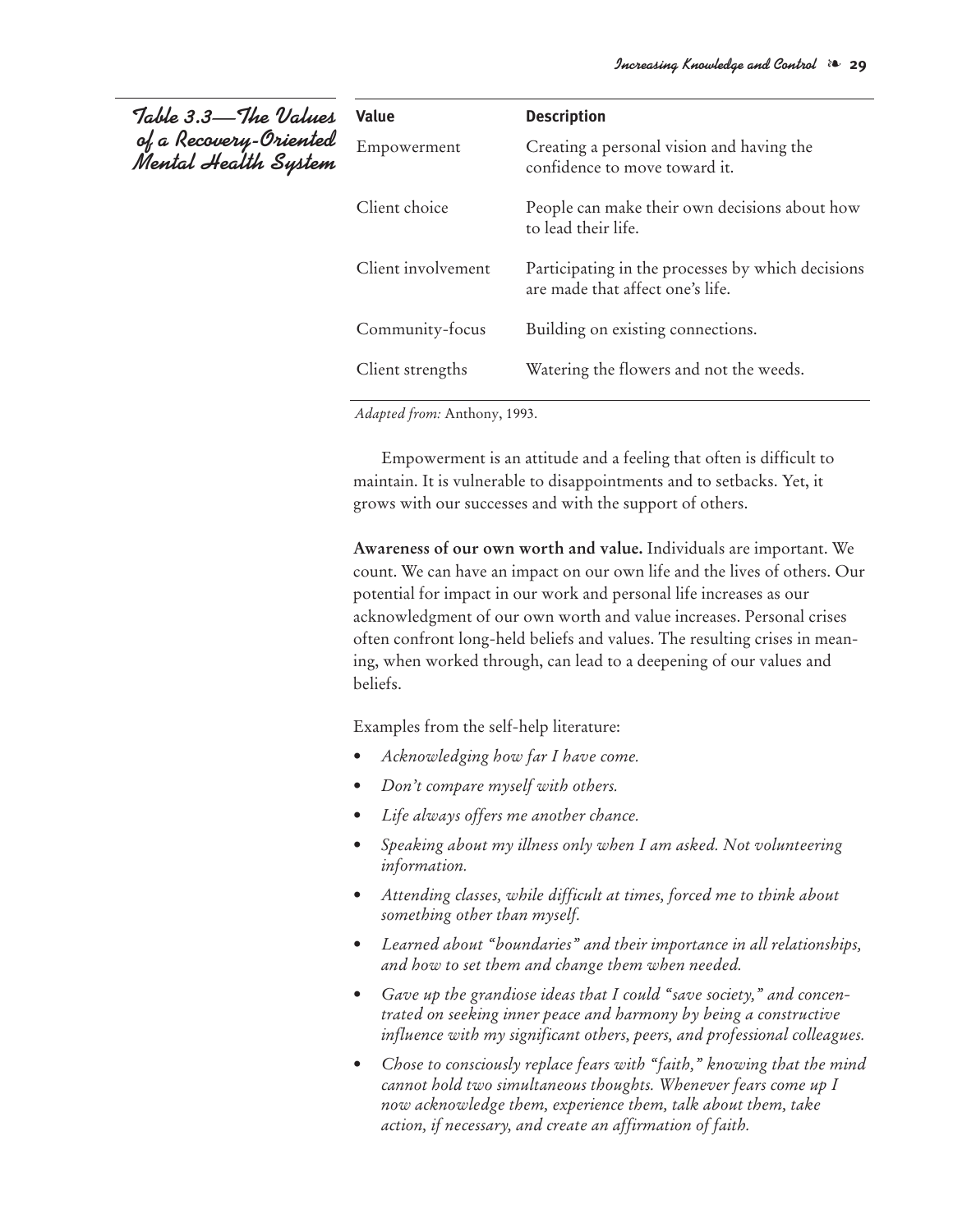*• I have learned not to talk to myself or to my voices when others are near by.*

**Client Choice.** Client choice means that people with mental illness have the right to choose the direction and the means of their own recovery. It means that at every point in the process the person with the mental illness has the right to make the decision. Because people at times may be unable to make the decision needed, it is helpful to have a mutually negotiated agreement in advance that points out how they want to be helped when they are unable to decide for themselves. Rushing people to a decision or taking over their lives without their approval damages the recovery process.

Client choice supports client responsibility. Asking people to be responsible without giving them the choice to be responsible, may promote surface agreement and hidden rebellion.

**Client Involvement.** Client involvement means that people have the right to be involved in decisions that affect their lives. People with mental illness should be involved in the planning, implementation, and evaluation of their own recovery process. Involvement is empowering. It puts the person with the mental illness in charge of his or her own recovery.

**Community-Focus.** Community-focus means that there is an emphasis on building and using existing connections. The purpose of this focus is to have the person with the mental illness connect with resources and supports that are familiar and available. Uprooting people from their natural resources and supports adds another layer of adjustment to what is already a very distressing experience.

**Client Strengths.** While the experience of serious mental illness can be debilitating, a person frequently retains many active strengths, as well as hidden strengths, that can be called upon with adequate knowledge, skill training, and support. Mental health treatment has focused traditionally on the illness and reducing symptoms of the illness. The many strengths of people have been ignored frequently. Recovery is supported by acknowledging and building on strengths.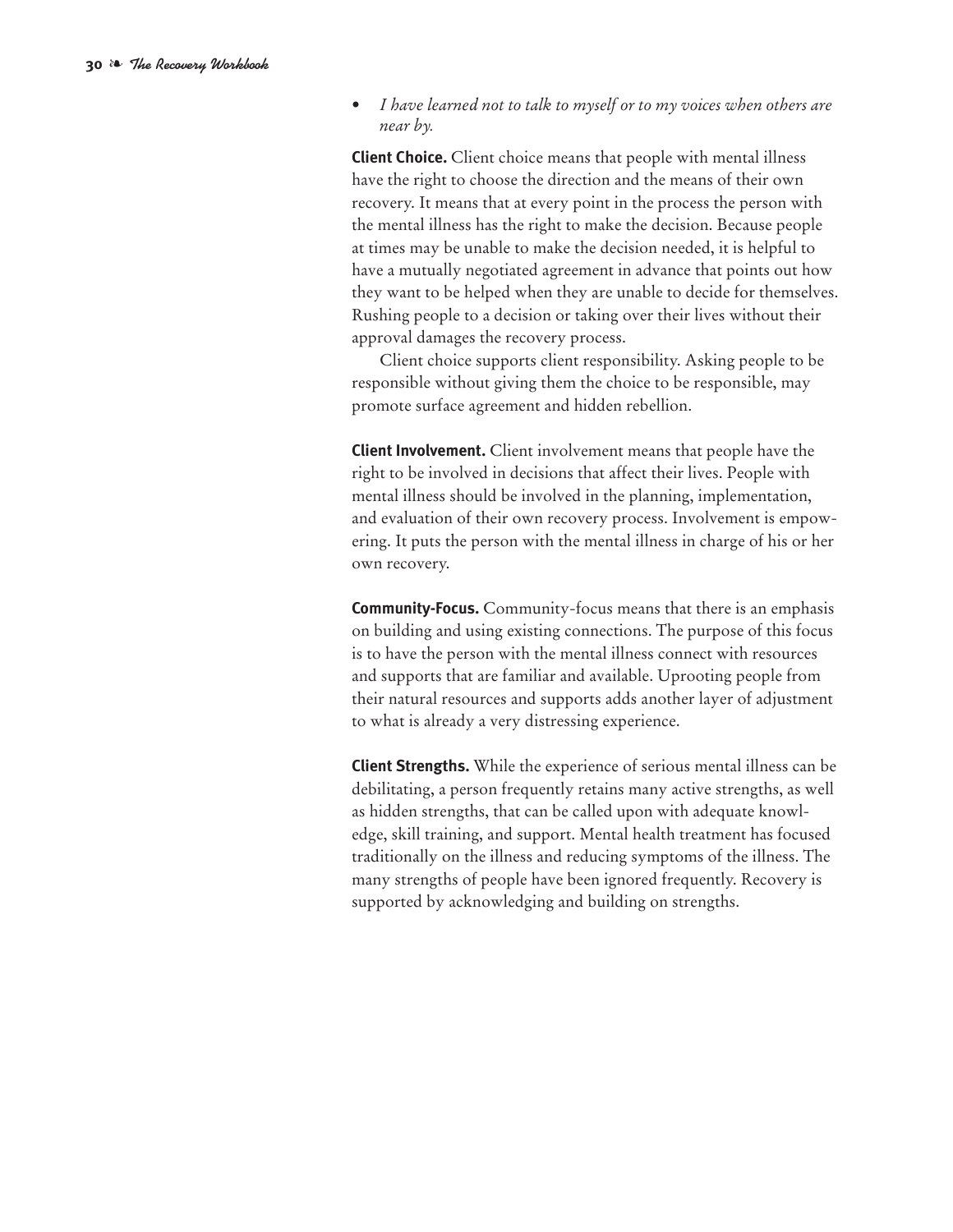*Personal Journal/Notes*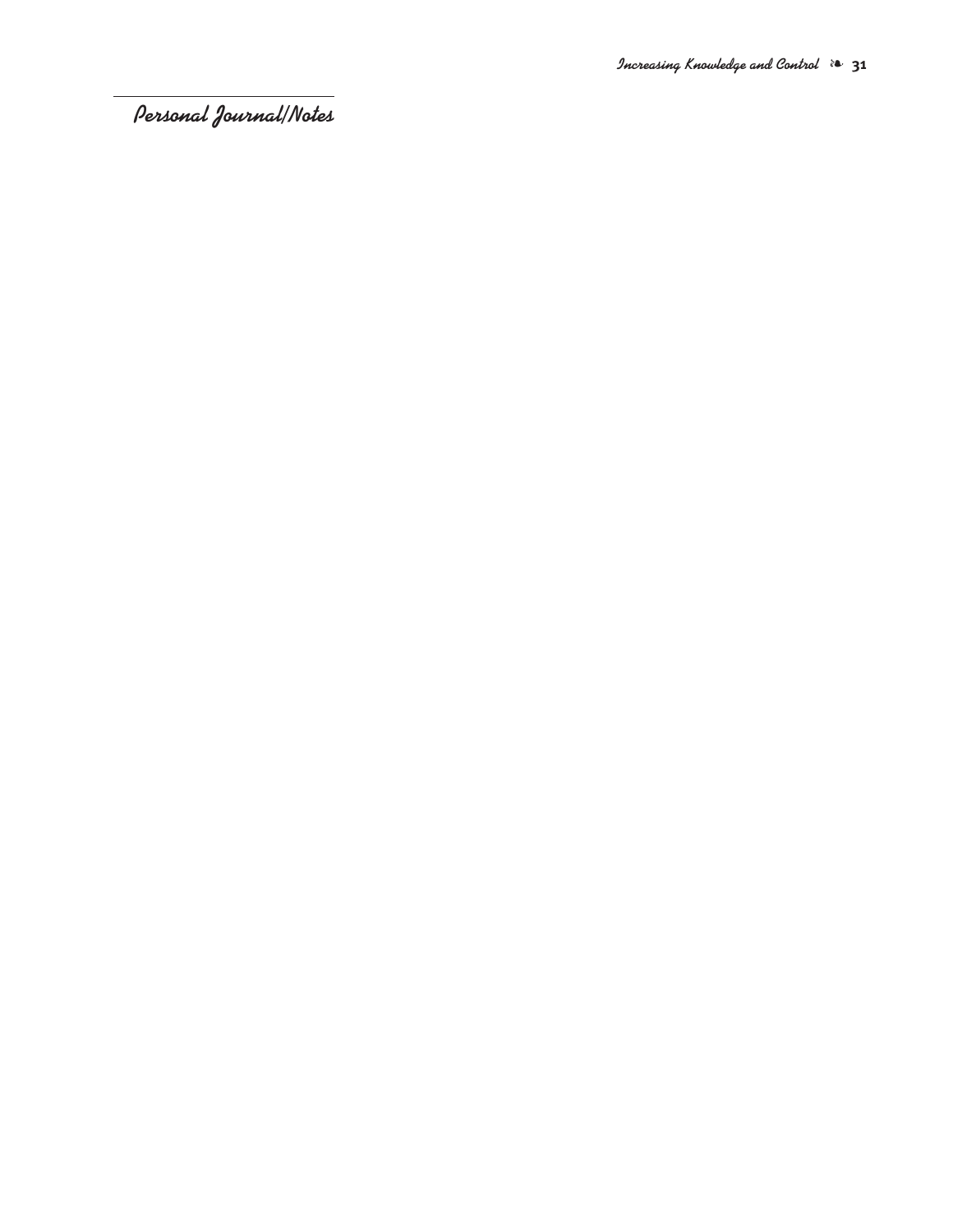*Personal Journal/Notes*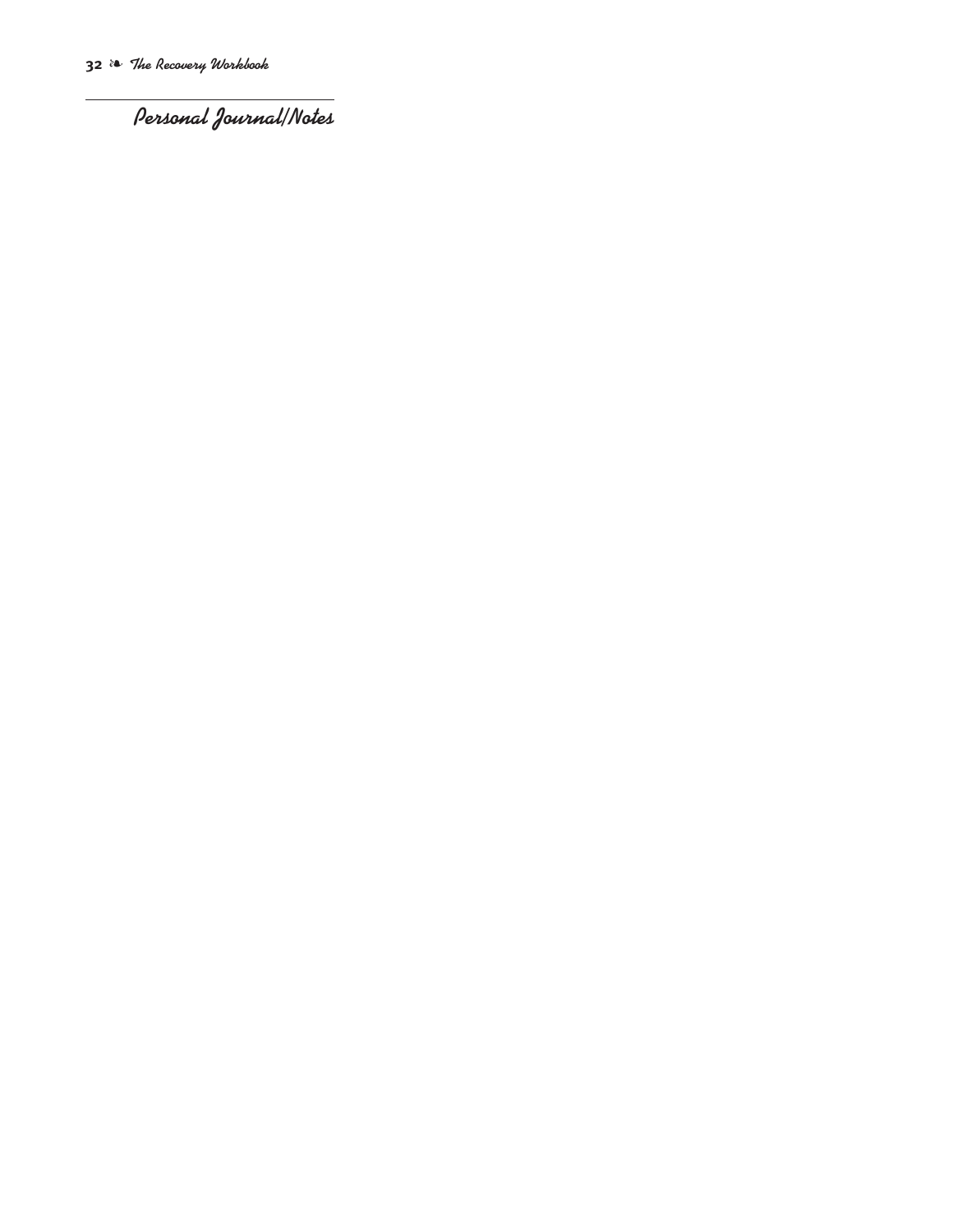# *Managing Life 's Stresses* c h a p t e r 4

*Symptoms of Stress*

**S**tress is a common human experience. We all experience stress every day in our lives. At times, stress may be helpful because it motivates us in some important ways. It may help us to complete a task or to rise above and beyond our usual capacities. However, when our stress becomes distressful, it interferes with our ability to manage our lives and to promote our recovery process. Then, we begin to experience our stress as a burden.

People with psychiatric disabilities experience stress in the living, learning, working, and socializing areas of their lives. While these sources of stress are common to all people, the presence of direct and reactive symptoms of mental illness (often referred to as positive and negative symptoms in the mental health literature) can make stress more difficult to cope with. Direct symptoms come from the illness itself and may include anxiety, hallucinations, delusions, and depression. Reactive symptoms are side effects of the illness, its treatment, or the environment; and may include apathy, alienation, demoralization, low energy, and low selfesteem. For example, reactive symptoms may result from experiences of discrimination and stigma. Coping with these direct and reactive symptoms, and with the normal stresses of life, is a task that confronts people with psychiatric disabilities in their recovery process.

Lazarus and Folkman (1984) have stated that people's reactions to potential stressors are a function of their conscious and unconscious appraisal of how threatening a particular internal or external stressor is to them. This appraisal is affected by the information, skills, and supports we possess to deal with stressful situations. If we perceive that a stressor will exceed our resources, we will begin to experience physical and emotional stress reactions. The length and intensity of these reactions will depend on how serious we perceive the threat to be. Increasing the range of options for dealing with potentially stressful situations can increase the ability of people with psychiatric disabilities to cope with internal and external stressors.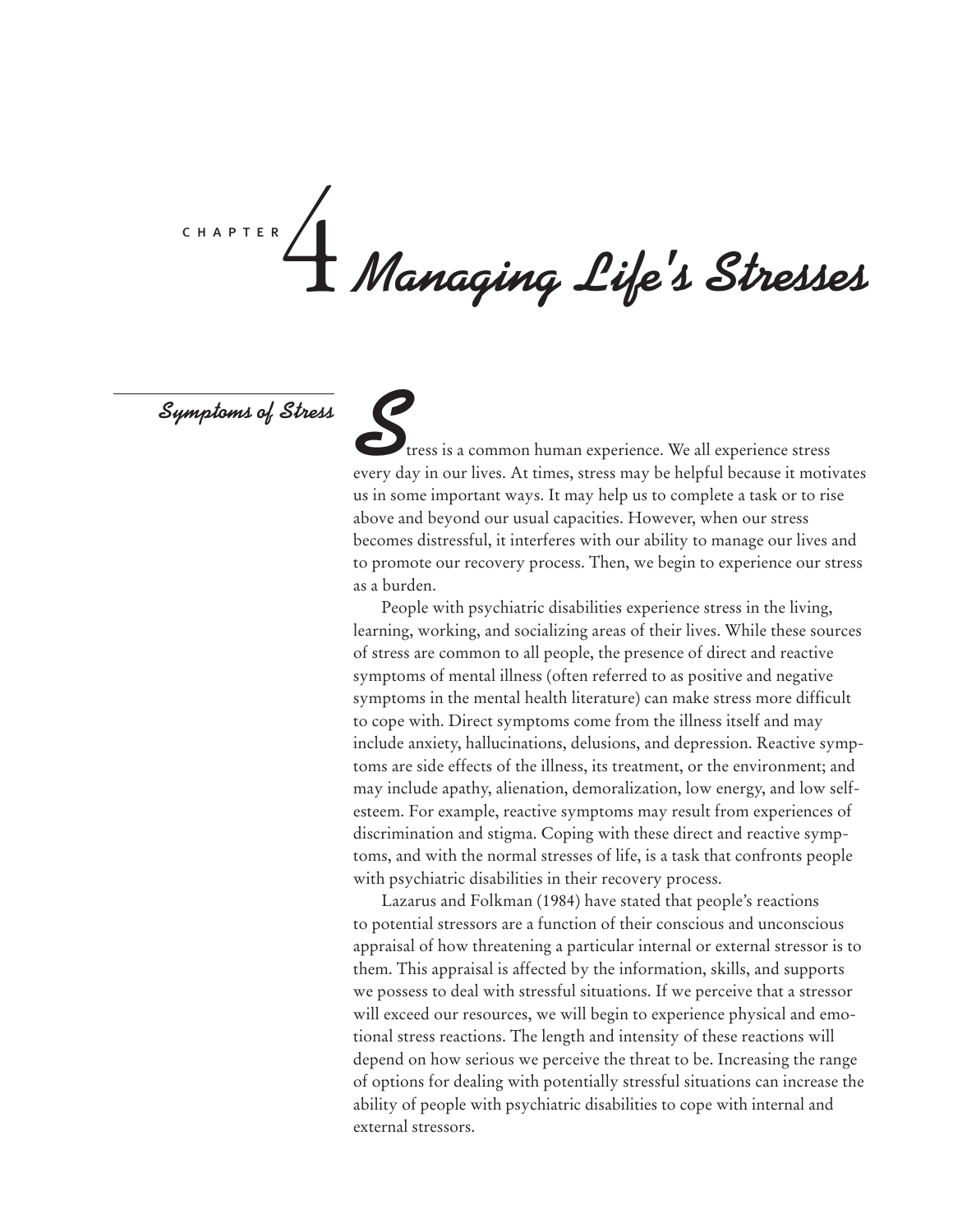We have written this section of the workbook as a resource for individuals with psychiatric disabilities to help them prevent, eliminate, or cope with the stressors in their lives that interfere with their recovery process. We believe that it is never too late to turn our lives around. Looking at how we currently experience and cope with stressful situations can be an important first step. For example, we can begin to understand some of the connections between our distress and its causes. Distress does not just appear from nowhere. It has identifiable internal and external causes. We may find it difficult and painful to explore the connection between how we are feeling and functioning now, and what has led up to it. Yet there are connections; whether recent or remote, simple or complex. Once we become aware of these connections, we can begin the process of exploring, understanding, and acting in order to prevent, interrupt, or manage stressful situations. This is what coping is all about: acknowledging symptoms of stress, exploring their causes and meanings, and intervening to relieve them.

States of well-being also have causes. This knowledge can open up the exciting possibility of promoting and increasing our own wellbeing. The process of identifying and building on positive internal and external resources can help us to build a fulfilling, meaningful, and contributing lives that goes beyond merely managing stressful situations. The field of psychology is beginning to explore what leads to personal empowerment, higher levels of functioning, peak performance, and well-being, and what we can do to begin promoting that shift in our own life. Although we never may be able to leave the coping process completely, simply coping with our lives can become dull and boring. The exercises in this chapter will help us to promote our own well-being and to enhance our recovery process.

#### **Levels of Stress**

All people have a typical general physical and emotional response to stress (Table 4.1, *page 37*). However, no one person has all of the symptoms, nor do people experience the same symptom in the same way. Stress can be viewed as having three levels:

**First Degree:** At this level the symptoms are mild. They may be occasional and short-lived. What we ordinarily do to take care of ourselves removes the symptom. We may distract ourselves, rest for a while, take a break from our work, or simply relax. Whatever we do is usually successful, and we can return to what we need to do.

**Second Degree:** When this level occurs our symptoms are more regular, last longer, and are more difficult to eliminate. What we ordinarily do to manage our stress does not work as well. After a night's sleep, we still may be tired. Even a weekend may not be enough to eliminate our symptoms. We find that it takes extra effort to take care of ourselves.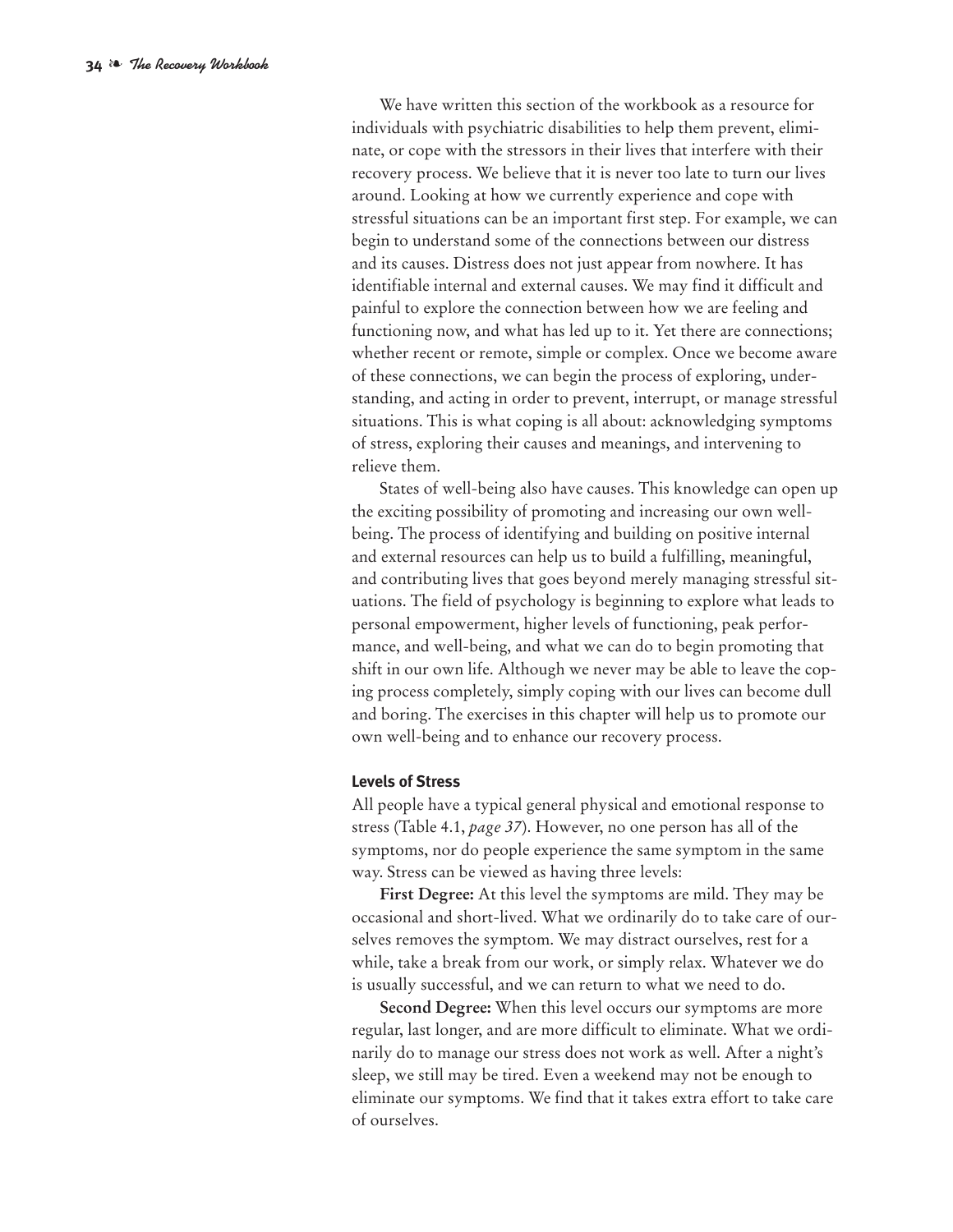**Third Degree:** At this level our symptoms are continuous. We may develop physical or psychological problems, such as ulcers or depression. What we ordinarily do to take care of ourselves seems useless for dealing with our symptoms. Even medical and/or psychological assistance may not bring quick relief. Existential and philosophical concerns may arise. We may question the value of our work, relationships, or even life itself.

Our symptoms are often our first sign that something is not going well for us. Acknowledging and accepting responsibility for our symptoms is a first step in managing stress in our lives. Acknowledgment involves recognition and acceptance of the content, feelings, and meanings of our experiences, as well as our role and that of our environment in producing these experiences. Achieving this awareness may be difficult at times. If we have been denying our symptoms or their impact on our lives, we may find ourselves resisting this new awareness.

The earlier we can acknowledge our symptoms, the easier it is to interrupt them and to begin to understand and deal with their causes. Awareness of symptoms provides us with an early warning signal for interrupting the process that leads to excessive stress. The process that leads to stress is often more disruptive than the content of our stress. The content of our stress frequently changes, whereas the process that leads to stress remains the same. Understanding how we become stressed, will prepare us to interrupt or prevent it.

Ignoring our symptoms, "toughing it out," or waiting until the symptoms build up and force us to deal with them, are all ways we keep doing what hasn't worked. Denial can be pervasive. The earlier we can interrupt our stress process, the easier it is to try something else. Identifying and coping with symptoms at earlier and earlier levels of intensity is an important step toward managing stress. As we get good at identifying our symptoms, we can begin to interrupt our cycle of stress. We even can begin to anticipate it and prevent it. We become "wise" about ourselves.

Symptoms that are persistent often have an important role to play in our lives. We have come to need them, either in our awareness or out of our awareness. Trying to remove a symptom that we are invested in for some reason brings about a great deal of resistance. The harder we work to eliminate them, the stronger they seem to become. Understanding how our symptoms serve our interests may be an important step in managing our stress. This level of self-awareness is often very painful because of the feelings it brings with it. Special support from a friend or therapist is especially helpful in this situation. It isn't necessary to do this all by ourselves.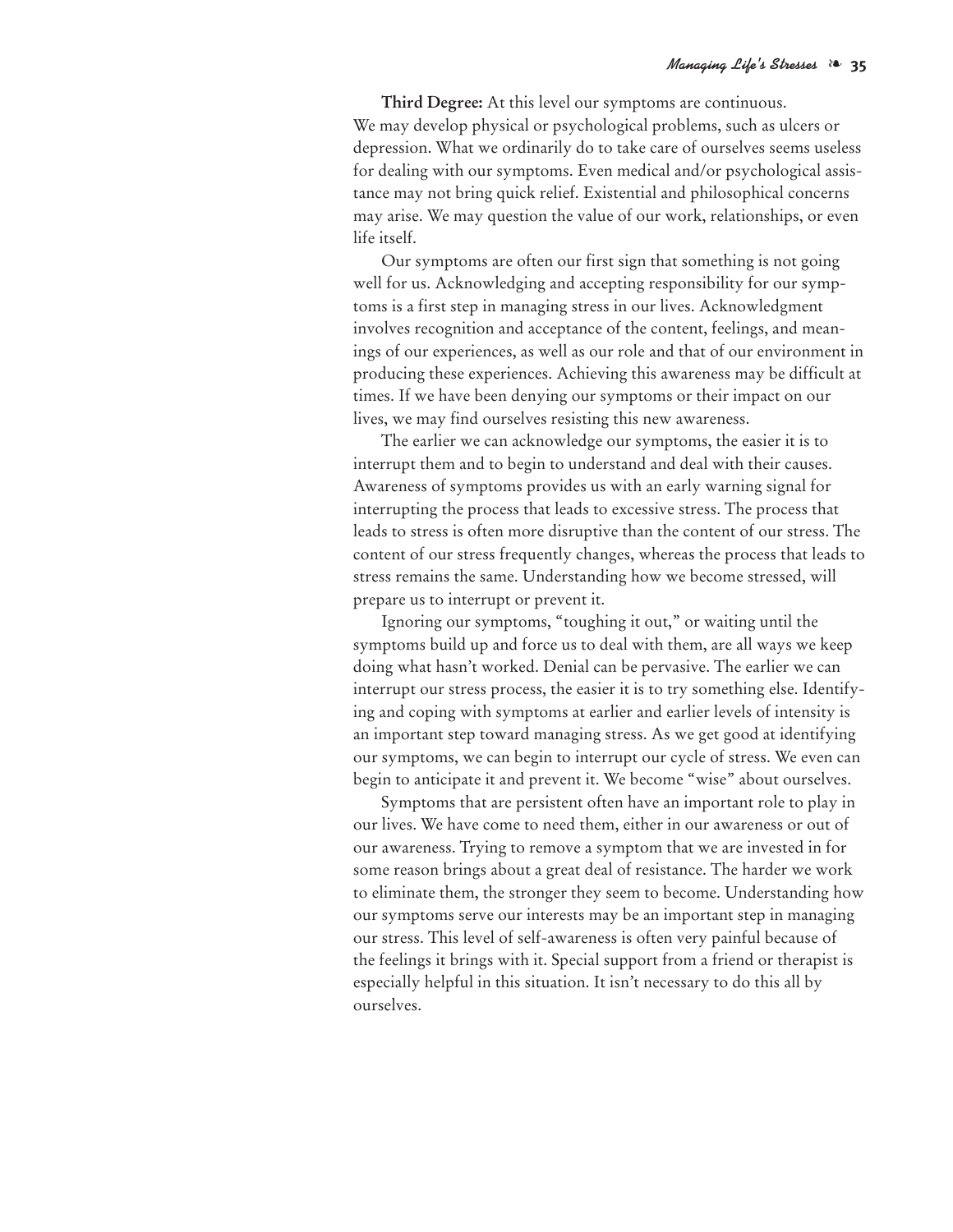#### **Why Managing Life's Stresses Is Important**

- **1.** Stress can be physically and psychologically harmful. Susceptibility to intense negative feelings, illness, and accidents increase when stress increases. We cannot maintain ourselves indefinitely under high levels of stress. The accumulation of unresolved stresses tends to wear down our bodies and our minds. It interferes with our recovery process.
- **2.** Our stress is potentially harmful to others. We may become more critical of them. We may show them less concern. We even may physically or emotionally abuse them because we are so frustrated or angry.
- **3.** Stress reduces the amount of energy available for constructive problem solving, creative and innovative work, sharing and cooperating with others, and enjoying life. We have a fixed amount of energy. If our energy is being used up by excessive stress, we are short-changing ourselves and others.

#### **Benefits of Managing Life's Stresses**

- **1.** The release of surprising personal capacities to create, produce, and recover. The energy we have been putting into coping can be transformed into a creative force.
- **2.** Increased confidence in changing ourselves and our world. Increased ability to manage our lives and our environments.
- **3.** Through personal example we may encourage our friends, families, and others to promote their abilities and utilize their full capacities.

#### **General Stress Response**

**Stress:** Stress is a normal part of a healthy life. It is a non-specific response of the body to a demand or constraint. It does not matter whether the demand or constraint is pleasant or unpleasant. If it is intense or prolonged, it may become distressful.

**Stimulus:** Anything that may result in stress.

- *Internal:* Physical, emotional, intellectual, or spiritual aspects of ourselves, e.g., illness, disability, conflicts, attitudes, memories, beliefs, expectations, meaning, purpose.
- *External:* Positive or negative events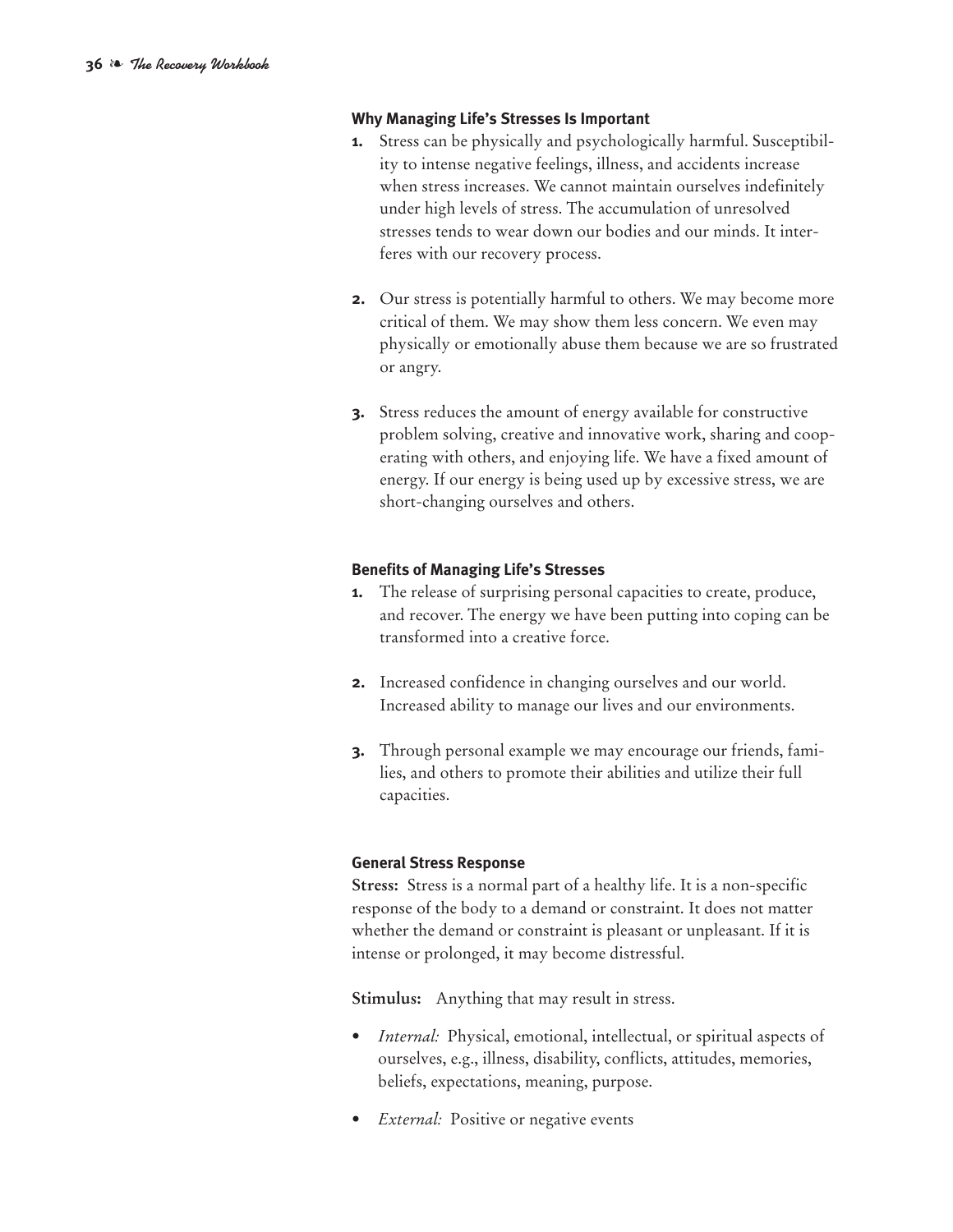

*Adapted from:* Lazarus, 1976; Selye, 1974; Shaffer, 1982; Spaniol, 1993.

#### **Appraisal:**

- Our continuous re-evaluations of the demands and constraints of our internal and external environment and of our options and resources for managing them.
- The degree to which we experience psychological stress is determined by our evaluation of what is at stake and our coping resources and options.
- A stimulus becomes a stressor only when our mind identifies it as such and as long as our mind continues to identify it as such. Thus, our perception of threat can change over time and influence the course of our stress reaction. It is the meanings we place on our internal and external experiences from moment to moment that determine our physical and psychological reactions.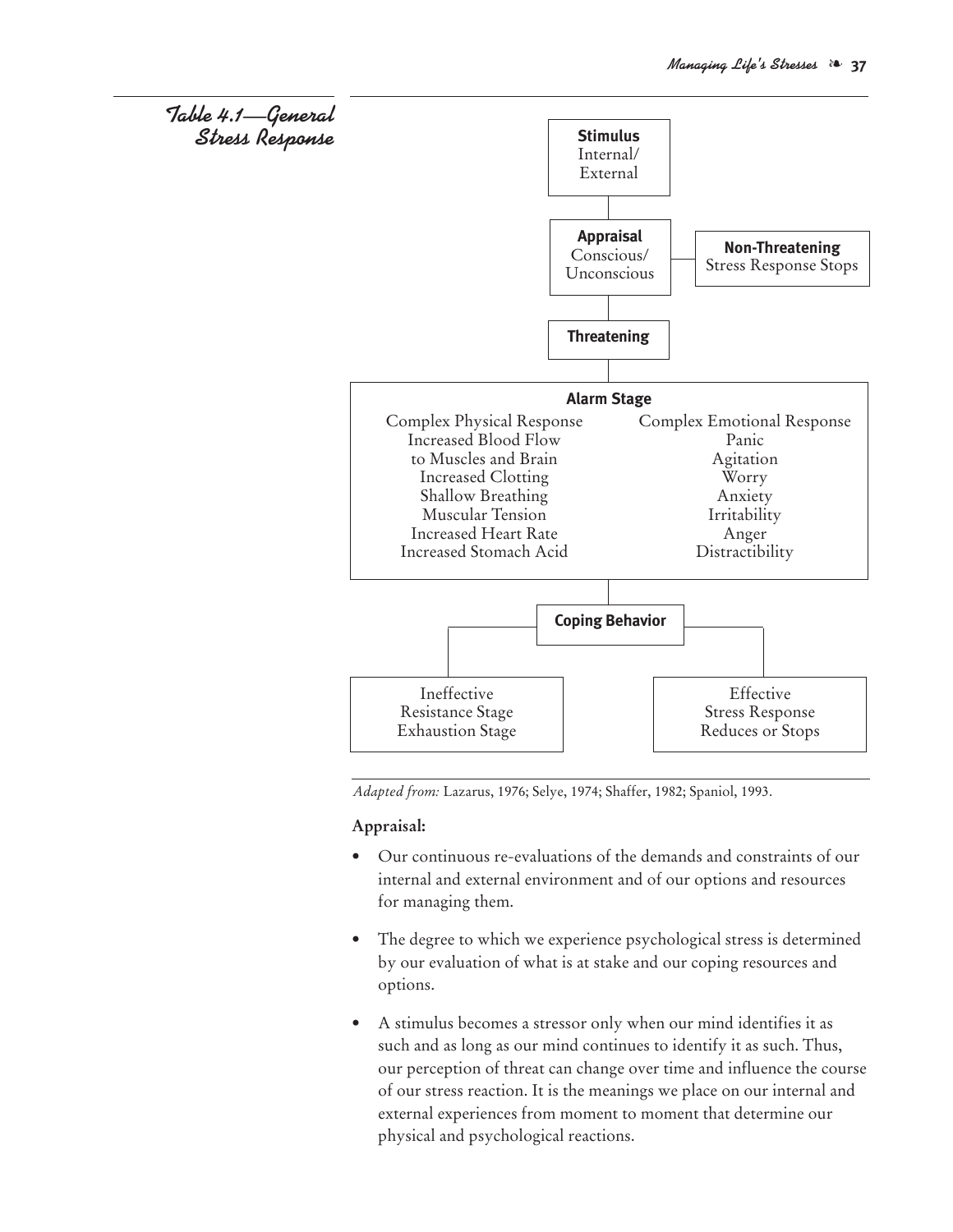- Our mind is the trigger to the stress response. Understanding the relationship between our mind and our stress response is fundamental to managing stress.
- The appraisal process may be conscious or unconscious. If our perceptions of threat represents an unconscious fear, then the stress reaction of the alarm stage may be especially frightening and out of control. We may be less likely to know why we are reacting and what we are reacting to. However, when the appraisal process is conscious, we are better able to identify the source of the stress and to react appropriately.

**Alarm Reaction:** If our appraisal concludes that the stressor is threatening, a complex series of physical and emotional reactions occur. The intensity and duration of these reactions relate to the level of threat we perceive. As long as we perceive a threat, we will continue to experience increased tension. The alarm reaction may even become a conditioned response to situations we perceive as threatening, either consciously or unconsciously. As we change our appraisal of the stressor, there may be a lag in the change in our reaction. Our tendency to remain the way we are is very strong. This may require living with some distress or discomfort while we are changing. We can reduce the frequency and duration of the alarm reaction, but not eliminate it entirely. We maintain a vulnerability to internal and external events we once appraised as threatening.

In addition to the immediate physical and emotional reactions to stress, there are intellectual and spiritual reactions that may occur if the stress continues. The intellectual reactions can include complaining, rationalizing, "awfulizing," and exaggerating the event. The spiritual reactions relate to loss of meaning or purpose, and a sense of disconnectedness and alienation.

**Coping:** Coping reflects our efforts to manage internal and external demands and constraints that exceed our resources. There are four basic and often overlapping approaches to coping. The extent to which we are skillful in using these approaches determines the extent to which we can mediate both our appraisal of the situation and our coping with it. Our level of coping skills reflects our stress hardiness.

- *Physical:* Fitness, exercise, relaxation techniques, nutrition, diet.
- *Emotional:* Acknowledging feelings and resolving conflicts, feeling good about ourselves, making a commitment, feeling challenged, feeling in charge, having a supportive relationship.
- *Intellectual:* Being open to new ideas; problem-solving and decision-making activity; focusing thoughts; redefining problems in more useful terms, e.g., acknowledging that we cannot or need not control all situations; developing resources; planning.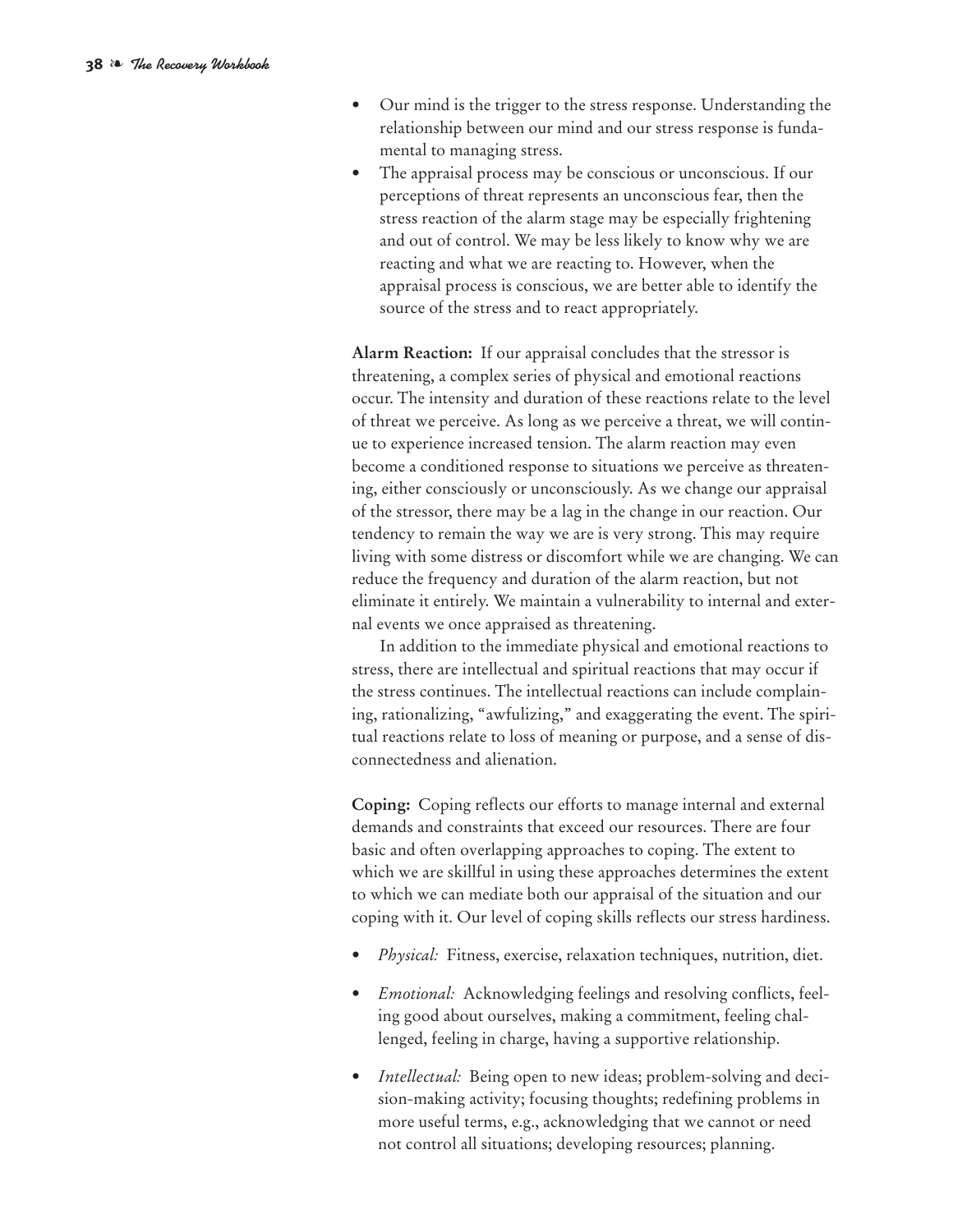*• Spiritual:* Finding meaning or a larger purpose in ourselves, others, or our environment.

**Resistance:** We mobilize to fight the stressor through coping. If mobilization is inadequate the resistance stage begins. If the resistance stage lasts too long, we may begin to feel depleted. Long-term resistance implies that we are not able to solve the problem or to cope effectively. Physical, emotional, intellectual, and spiritual symptoms may increase during this stage. It is the accumulation of stressors rather than a single major stressor that tends to wear us down. With a major stressor, it may be easier to focus our coping responses and to recover.

**Exhaustion:** When our resources are depleted, we will experience exhaustion. Exhaustion is commonly known as "burn-out." As we reach higher levels of burn-out, we become vulnerable to physical, emotional, intellectual, and spiritual breakdown. On the other hand, if the coping response is effective, the alarm reaction will reduce or cease.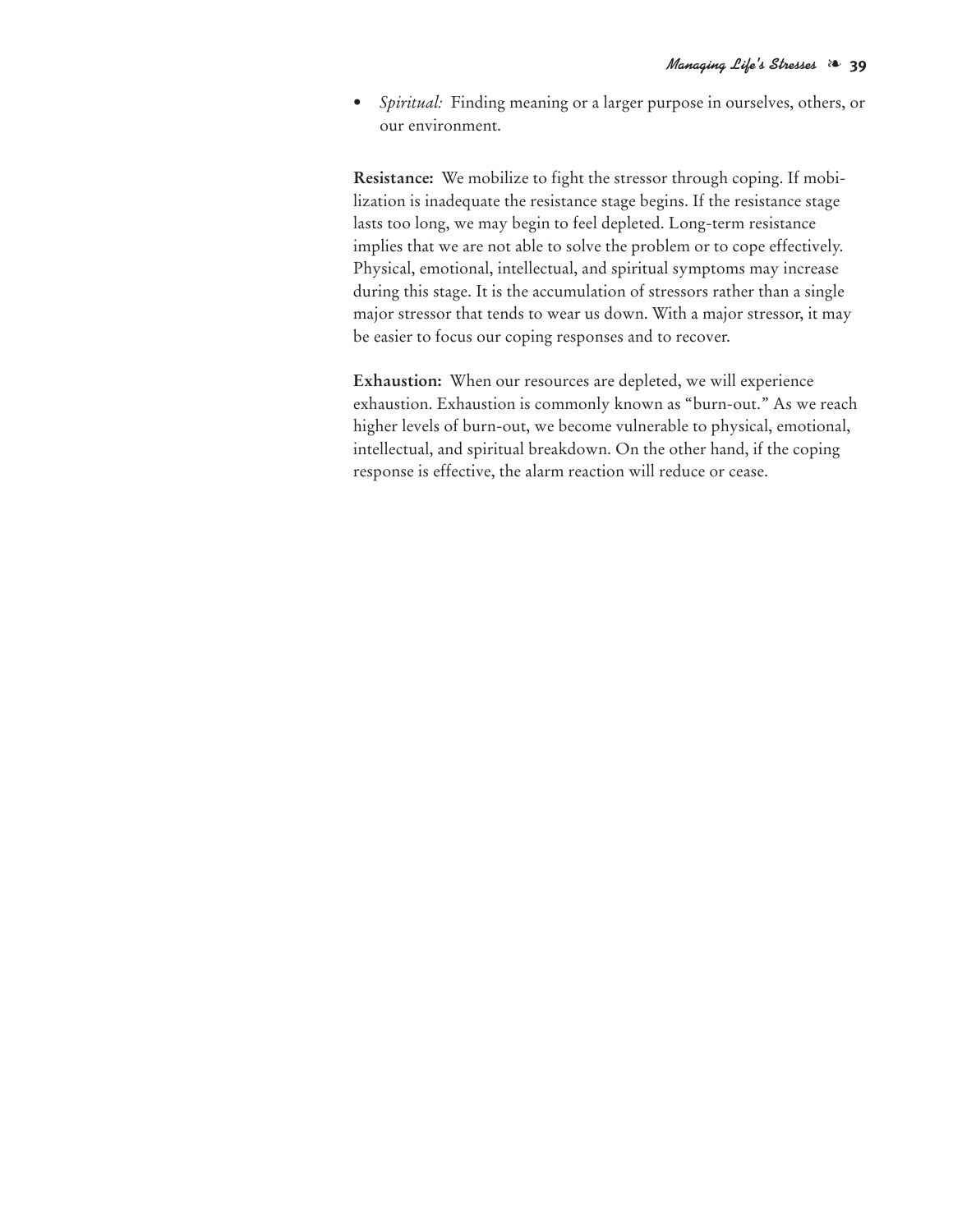*Practice Exercise 4.1 What are three of your symptoms of stress.* What happens to you when you feel under stress. Include at least one physical symptom.

**1.**

#### **2.**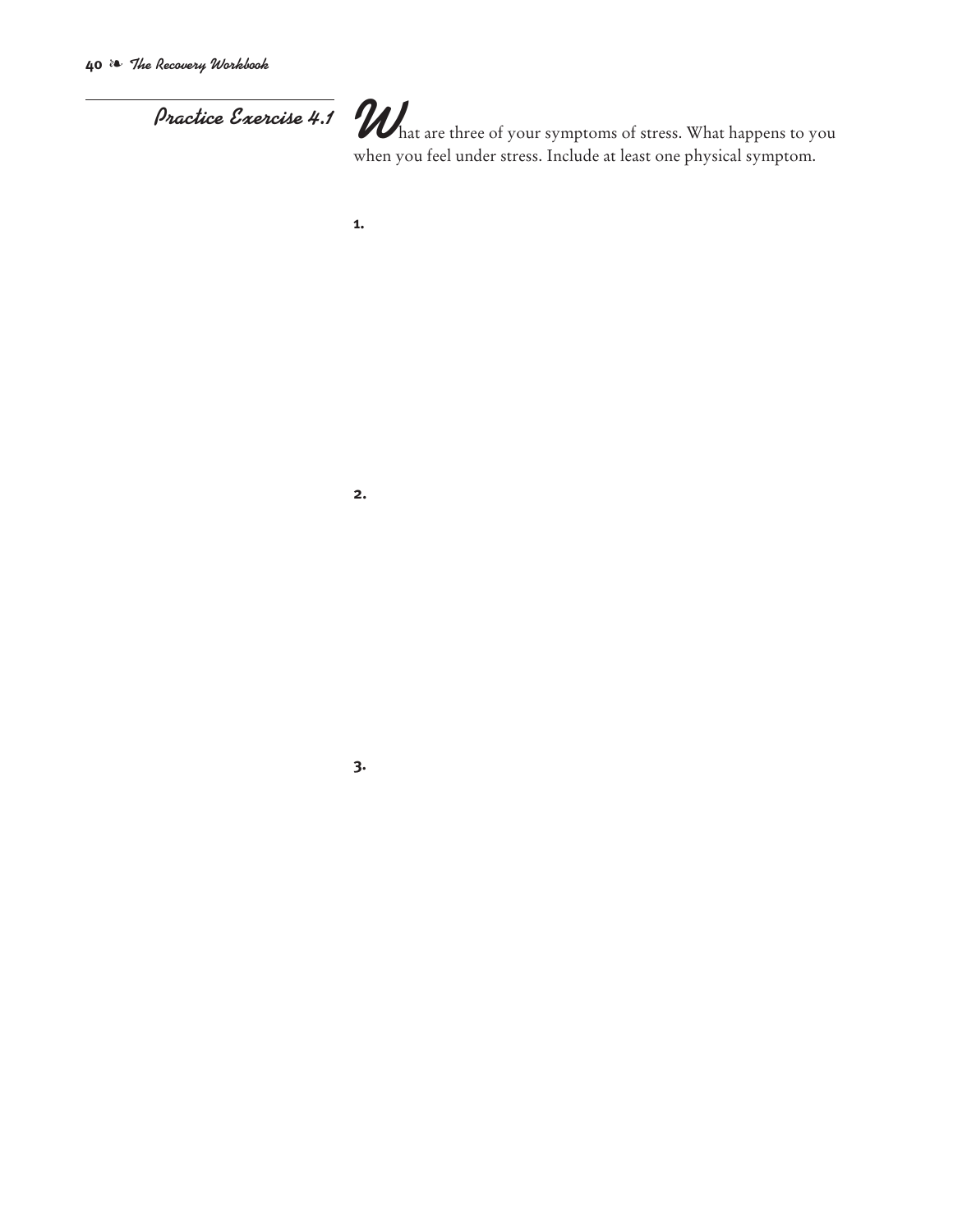# **Practice Exercise 4.2**  $\overline{\mathcal{L}}$  ow do you currently deal with your stress symptoms? **Ineffective strategies 1. 2. 3. Effective strategies 1. 2.**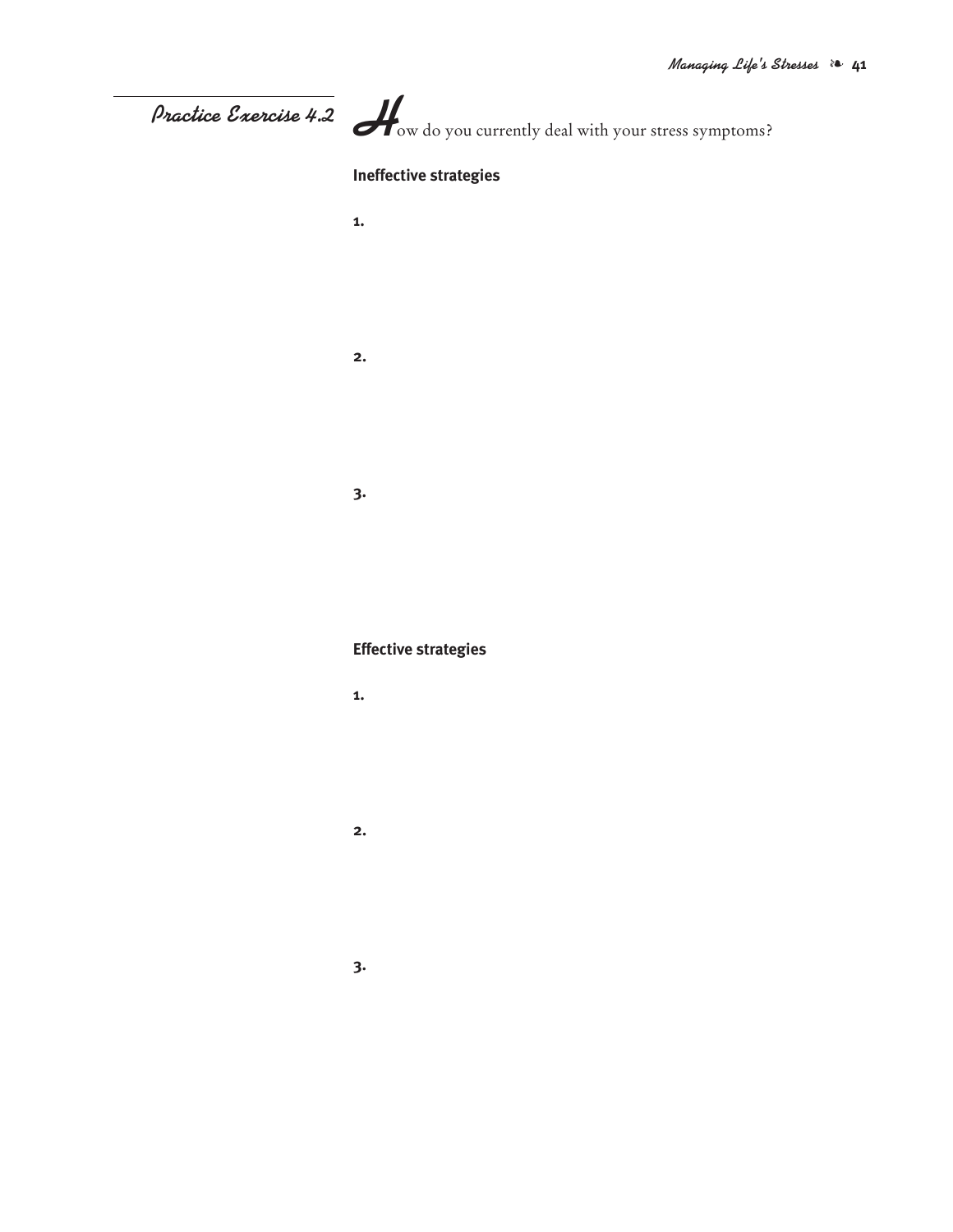*Responding to Practice Exercises 4.1 and 4.2*

**1.** What are your own feelings and reactions to *Practice Exercises 4.1 and 4.2?*

#### **2.** Authors' comments on *Practice Exercises 4.1 and 4.2:*

Symptoms are messengers. They are clues that tell us when we need to stop what we are doing, to interrupt our typical stressinducing process, and to try something else. If we have been ignoring our symptoms, we may need to practice refocusing our attention on how we feel when we are stressed.

Symptoms are also guides that can lead us to understanding how we become stressed. Identifying how we become stressed is important in managing our stress.

Our symptoms are also our solutions. They develop from our first attempts to mobilize our bodies and our minds to combat a stressor. They often are not very helpful solutions to what we are facing, but they have been our best way up to now to deal with the sources of our stress.

Acknowledging that symptoms have been solutions also acknowledges that we have tried to deal with our stressors. While it is painfully true that "If something doesn't work, we keep doing it," we can learn to try something else. We don't have to accept the current solution because we can learn to develop more helpful solutions.

The way we are is our best solution to life as we have experienced it up to now.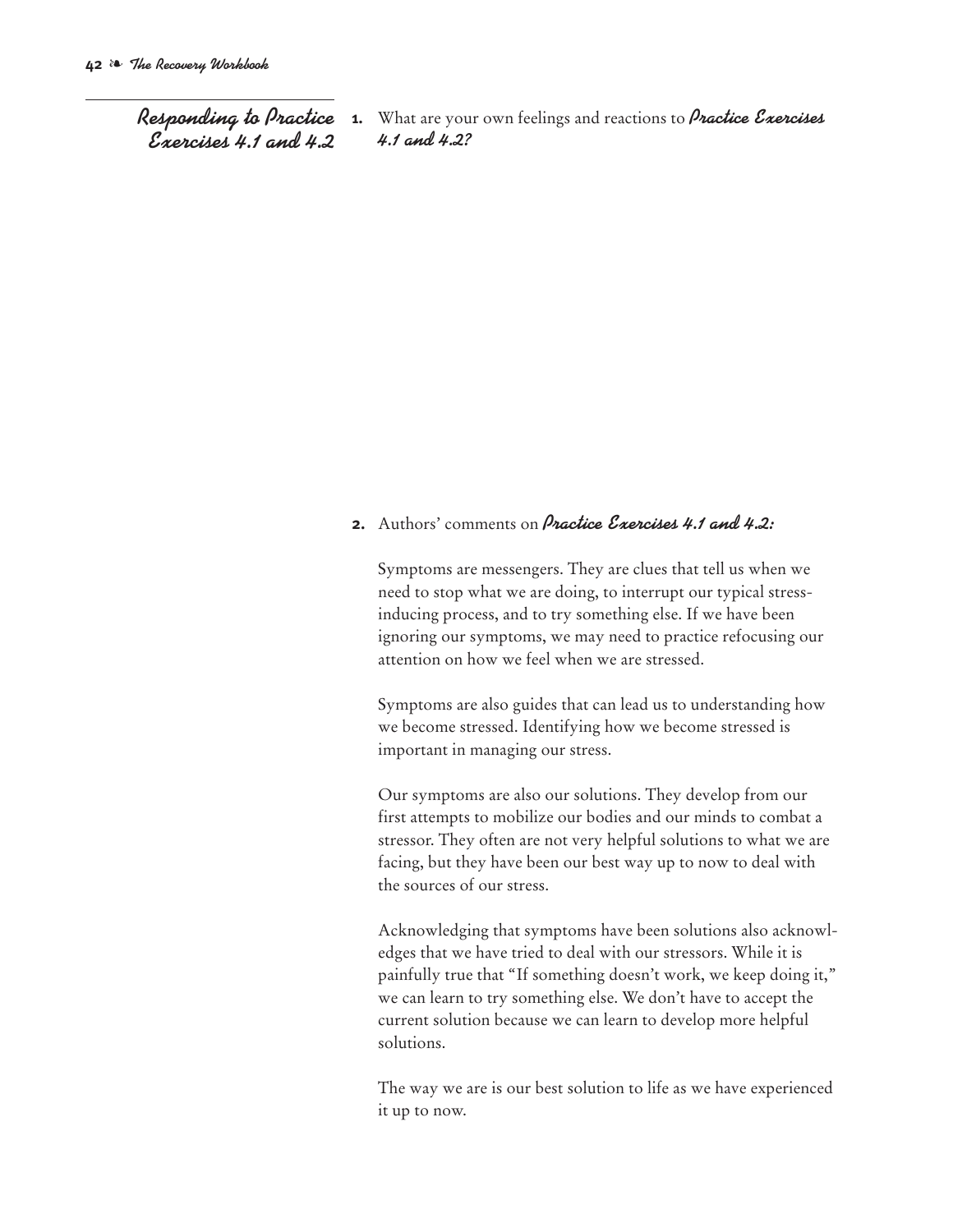### *Sources of Stress*

There are many sources of stress for people with a psychiatric disability (Table 4.2, *below*). Some of these sources are within individuals and some are within the environment. For example, the illness itself is a major source of stress. Learning to accept and to cope with the illness and its symptoms takes a great deal of energy. Other common sources of stress are the negative attitudes and practices individuals with psychiatric disabilities encounter in their living, learning, and working lives (Deegan, 1992). Negative attitudes and practices are intrusive. They provoke many feelings, including shame and anger.

The accumulation of small stressors is often more distressing than a large stressor. This may seem contrary to popular belief, but it is true. Large stressors are difficult to avoid and demand our immediate attention. Small stressors can be put off easily or ignored until they build up and overwhelm us.

Non-judgmental awareness is important in dealing with stressors. Identify how you are. Don't judge or compare yourself to others. Discounting ourselves for "not doing it right" is not helpful. It is important not to be hard on ourselves. This only adds to our stress. Sometimes finding out what we gain by our stress or what we have to give up to let go of our stress can be helpful. Eliminating stressors actually may increase our stress temporarily because we no longer can ignore what the stressor had allowed us to avoid. It is important to build some supports into our lives while we actively eliminate stressors.

The purpose of this section is to look at some of your own personal and environmental sources of stress and how you currently cope with them.

*Table 4.2— Internal/External Sources of Stress*

- **1.** Changes in our lives
- **2.** Losses in our lives
- **3.** Stigma (negative attitudes, beliefs, and practices)
- **4.** Personal beliefs
- **5.** Unresolved conflicts
- **6.** Loss of control over our lives
- **7.** Personal lifestyle
- **8.** Innate biological vulnerability
- **9.** Lack of fitness
- **10.** Unwillingness to make a commitment
- **11.** Lack of connectedness
- **12.** Lack of meaning or purpose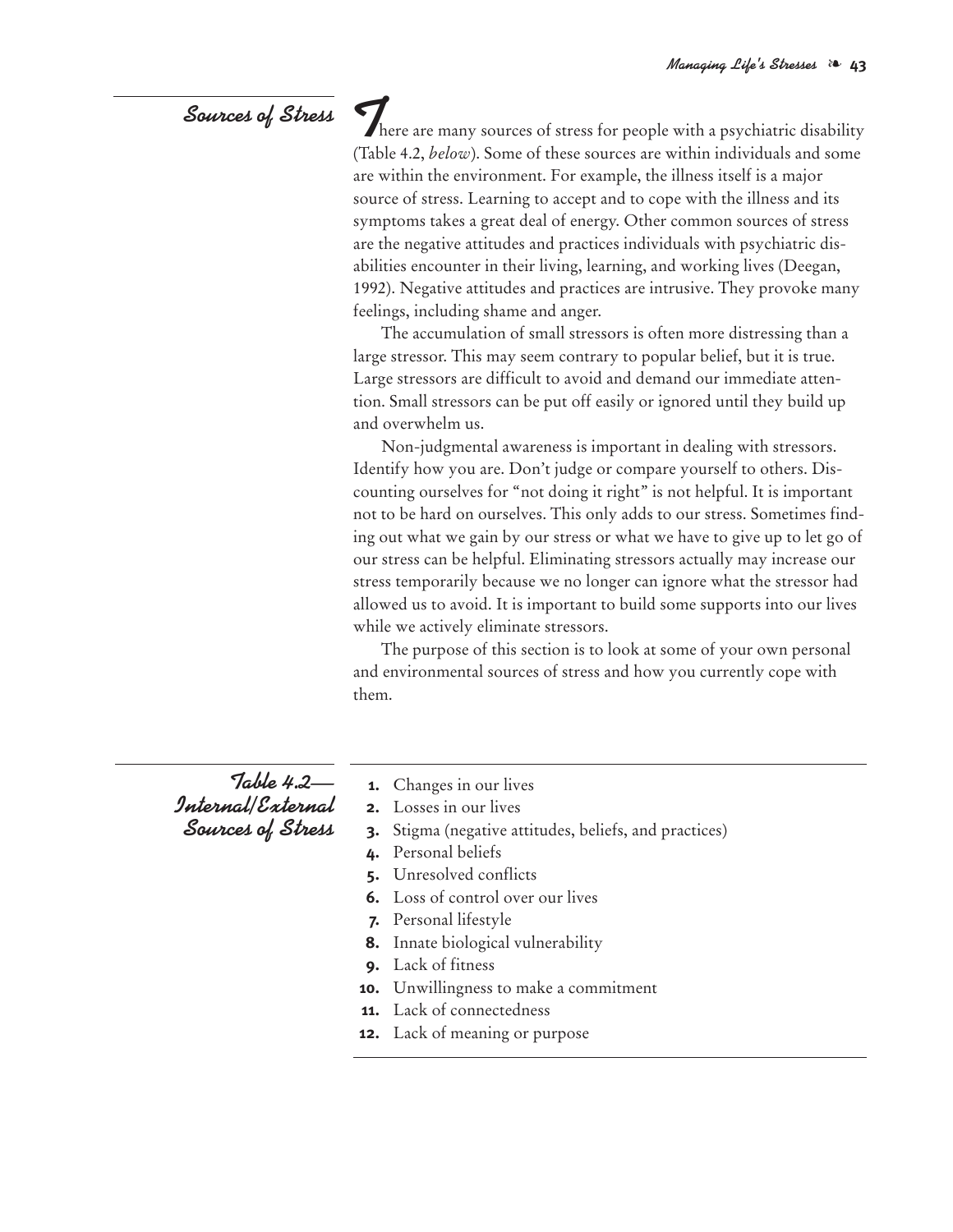**44** ❧ *The Recovery Workbook*

**Practice Exercise—4.3 L**ist three things that are causing you stress.

**1.**

**2.**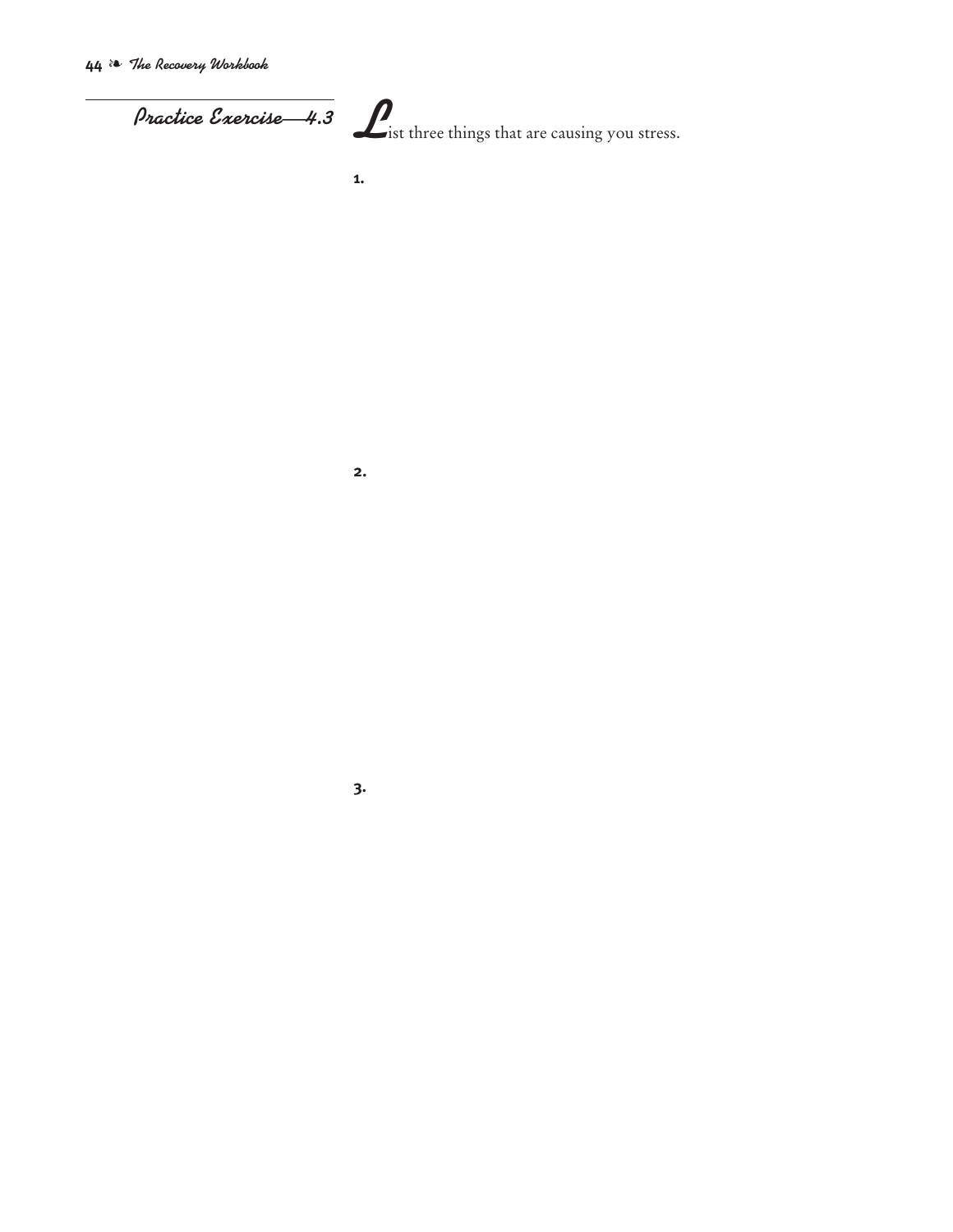| Practice Exercise 4.4 Wow do you currently cope with your sources of stress? |  |
|------------------------------------------------------------------------------|--|
| <b>Ineffective strategies</b>                                                |  |
| 1.                                                                           |  |
|                                                                              |  |
|                                                                              |  |
| 2.                                                                           |  |
|                                                                              |  |
|                                                                              |  |
| 3.                                                                           |  |
|                                                                              |  |
|                                                                              |  |
|                                                                              |  |
| <b>Effective strategies</b>                                                  |  |
| 1.                                                                           |  |
|                                                                              |  |
|                                                                              |  |
| 2.                                                                           |  |
|                                                                              |  |
|                                                                              |  |
| 3.                                                                           |  |
|                                                                              |  |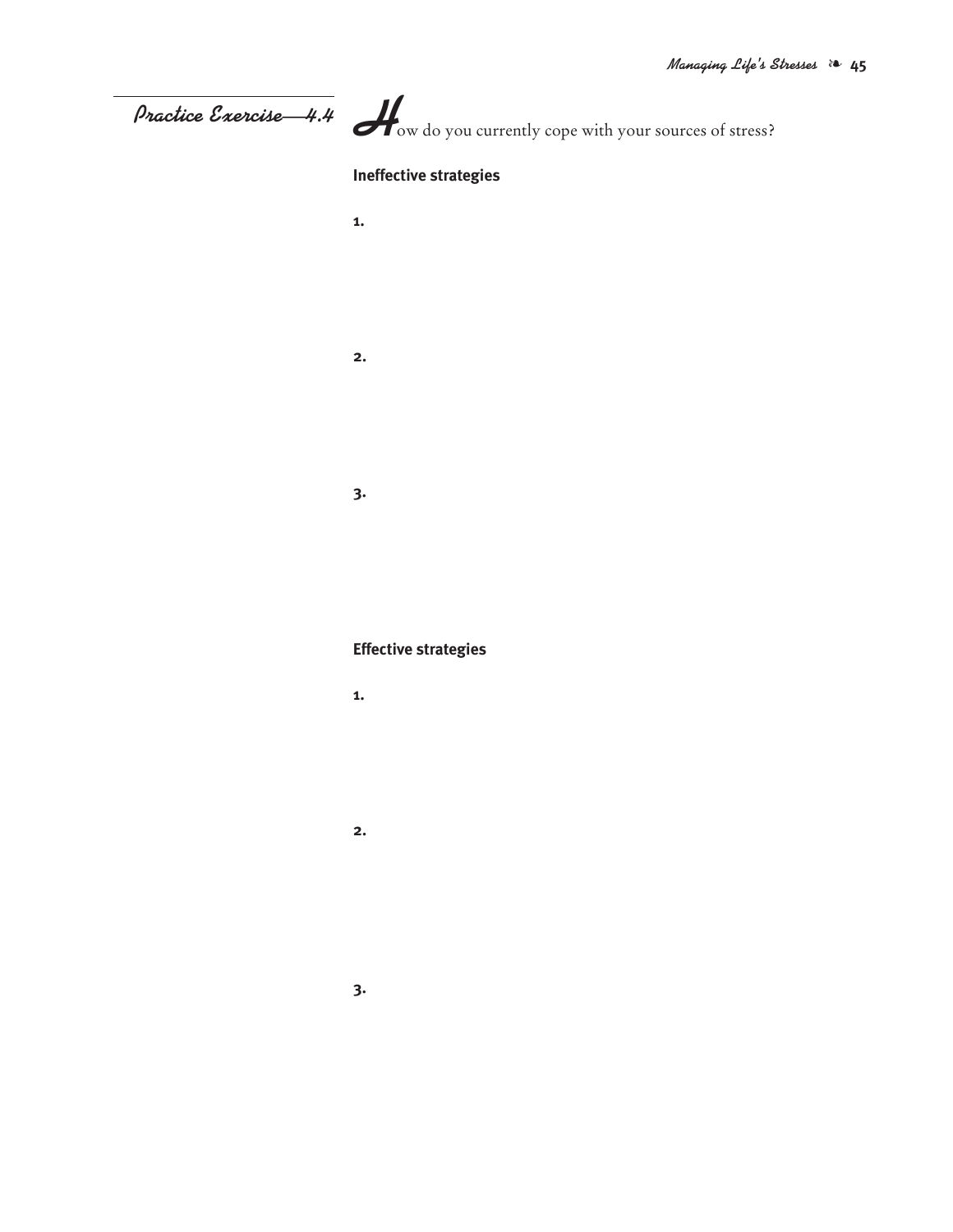*Practice Exercise* 4.5 *W* hat are three key ways that you contribute to your own stress?<br>What do you do (or not do) that leads you to feel stressed?

**1.**

**2.**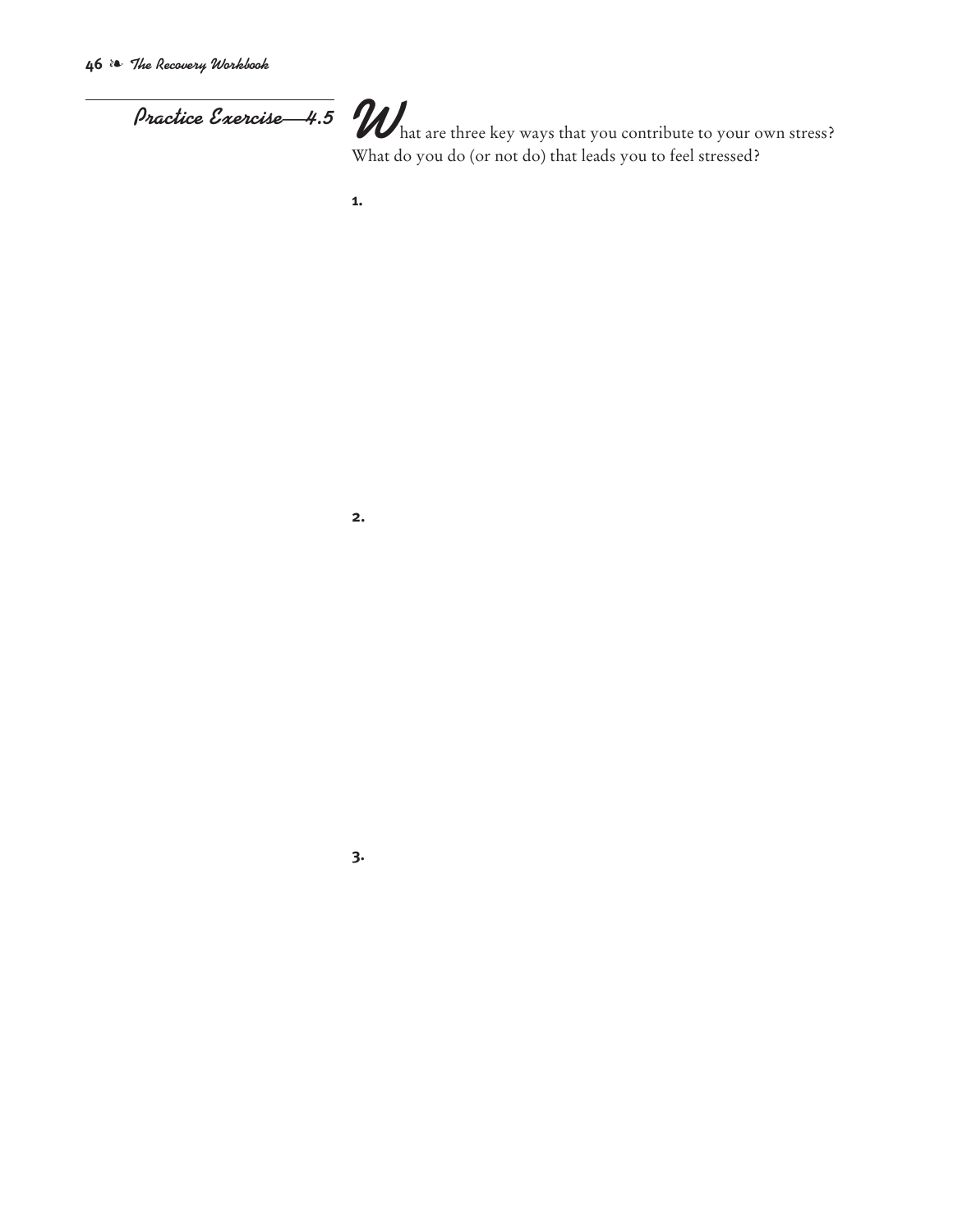## *Practice Exercise—4.6*

**H**ow do you currently cope with how you contribute to your own stress?

#### **Ineffective strategies**

- **1.**
- 
- **2.**
	-
- -
	-

#### **Effective strategies**

- **1.**
	-
- **2.**
- - **3.**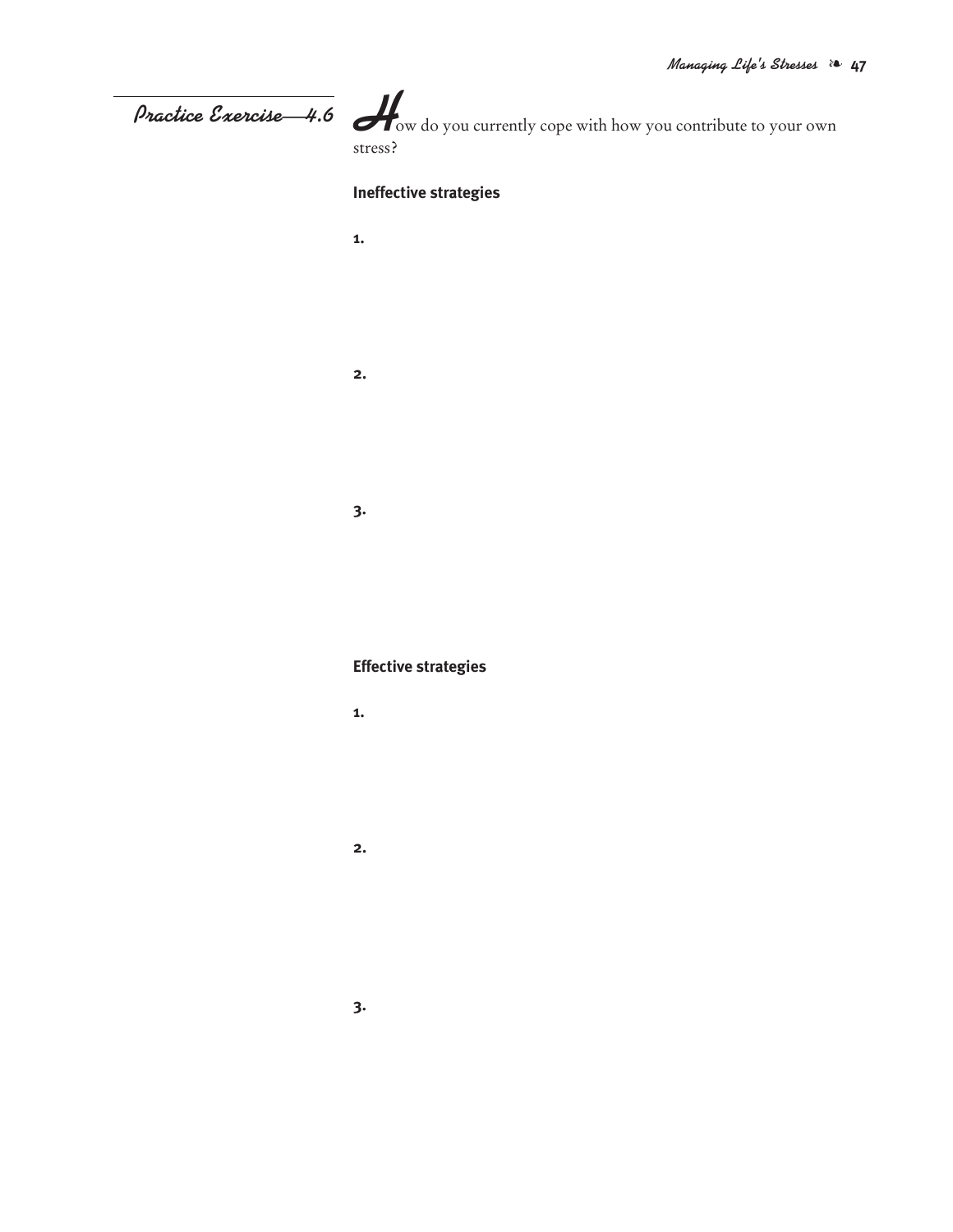*Responding to Practice Exercises 4.3 to 4.6*

**1.** What are your own feelings and reactions to *Practice Exercises 4.3 to 4.6*?

#### **2.** Authors' comments on *Practice Exercises 4.3 to 4.6*:

We are not alone in how we experience our lives. Others have similar experiences. We can learn from one another.

Having a disability is not a problem. It is a given. Problems arise in how we cope with that disability and how we cope with the many social and interpersonal barriers we have to deal with daily.

If something doesn't work, we often keep doing it anyway. Why not try something else instead? The more options we have for managing stress, the more successful we are likely to be.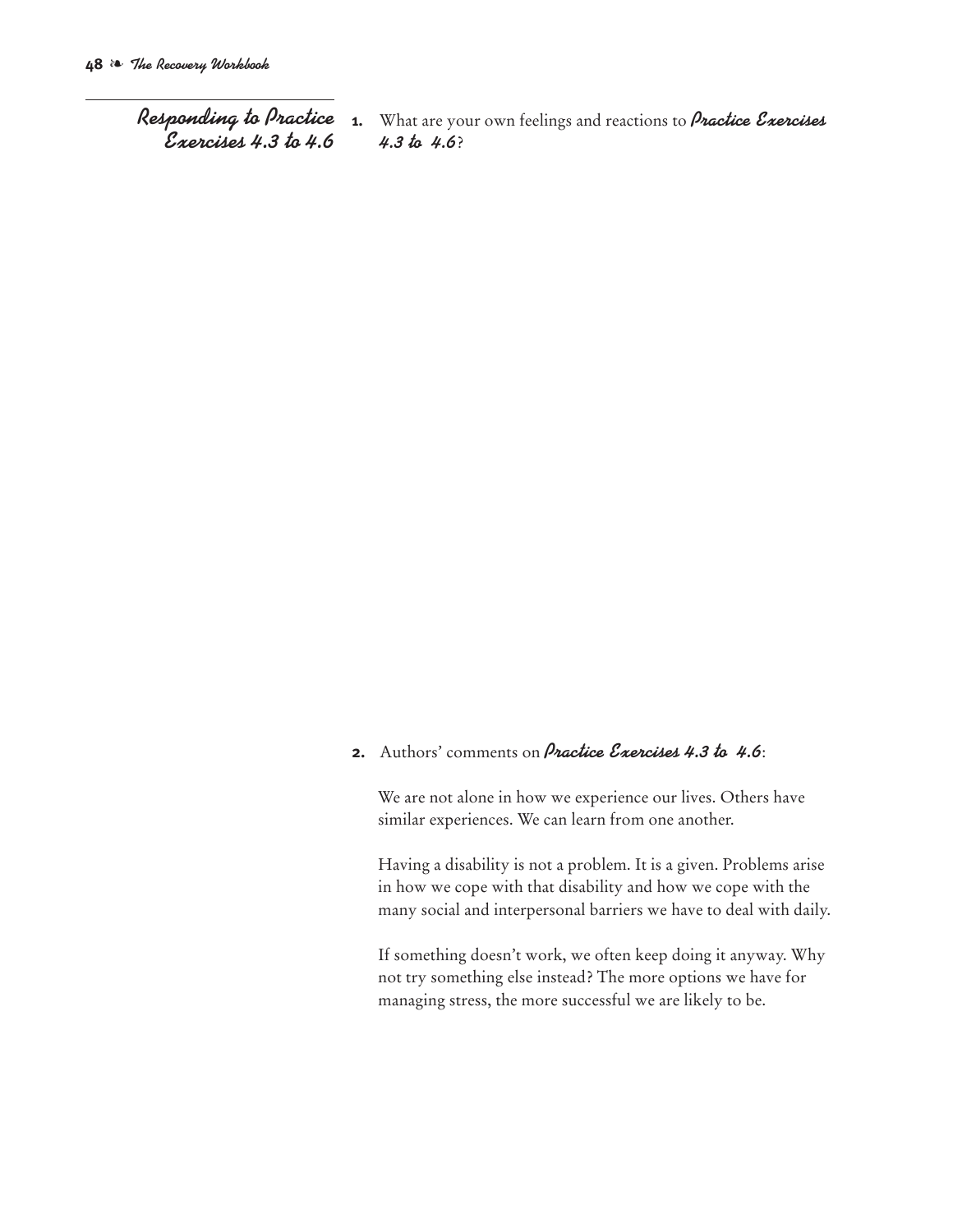#### **Slowing Down and Relaxing** *Coping Strategies*

There are three "slowing down and relaxing" coping strategies that we will present in this section. They are "pacing," "learning to feel and sense rather than think about a problem," and "learning to say no and to set limits on our commitments."

**1. Pacing.** Learn to pace yourself. Become aware of your daily and monthly rhythms. Acknowledge to yourself when your energy is low and when it is high. Structure your activities in ways that acknowledge your energy flow. Brief breaks help to restore your energy. Learn to focus attention on what you currently are doing from moment to moment. Energy focused on a specific task can slow the body and the mind, increase creativity, and save energy. Rushing from task to task or allowing yourself to become "scattered" in your life and work will increase your stress levels and use up your resources. Focused attention is enhanced when you are able to let go of even thinking about past or future activities.

"Pacing your mind" means acknowledging how your mind tends to wander out of the present. You can learn to gently refocus your mind back to your current activity. An unfocused mind or one that is busy with a lot of unwanted or unnecessary thoughts is a major source of energy drain. Daily meditation or other focusing exercises build your capacity to focus your attention on the present. You can train your mind to focus on what you want it to focus on.

You also can train your mind to resist negative or intrusive thoughts. Negative and intrusive thoughts are distortions in thinking. A distortion in thinking is a misperception. You may not see the misperception because you have come to believe it as real. Whatever the source of our distortions, the distortions often are accompanied by distressing feelings and emotions. These distressing feelings and emotions are one way by which we can identify our distortions. We can learn to challenge our distortions in a number of ways. One way is by substituting them with more helpful and hopeful thoughts *(Practice Exercise 4.8)*. Another way is by developing positive affirmations that acknowledge our many strengths *(Practice Exercise 4.9)*.

Further strategies for managing negative and intrusive thoughts:

- *a. Quieting the mind.*
- *• Medication:* Many people find medication helpful in quieting the mind. In some cases, medication by itself does not fully quiet the mind and additional strategies are needed.
- *• Focusing on sensation rather than thinking:* Music, exercise, yoga, and other activities that focus on sensations in the body can quiet the mind. Some people find activity more relaxing than slowingdown exercises, such as meditation.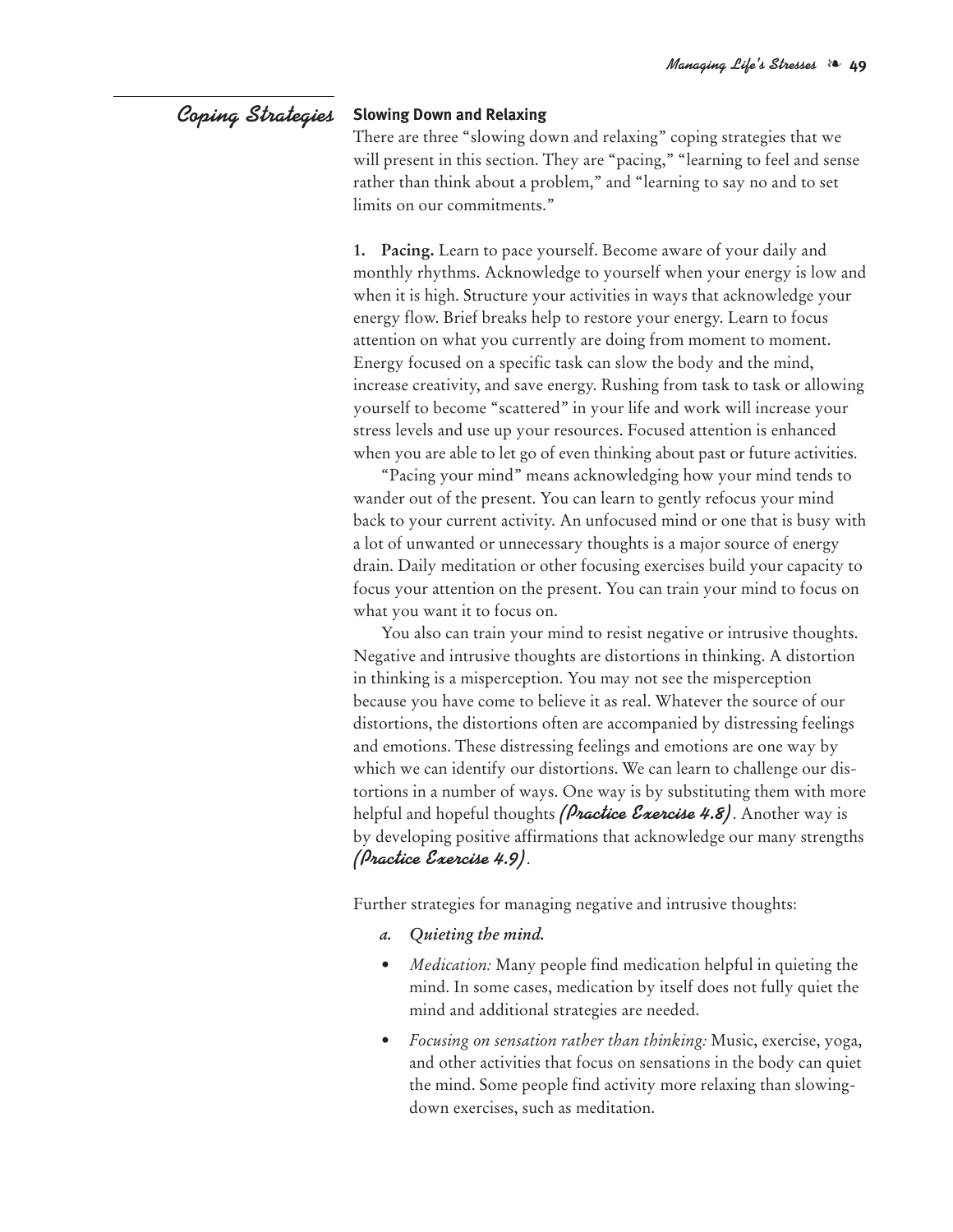*• Meditation:* Many people find meditation helpful. Meditation quiets the mind by focusing our attention on the sensation of air as it enters and leaves our nostrils or by focusing on a particular object or sound.

*b. Stopping the thoughts before they take over.* You can become skillful at stopping thoughts before they take over your mind. Some people find simply saying "no" to the thoughts and focusing on some other activity helpful in stopping them. Other people find that by pulling on a rubber band on their wrist, they can stop the thought. The earlier you say "no," the easier it is to stop the thoughts. Once the thought gathers momentum, it is harder to stop.

*c. Interrupting the thoughts before they become overwhelming.* If the thoughts already have begun to take over your mind, you can still interrupt them. In order to manage them, you must break the cycle of their energy. You can tell yourself that if you are anxious or obsessive, this must be a distortion. You can check out the thoughts with another person. You can distract yourself by focusing on another activity. Do not "kick" yourself for getting caught up in a negative thought again. "Kicking yourself" is another way of building up negative energy. Be gentle on yourself. Simply refocus your energy on something else.

*d. Setting aside time for the thoughts.* Some people find it helpful to have a special time for their thoughts. Having ten minutes a day to have your thoughts allows you to more easily set them aside outside of that time. You know you have a time for them. This special time should be a time when you have energy. It should not be a time when you tend to be tired because you are more vulnerable at that time. You should not lie down during this time, but sit up erect—with attention. Some people prefer to pace. It should not be before a meal or after a meal. It should not be when you first get up in the morning or before you go to bed. The time should be strictly limited to ten minutes per day. You can move to every other day, every third day, etc., as you get better at this.

*e. Accepting that the thoughts are there and focusing on other activities.* At times, you cannot completely get rid of the thoughts. However, you can still distract yourself even though the thoughts may still remain. They can be very persistent. Just acknowledge their presence and move on to something else.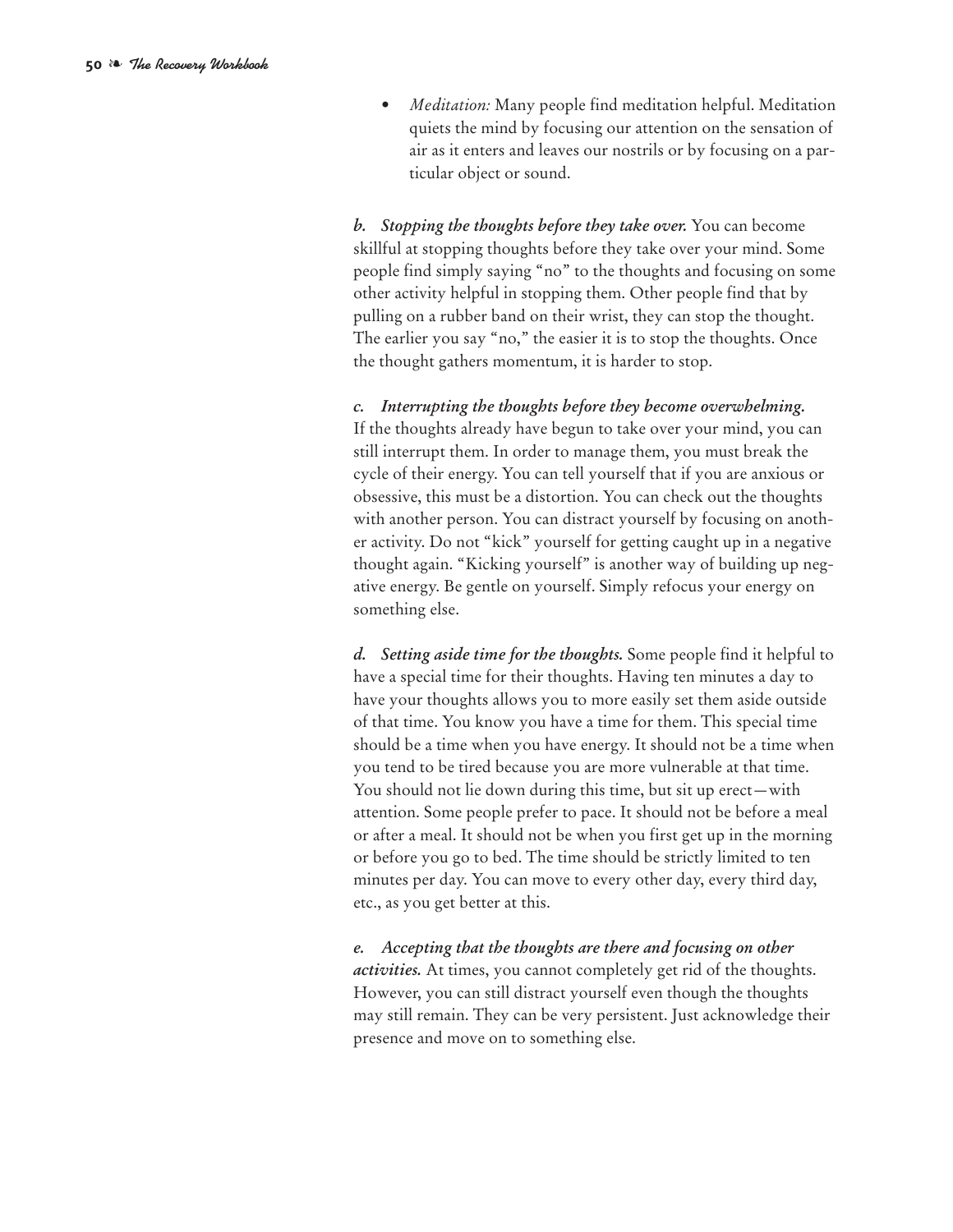Examples from the self-help literature:

- *• Not brooding—finding a way to get away from it. Changing my pace or refocusing my energy. By achieving small goals, I increase my selfconfidence.*
- *• Establishing a reasonable routine, a slower pace, and a calm atmosphere. Setting up a schedule for myself provided a structure for everyday living.*
- *• Scheduling "down time" at the end of the day—about 30 minutes to an hour of quiet before bedtime to read, write in my diary, lounge in a tub of hot water.*
- *• Keeping a notebook with a calendar and addresses and phone numbers, and a running list of tasks to be accomplished—reminded me of what was important.*
- *• When I have been tested emotionally or stretched beyond my limits, I write a letter focusing on all that's good in my life. Writing seems to empty my mind of information that interferes with action and helps to organize me.*
- *• If I have a great deal to accomplish in a short period of time, I write down the tasks that need to be accomplished and list them from most important to least important.*
- *• Learned to monitor my energies and not overdo or over tire.*
- *• I have had to plan the use of my time. The structure of a predictable daily schedule makes life easier.*
- *• Making lists organizes my thoughts.*

The following exercises will help you to further understand and to practice "pacing" yourself.

*Practice Exercise 4.7* will help you to see how you currently organize your day. You will look at how you might organize your day differently to make better use of your energy.

*Practice Exercise 4.8* will help you to identify the negative thoughts that are using up your energy. You will learn how to rephrase these negative thoughts in a positive way. Negative thoughts drain your energy. Positive thoughts give you more energy.

*Practice Exercise 4.9* will help you to identify positive aspects of yourself. You can come to believe in these positive aspects of yourself, and remind yourself of them when you are feeling down. Each of these exercises will help you to "pace" your body and your mind more effectively.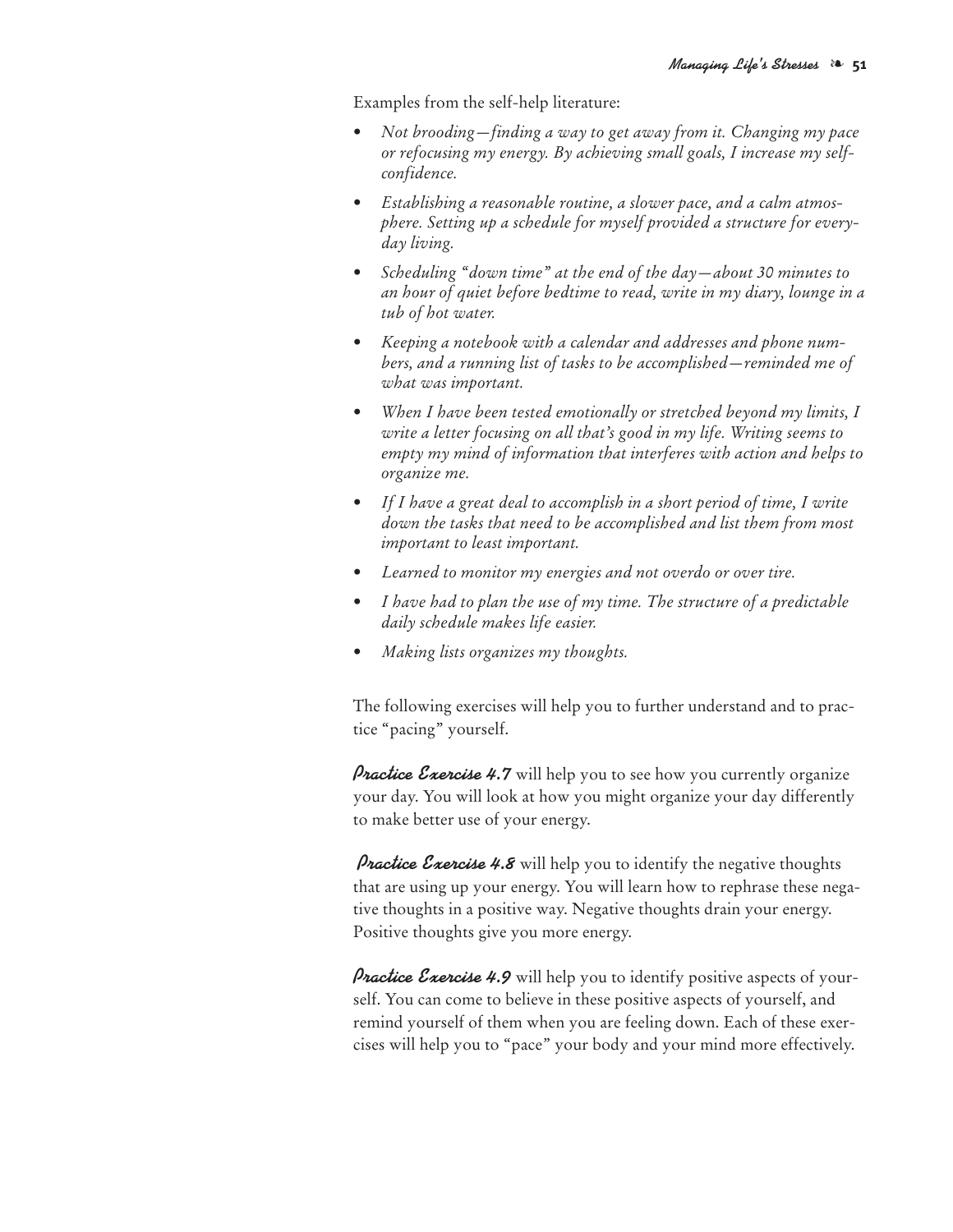*Practice Exercise 4.7* **1.** List your activities for an ordinary day.

Morning

Afternoon

Evening

**2.** How can you organize your day differently to make better use of your energy?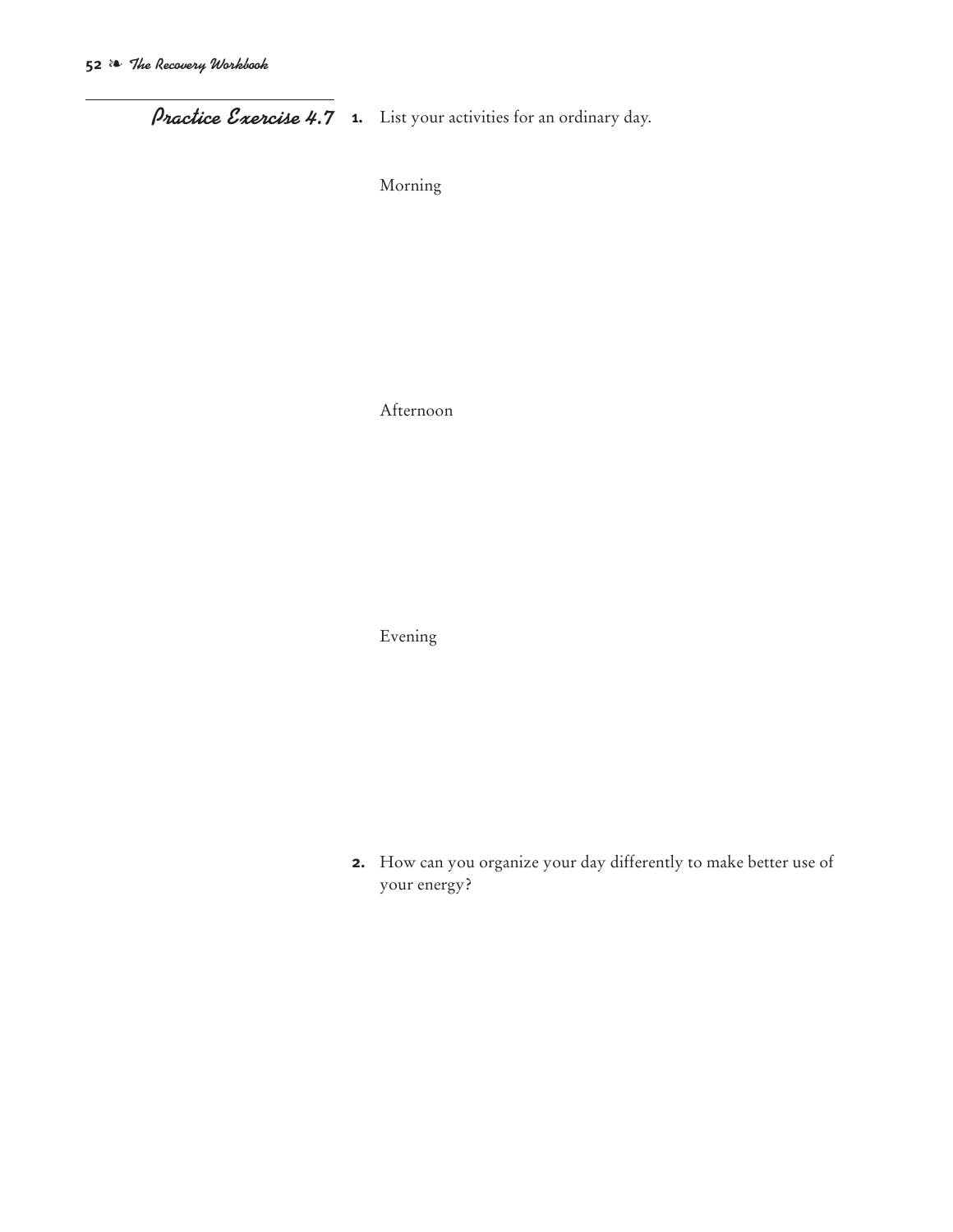| Practice Exercise 4.8 |    |                                                   | Identifying Negative Thoughts Rephrasing Thoughts in a Positive Way |
|-----------------------|----|---------------------------------------------------|---------------------------------------------------------------------|
|                       | 1. | Negative thought:                                 | Positive thought:                                                   |
|                       |    | Feelings associated with<br>the negative thought: | Feelings associated with<br>the positive thought:                   |
|                       |    | 2. Negative thought:                              | Positive thought:                                                   |
|                       |    | Feelings associated with<br>the negative thought: | Feelings associated with<br>the positive thought:                   |
|                       |    | 3. Negative thought:                              | Positive thought:                                                   |
|                       |    | Feelings associated with<br>the negative thought: | Feelings associated with<br>the positive thought:                   |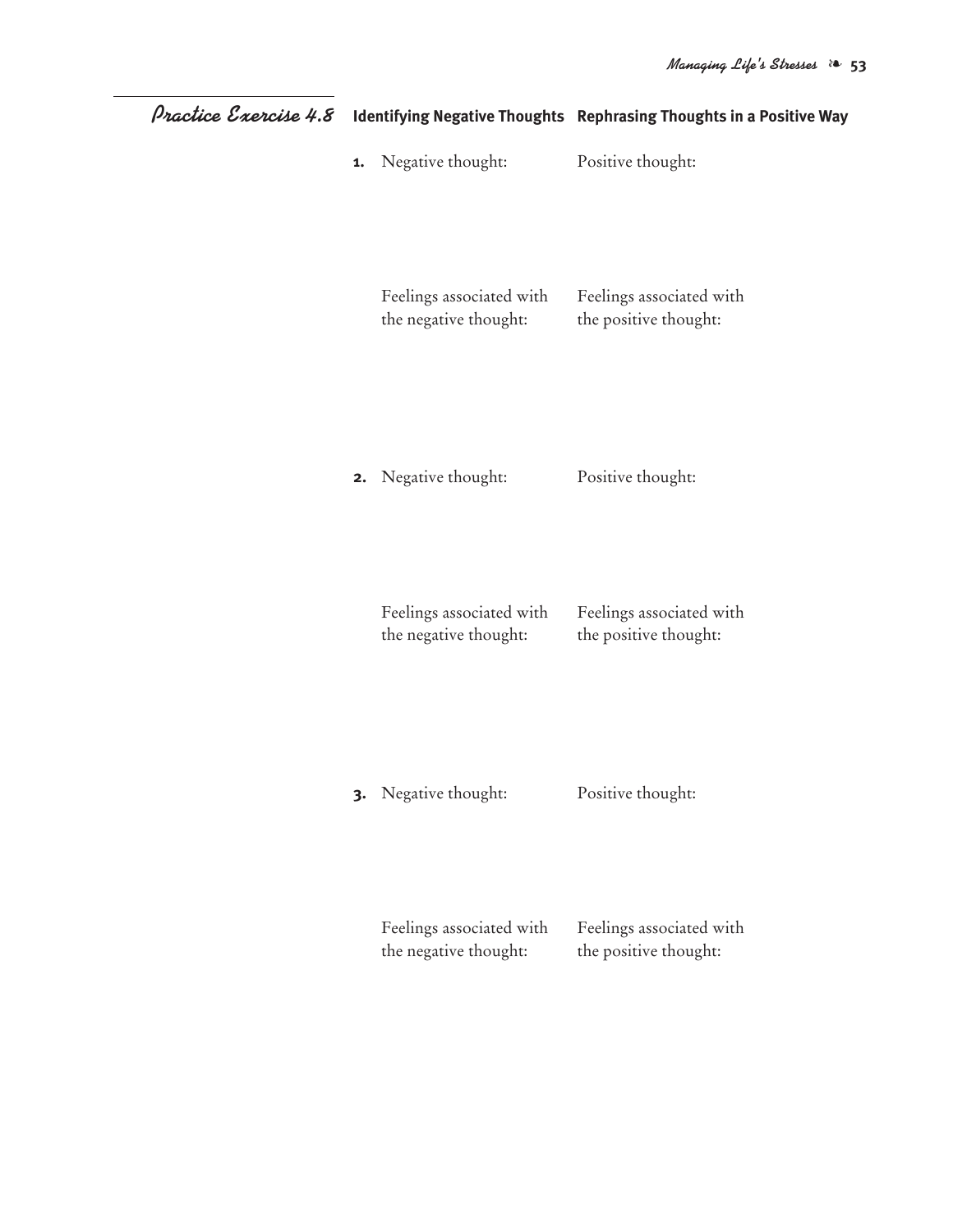#### *Practice Exercise 4.9* **Affirmations**

**1.** List positive things about yourself. Both things you believe about yourself and positive things others have said about you.

**2.** Carry this list with you. When you are feeling besieged by negative or intrusive thoughts, read the list to yourself.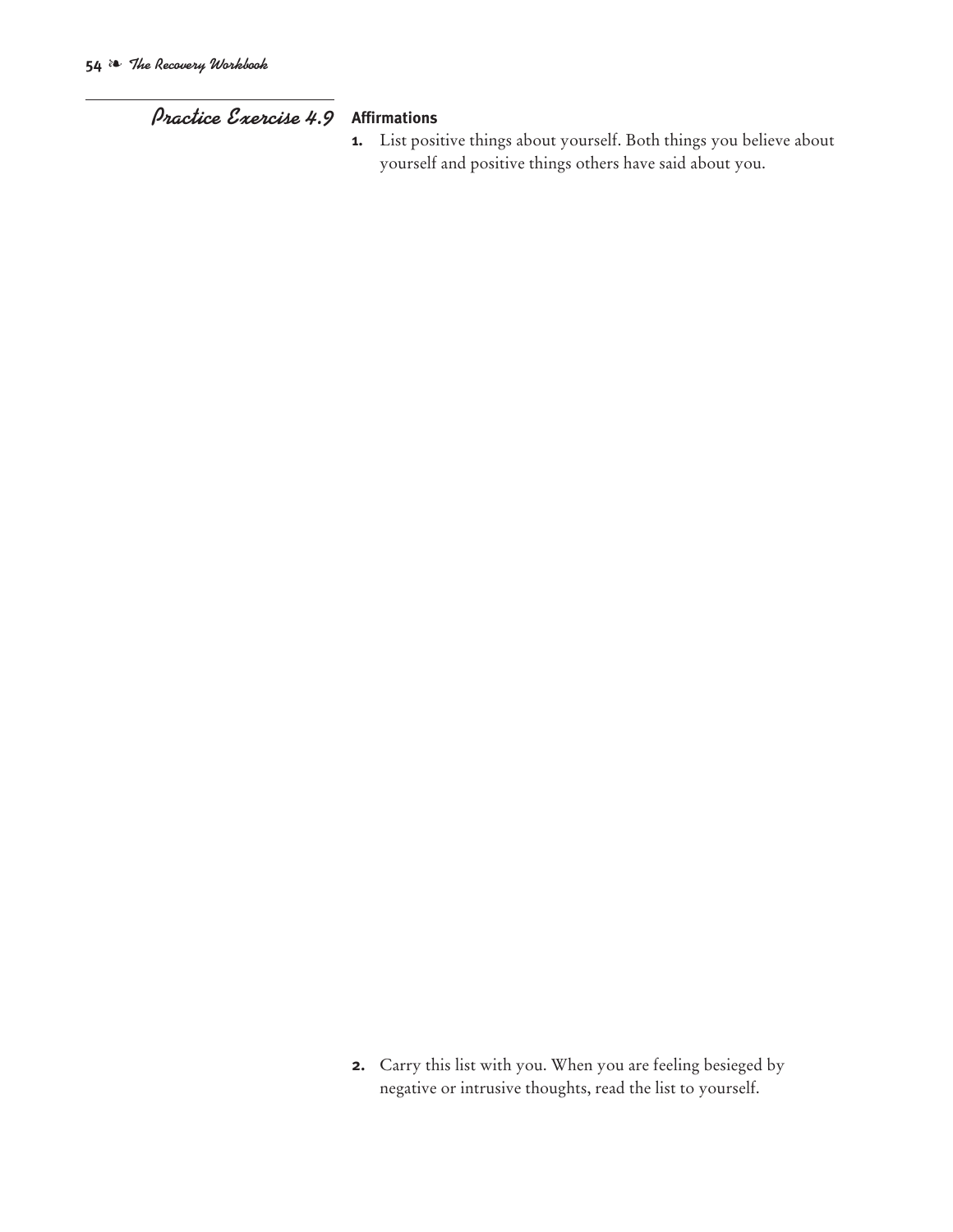**2. Learn to feel and to sense rather than to think about a problem.** Thinking is often the only solution we use to problem-solve. It often takes the form of worrying—a thinking solution. Thinking triggers thinking. It also tends to ward off feelings and emotions. Experiencing emotions is helpful in resolving problems. The more we can experience the emotions, the more we can change. The process of emotional experiencing results in feeling resolved about a problem.

Instead of thinking, try feeling and sensing an issue or concern without thinking about it. Feeling means getting in touch with your emotions. Sensing means getting in touch with the emotional and physical tensions in your body. Your emotional and physical tensions are important clues to what is happening within you. Thinking can switch your attention from these important processes. Take a half hour in a quiet place to experience feelings and sensations without thinking. See what images emerge that give clues to your current concerns. Imagery is a helpful way to tap the emotions. This "focusing effort" can be a scary and draining process when first experienced. With time, you will become more comfortable with the process and will trust the wisdom of your emotions and body.

It is important to recognize that you can experience and express your feelings *without acting on them*. It is often more difficult, and more courageous, to express your feelings than to act on them. You may be frightened by your feelings because you believe they will get out of control if you express them. Yet you can experience and express affection without acting on it. You can experience and express anger without acting on it. Practicing experiencing and expressing your emotions in a safe environment can help you to feel more confident in yourself.

Examples from the self-help literature:

- *• Learning to recognize and express my feelings. Finding useful ways to vent my feelings. Don't let the feelings build up.*
- *• Learning to cry when I feel sad. To express my emotions naturally.*
- *• Learning how to say no, I can't, I don't want to.*
- *• Interviewed and sought out paid professionals who were willing to hear and process pain, anger, and grief as many times as were necessary in a shame-free environment.*
- *• Learning to laugh about my experiences.*
- *• Refining my ambitions.*
- *• Used creative materials, such as clay, colored pens and paper, art materials, fabrics, etc., to express feelings that I could not verbalize.*
- *• Used therapeutic hobbies, such as swimming and gardening, to relieve tension.*
- *• Moved out of destructive relationships and avoided non-nurturing places and events. I can be over stimulated by too much sensory input, so I stay out of places like shopping malls. I choose to be with nurturing, non-shaming people in healthy environments.*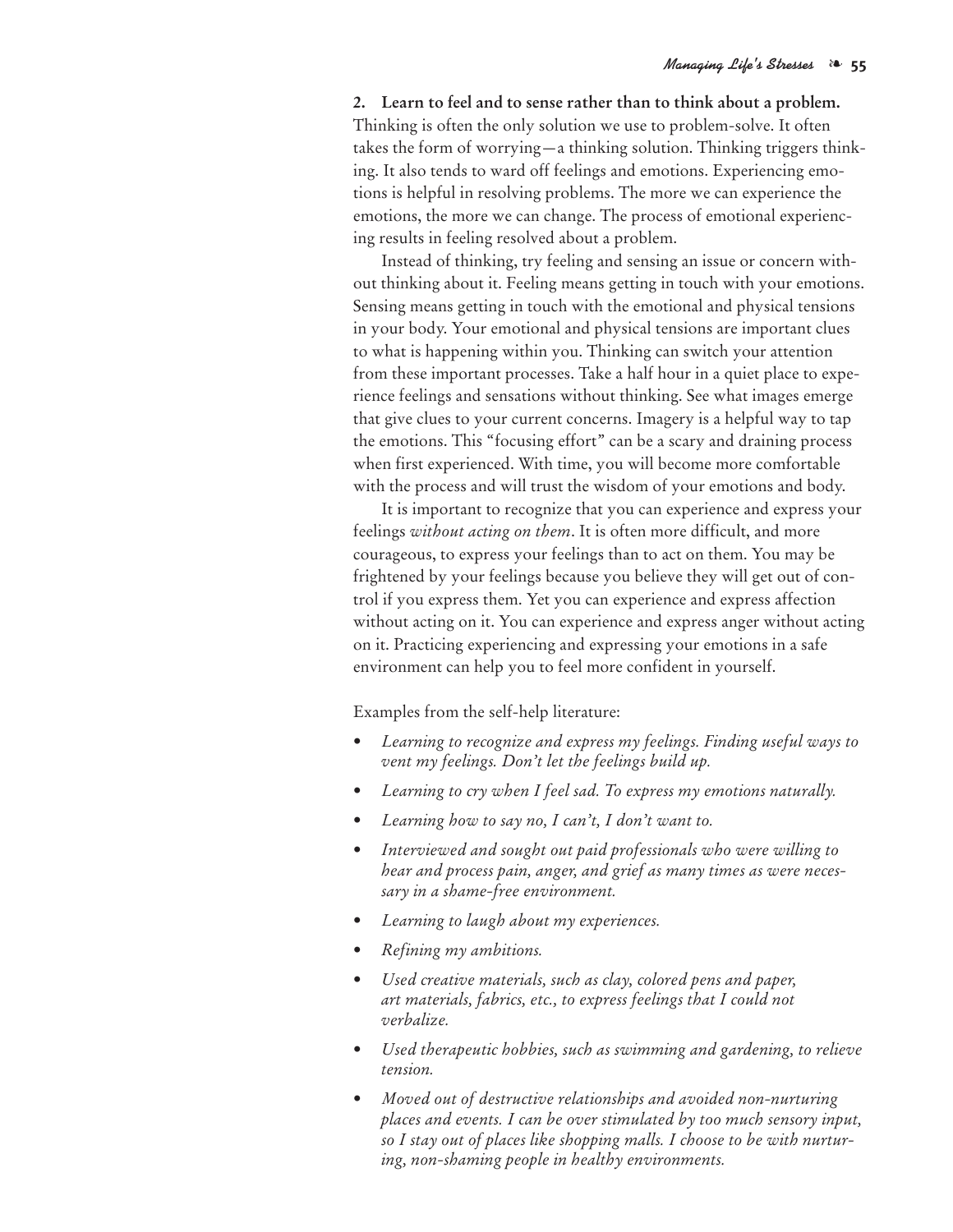- *• I have come to accept that taking medication is important to my staying out of the hospital.*
- *• Becoming more in touch with feelings of anger and rage, and my aggression in general, and being more in the present, helped me to deal with my sensory overload.*
- *• I had the courage to face up to my problems, to come to terms with my thoughts and feelings, to do what I needed to do, even when I wasn't feeling well.*
- *• Mourning the dreams I had that I wasn't able to realize. I've seen friends pass me by in their careers and in the growth of their families.*
- *• I will check my paranoid thoughts out with someone I trust to get feedback and to calm myself down.*
- *• My support group has been a very practical resource in accepting and dealing with my mental illness.*
- *• I make a list of the names of all the emotions I can think of. This helps me to focus my attention on feelings and gives me some control over them.*
- *• If I am fearful, I sing or chant mantras or songs to myself: a prayer, a song, anything that I am very familiar with, to keep my mind from being distracted by fear.*
- *• I empowered myself by registering to vote. This gave me an identity as a citizen and some measure of control over my own fate. Involvement with the arts, either passive (e.g., reading a poem) or active (e.g., painting a scene) helps to ground my feelings.*
- *• I work with anger, not against it. Anger, like any other negative emotion (lust, resentment, envy, covetousness, fear, anxiety, hatred, rage, frustration) cannot "belong" to anyone, any more than the rain belongs to someone. I know that these emotions are simply part of the ambience, and if allowed to run their course, will change into something else. So as the voice teacher says, I work on my break.*
- *• My apathy comes simply from the refusal to feel my negative feelings. When I block my negative feelings, I block my positive feelings, and stagnation, followed by exhaustion, is the result.*
- *• Once my positive and negative emotions start to flow, the manic energy can become so potent that magic is possible. I must decide for myself whether or not to use these magical powers. I remind myself that yogis are enjoined not to exercise the siddhis, as these powers are called, in order to go beyond them to a higher, purer state.*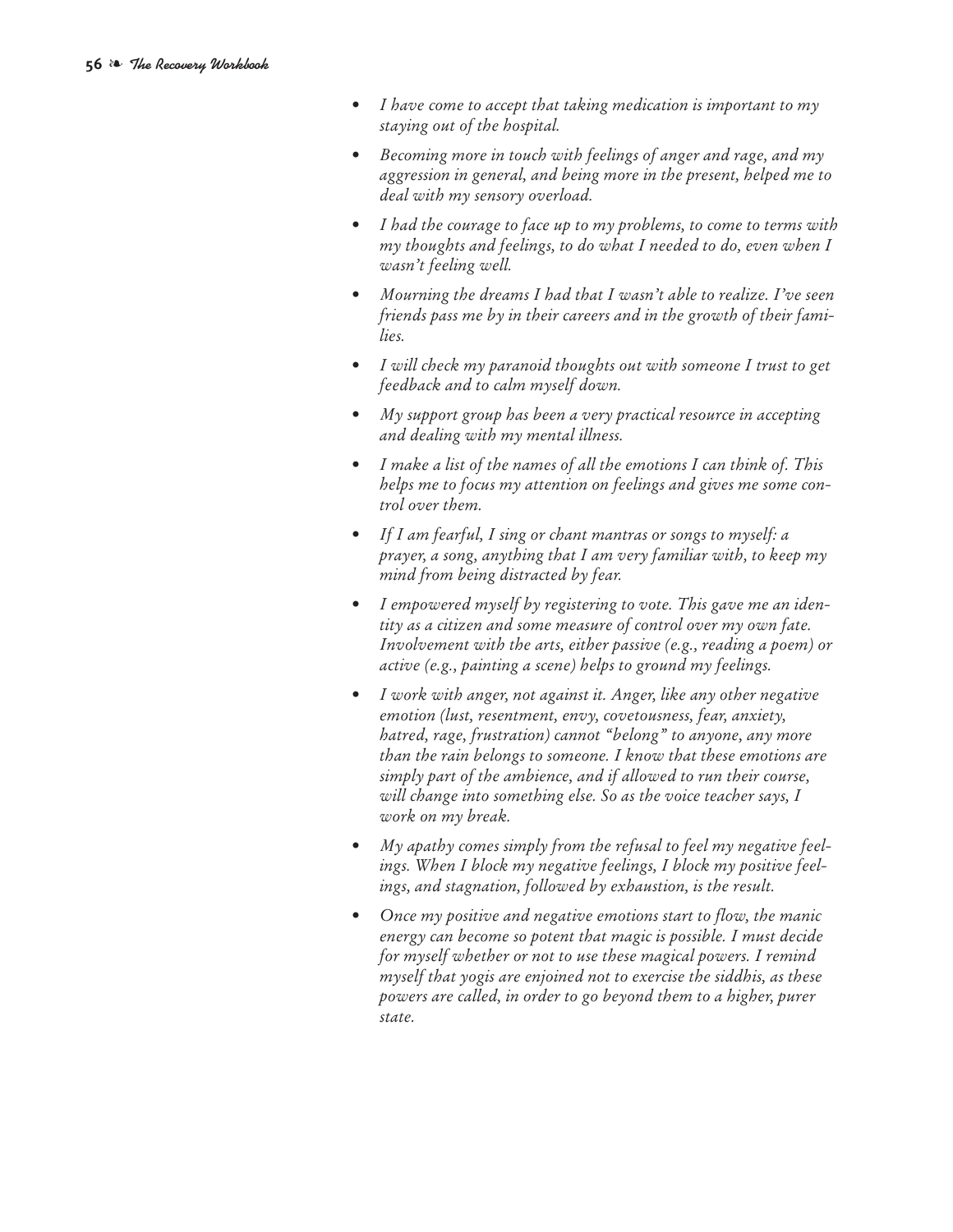**1.** What is something you are glad about? *Practice Exercise 4.10*

**2.** What is something you are angry about?

**3.** What is something you are sad about?

**4.** What is something you are scared of?

**5.** Who is someone you could express the above feelings to? Name that person or persons.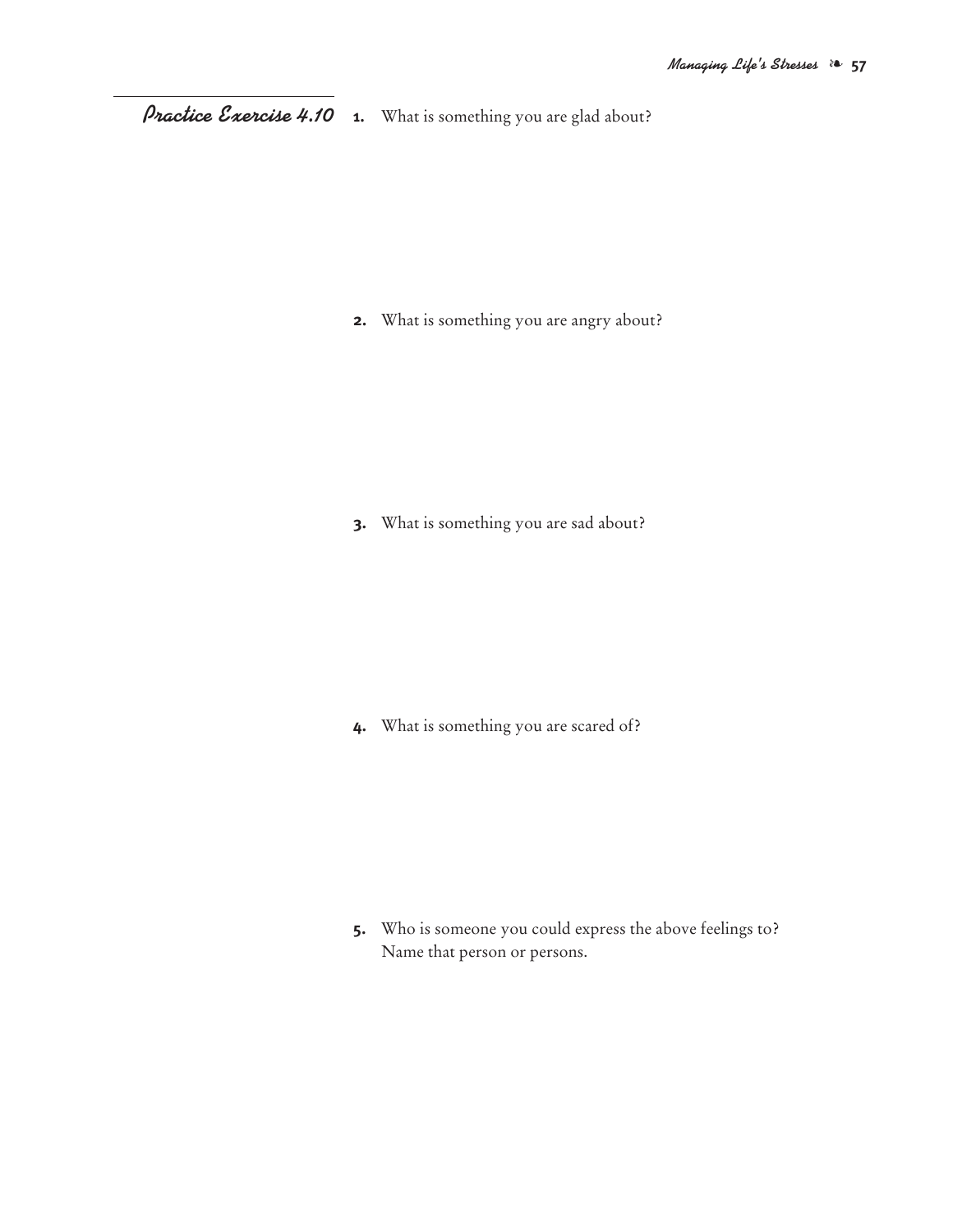**3. Learn to say "no" and to set limits on your commitments.** Think of your current activities and commitments. Decide which ones are really not necessary and possibly not even consistent with your own values and interests. Begin to eliminate them from your personal and work life. Take some time to acknowledge your own values and interests. Do not accept any new commitments, unless they are absolutely necessary. Refocus your energies in directions that take better care of you.

#### *Process for Setting Limits:*

- 1. Finding support for yourself as you set the limits.
- 2. Being firm about what you do not like.
- 3. Being clear about what you do like.
- 4. Helping others to be clear about what they want.
- 5. Being clear to others concerning what you are able or willing to do.
- 6. Acknowledging your competencies and not going beyond them.
- 7. Knowing your limits and not waiting to be pushed over the edge.
- 8. Knowing that structure can communicate caring.
- 9. Caring enough not to let others do something that is harmful to themselves or to others and encouraging them to do things that are in their own best interest.
- 10. Negotiating what you will and will not do.
- 11. Living with the upset your limits cause and getting through it.
- 12. Having someone you trust point out when you are going beyond your limits.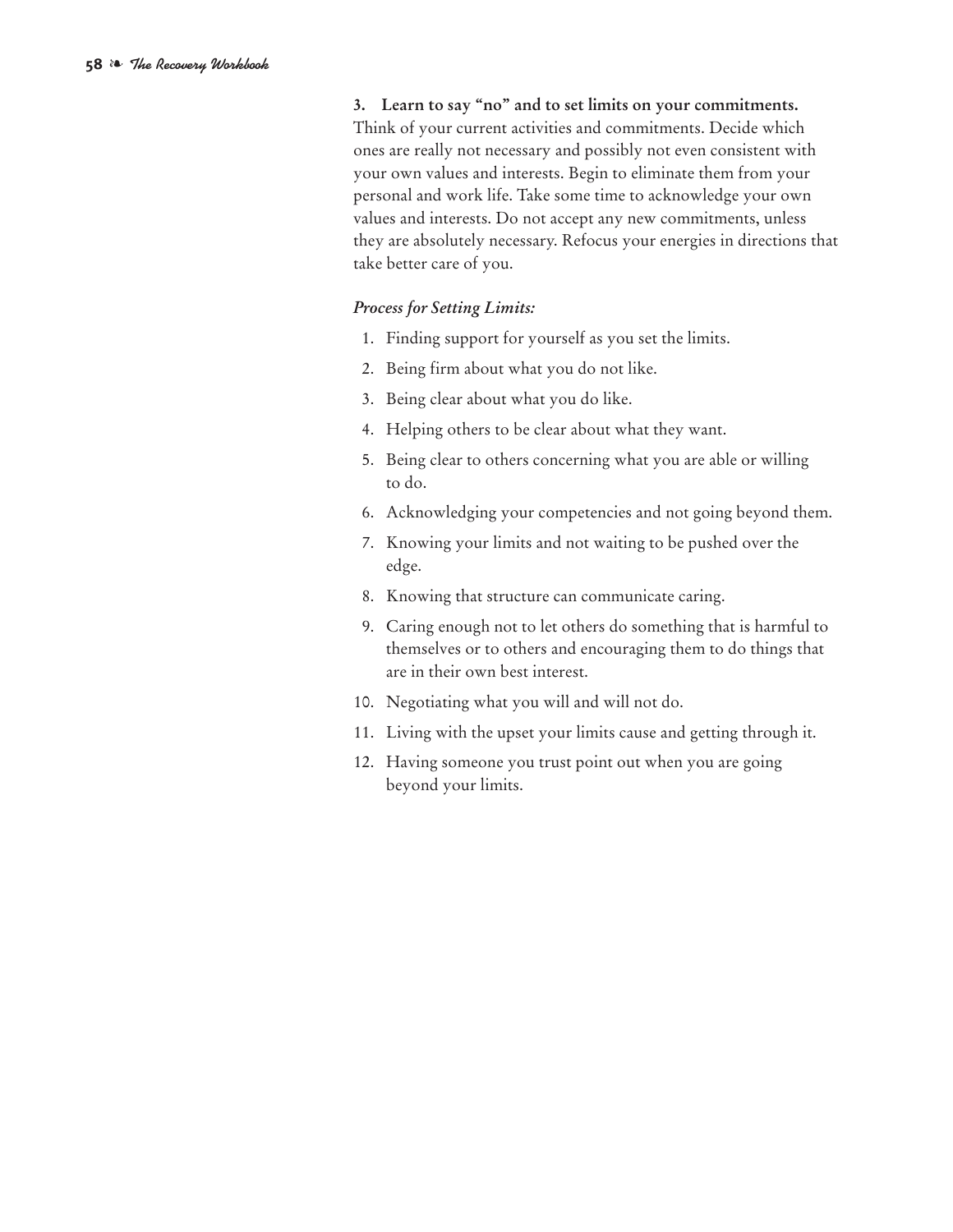*Practice Exercise 4.11* **1.** Describe a situation in which you want to say "no" or to set some limits.

> **2.** What would you like to do differently? Be clear about what you want and don't want.

**3.** What is most likely to go wrong? How can you deal with this?

**4.** What is likely to go right?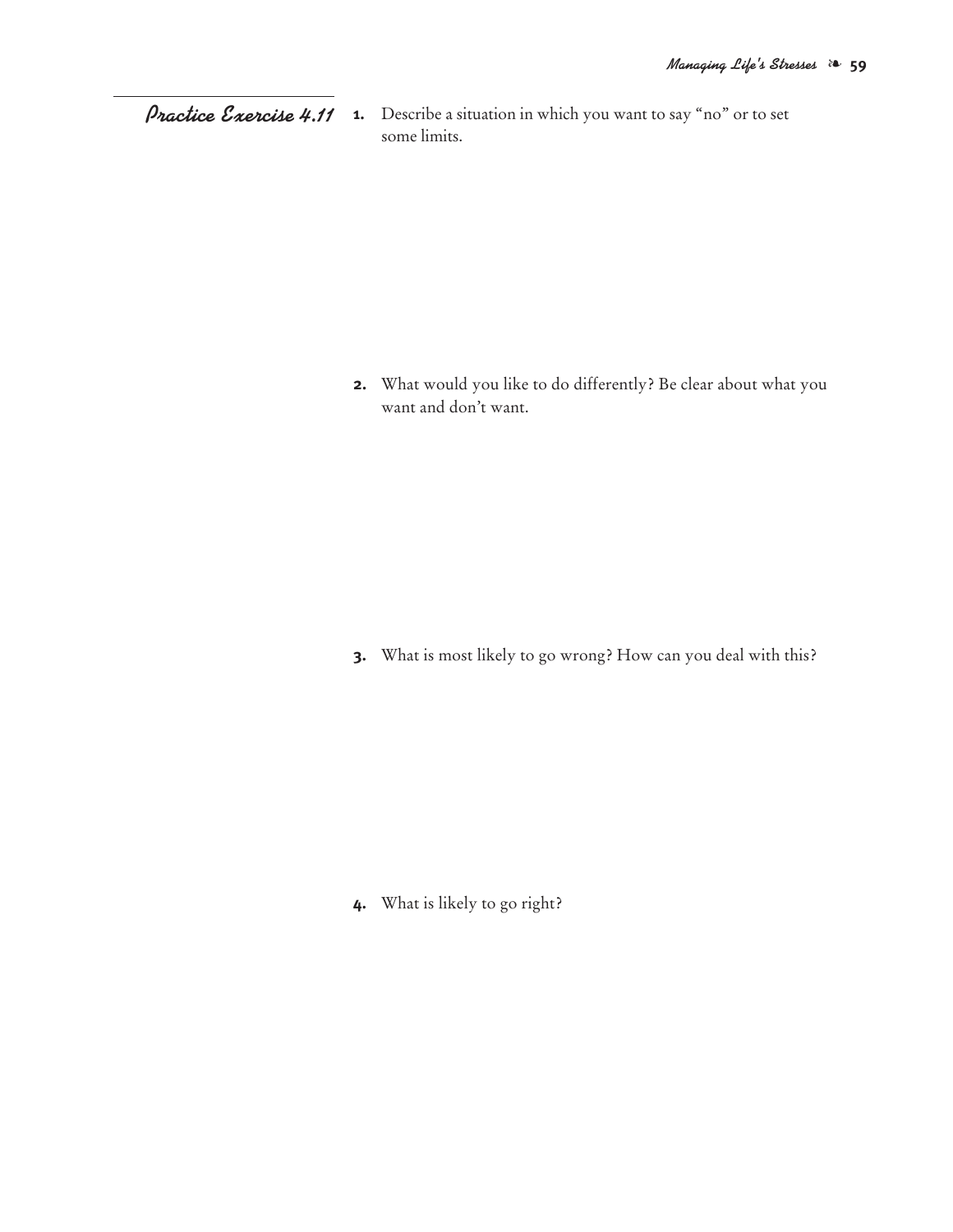#### **Physical Wellness and Recovery**

People with serious mental illnesses have a right to optimal health. Physical wellness is an optimal state of health that is self-determined and is a personal resource for our recovery from psychiatric disability. Achieving a high level of functional health means having enough health and stamina to live the way we want to without the disruption and interference of illness. Experiencing psychiatric symptoms or disability does not preclude experiencing wellness (Swarbrick, 1997). In 2004, the National Wellness Institute (http://www.nationalwellness.org) defined wellness as "a process of becoming aware of and making choices towards a more successful existence." Wellness calls upon us to strategize how we can change our behaviors and patterns to achieve long-lasting health so we can work, love, learn, and be all that we desire to be.

Physical wellness never has been more important as a cornerstone of recovery. People with a diagnosis of a serious mental illness die, on average, 25 years earlier than people without mental illness from medical conditions that are affected by lifestyle choices including heart disease, obesity, diabetes, and hypertension. This staggering loss of lived years underscores the critical importance of health as a wellness tool in our recovery. Many people with serious mental illnesses also live with serious adverse health conditions, including obesity, diabetes, the metabolic syndrome, osteoporosis, peridontic disease, and sexual dysfunction that erode one's overall wellness and compound the disability experience.

At the core of wellness is the principle of self-responsibility. We are primarily responsible for our health, and we must take personal responsibility for our choices that we make in regards to our health. While we don't "choose" to live with a chronic disease or illness, we can choose our attitude and how we meet the challenge of living well with an illness. We can have a major impact on our health by becoming better informed about our health choices and behaviors. We then can pursue and maintain a healthier lifestyle that is self-directed and self-affirming.

Increasing our physical activity, eating well, avoiding nicotine, and getting enough sleep can increase our resilience towards the daily stress of life. Improved physical health can be a personal support in our efforts to heal from the many consequences of a psychiatric disability. When we feel better, we can be more hopeful, we can be more willing to take risks to grow and change, and we can feel more empowered to maximize our potential as workers, students, parents, partners, and citizens.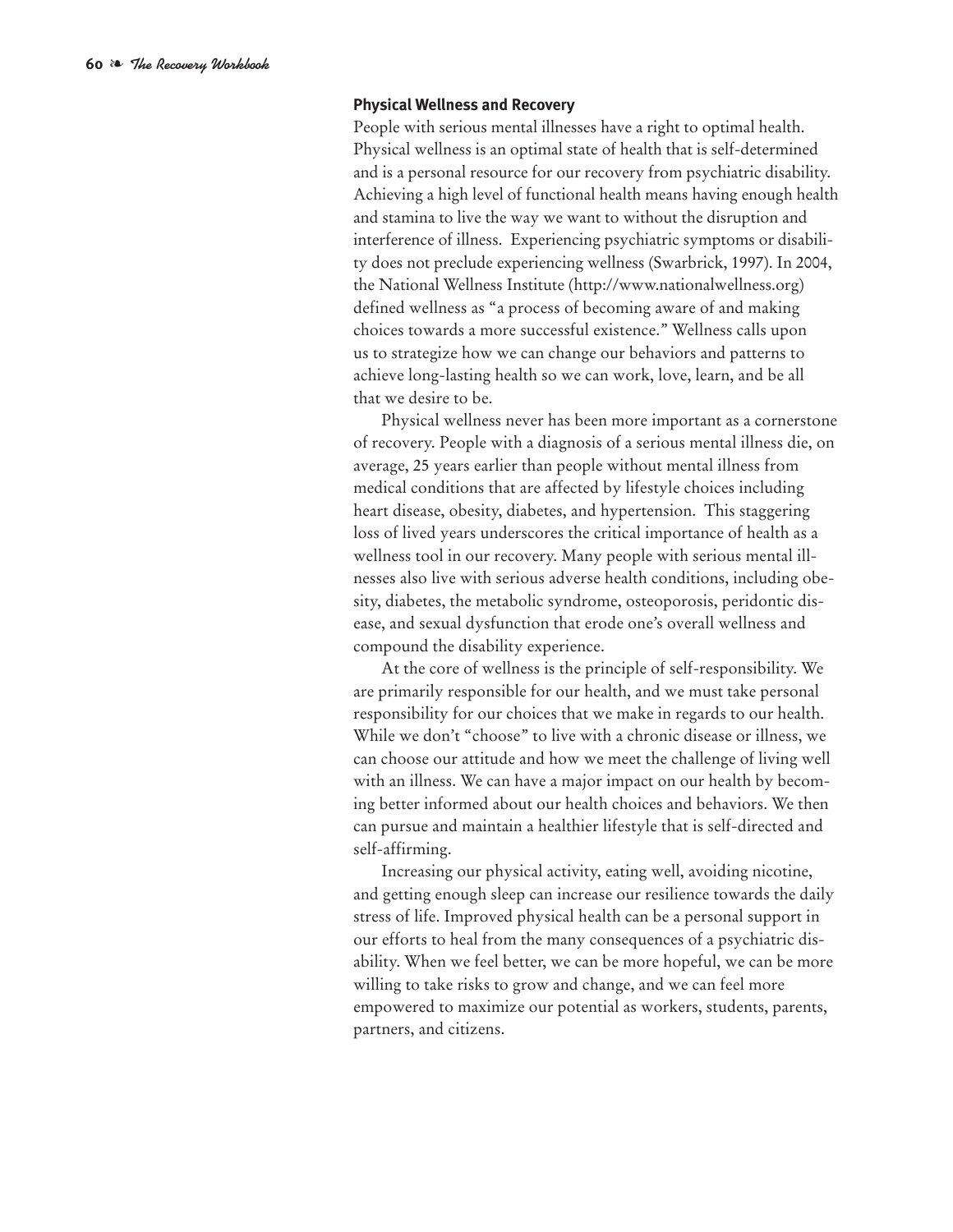#### **Building a Foundation of Physical Health**

An important part of recovery is acknowledging that we are worth taking good care of ourselves. Changing lifestyles to promote optimal health can feel overwhelming and unsustainable. A key strategy in seeking optimal physical health is to take small steps to improve our health and lifestyles. Small steps in our lifestyle can add up to big changes in our health. Eating well, moving more, smoking less or not at all, and seeking health screenings are important areas where we can make positive choices that will support our recovery.

#### **Moving More**

We need to move our bodies more to live long, healthy lives. Increased physical activity is an important way we can improve our health. It is recommended that adults are active for at least 21 ⁄2 hours a week.

*Try to be active for at least 10 minutes at a time. Set your goal to move for a total of 30 minutes a day. Collect your minutes in small ways,* such as walking up and down the stairs and refusing to use the elevator. Walking is a great way to increase your activity levels, and it can be done most anywhere and is free. Decrease your screen time by watching less television and less time on the computer. Consider purchasing a pedometer and track your daily steps instead. Set your goal to walk 2,000 steps (about a mile) a day.

Physical activity is an important tool in helping us maintain a healthy heart, blood pressure, glucose levels, and weight. Physical activity also is a natural tool to assist us to improve our energy levels, our mood, reduce feelings of stress, anxiety and depression, and improve our self-esteem.

#### **Eating for Health**

*Eating a variety of healthy foods is a powerful way we can influence our health to support our recovery.* There are many myths about food and eating well that we take on as truths. These limiting beliefs then create a sense of powerlessness that we cannot prevent the inevitable. It is empowering to become aware of our myths about food so we can create different health possibilities for ourselves. One such myth is that that we can't afford to eat well. It is expensive to buy healthy foods, but it also is possible to eat well despite limited resources. Another myth is that we can't do anything about the side effects of our medications. We can learn to take small steps to improve our nutrition so it supports our overall health. We can partner with our health care providers and nutritionists to find alternative strategies that promote our health. We can self-determine what is most beneficial for our overall health. These small steps add up to important changes that when combined with our other health habits, such as increased physical activity, will have a profound impact on our lives.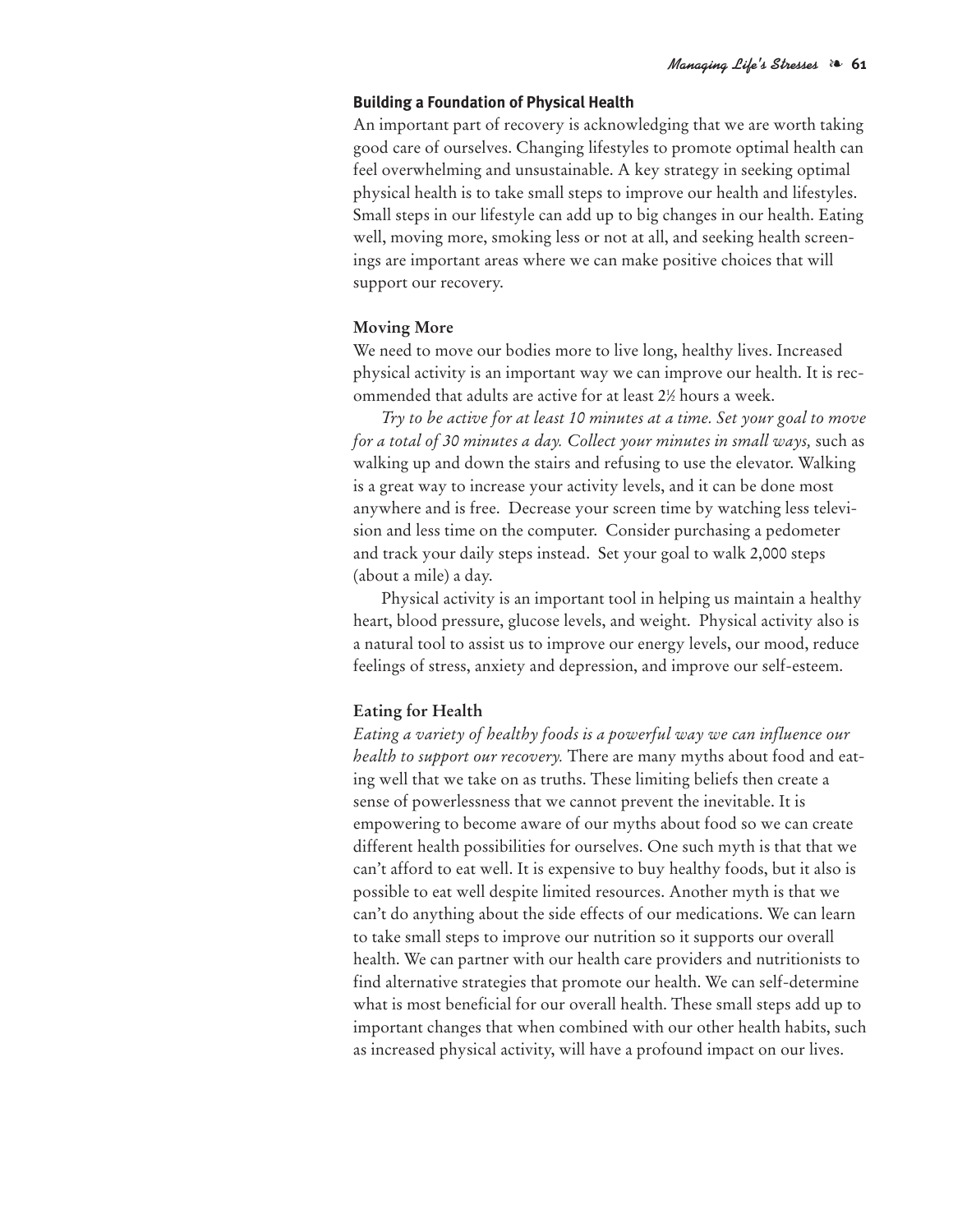#### **The Basics of Healthy Nutrition**

- *• Eat a variety of fruits, vegetables, whole grains, low fat milk products, fish, poultry, lean meats, eggs, beans, and nuts.* Value your health by eating less sugar, less salt, less fat, and less caffeine.
- *• Eat three meals a day or five small meals to help control your cravings, hunger and weight.* Skipping meals is detrimental to our health, and people who eat breakfast are more likely to have a healthy weight. Plan ahead and eat meals at home. Invite a friend to share a meal with you.
- *• Read the labels* when you buy products at the store and try to purchase food that has lower sugar and little or no trans fats in them.
- *• Eat smaller portions.* Say no to "supersize" and say yes to "smart size." The bottom line in order to maintain a healthy weight is eating the same number of calories that we burn. *Calories in = calories out* is a helpful way to remind ourselves to move more and eat smaller portions!
- *• Eat your colors!* Add colors with fruits and vegetables to your meals and snacks each day. Try for a spectrum of colors—red, yellow, orange, green, and purple—every day.
- *• Enjoy your food.* Take the time to taste and savor your food. Plan your indulgences and enjoy them in moderation.
- *• Stay hydrated, but avoid sugared drinks*. These drinks offer us no nutritional value, and we consume more calories than we need.

#### **A Tobacco-Free Life**

Eliminating tobacco use and/or cigarette smoking is the single most preventable cause of premature death in the United States. No other health intervention has as much impact on our overall wellness than changing this lifestyle. People with serious mental illness and addiction disorders consume 44% of all cigarettes smoked in the United States. Choosing to reduce and eliminate tobacco in our lives is a critical way we can improve the quality of our lives. There have been myths perpetuated about tobacco and recovery as well. Tobacco research was written to lead people to believe that quitting was dangerous for people's mental health and that people with schizophrenia needed to smoke to alleviate symptoms.

Nicotine has an intense effect upon our brains. It creates pleasure, elevates our mood, enhances our memory, and suppresses our appetite. It is highly addictive and extremely costly. The costs are not only to our finances, but to our health. Tobacco use is highly linked to heart disease, cancer, lung diseases, wrinkles, impotence, and ulcers.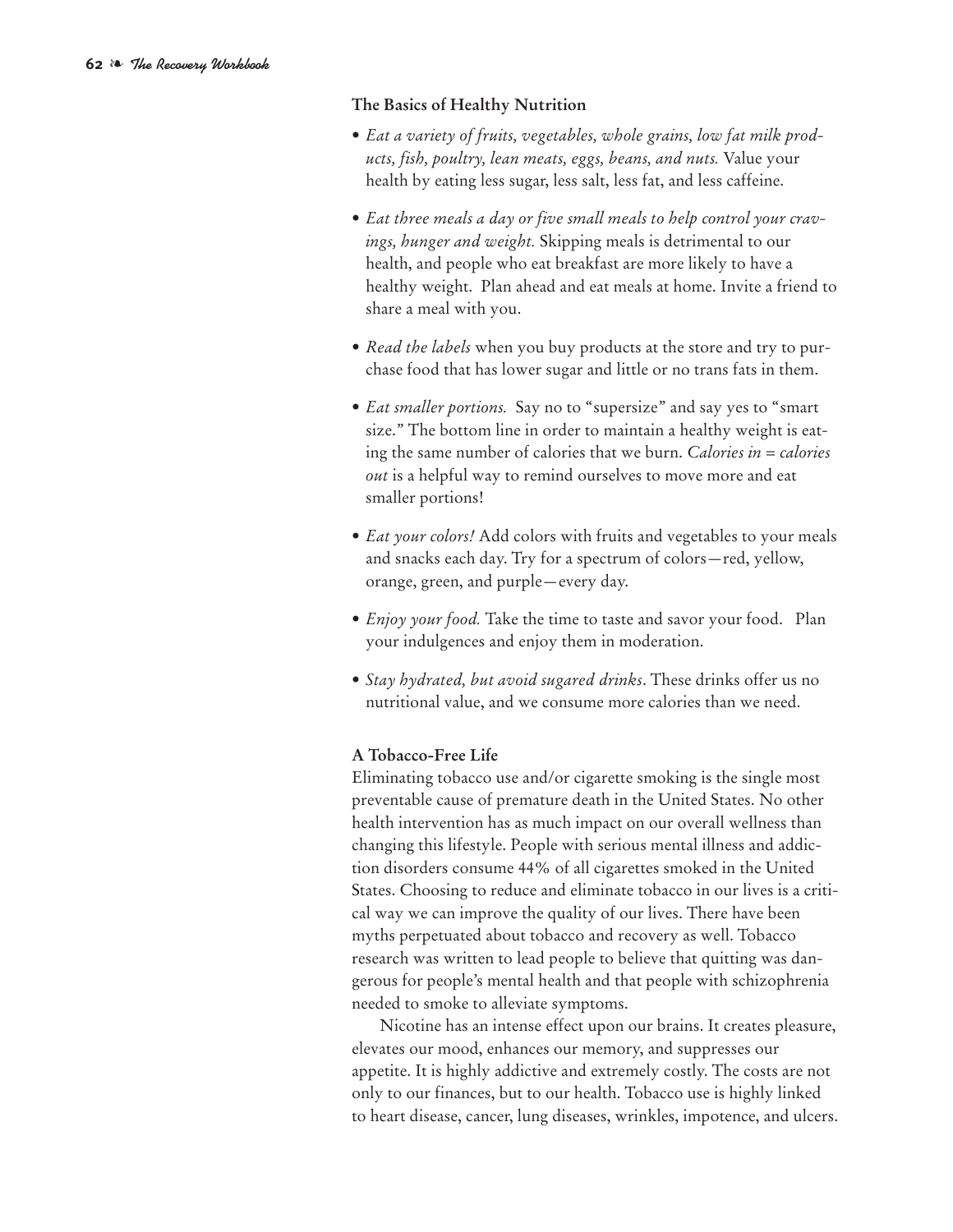Withdrawal from nicotine is challenging, but it can be accomplished, and people in recovery are living smoke-free lives.

Partner with your health care provider to develop a smoke-free wellness plan. A multi-prong approach over a longer period of time that includes individual counseling and groups that assist you in problem solving techniques will increase your chances of success. Consider treatment in conjunction with behavior change. There are currently six FDA approved nicotine reduction therapies (NRT) on the market. Discuss the pros and cons of each treatment with your provider to determine if NRT is the right strategy for you.

Seek out peer tobacco treatment specialists. Mutual support is a very powerful tool in wellness. Living a smoke-free life is an affirming lifestyle that will help build a foundation of optimal health for our recovery.

#### **Self-Determined Health Care**

- *• Become better informed.* You can have a major impact on your health simply by making the decision to become better informed about your health risks, our health choices, and behaviors. The best prescription of disease prevention and health promotion is informed self-care. Establishing a relationship with a primary care provider with whom you can feel safe with and trust is paramount to actualizing optimal health. Take the time to determine what is important to you in a healthcare relationship. These healthcare values can help you choose the best provider for your needs.
- *• Seek regular annual screenings to prevent disease.* Work with your provider to determine which screenings are a priority for you given your individual lifestyle and health history. Have your cholesterol, blood pressure, glucose, vision, and hearing screened annually. Seek cancer (breast, colon, cervical, and testical) screenings on a regular basis. Get screened for HIV and sexually transmitted diseases. See a dentist at least once a year. These tests can save lives when they detect illness early.
- *• Seek treatment and support for addiction issues.* Many of us in recovery live with dual issues of mental health and addiction.
- *• Take back responsibility for your health.* Recovery is a personal process of healing that includes taking back responsibility for your health. You not only have the right to health, but you are responsible for your choices and lifestyle. Your physical health is such an important cornerstone of building a life that is full of promise and meaning. Your health matters.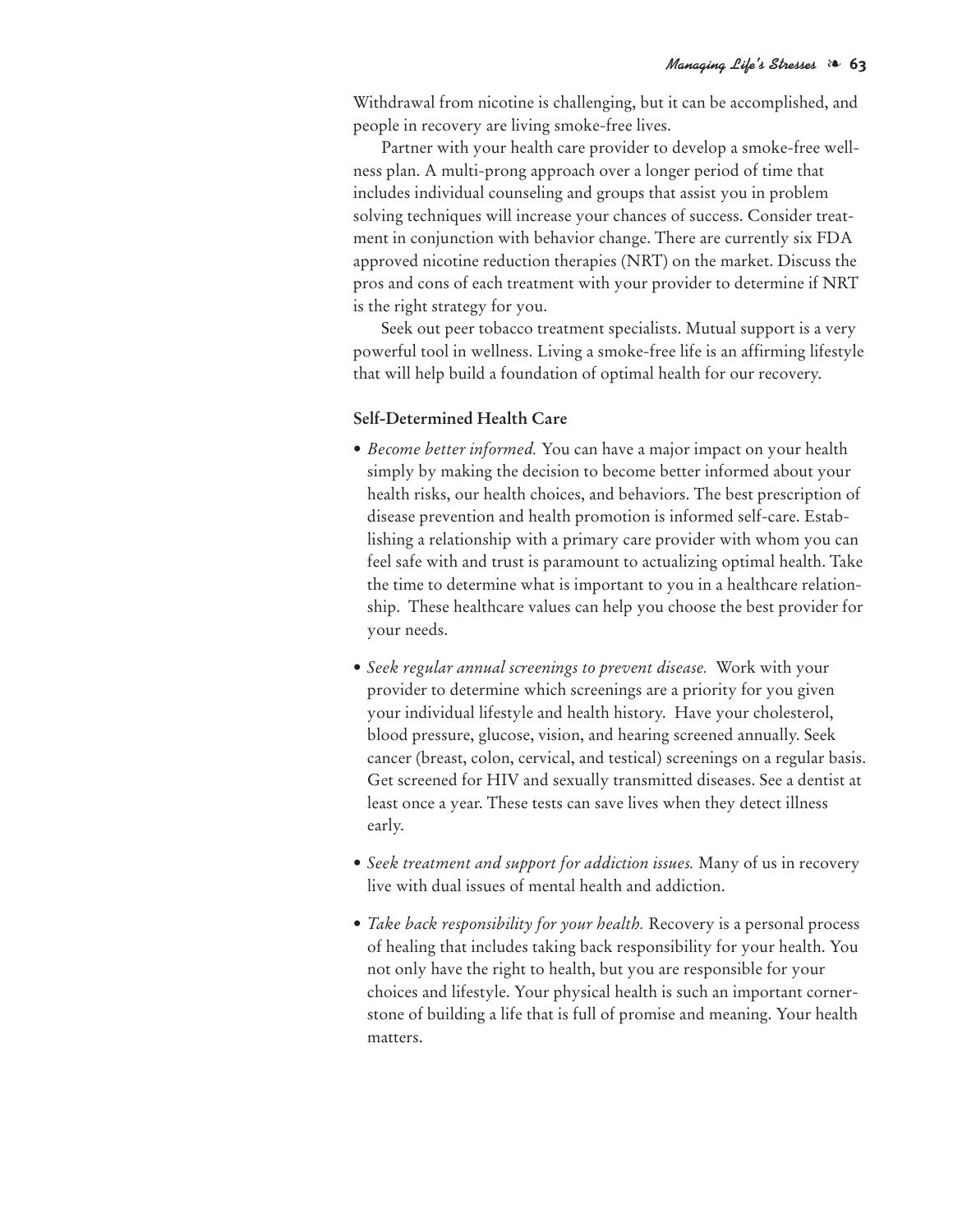| Table 4.3—Proactive | Proactive health behaviors that promote health:            |  |  |
|---------------------|------------------------------------------------------------|--|--|
| Health Behaviors    | Eat a variety of foods                                     |  |  |
|                     | Eat 3–5 servings of fruits and vegetables a day            |  |  |
|                     | Limit sugar, fat, and salt intake                          |  |  |
|                     | Ingest moderate amounts of caffeine                        |  |  |
|                     | Eat regular meals (3-5) a day                              |  |  |
|                     | Live a substance-free lifestyle                            |  |  |
|                     | Live a tobacco-free lifestyle                              |  |  |
|                     | Schedule and attend annual physicals                       |  |  |
|                     | Practice calories in = calories out                        |  |  |
|                     | Limit screen time                                          |  |  |
|                     | Wear sunscreen and sunglasses                              |  |  |
|                     | Practice physical activity for a total of 30 minutes a day |  |  |
|                     | Get adequate sleep (7-8 hours a night)                     |  |  |
|                     | Take short naps to rejuvenate                              |  |  |
|                     | Own a pet                                                  |  |  |
|                     | Use peer support                                           |  |  |
|                     | Practice a hobby                                           |  |  |
|                     | Develop and maintain supportive friendships/relationships  |  |  |
|                     | Practice safe intimacy                                     |  |  |
|                     | Practice spirituality                                      |  |  |
|                     | Listen to music and move                                   |  |  |
|                     | Practice mindfulness techniques, such as breathing         |  |  |
|                     |                                                            |  |  |

**Refer to the website: http://www.smallstep.gov Improving the health and well-being of America**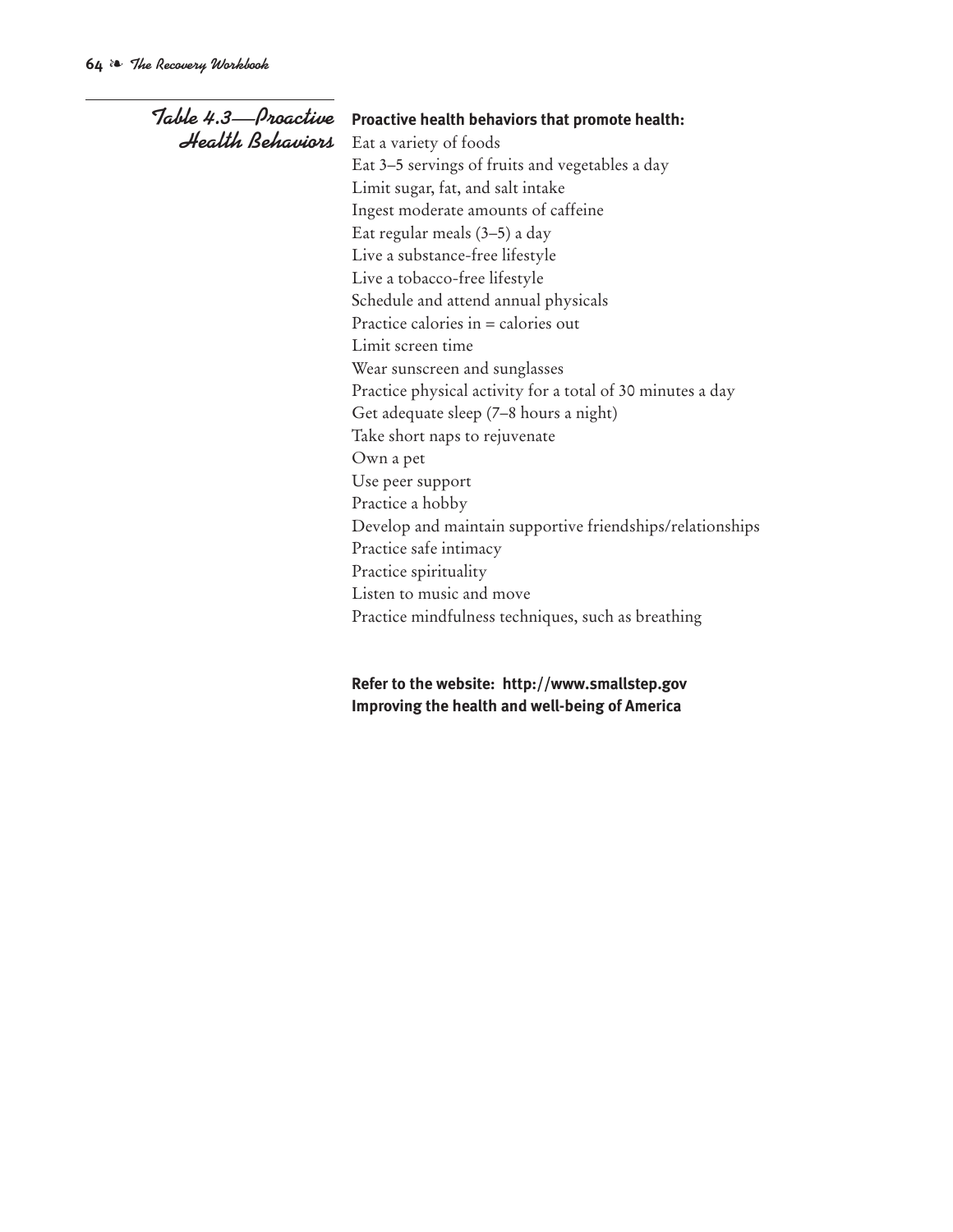**1.** What would you like to change about your physical health? How do you think your life would change when you improve your health? *Practice Exercise 4.12*

**2.** Describe what you do to be well and feel well.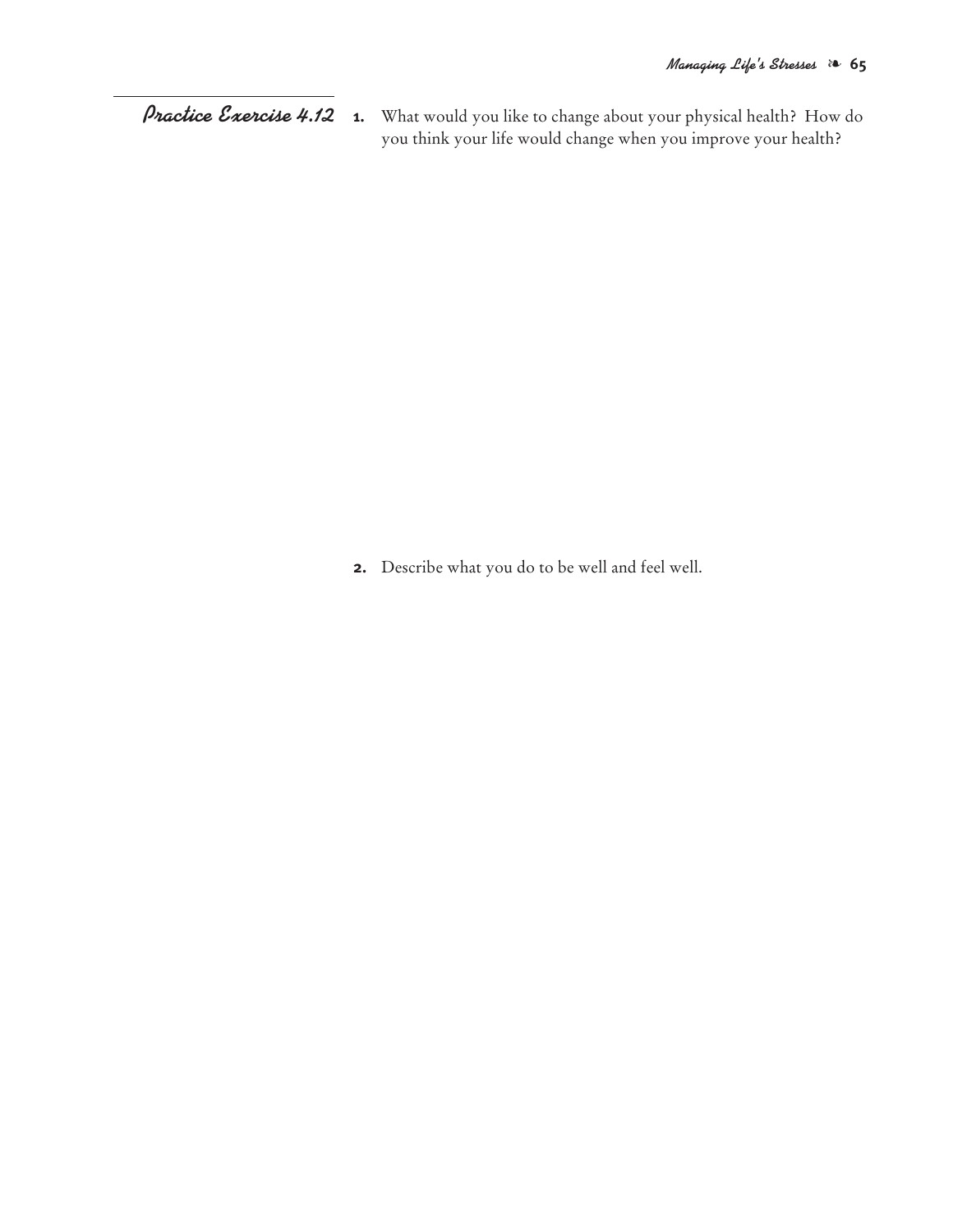*Practice Exercise 4.12* **<sup>3</sup>**. Describe your health challenges that you are currently experiencing?

**4.** What do you do in your life that brings you happiness or joy?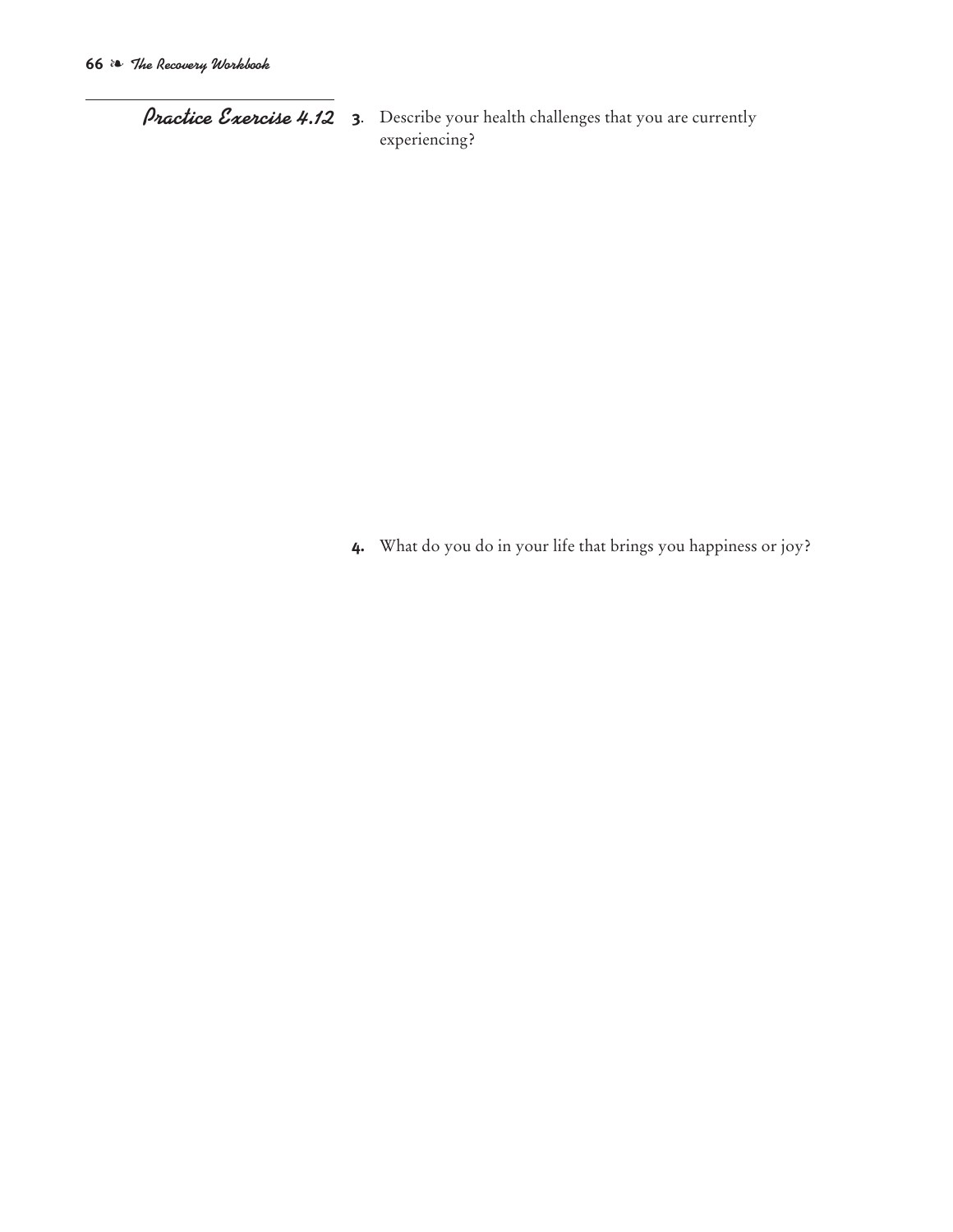**5.** What gets in the way of you doing what brings you happiness and helps you be physically healthy? *Practice Exercise 4.12*

> **6.** List what would be helpful to you in improving your physical health and overall wellness?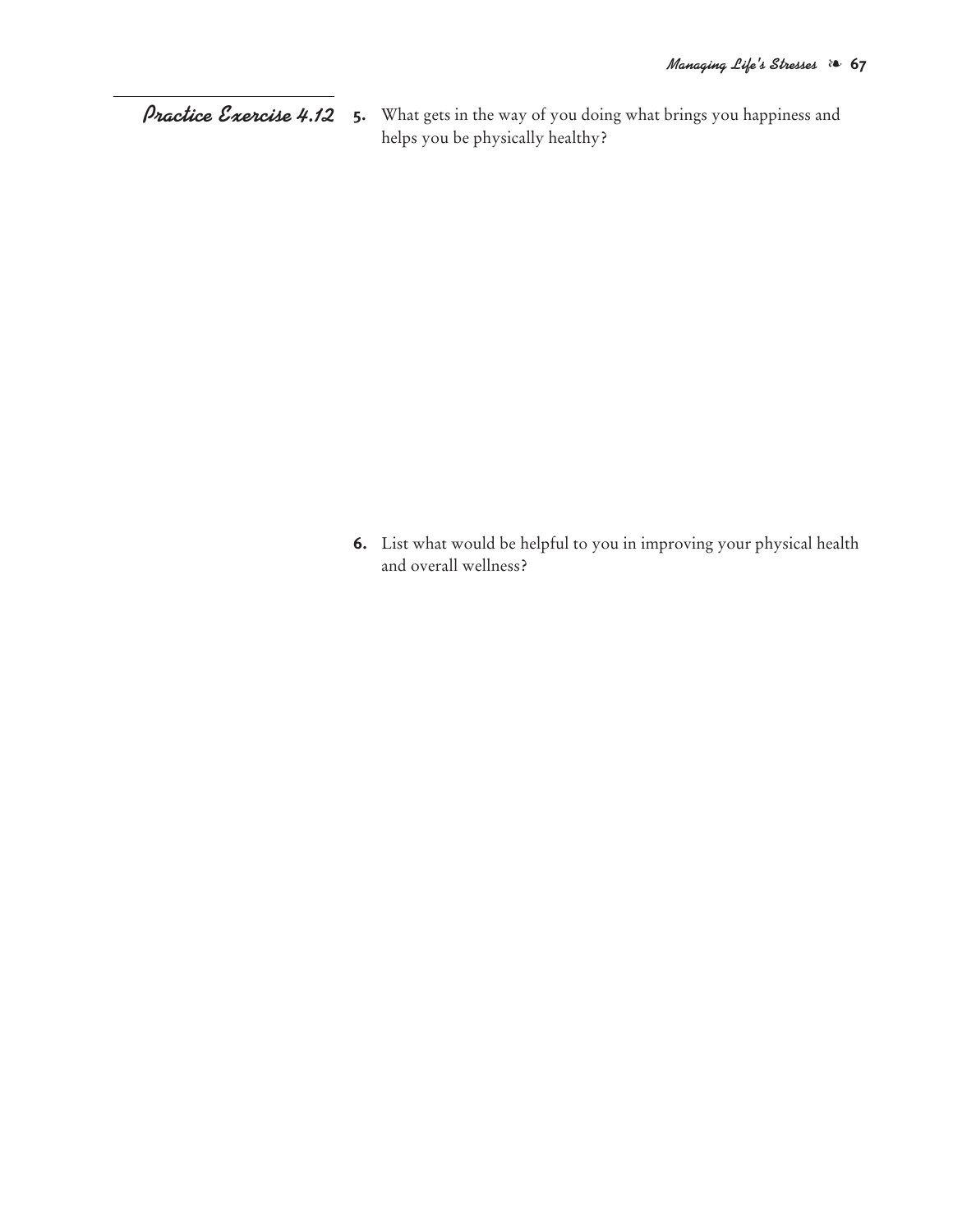*Responding to Practice Exercises 4.7 to 4.12*

**1.** What are your own feelings and reactions to *Practice Exercises 4.7 to 4.12?*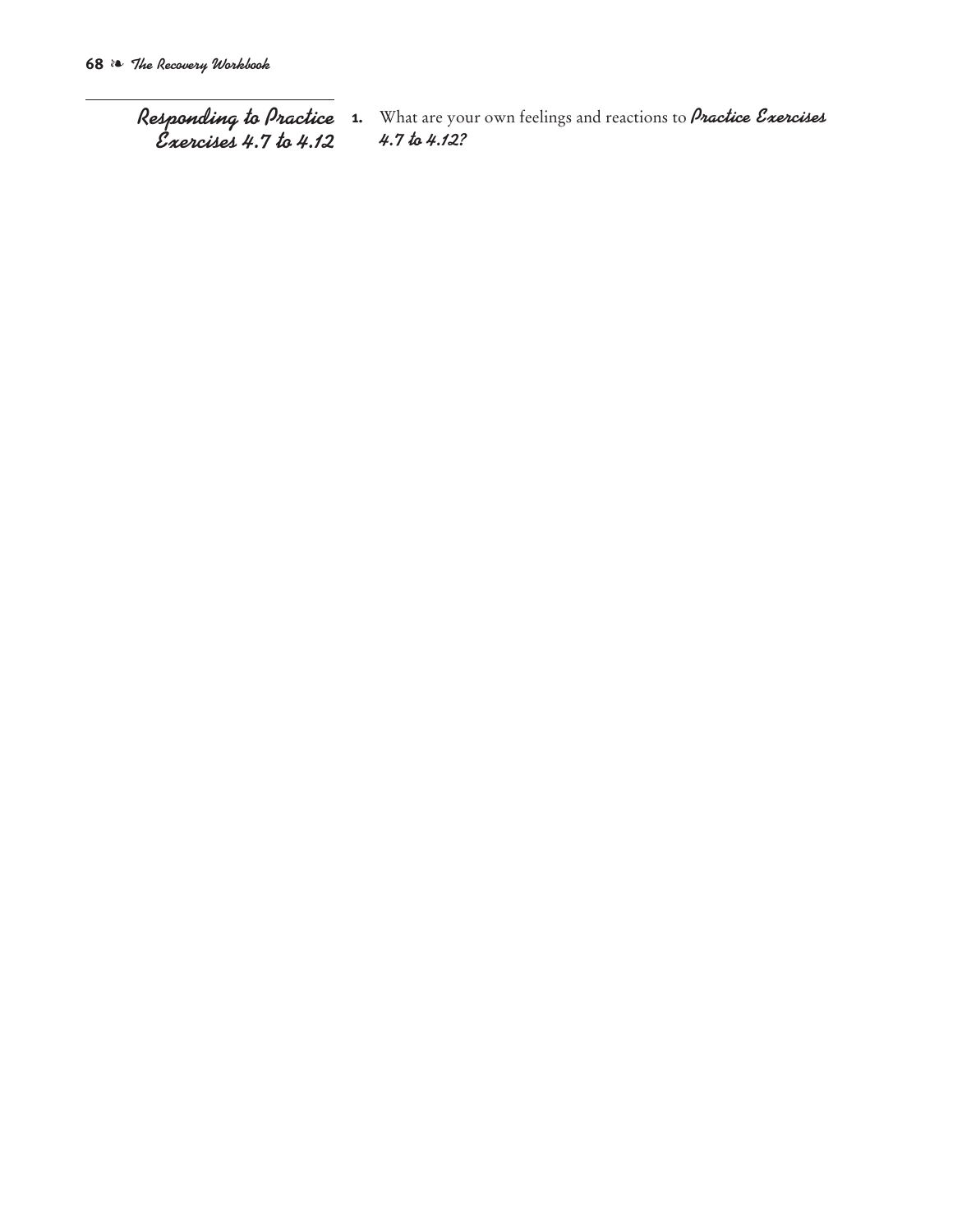## **2.** Authors' comments on *Practice Exercises 4.7 to 4.12*:

Life doesn't end with stress management. Managing our stresses is an important step toward releasing our personal capacity to create, to produce, to enjoy, and to contribute.

Join or create a peer support group for emotional support, direct problem solving, and advocacy. The group process can help us to deal directly with sources of stress, both internal and external. The group process can help us to face the fear and the pain in our life, rather than deny it or feel victimized by it. Regular meetings can assist us in debriefing experiences and looking for solutions.

When you look closely at your day, you realize that you already have structure. You just haven't noticed.

Our negative thoughts have their own history. It may not be necessary to know their history, but it is important to know that our negative thoughts have been learned by us. We now can unlearn them and learn more positive, and more accurate thoughts.

We often have more personal permission for some feelings and less personal permission for other feelings. We can increase our personal permission for all of our feelings.

Alcohol, drugs, smoking, overwork, hyperactivity, and certain foods can increase our feeling of stress. Also, these coping mechanisms (which may become addictions) can cause us to deny problems and ignore healthier solutions.

Recovery is about personal wellness and attending to physical, spiritual, social, and mental health.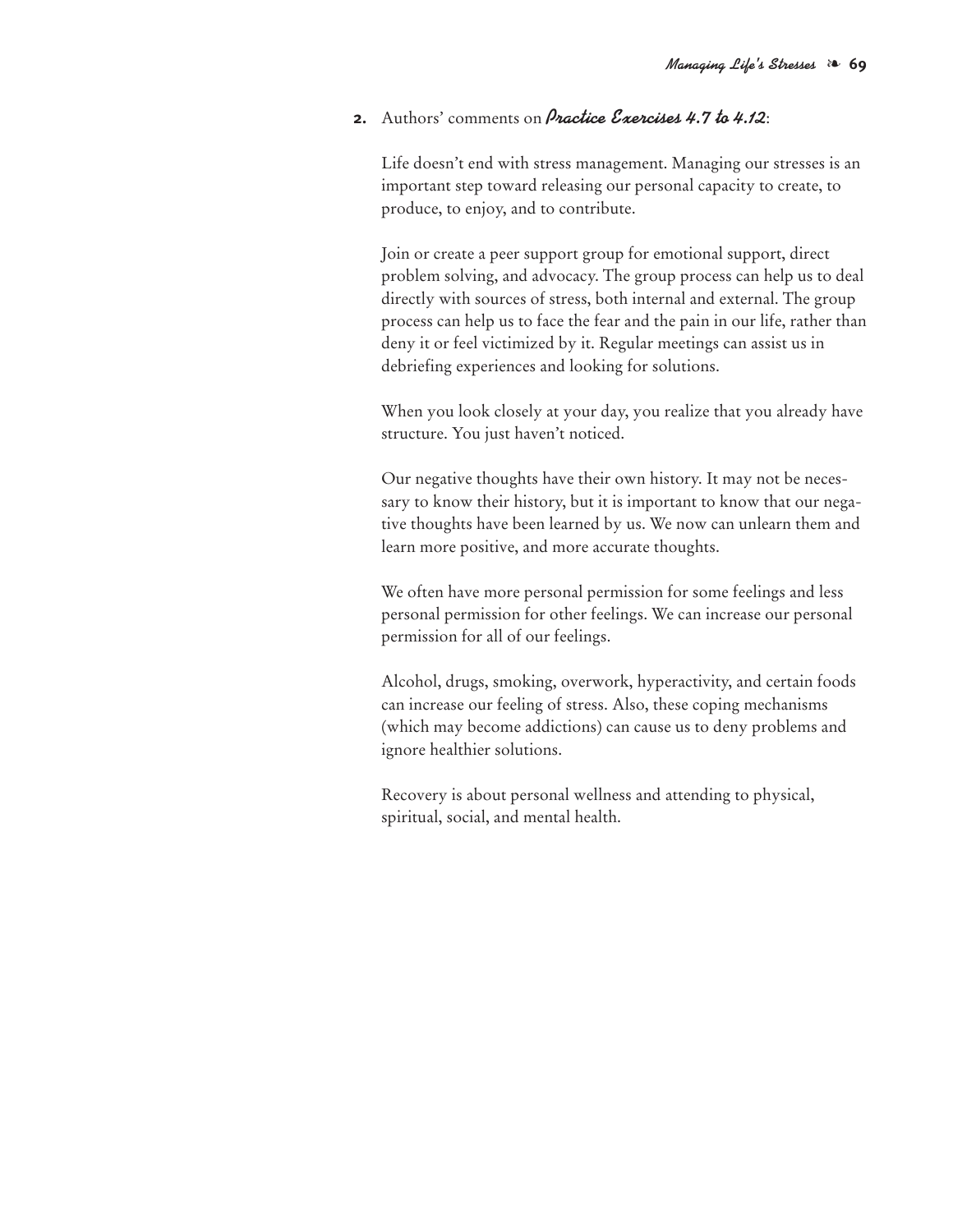*Personal Journal/Notes*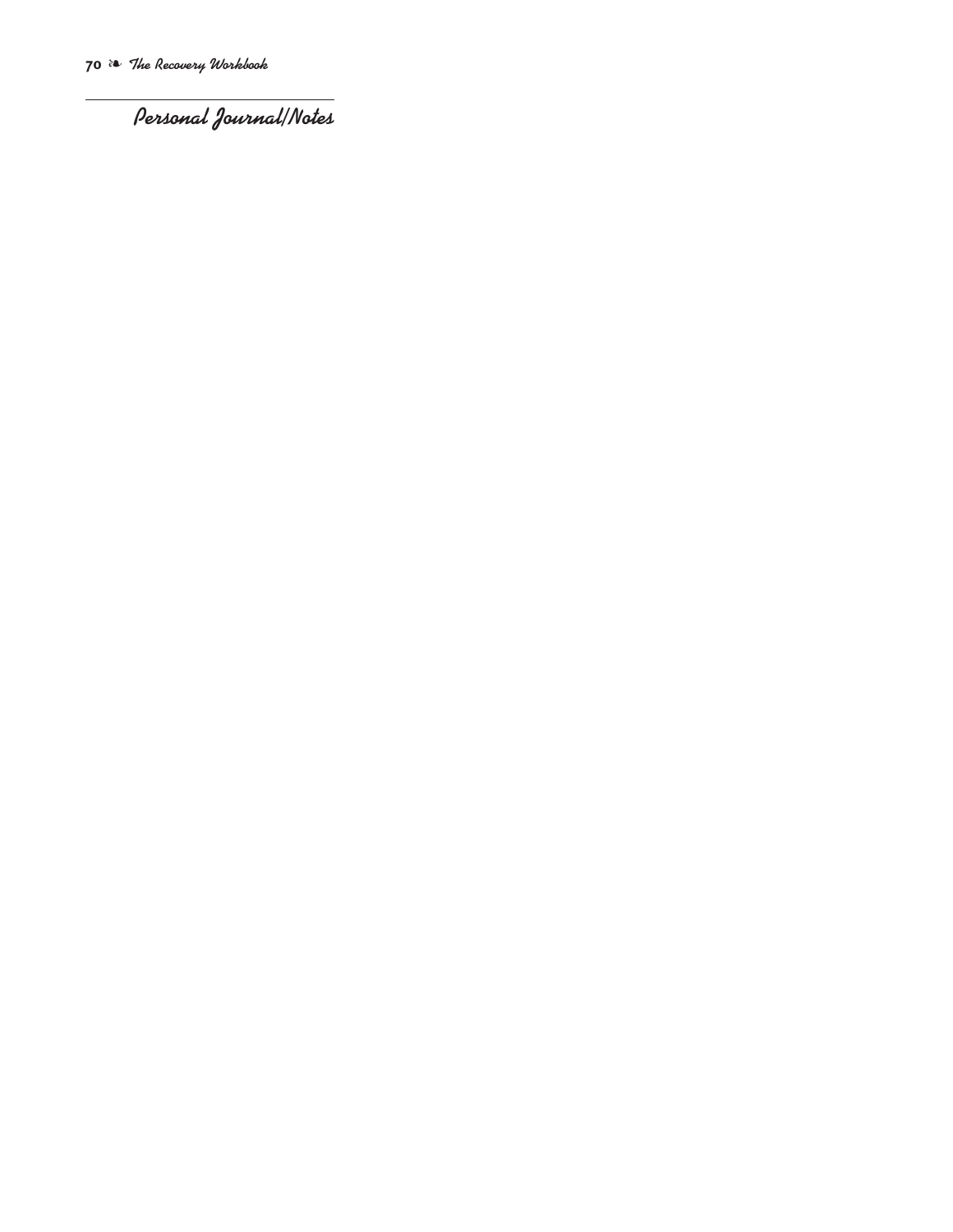*Enhancing Personal Meaning* c h a p t e r 5

*Accomplishments*

 $A$ c*knowledging 'Your* Awareness of Your Own Recovery Process

**C**hange involves loss, and loss involves recovery. The more change shakes the foundations of who we are, the more it breaks the connections we take for granted, the more it shatters our dreams and fantasies; the deeper and more profound the recovery process. Shock, denial, depression, anger, and acceptance are the recovery processes we experience. The recovery process is complex and not necessarily linear. We move forward; we move backward. Yet, each phase has its own natural challenges and solutions that need to be worked through to move on to the next phases. There are few great leaps in this process. There is only the wrestling, the struggling, the failing and trying again (hopefully without self-blame), and the small successes. The outcomes of the recovery process are greater autonomy and a renewed sense of identity.

Examples from the self-help literature:

- *• Learning more about myself, my limits, and weaknesses and strengths.*
- *• Not letting my symptoms build up. It is easier to interrupt them and get some relief when they are at lower levels.*
- *• Deciding to begin my life over again, to adopt a new healthier style of living. Through meditation and introspection I have probed for my life's purpose and developed short-term and long-term goals to serve that purpose.*
- *• Medication and therapy were not the only factors that made me feel well. I had to create a life that gave me the structure, support, and meaning I needed.*
- *• I learned that I could become my own therapist, that I have learned to help myself.*
- *• I had to change my priorities and take better care of myself.*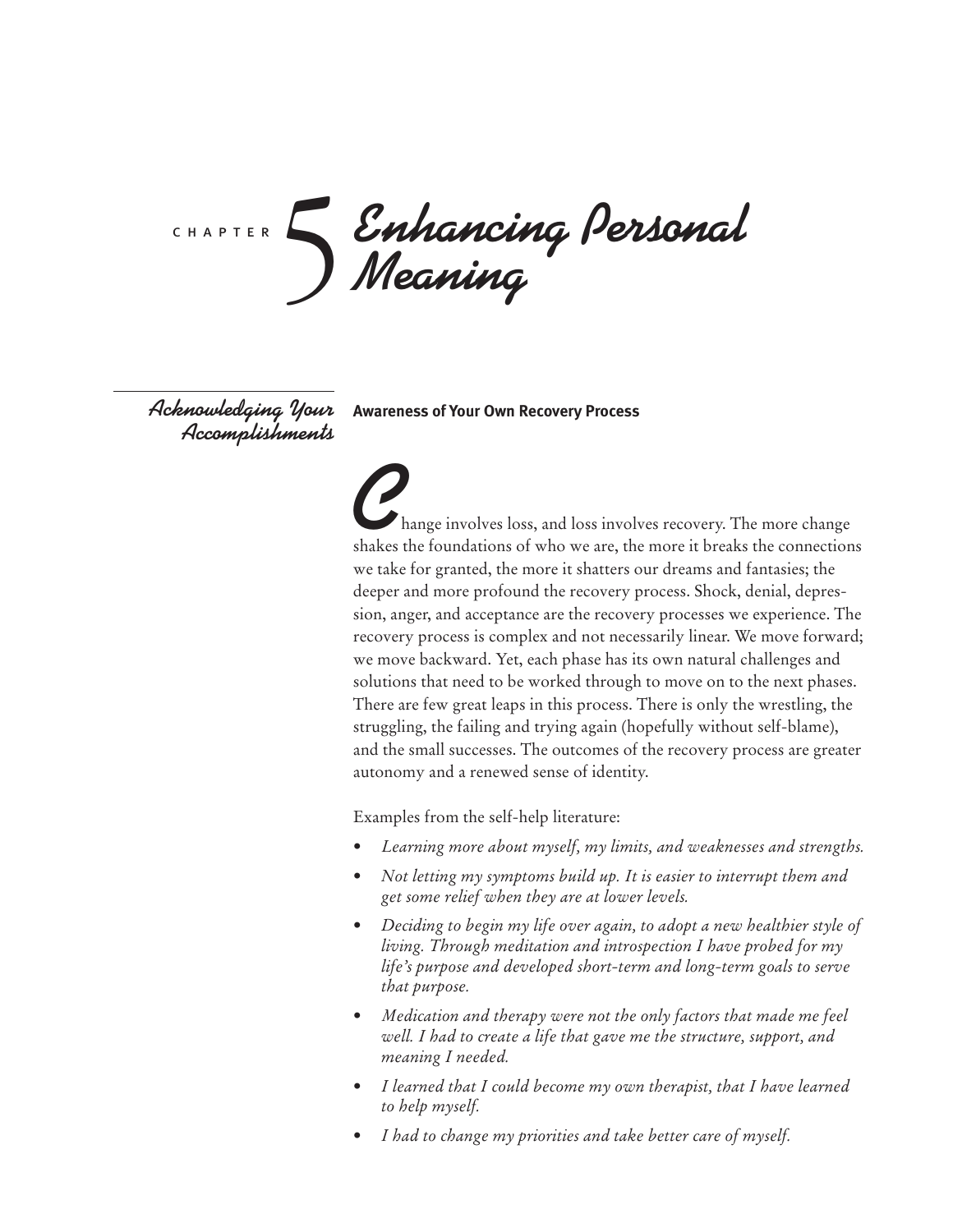- *• I modified my attitudes, becoming more accepting and nonjudgmental of others.*
- *• I make a deliberate effort to reduce noise and distractions as much as possible. They tend to confuse me.*
- *• I have made an extensive study of my illness and have found education invaluable in understanding my illness, coming to terms with it, and dealing with it.*
- *• I don't fight with myself over my vices, such as smoking. I have taken a serious look at the costs and benefits of my vices, and decided, once and for all, to take it or to leave it. Thus, I have saved the energy wasted on ambivalence.*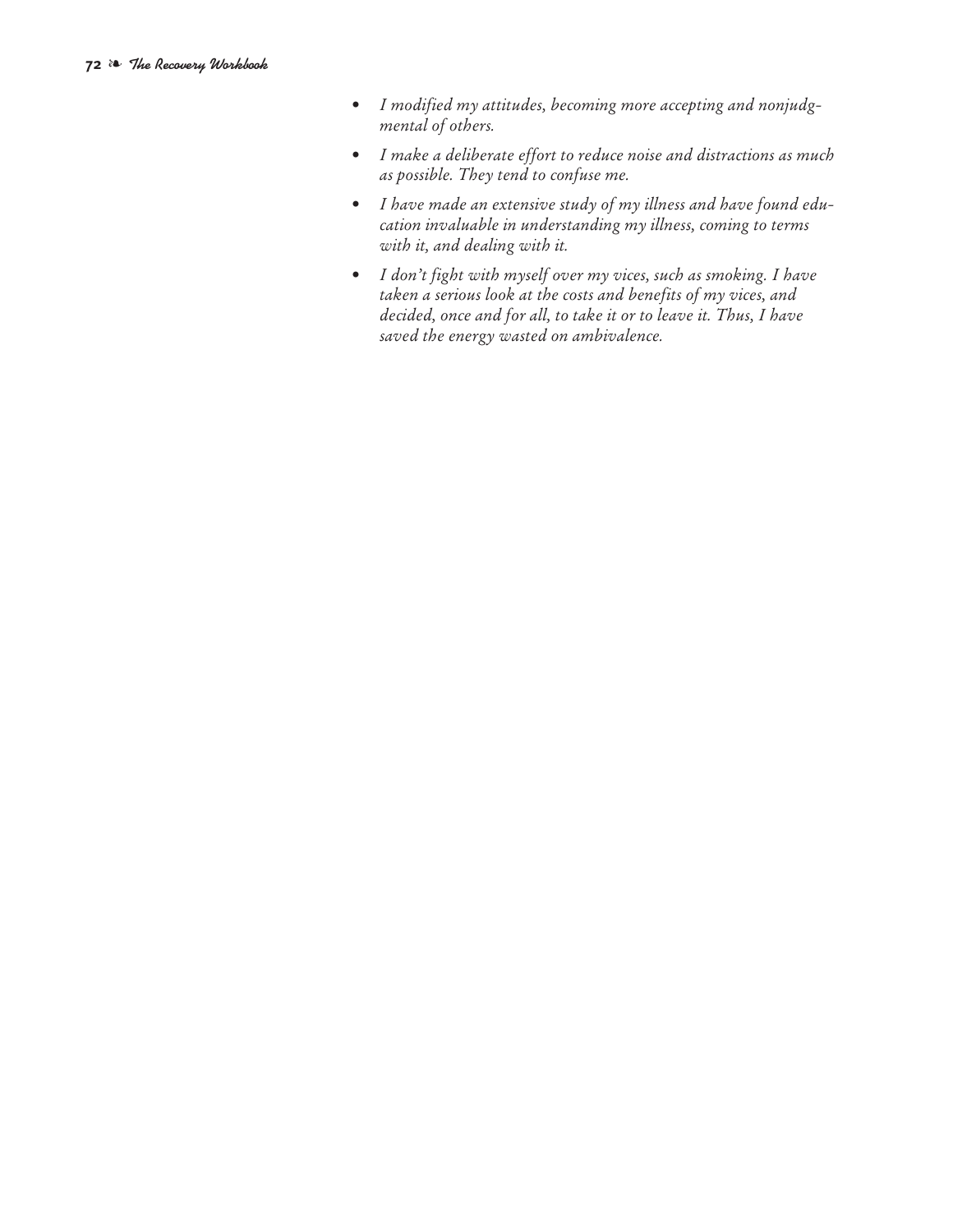# **Self-Care** *Practice Exercise 5.1*

**1.** Make a list of things that you enjoy doing. They may be things you enjoy doing alone or with others. Include some things you enjoyed when you were five to ten years old.

**2.** How can you include these things in your daily life?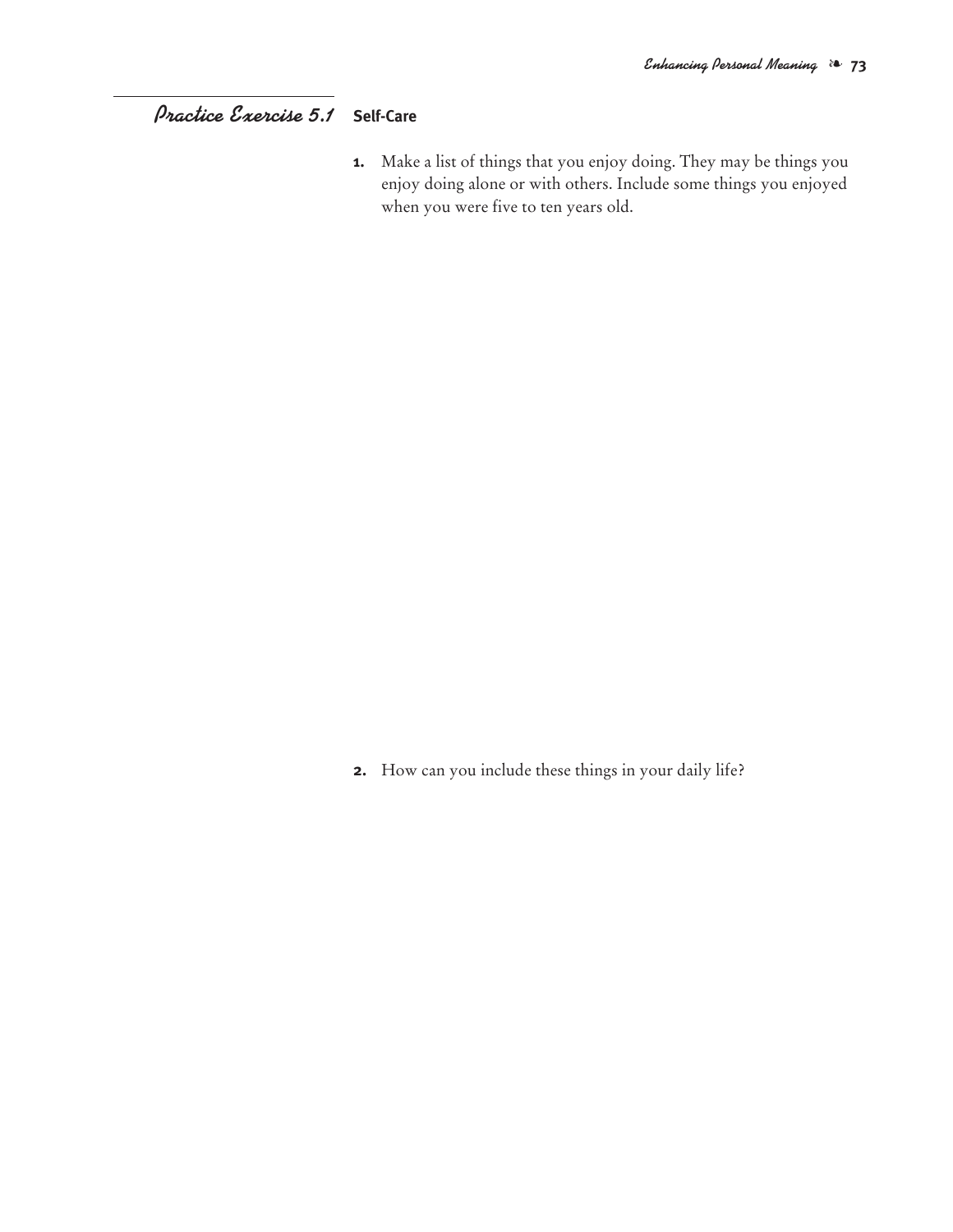# *Personal Enrichment* **Build <sup>a</sup> Fulfilling Life for Yourself**

*Y* ou are not doing yourself or others a favor by discounting yourself. It is important to have some challenges and exciting things to do that you enjoy naturally. Focusing on important tasks, directions, and people in your life can be an important source of energy and satisfaction. You cannot take good care of others if you are not taking good care of yourself. Many people find it hard to do things for themselves. Yet when you do not act in our own best interest, you are not modeling "how to make it" to others.

Examples from the self-help literature:

- *• Finding meaningful work.*
- *• Setting reasonable and attainable goals.*
- *• Doing simple, non-taxing, emotionally fulfilling work that needs doing. This creates greater confidence and strength and may lead to a position of higher responsibility and greater financial rewards.*
- *• A paying job gives me something to look forward to each day, and a skill to learn and improve.*
- *• My work increases my self-image and self-confidence.*

### **Give Yourself the Time to Make the Changes You Want and Need**

If you have not been coping successfully or have been feeling especially stressed, it may require two to three years of personal effort to turn your life around. This may seem excessive, but you probably have spent many more years than that learning to be the way you are now. You must believe that you are worth the time and effort you invest in yourself—because you are. Change involves a decision, but it also involves learning new behaviors, much practice, and substantial support. Change that you *do not* chose personally is almost impossible. Change that you do chose is merely very difficult.

Examples from the self-help literature:

- *• I give myself a lot of time to make decisions. I am very ambivalent, and pressure to come to a quick decision can immobilize me.*
- *• Not pushing myself or allowing others to push me too fast.*
- *• Learning to make a move when it is helpful—to a new living situation to a new job.*
- *• I had to learn that I could not "wish" away the illness. I could not will it not to be so.*
- *• I was able to go to several therapists who were really helpful to me and supported me. The weekly meetings were a high point in my life.*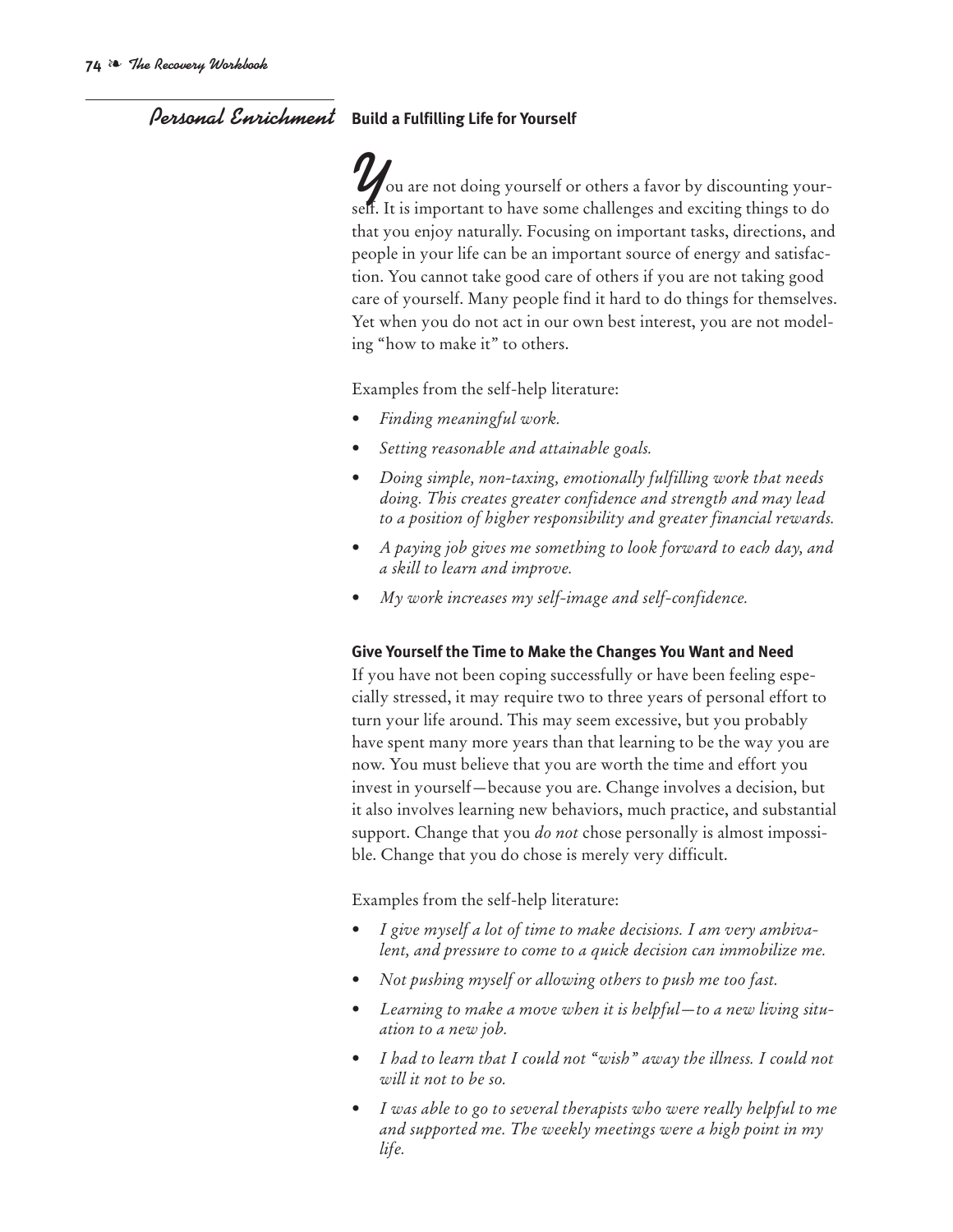# **Personal Enrichment** *Practice Exercise 5.2*

**1.** Make a list of things that would be enriching to you. They may be things you could do alone or with others.

**2.** How can you include these things in your daily life?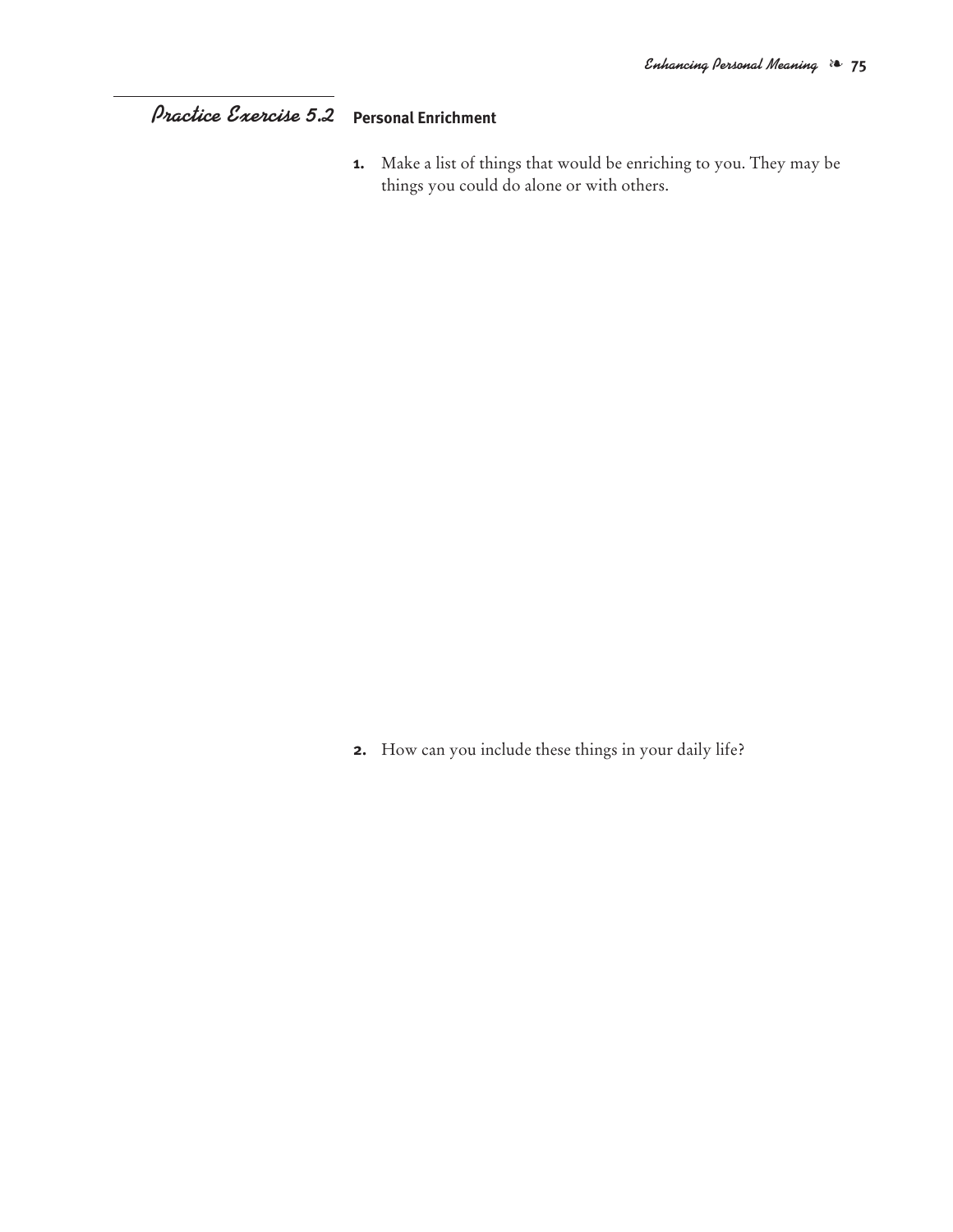### **Develop a More Useful Philosophy of Life**

*C*reate <sup>a</sup> philosophy that involves personal meaning that supports your efforts, and that understands and forgives your limitations. This might involve spiritual as well as philosophical aspects. It may contain beliefs that enhance your own feeling of worth and your belief in the worth of others. Rethinking your personal philosophy also can increase your awareness of, and openness to, what is real. Your perceptions often are clouded by past and current attitudes and beliefs that may need to be challenged. What you perceive as real actually may be your opinion. The awareness that your perceptions are limited can be distressing, but it also can loosen your rigidity and open you up to develop new experiences and interactions. A helpful personal philosophy also can help you to meet life and its challenges with more flexibility. It can encourage you to look for options when something doesn't work instead of feeling stuck.

Examples from the self-help literature:

- *• I have learned to accept myself as a highly creative person. Every creative person pays a price for non-conformity, seeking "new edges" to peer over. Being creative does not always bring comfort. The ups and downs of the roller coaster ride of creativity are normal. I had to learn that to choose creativity meant taking what the territory offered.*
- *• Only after I had accepted my illness as a long-term one could I really do something about improving my life.*
- *• Accepting that this is a process that takes time and many struggles.*
- *• Perfectionism is my enemy. I don't look for the perfect self, or for the perfect mate. Maturity means accepting flaws in myself and others.*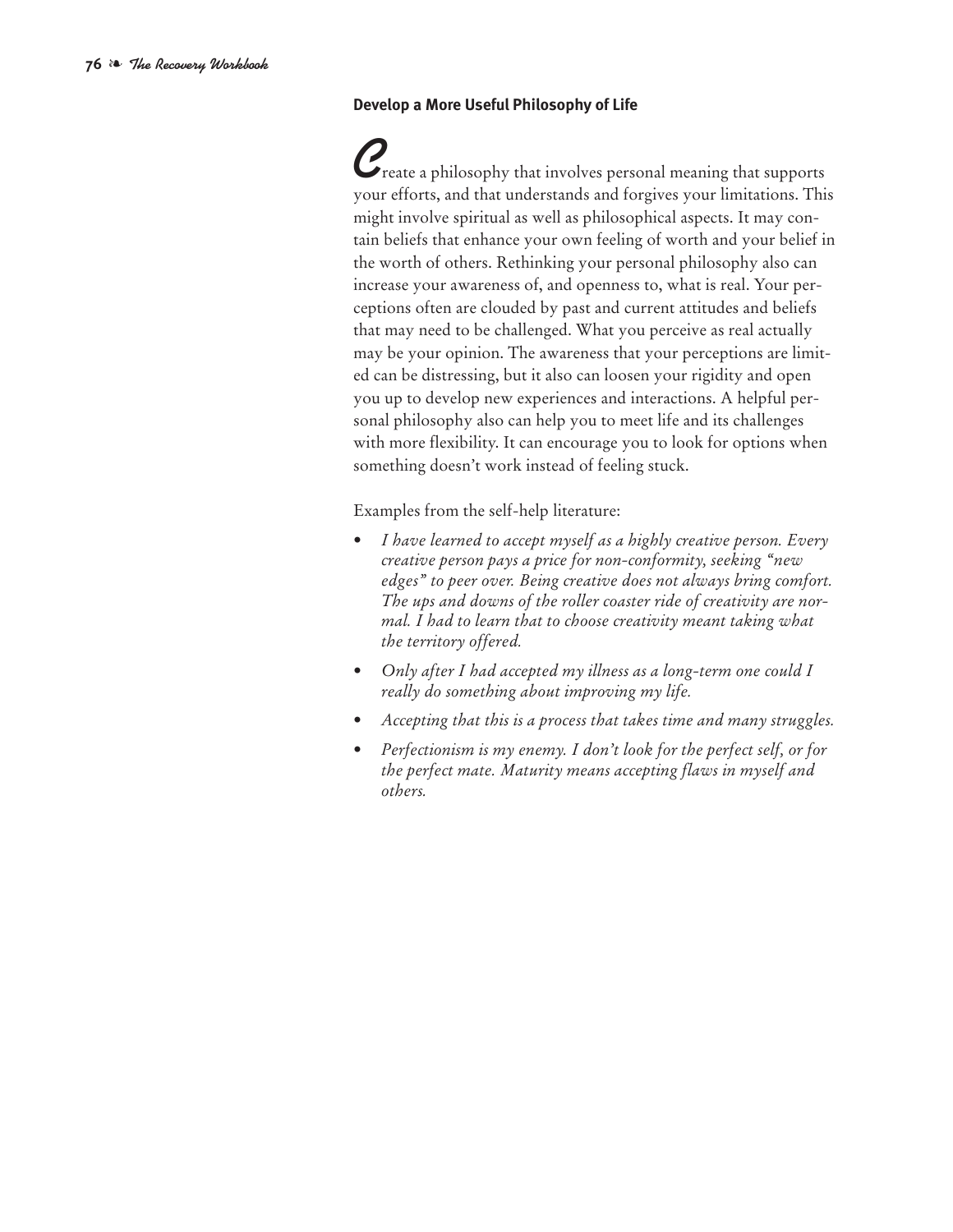**1.** What has been the most meaningful experience in your life? *Practice Exercise 5.3*

**2.** What is the most courageous thing you ever did?

**3.** What are the personal qualities you like most about yourself?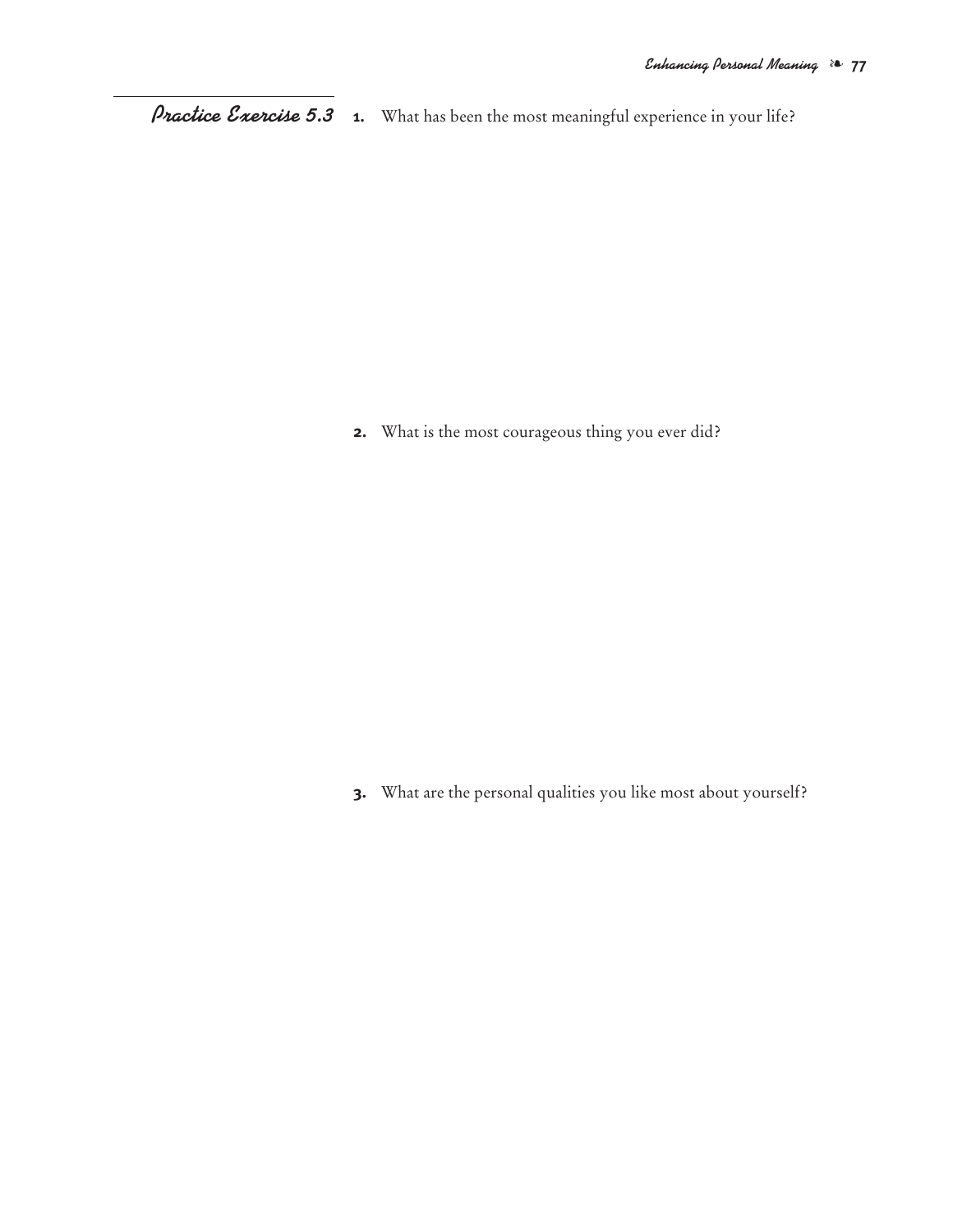#### **Acknowledge Your Own Wants**

**Wants are important to people. Knowing what you want, seeking**<br>what you want, getting what you want, and enjoying what you want helps you feel more in charge of your life. At times, simply meeting your needs may be all that you can handle. Soon you will begin to recognize that you do not need to limit yourself to what you need. Having and satisfying your wants adds a qualitative boost to your life.

Some people actually may have been told that they only can want what qualifies as a valid need. This is a very limiting position to take. It forces us to justify our wants (e.g., the reason I want the ice cream is because it is good for me). Another version of this position is that we are taught that we only can want what is possible or what is reasonable. Again this requires us to justify our wants in terms of some standard or value outside of ourselves. A final version of this position is that we only can want what others approve.

Wanting need not be justified. Wanting need not be rational. Wanting is just there. It does not have to be limited by any preconditions. You can want anything, and you can't have everything you want. Wanting is a natural phenomenon that often is trained out of us by the people and environments we live with. We are trained to limit our wanting, inhibiting the natural flow of a very healthy and creative process. You can trust your judgment and experience as useful guides to yourself. Your judgment will be honed and sharpened using it with a full range of wants. Rather than limiting your wants before you have explored the possibilities fully, you should return to your natural state of wanting.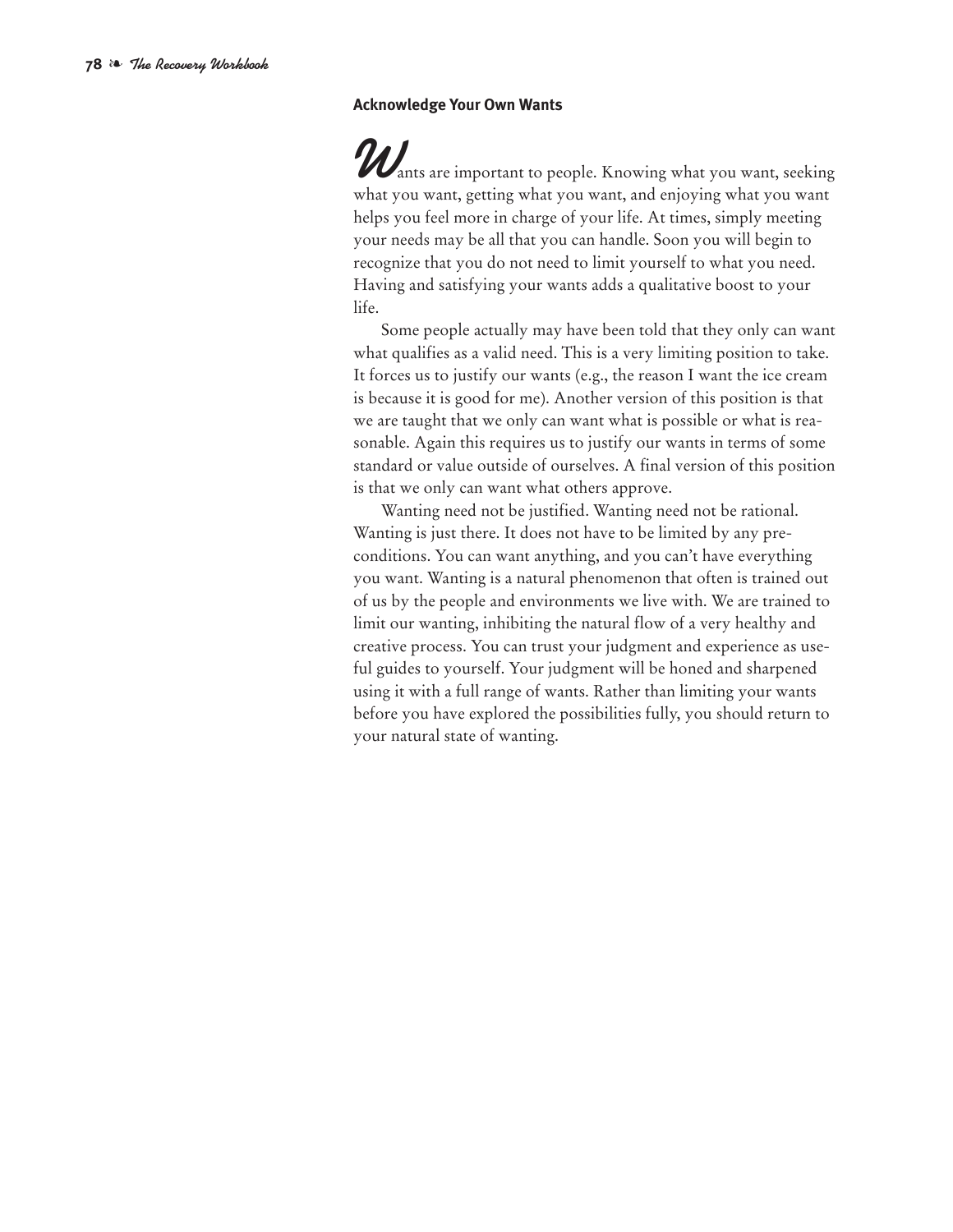# **Wants** *Practice Exercise 5.4*

**1.** List as many of your personal wants as possible. Do not consider their reasonableness.

**2.** Review your list. How can you begin to build some of your wants into your life?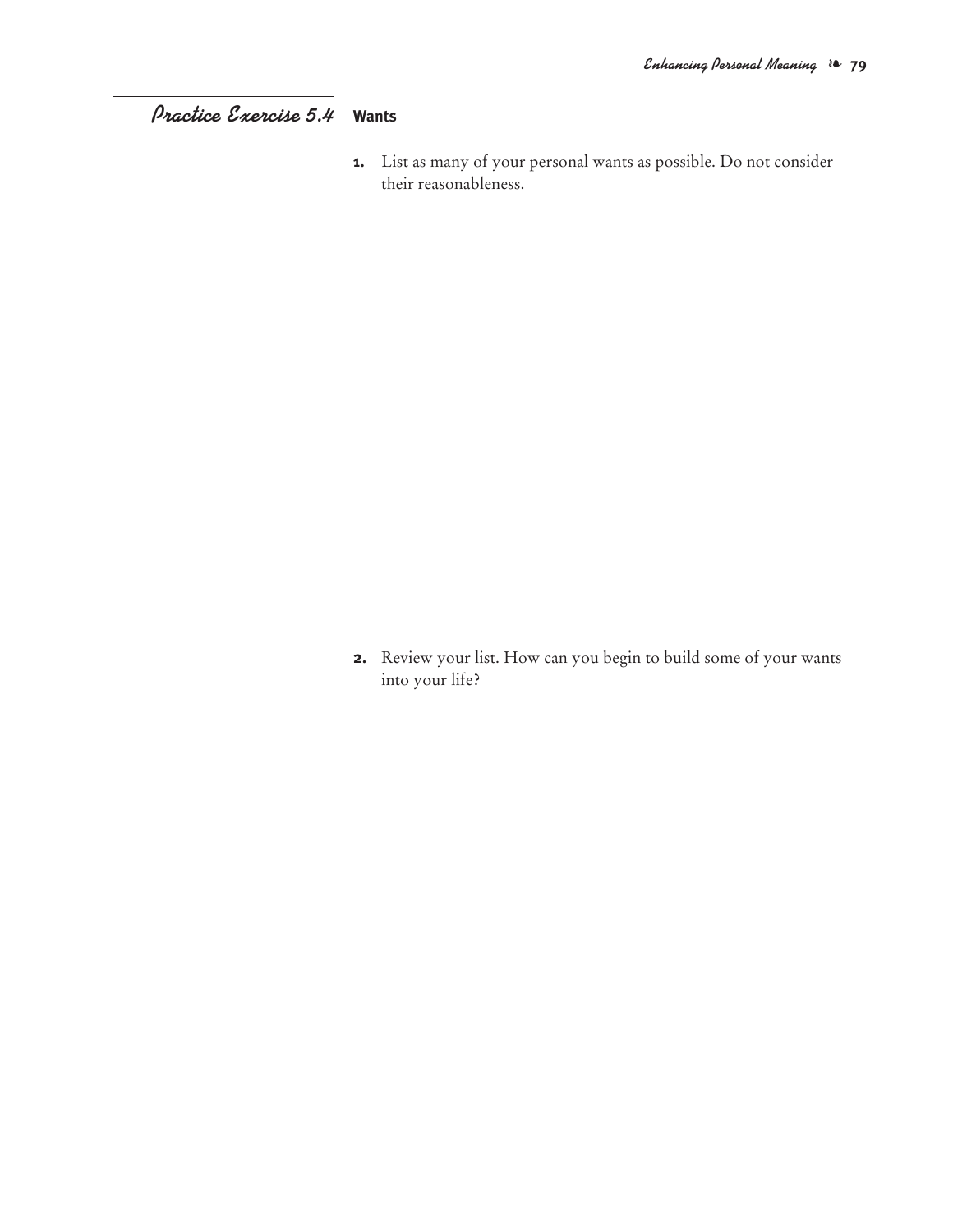*Responding to Practice Exercises 5.1 to 5.4*

**1.** What are you own feelings and reactions to *Practice Exercises 5.1 to 5.4*?

# **2.** Authors' comments on *Practice Exercises 5.1 to 5.4*:

Focusing on strengths builds a sense of empowerment.

Self-care is important. You need to take good care of yourself in order to have the energy to take care of others. You need to keep your cup full.

Taking care of yourself models important behaviors and attitudes to others.

Activities that are enriching also help to reduce your stress and increase your self-esteem.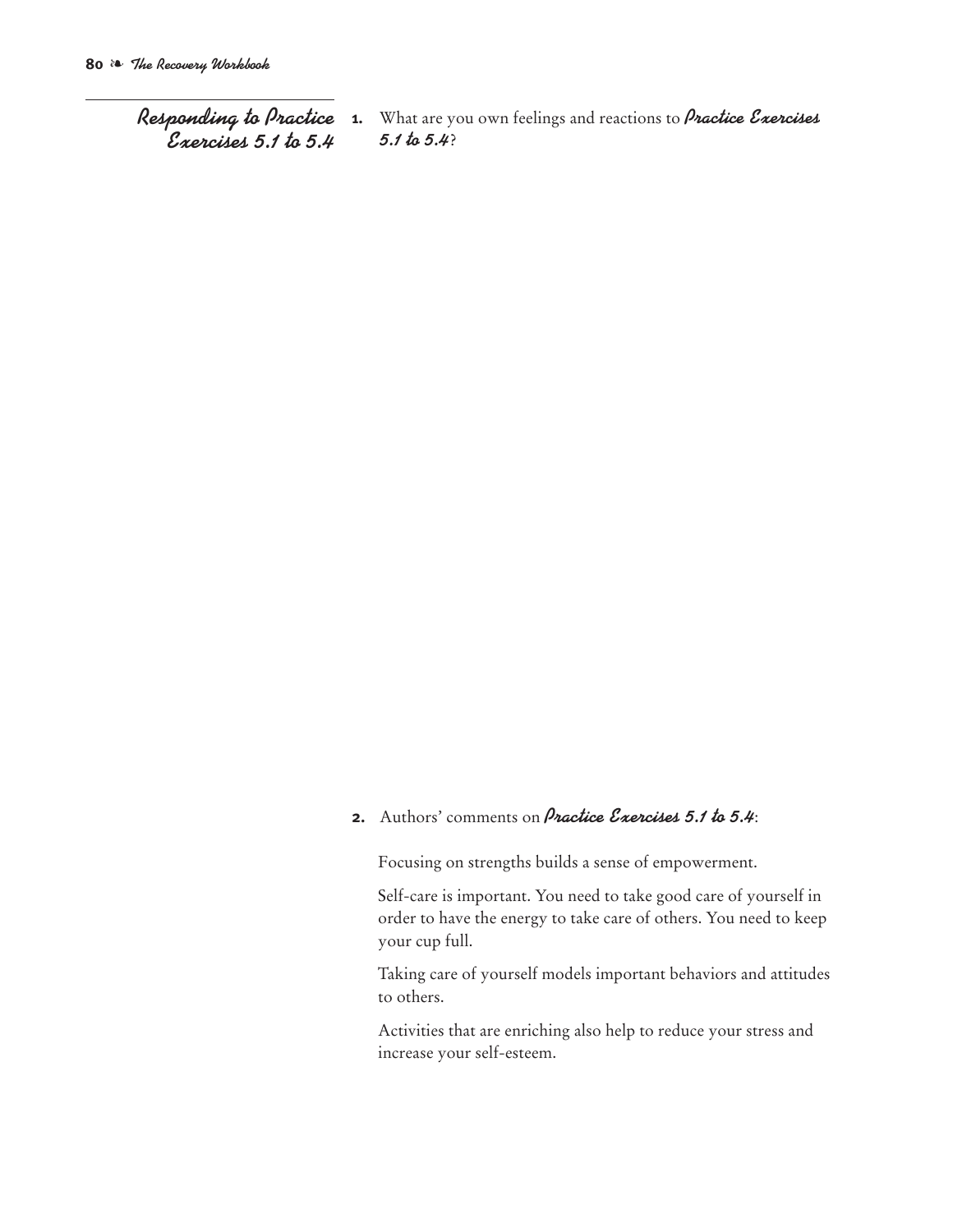*Personal Journal/Notes*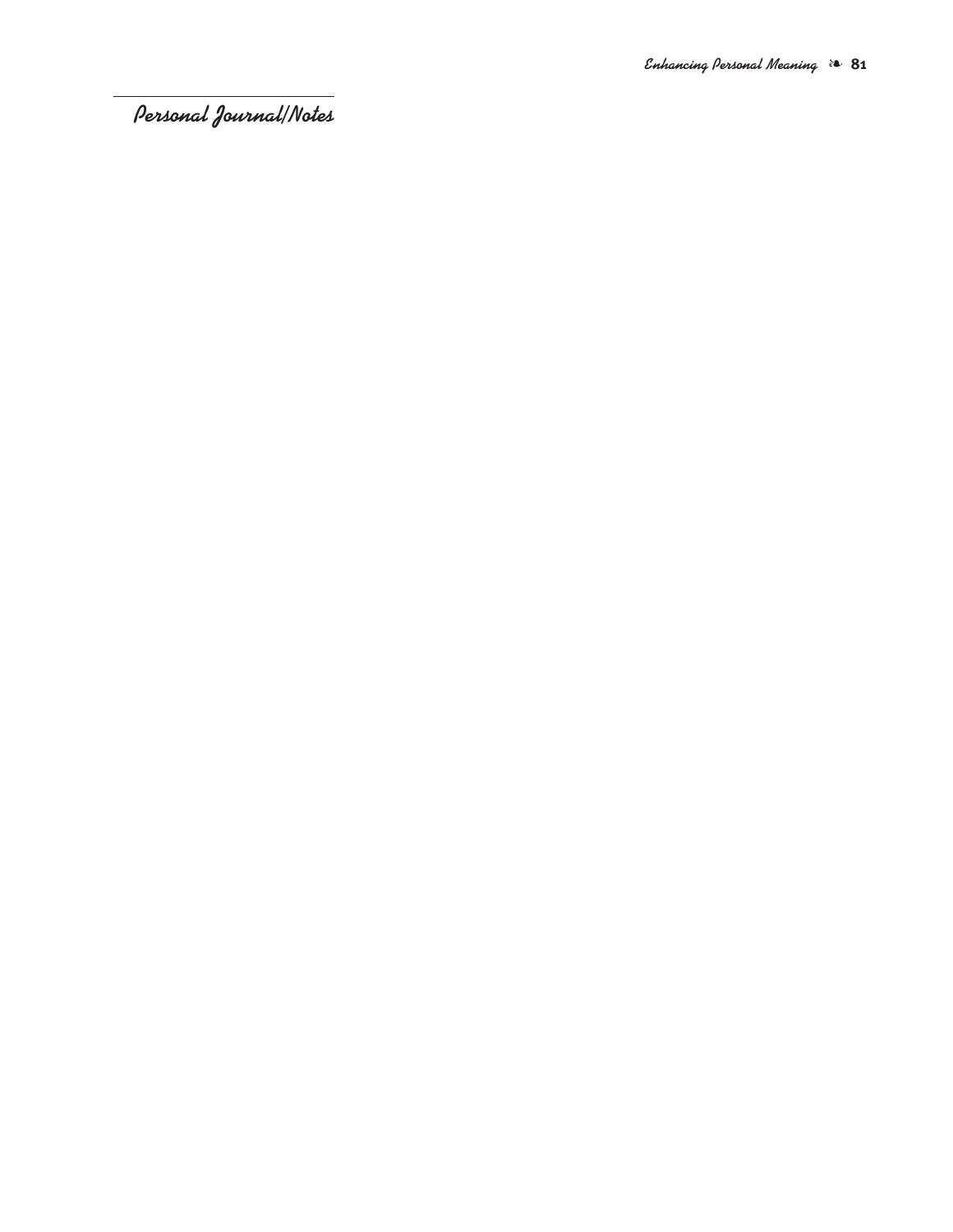*Personal Journal/Notes*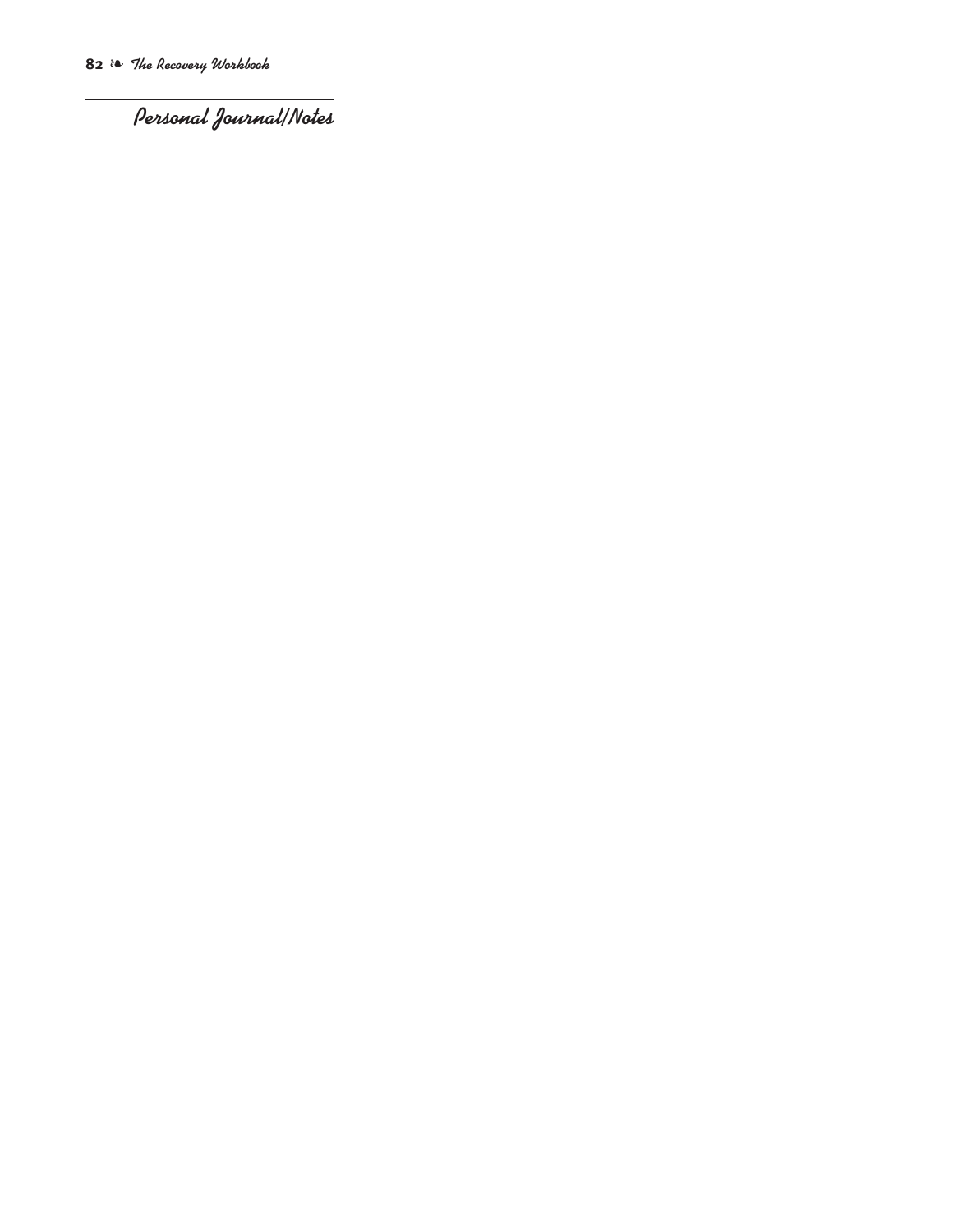c h a p t e r

*Building Personal Support* 6

*Connecting*

**W**e are not alone in experiencing the effects of our life experi-<br>ences. This is evidenced clearly in the growth of the self-help and advocacy movements among a wide variety of constituencies over the past decade. We are able to reach out for support and advocacy from others who have had similar life experiences. The learnings from those who have sought this type of support and advocacy can be especially valuable in coping with daily stresses, problem-solving potential solutions, and recommending specific reforms.

Feeling confident about connecting and finding ways to connect with others often is difficult. Yet, connections to valued activities and people are very important to the recovery process (Blanch, et al., 1993). It helps to let people know we like them and want their company. We know how good that feels to us. Also, it helps to let people know how you want them to react, especially when you have strong feelings. Let people know how you want them to act when you are angry, scared, sad, or happy. Often we get frustrated because people do not give us the support we want. Often this happens because we have not told them how they can support us.

Being clear about what we want from others and what others want from us, can help to limit our tendency to "rescue." We rescue others because we assume we know what people want before they ask. Or we assume they are too dumb to know the answer, and we must come up with it for them. Or we assume we know how to lead people's lives better than they do. Helping people to ask for what they want, or to clarify what they want in order to ask for it, helps them to take charge of their own lives. When we avoid rescuing, we are recognizing and encouraging the other person's ability to think and solve problems. We also avoid expending our energy needlessly and are less likely to become stressed.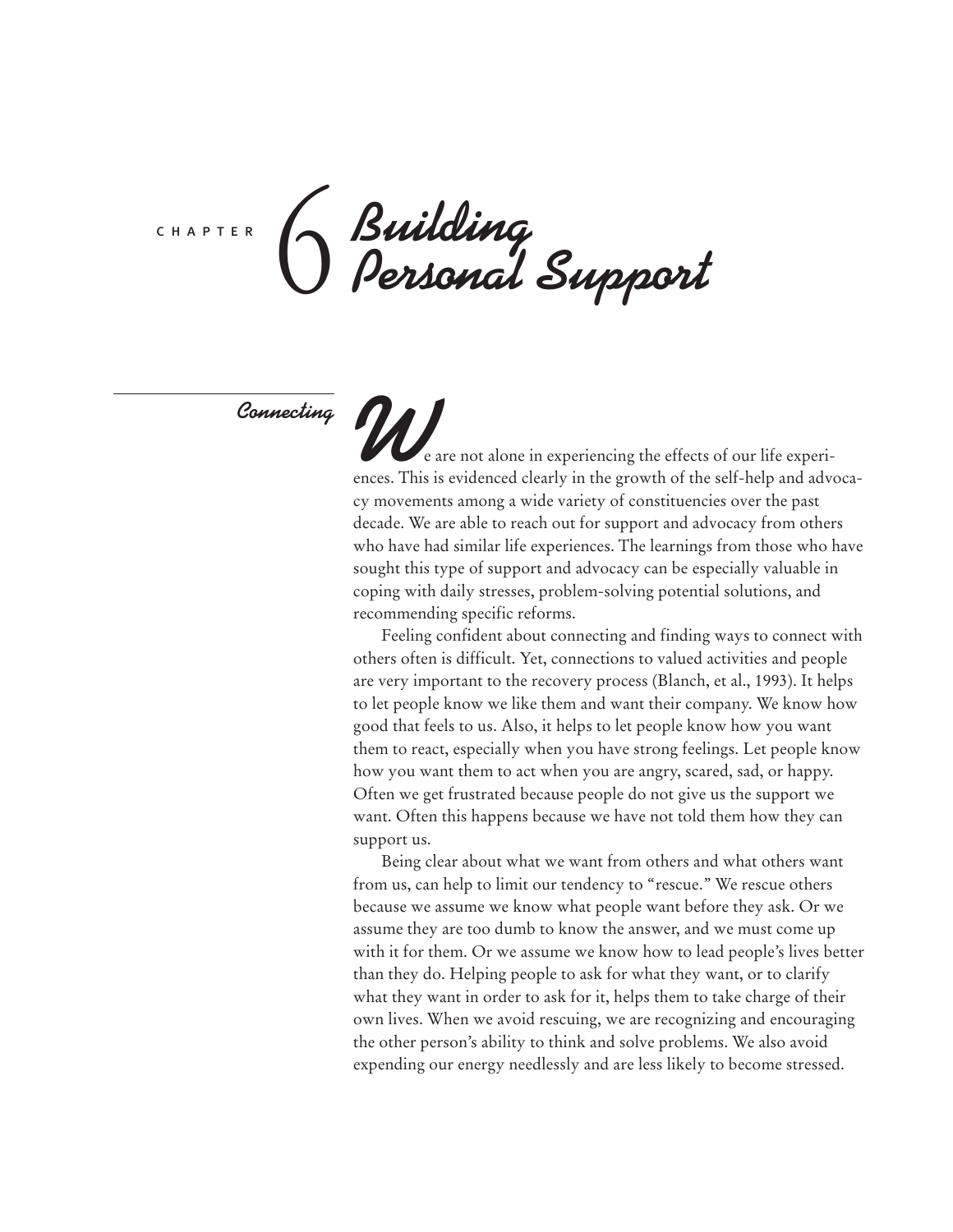Examples from the self-help literature:

- *• Learning new social skills.*
- *• Knowing when to closet myself and when to open my closet door.*
- *• I took weekend workshops to develop my self-esteem, and increase my assertiveness, learning new communication skills so I could say what I mean and mean what I say, rather than using old ways of manipulating others in the hope that some of my needs would be met.*
- *• Joined a 12-step program for adult children of dysfunctional parents.*
- *• I joined a self-help project, writing a manual for consumers, that gave me reason to get out of my apartment two or three mornings a week. It also brought me into contact with other consumers and some professionals. This made me feel I was back in society and had something to contribute.*
- *• I began to get to know, in a casual way, people in my neighborhood. The small talk, the "good morning," and "hellos" provide a sense of belonging, and acceptance.*
- *• Attending religious services gave structure to my Sunday mornings.*
- *• I saw the community as a valuable resource, and I was creative in finding ways to interact with it.*
- *• If I become overwhelmed in a social situation, I may temporarily withdraw by going into another room or even the bathroom.*
- *• I make it a habit to be polite and respectful to service people: busdrivers, cashiers, etc. This helps my self-esteem and improves the quality of life for all.*
- *• I try not to push people, especially my family, any harder than they want to be pushed. I consider not what they can give me, but what I can contribute to their well-being.*

# *Basic Communication Skills*

There are a series of communication skills that are basic to all satis-<br>fying relationships. Learning how to improve our communication skills is critical in our recovery because it allows us to connect more fully to our support systems. Good communication skills also make it easier for us to articulate our needs and wants in life in a manner that has positive outcomes for us.

Usually people learn a style of communicating by experience or observing others in relationships. Often we discover that the communication skills we have are ineffective, leaving us lacking in confidence and self-esteem in our own relationships.

The four essential skills involved in effective communication are *attending, listening, responding,* and *initiating*. These skills have been developed and researched by many people in the human services field. The skills presented in this workbook are based primarily on the work of Carkhuff (1983) and Anthony, Cohen, and Farkas (1990).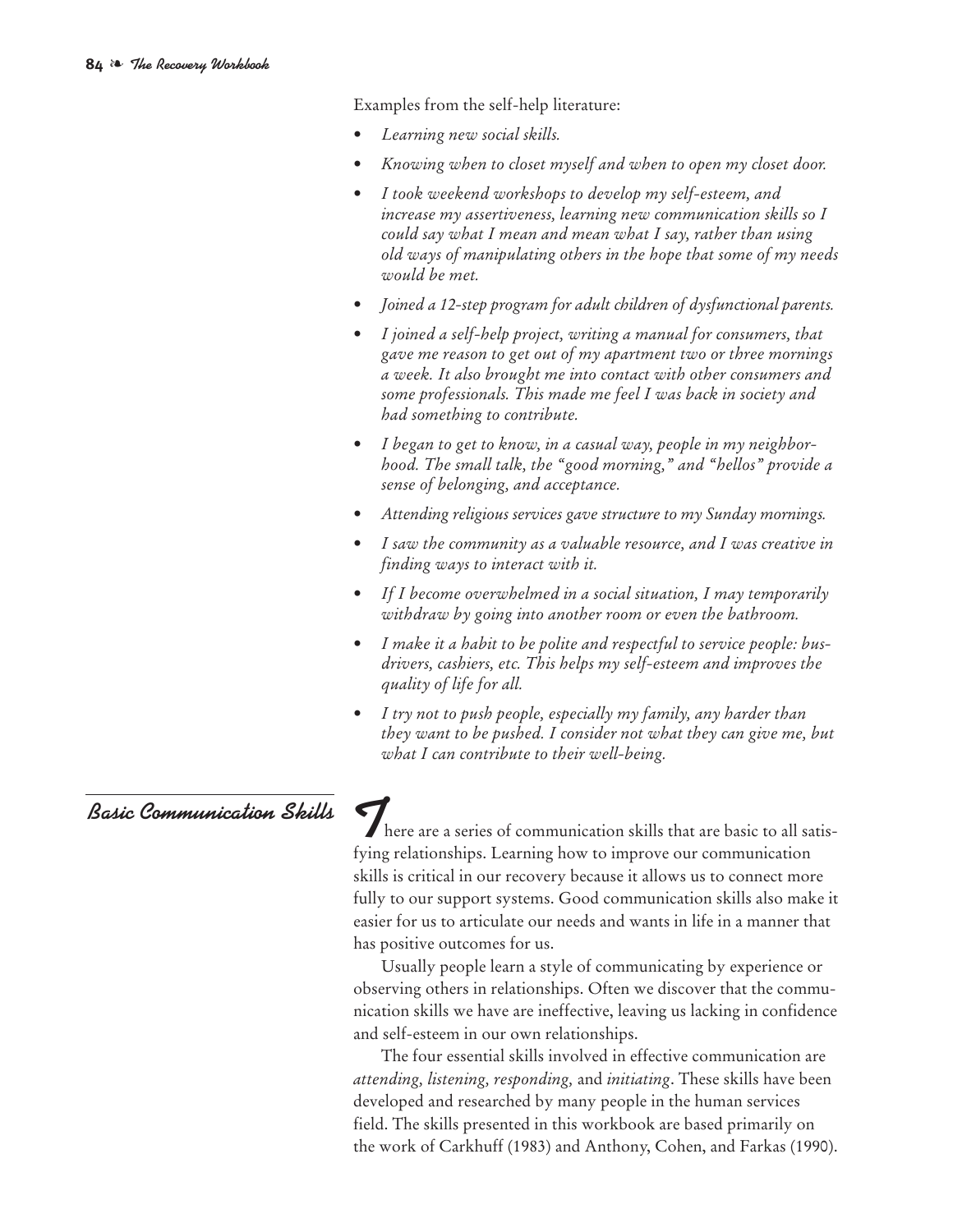- *• Attending:* This skill involves looking at people directly, facing them squarely, making eye contact, observing them.
- *• Listening:* This skill includes ignoring internal distractions, listening to content, listening to meaning of what someone has said.
- *• Responding:* This skill means acknowledging what we have heard, sharing our perspectives, and self-disclosing.
- *• Initiating:* This skill involves asking for what we want, planning what we need to do to get what we want, and then taking the steps to achieve it.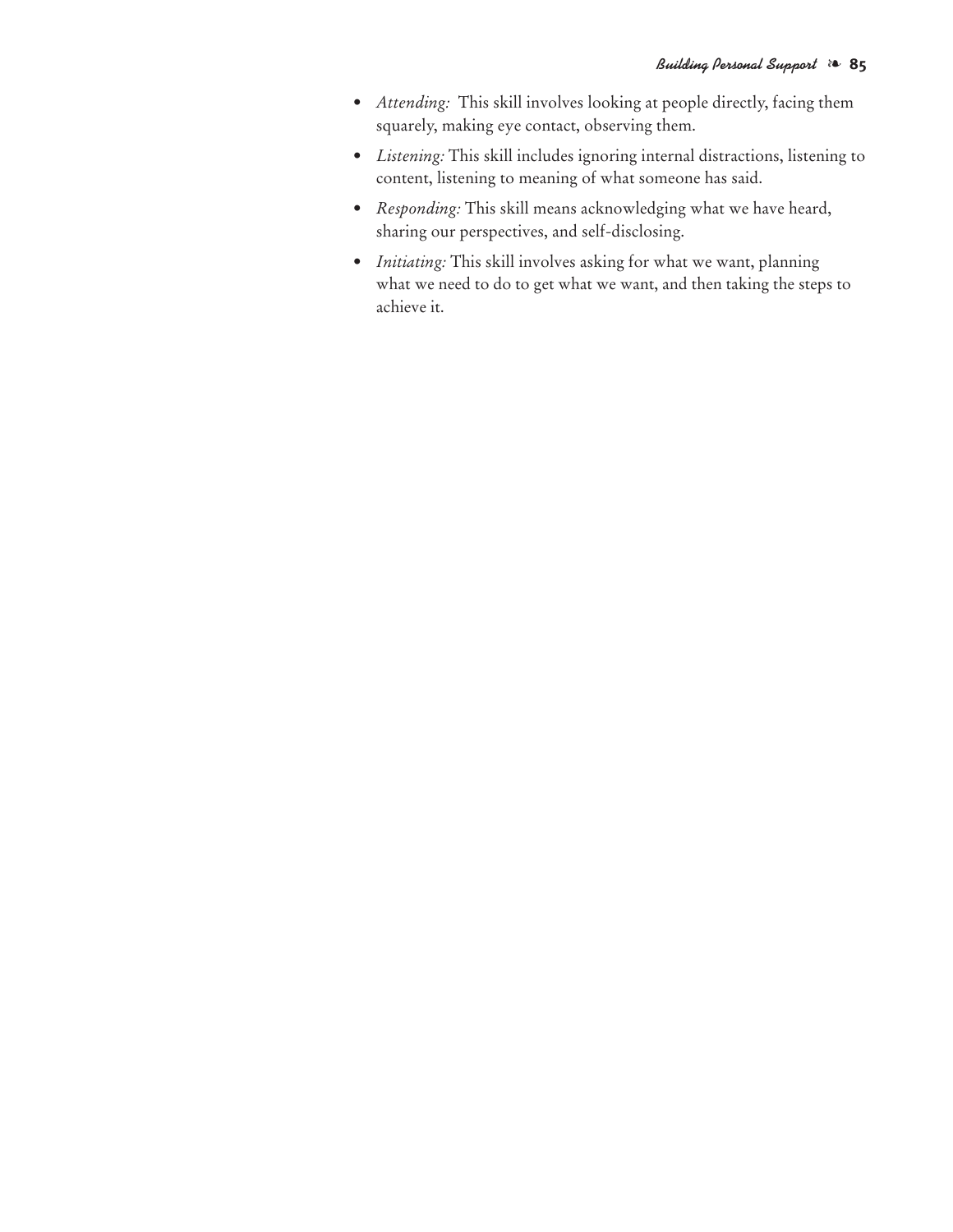- *Practice Exercise 6.1* **Listening:** Listening well requires excellent concentration. In order to concentrate you must rid your mind of any distractions that might interfere with your listening. The following is an exercise to help improve listening skills.
	- **1.** Write down a statement of (10–15) words about your life or some aspect of yourself.
	- **2.** A group leader will lead group through deep breathing/relaxation exercise to rid the mind of distractions. *(One type might include taking 4 or 5 deep breaths with eyes closed and exhaling slowly, releasing tensions and disruptive thoughts.)*
	- **3.** Each group member takes a turn reading his or her personal statement two times. Other group members then try to write down verbatim what they heard. People read back their statement and match its accuracy to the original.

**Responding to Content:** A good response to the content of what was said means paraphrasing the meaning without parroting all the details, and being as concise as possible.

**1.** *Example: "I'm so tired. I don't know what to do. I try to keep up with everything: work, home, classes. But each day seems so long, by noon I'm already too tired to cope."*

*Response: You're saying there is so much to do that you don't have the energy to do it all.*

**2.** *Example: "Well, she's finally talking to me again. It's not the same, but at least we're talking. I still feel awful about the things she thinks I said about her. I would never do or say anything to hurt her. I think too much of her."*

*Response: You're saying that you are slowly getting the misunderstanding straightened out and you're talking to each other again.*

**Practice:** Practice responding to the content. Paraphrase the original expression by using different words to express the same content.

**1.** *Example: "Thanks for all the help you've given me this semester. I was pretty mixed up when I got here, but now I really feel I've got it together. I'm passing all my courses for the first time."*

### *Response:*

*"You're saying that.......................................................................*

*........................................................................................................*

**2.** *Example: "I can't believe it, I blew it again! I just don't seem to be able to think before I open my big mouth. This job was going so smoothly until I got mad and told off my supervisor."*

# *Response: "You're saying that.......................................................................*

*........................................................................................................*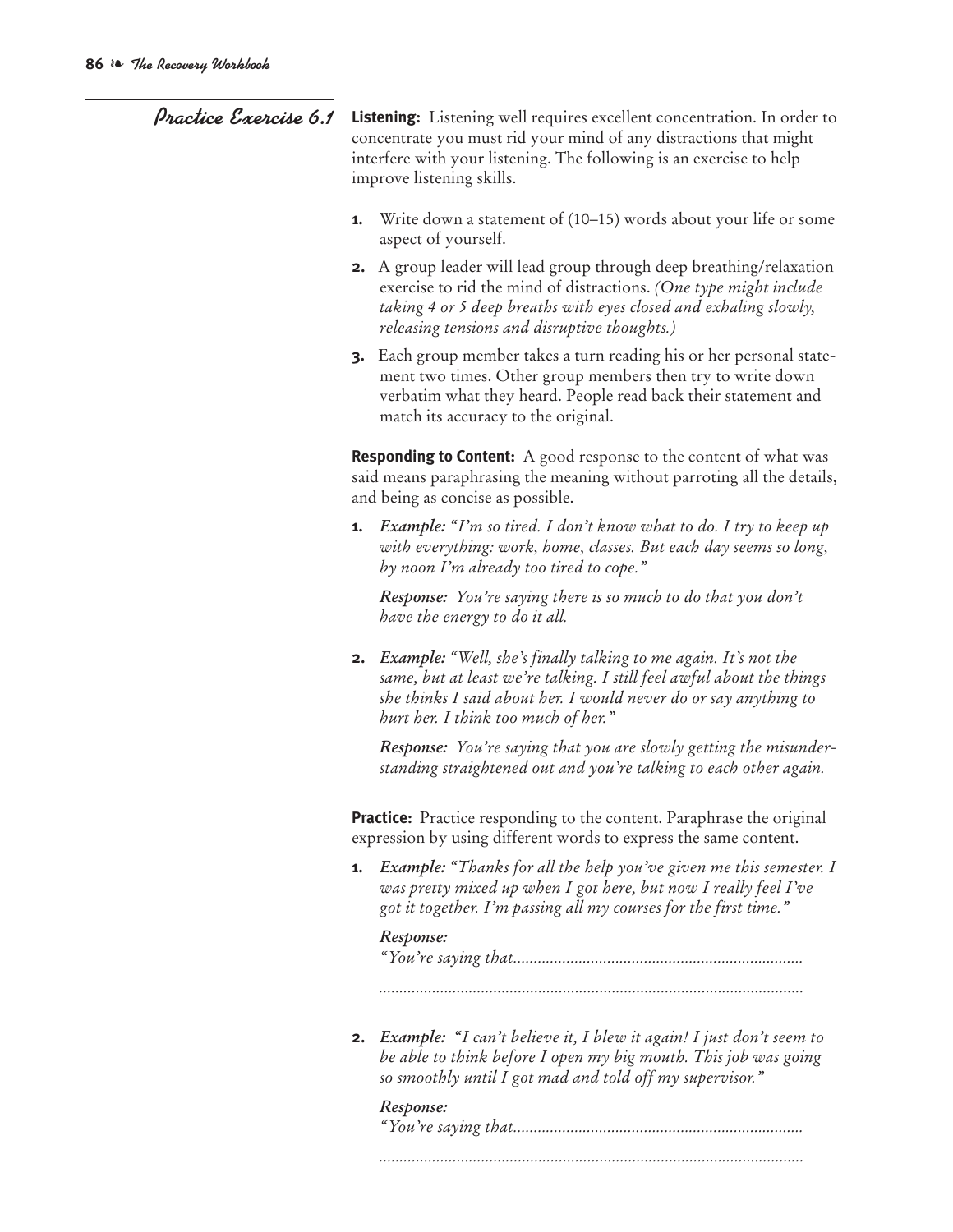## **Responding to Feelings**

Responding to feelings involves having a vocabulary of feeling words that you can interchange with the feeling word expressed by the person you are listening to.

Below is a list of feeling words organized by category and intensity. You may add to the list.

|              | High        | Medium    | Low         |
|--------------|-------------|-----------|-------------|
| Excited      | delirious   | animated  | alive       |
|              | intoxicated | charged   | great       |
|              | exhilarated | thrilled  | stirred     |
| Surprised    | astonished  | amazed    | overcome    |
|              | staggered   | awed      | rocked      |
|              | stupefied   | jolted    | startled    |
| Нарру        | ecstatic    | exalted   | great       |
|              | exuberant   | fantastic | lively      |
|              | triumphant  | tickled   | super       |
| Satisfied    | delighted   | charmed   | agreeable   |
|              | enchanted   | gratified | glad        |
|              | satiated    | full      | nice        |
| Affectionate | cherish     | adore     | admire      |
|              | revere      | esteem    | regard      |
|              | treasure    | prize     | value       |
| Calm         | pacified    | collected | bland       |
|              | sedated     | mellow    | quiet       |
|              | serene      | restful   | undisturbed |

*(continued)*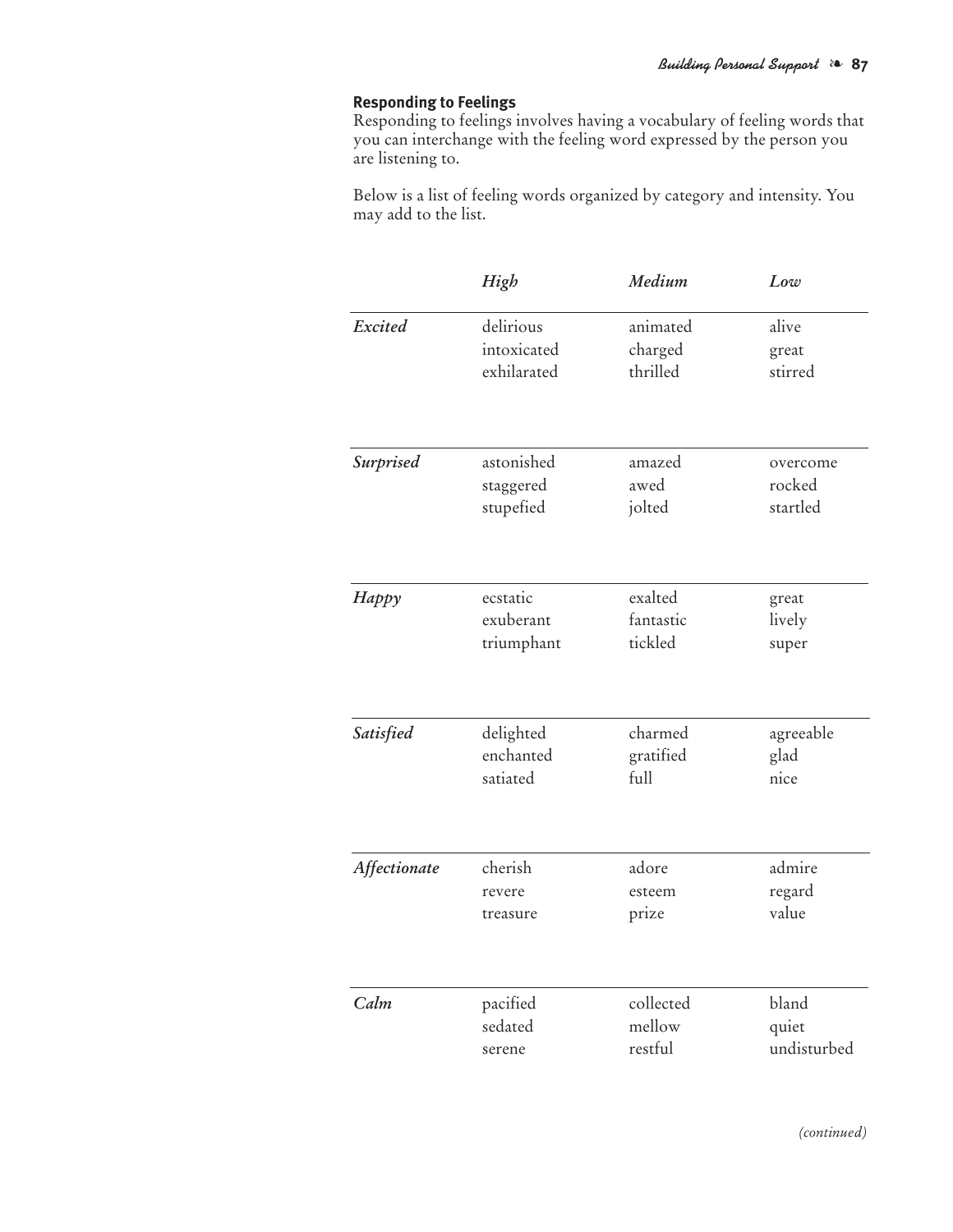## **Responding to Feelings** *(continued)*

|                   | High       | Medium     | Low         |
|-------------------|------------|------------|-------------|
| <b>Distressed</b> | agony      | afflicted  | bad         |
|                   | crushed    | pained     | ill at ease |
|                   | tormented  | troubled   | upset       |
| Frightened        | frantic    | aghast     | cautious    |
|                   | terrified  | dread      | hesitant    |
|                   | petrified  | threatened | shaky       |
| <b>Anxious</b>    | baffled    | blocked    | careful     |
|                   | perplexed  | confounded | muddled     |
|                   | tangled    | stressed   | uncertain   |
| Sad               | despair    | awful      | down        |
|                   | devasted   | gloomy     | $\log$      |
|                   | pitiful    | sullen     | unhappy     |
| Angry             | enraged    | bristle    | annoyed     |
|                   | infuriated | fuming     | crabby      |
|                   | livid      | indignant  | sore        |
| Ashamed           | humiliated | chagrined  | contrite    |
|                   | mortified  | criminal   | regretful   |
|                   | sinful     | derelict   | shame       |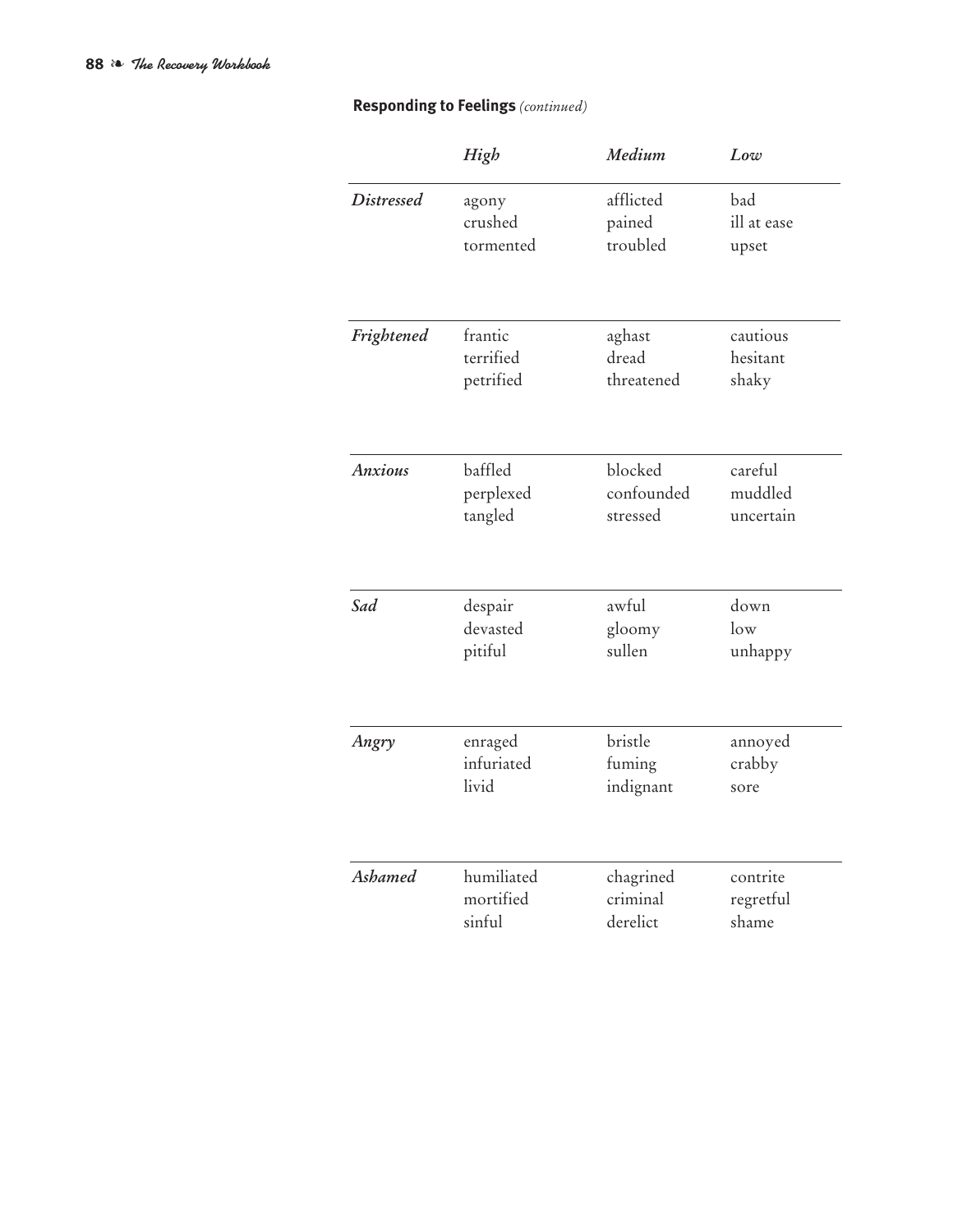#### **Responding to Feelings: Increasing Your Feeling Word Vocabulary** *Practice Exercise 6.2*

*Directions:* Take each of the stimulus words given and complete the sentence with another feeling word. Use the new word as your next stimulus and repeat the process.

## *Example*

When I feel *angry*, I feel *furious*, When I feel *furious*, I feel *burned*, When I feel *burned*, I feel *cheated*, When I feel *cheated*, I feel *hurt*, When I feel *hurt*, I feel *sad*.

## *Practice 1*

## *Practice 2*

## *Practice 3*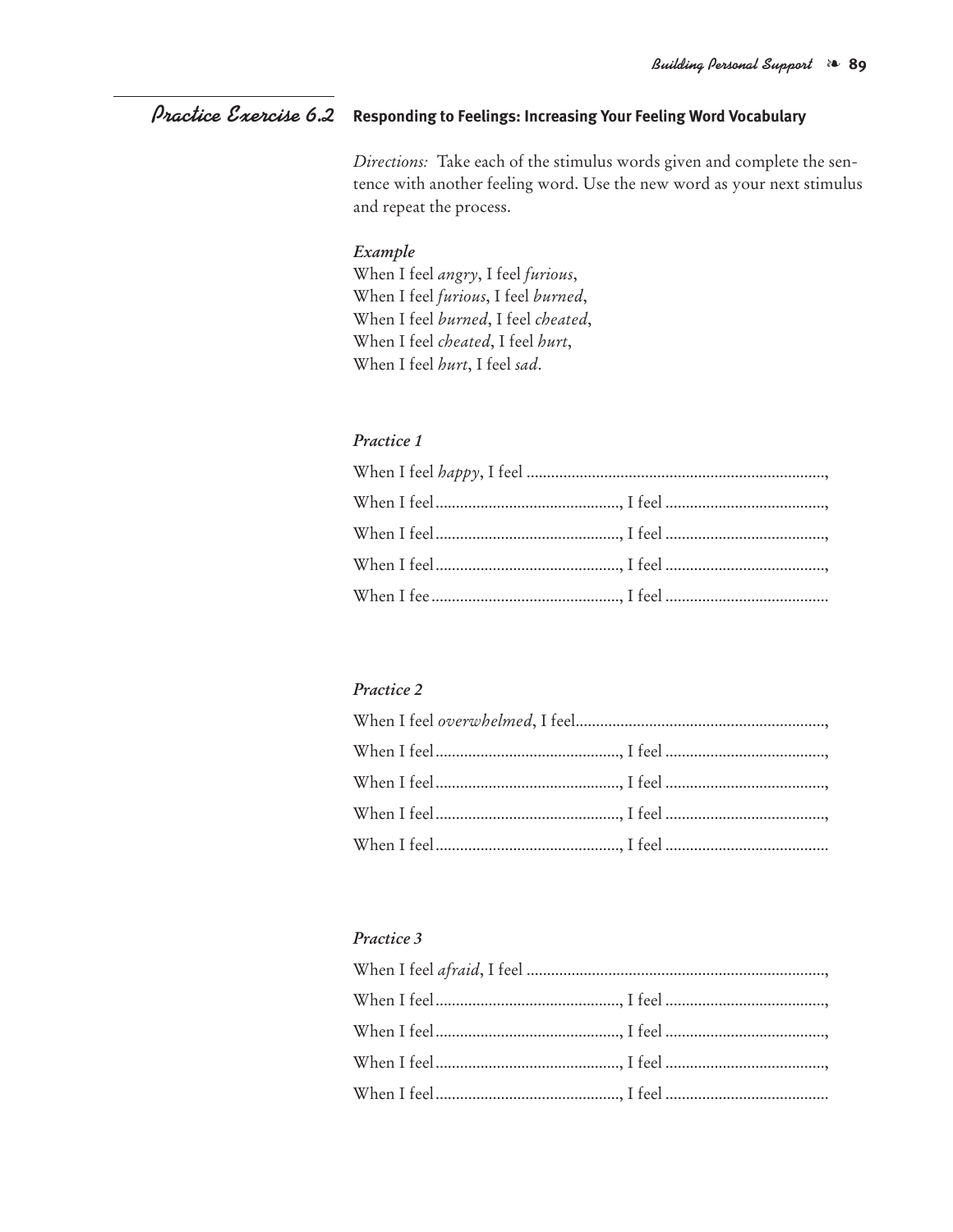## *Practice Exercise 6.3* **Responding to Feelings: Empathy**

*Directions:* This exercise will help you learn to listen to other people's feelings and respond to them. Imagine you are listening to the people below. Try to respond to the feelings expressed. Use your feeling word chart. A helpful hint when listening empathetically is to ask yourself, "How would I feel if I were this person?" not "How would I feel in that situation?"

*Example: "Things are all straightened out with my daughter now. I explained to her about my drinking problem and why I have to go to these long meetings. It's still hard for her 'cause she's so young, but she understands a little better what Mommy does."*

*Response:* You feel *relieved*. You feel *hopeful*.

### **Practice**

**1.** *"Well, here I am again. It's mid-semester and I'm way behind in all my work, just barely passing a couple of courses. It's like I can't think ahead. I do the same thing every semester. What's wrong with me—can't I learn from my past?"*

*Response:* You feel.................................................

You feel.................................................

**2.** *"I'm just a three-quarters man. I've had so many opportunities in my life and I've thrown them all away."*

*Response:* You feel.................................................

You feel.................................................

**3.** *"I'm really excited about this new job. I'm starting out at the bottom and the work is pretty dull right now, but there's so much to learn! The potential for advancement is really good."*

*Response:* You feel.................................................

You feel.................................................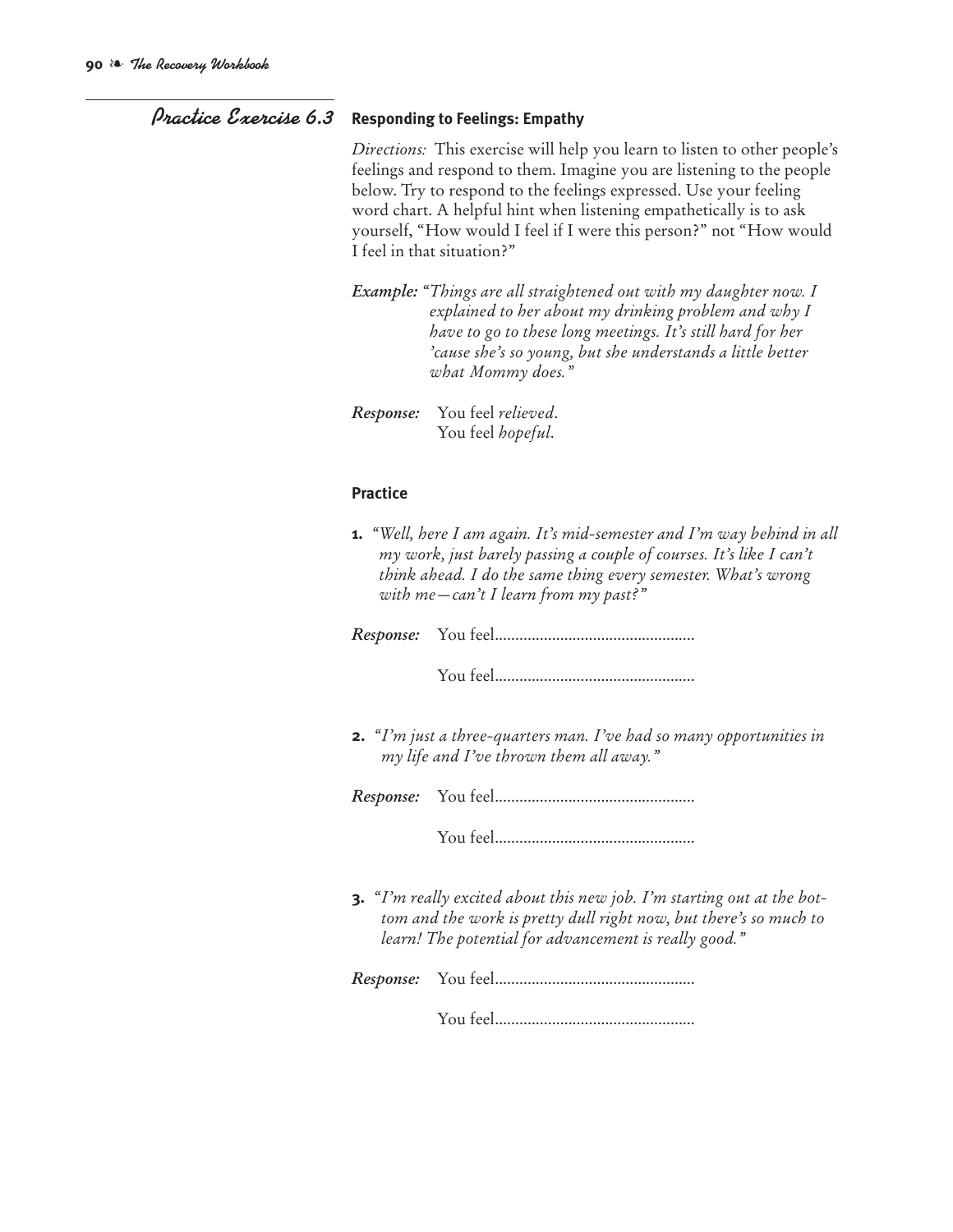#### **Initiating**

Initiating means acting to change or improve a personal experience. Learning how to initiate is a crucial skill in your recovery because it allows you to take action in the areas of your life that you want to improve or change. (Initiating will be covered in detail in Chapter 7.)

#### *Initiating involves*

- **1.** *Operationalizing your goal:* writing your goal so that it is observable and measurable.
- **2.** *Initiating steps to the goal:* Figuring out the steps it will take to reach the goal.
- **3.** *Developing a schedule for completing the steps:* Writing a plan or program that sequences the steps you need to take to reach your goal.
- **4.** *Reinforcing yourself for the achievement of your goals:* Planning rewards for each step you achieve as a way to motivate yourself to pursue your goals.

### *Example*

#### *Personalized problem*

I feel frustrated because I don't know how to go about looking for a job and I want to learn how.

### *Goal*

I will attend the Career Education Program three times per week to develop a career plan.

#### *Steps*

- **1.** Call Career Education Program for information. *(reinforcer: buy a new CD)*
- **2.** Fill out application to Career Education Program. *(reinforcer: have coffee with a friend)*
- **3.** Attend interview for Career Education Program. *(reinforcer: buy new earrings)*
- **4.** Attend classes. *(reinforcer: share my accomplishment with my parents.)*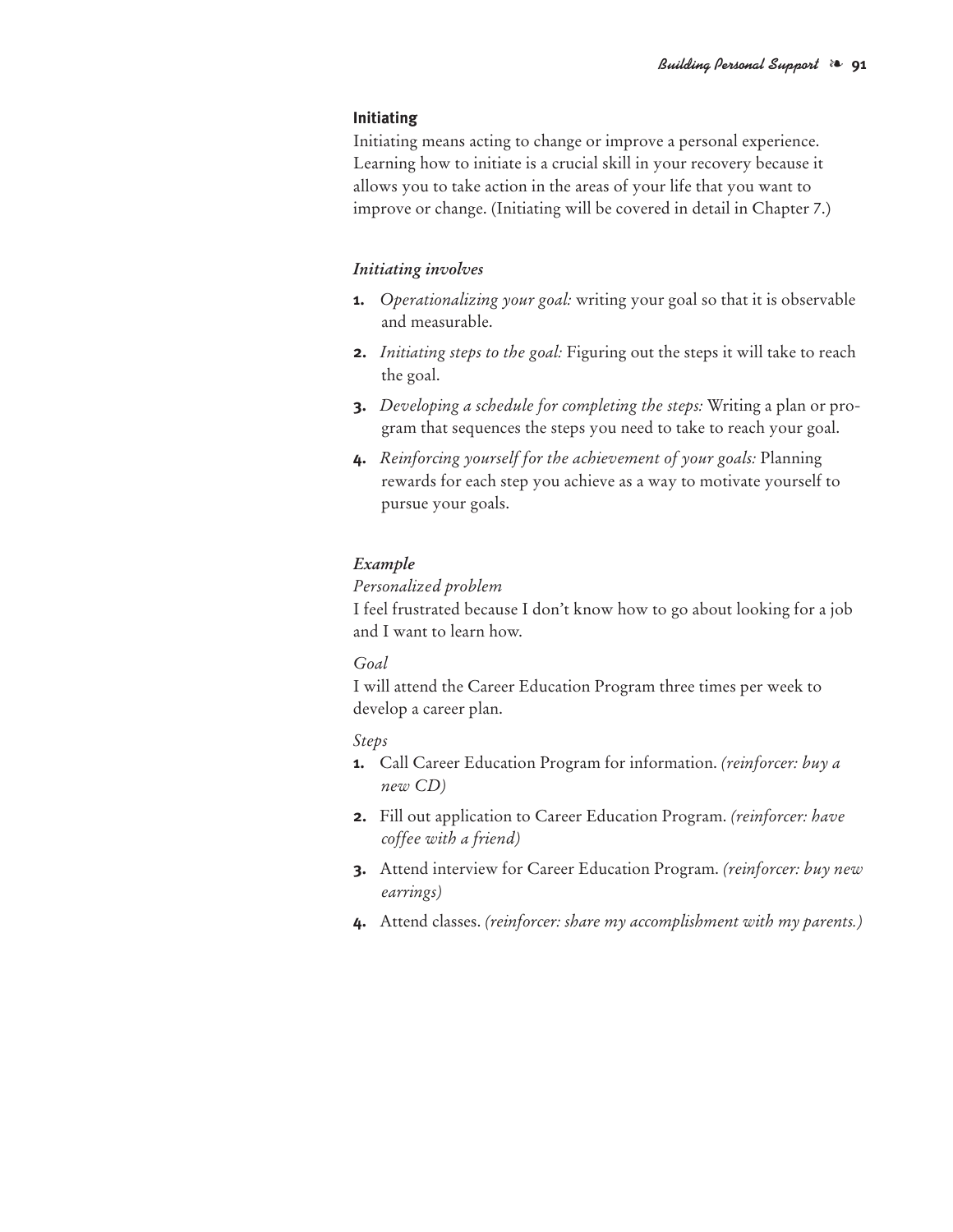# *Asking for Support* **Steps in Seeking Support**

- **1.** Be clear with yourself about what you want (listening, advice, stroking, feedback, etc.)
- **2.** Be clear with the other person about what you want from him/her.
- **3.** Ask whether he/she is willing to give it to you.
- **4.** If he/she is not willing to give it to you now, ask when will he/she be willing?
- **5.** If he/she is not willing to give it to you at all, what is he/she willing to do or give.
- **6.** If you cannot get the support you need from him/her, try someone else.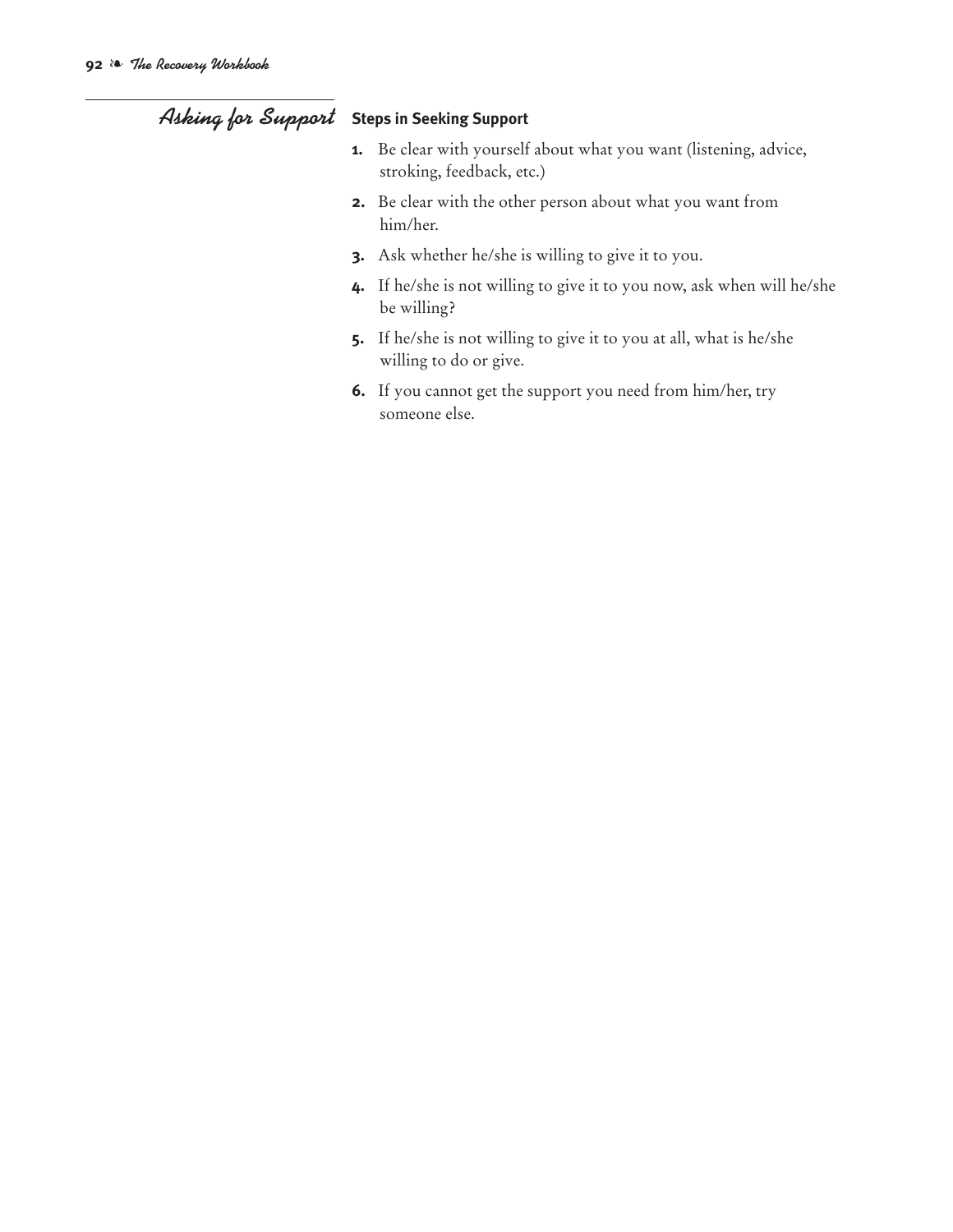# **Building Social Support** *Practice Exercise 6.4*

- **1.** Name three people you do or can use for support/activities.
- **2.** How do you like to be supported when you are angry? What do you want people around you to do? Be specific.

**3.** How do you like to be supported when you are scared? What do you want people around you to do? Be specific.

**4.** How do you like to be supported when you are sad? What do you want people around you to do. Be specific.

**5.** How do you like to be supported when you are happy? What do you want people around you to do? Be specific.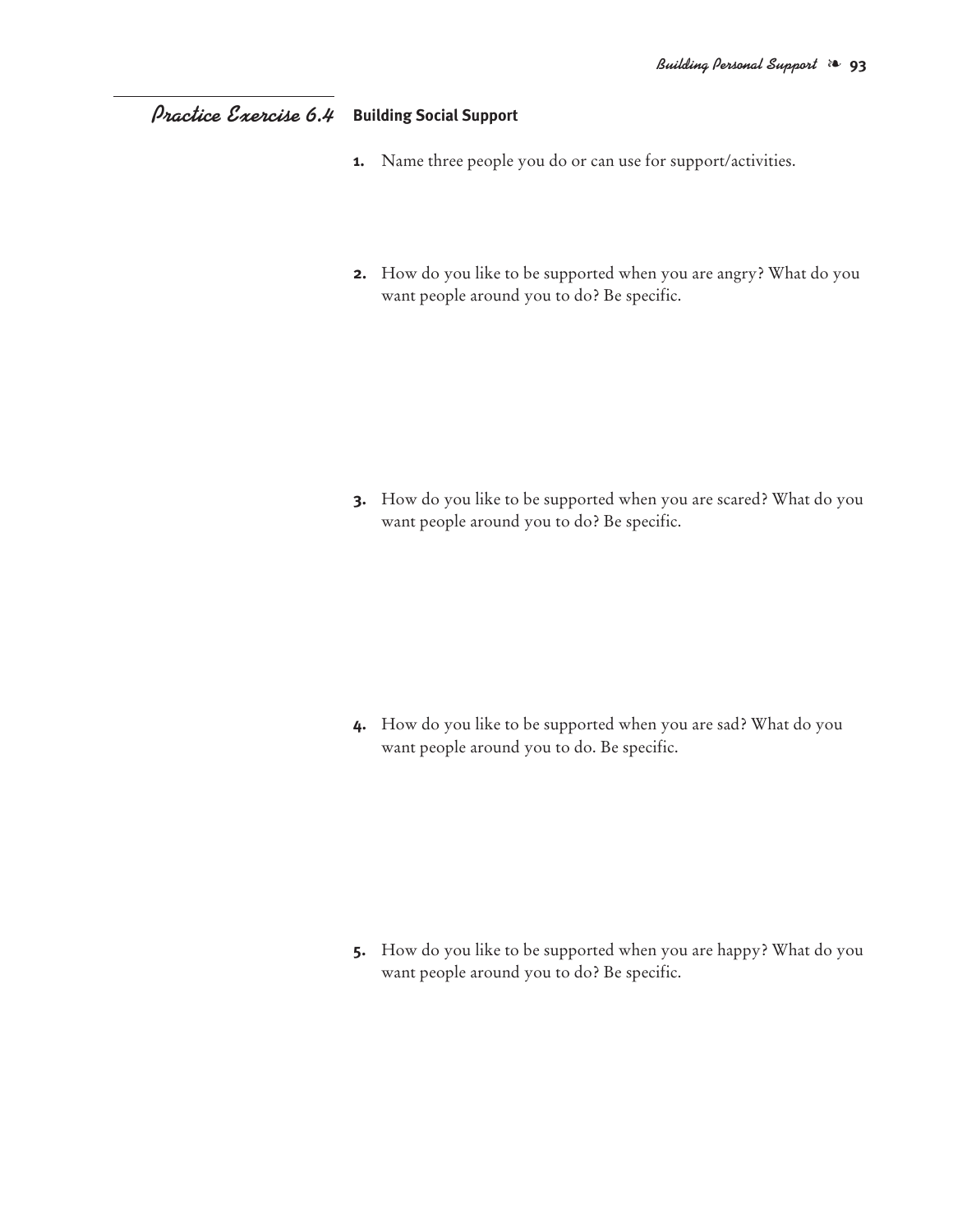# *Practice Exercise 6.5* **Getting Personal Support**

**1.** Think of an issue around which you want some support. Write the issue down.

**2.** What kind of support do you want around this issue? Be as specific as possible?

**3.** Who do you want this support from?

**4.** What do you want from this person? Be as specific as possible.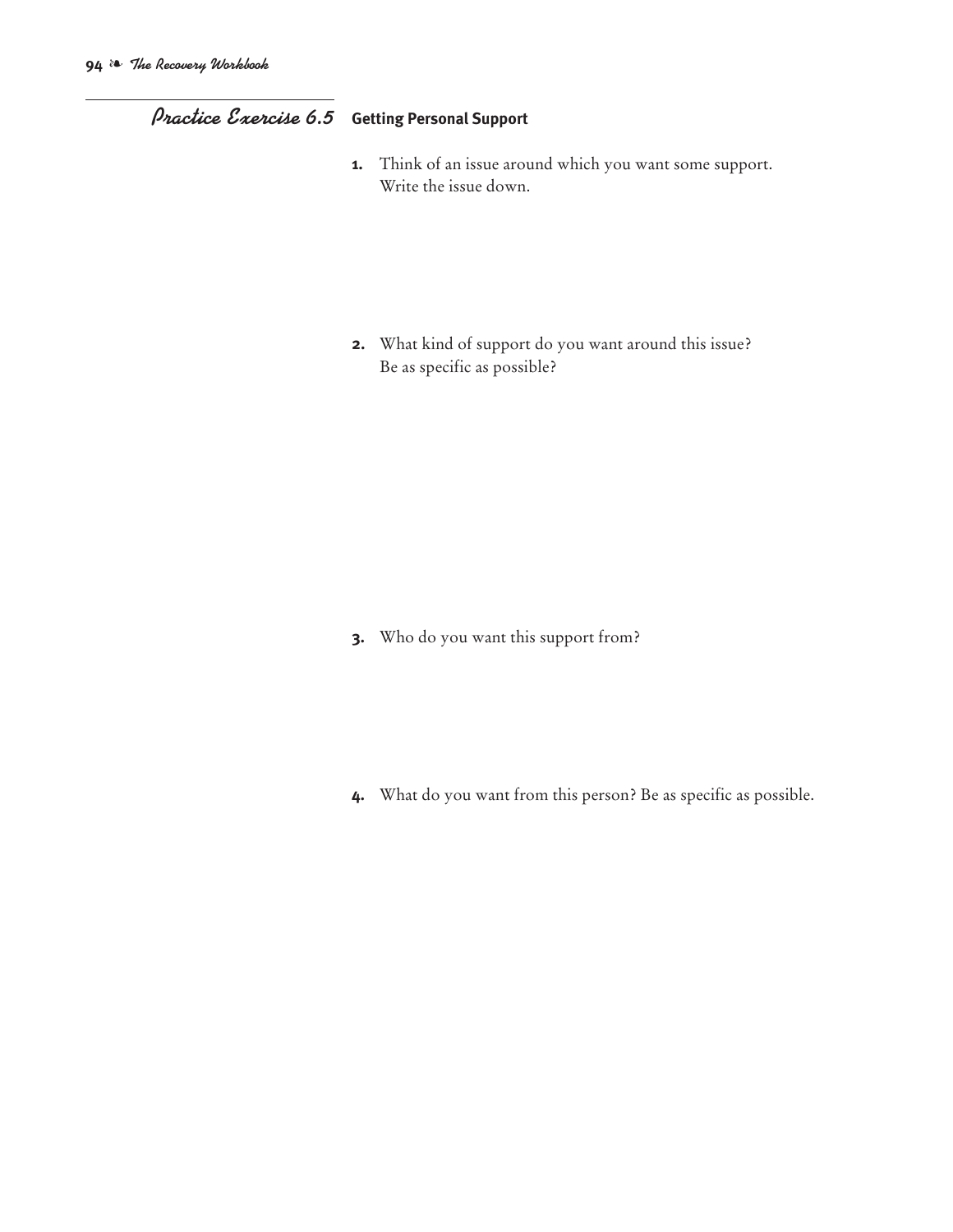# *Setting Boundaries on Your Relationships*

The process of learning to set boundaries on your relationships is difficult. One example of setting boundaries is learning to manage situations you cannot or need not assume responsibility for. The judgment involved in deciding what to respond to and how to respond can be influenced by your family, friends, and knowledgeable professionals. The benefit of learning to set boundaries is the possibility of refocusing your energy in more useful directions. You will be surprised at what you can walk away from. The ability to set boundaries allows you to gain a new perspective and a new resolve to engage your life in more valued ways.

Sometimes we find ourselves rescuing others when we really don't want to. Rescuing is a very draining activity. Rescuing means:

- Doing something for others that they can do reasonably for themselves.
- Assuming we know what the other person wants or needs.
- Not doing something because of its assumed effect, such as not saying something because we assume the other person cannot handle it.
- Doing something for someone that we really don't want to do.

Rescuing is a way of helping others that really discounts them and you. It denies your own boundaries, your feelings and wants, and it does not acknowledge what the other person wants. Rescuing frequently leaves you feeling hurt because your helping does not really meet the need of the person. You then become angry at the person you have rescued because they are not grateful. It can be a dangerous triangle.

## **How to Help Without Rescuing**

- **1.** Ask the person what he/she wants and doesn't want.
- **2.** Be clear about what you want to do and what you don't want to do.
- **3.** Be clear about what you are capable of and what you are not capable of.
- **4.** Negotiate with the other person what we will and what we will not do.
- **5.** Acknowledge that you may have an investment in rescuing others and find out why.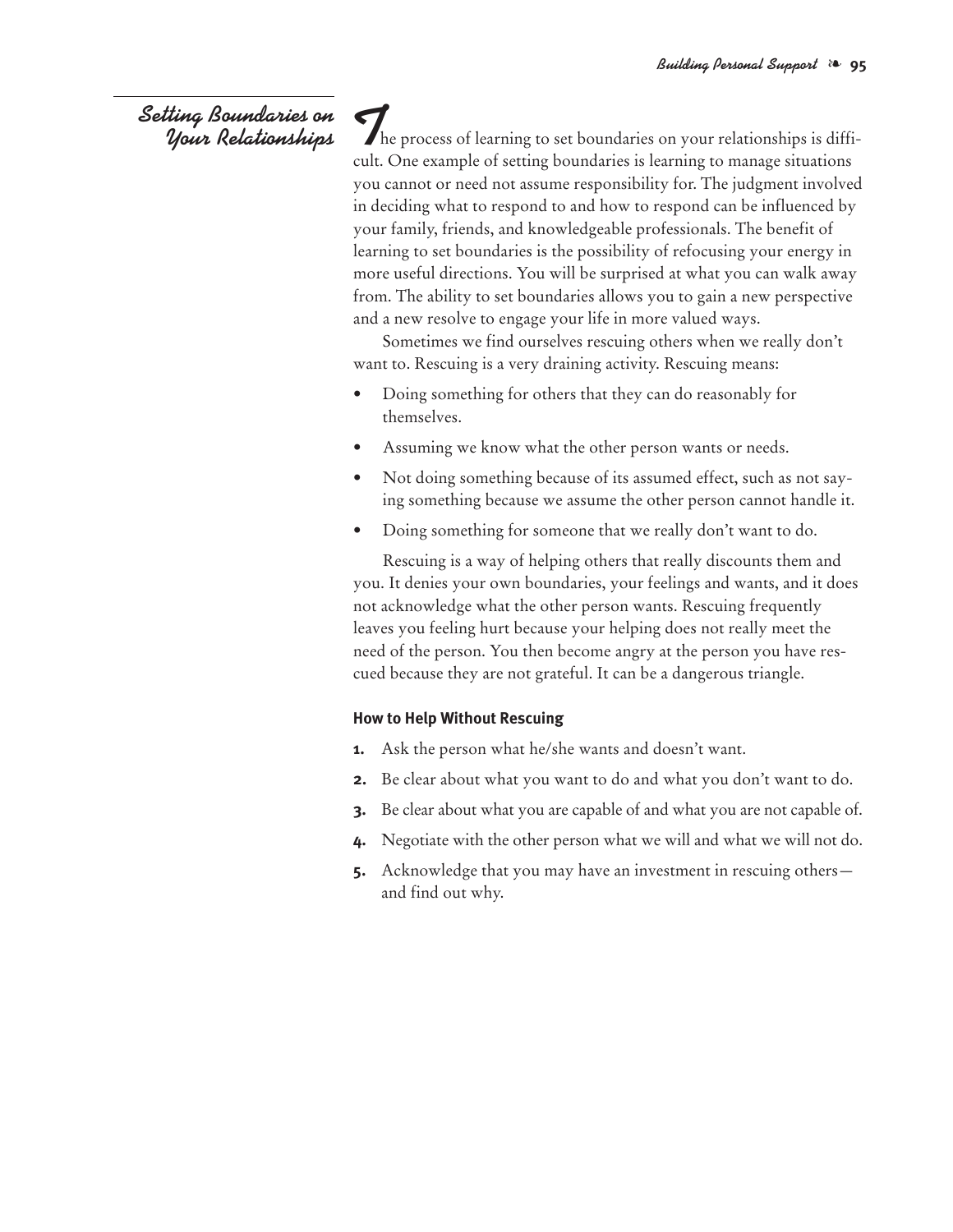*Practice Exercise 6.6* **1.** Describe <sup>a</sup> situation in which you tend to rescue another person.

**2.** What would you like to do differently? Be clear about what you want or don't want to do.

**3.** What is most likely to go wrong? How can you deal with this?

**4.** What is most likely to go right?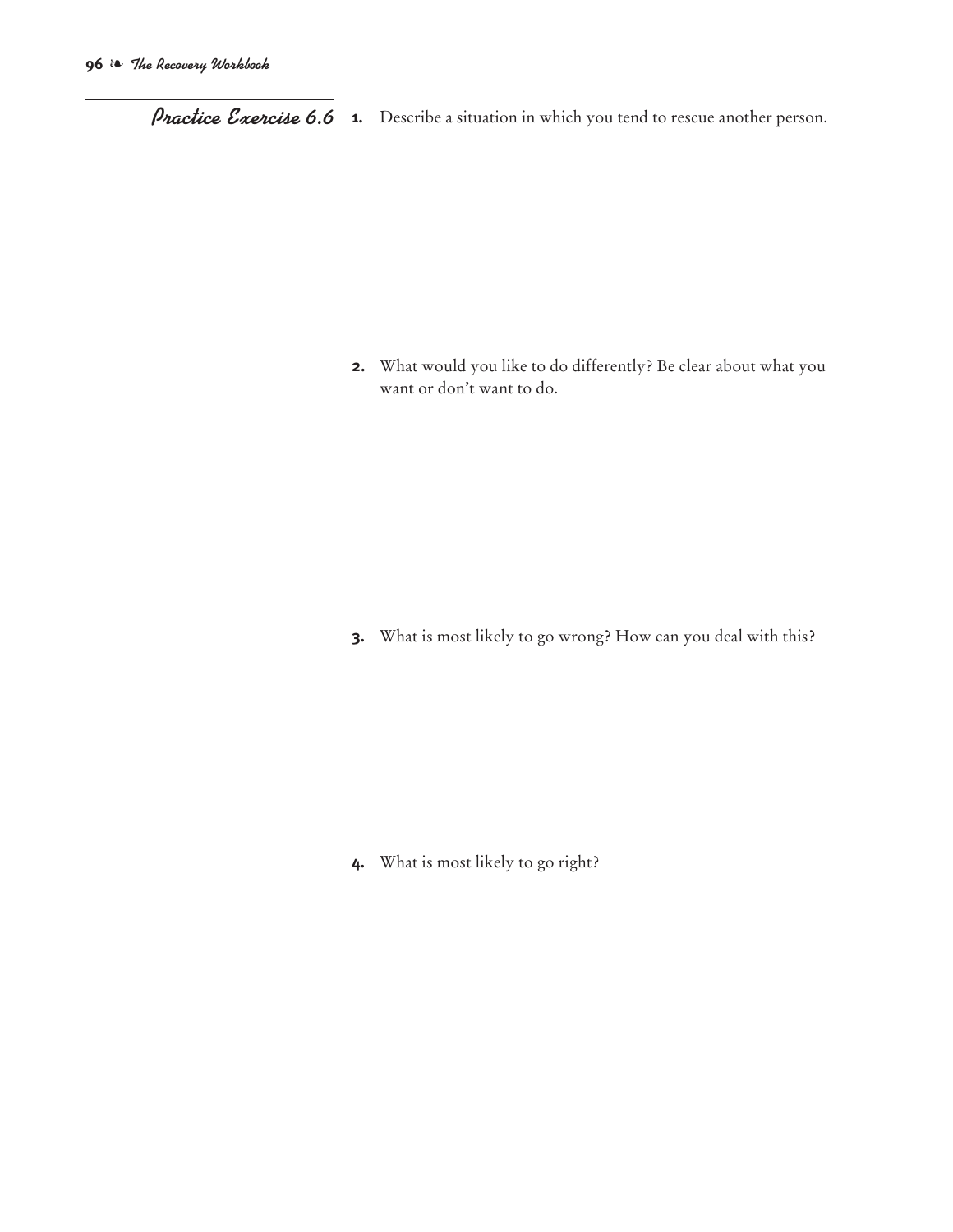*Responding to Practice Exercises 6.1 to 6.6* **1.** What are your own feelings and reactions to *Practice Exercises 6.1 to 6.6?*

## **2.** Authors' comments on *Practice Exercises 6.1 to 6.6:*

People with mental illness do not have a "problem." They have a disability. Negative personal and societal attitudes and beliefs create the "problem."

We often assume what people want when they have strong feelings (e.g., anger, fear, sadness, happiness). We assume people want what we want. This may not be accurate. It is more helpful to ask people what they want.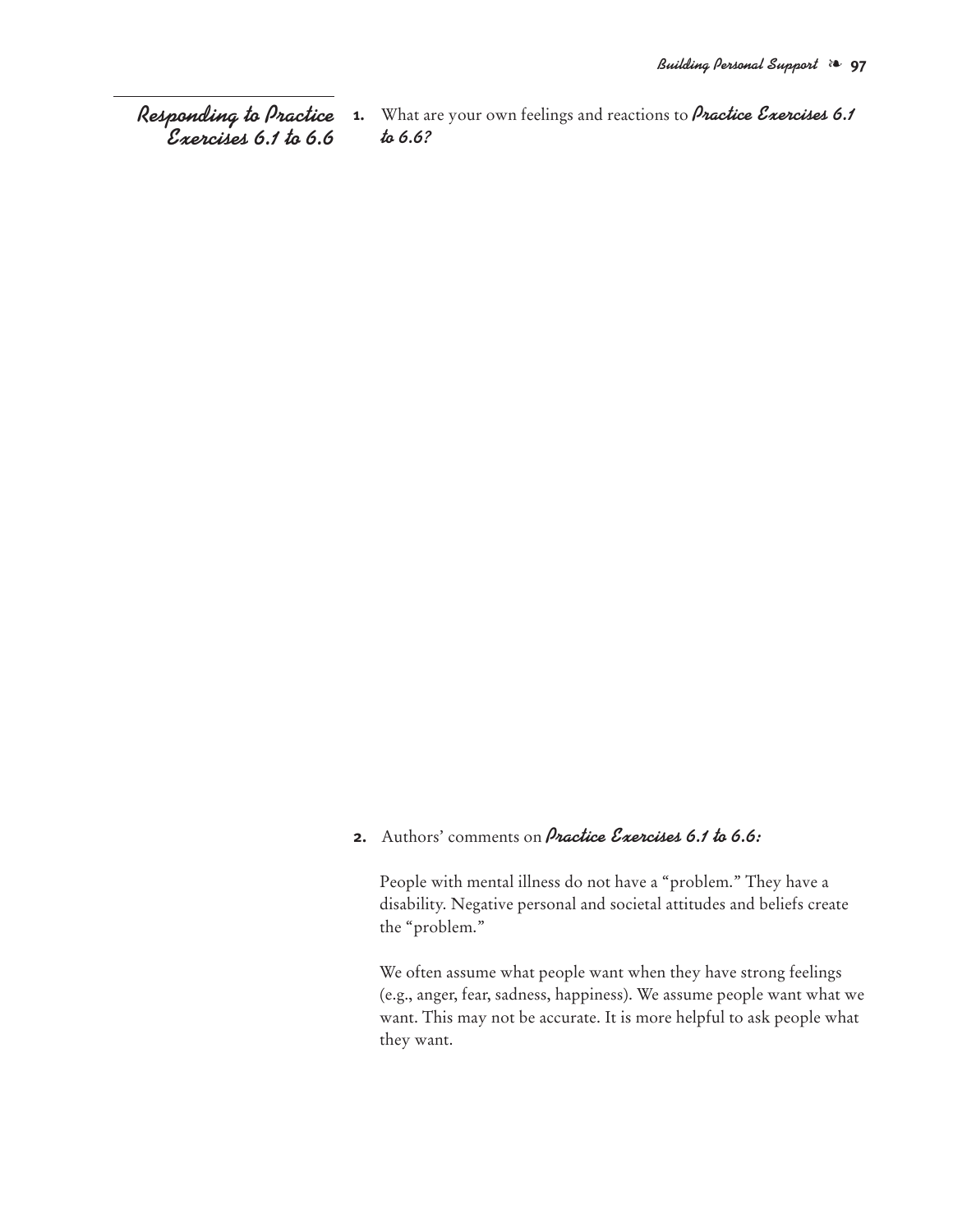*Personal Journal/Notes*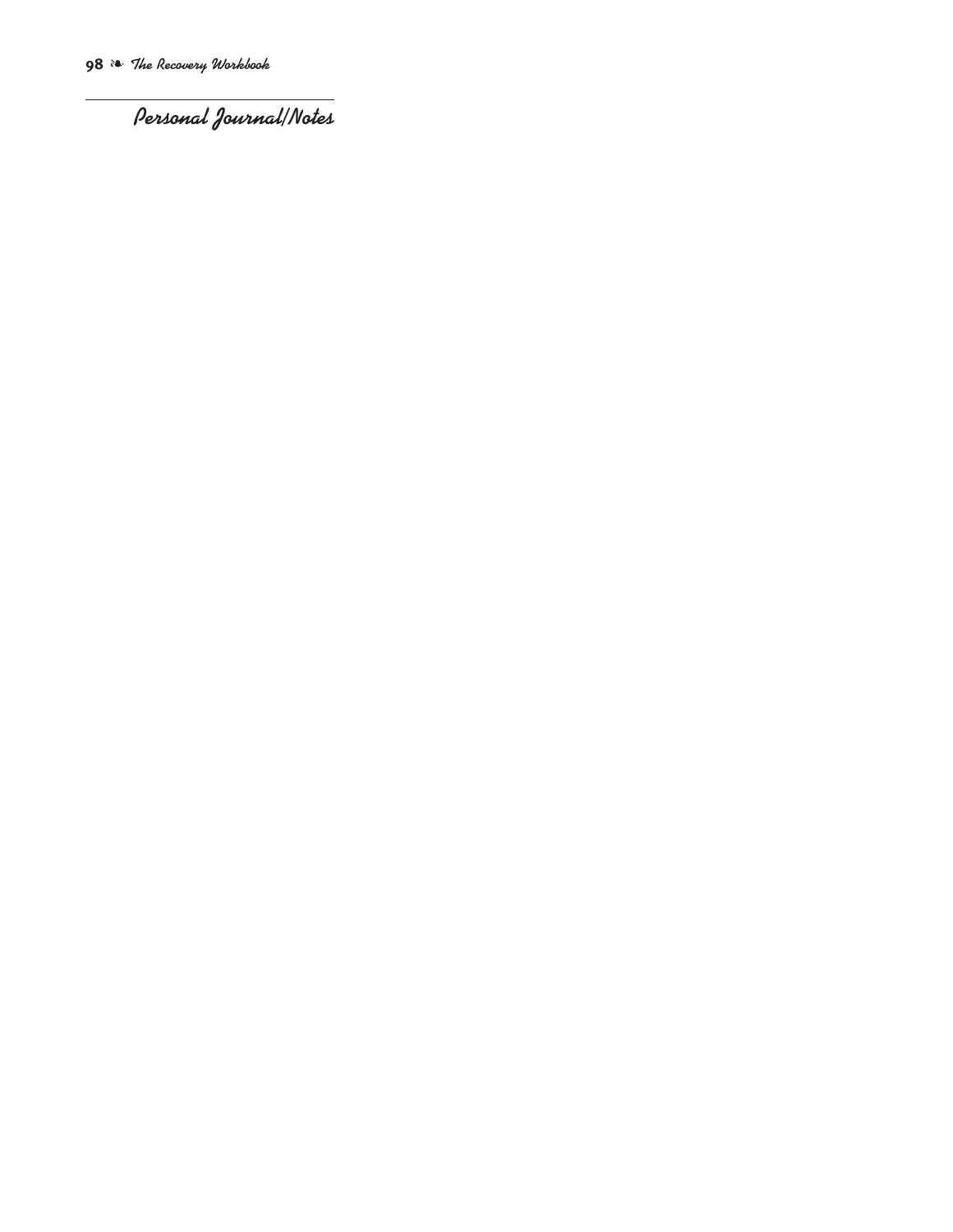c h a p t e r 7

*Setting Personal Goals*

*A Step-by-Step Guide for Setting Personal Goals*

*T*he previous chapters have given us an opportunity to assess our symptoms and sources of stress. We have been able to explore the content of our stress and some of the sources that give rise to our symptoms. This chapter will help us to further personalize several key stress issues/problems, to understand their meaning to us, to identify behaviors that prevent us from dealing effectively with the issues/problems, and to help us to translate the issues/problems into personal stress management goals. In effect, we will be given a process that is independent of the specific content of our issues/problems. This process will make us better problem solvers. This process is based on the work of Carkhuff (1983) and Anthony, Cohen, and Farkas (1990).

A further clarification of the concept "issue/problem" may be useful to the reader. It is helpful to view stress related issues/problems, whether their source is internal or external to us; as information, skill, or support deficits. Having issues or problems often is interpreted as having something wrong with us. This can leave us feeling badly or discounted. More important, this approach does not provide any direction or even hope for solutions to the issues or problems. Viewing our issues/problems as knowledge, skill, or support deficits removes the image of "badness or wrongness" and provides a concrete direction for what to do. If we are unable or unwilling to do something, it is because we lack the knowledge, skills, or supports to be effective. We can learn the necessary knowledge and skills, and we can get more useful support to deal effectively with our sources of stress. This developmental perspective removes blaming and helps people to become more knowledgeable, skillful, and better supported.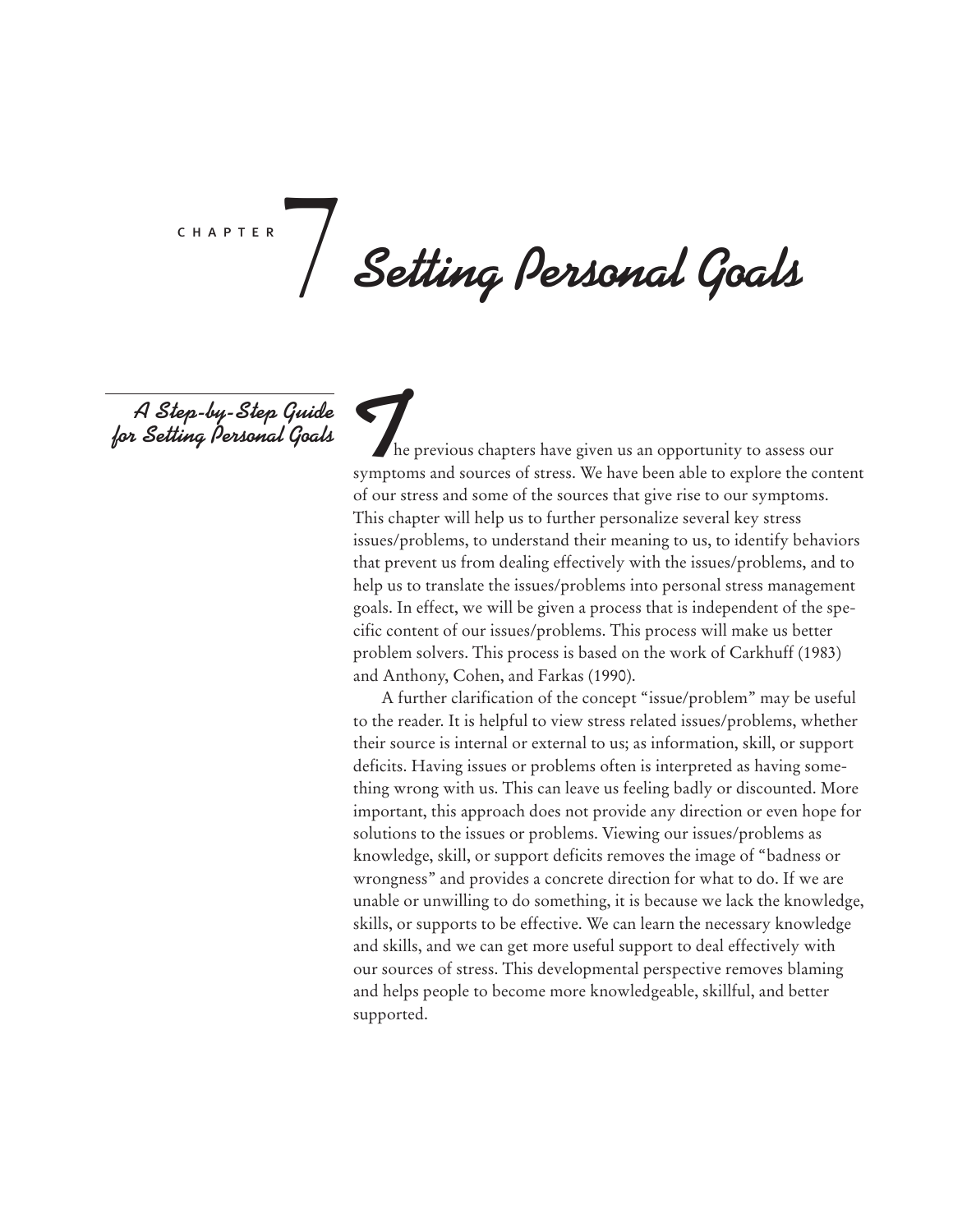| Practice Exercise 7.1 | 1. What are some of the major stress issues/problems that you<br>identified in the previous chapters? |  |
|-----------------------|-------------------------------------------------------------------------------------------------------|--|
|                       | Examples: Stigma<br>Too many demands on my time                                                       |  |
|                       | a.                                                                                                    |  |
|                       | b.                                                                                                    |  |
|                       | C.                                                                                                    |  |
|                       | d.                                                                                                    |  |
|                       | e.                                                                                                    |  |
|                       | f.                                                                                                    |  |
|                       | g.                                                                                                    |  |
|                       | h.                                                                                                    |  |
|                       |                                                                                                       |  |

**2.** Share your responses with the group.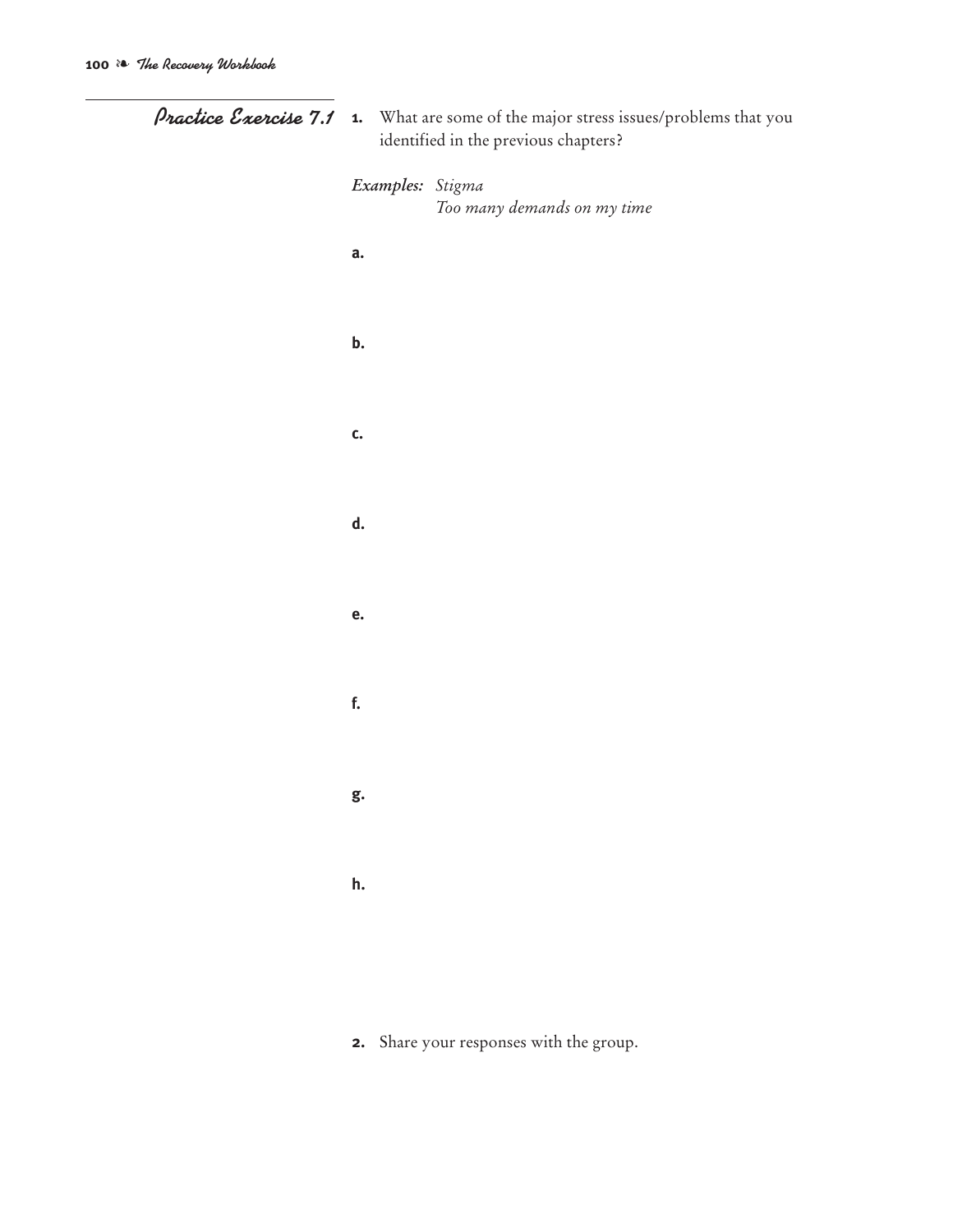## **1.** Choose one stress management issue/problem from *Practice Exercise 7.1* that you want to work on during the remaining sessions. Your choice may be based upon the urgency of the issue/problem, how easily you can resolve it, or your level of motivation to resolve it. Restate the stress management issue/ problem in terms of how it affects you. What is its impact on you? Identify a key feeling/symptom associated with it. *Practice Exercise 7.2*

*Example: I feel angry because I am worn out by the demands people make on me.*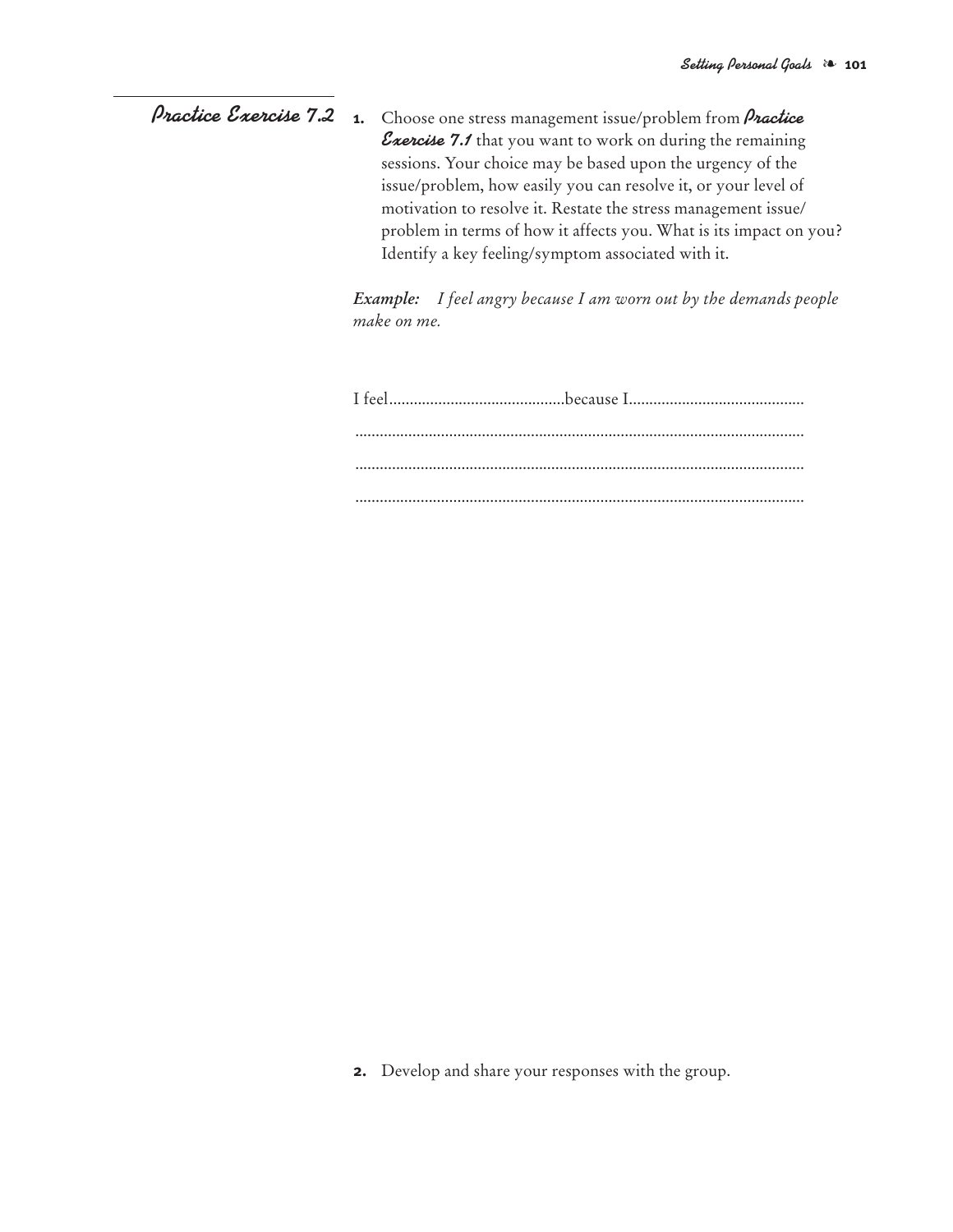| Practice Exercise 7.3 | <b>1.</b> Restate the issue/problem statement in <i>Practice Exercise</i> 7.2 in<br>terms of something you are not doing or cannot do. Describe<br>specific behaviors. |
|-----------------------|------------------------------------------------------------------------------------------------------------------------------------------------------------------------|
|                       | <b>Example:</b> I feel angry because I am not setting limits on or saying<br>"no" to, the demands people make on me.                                                   |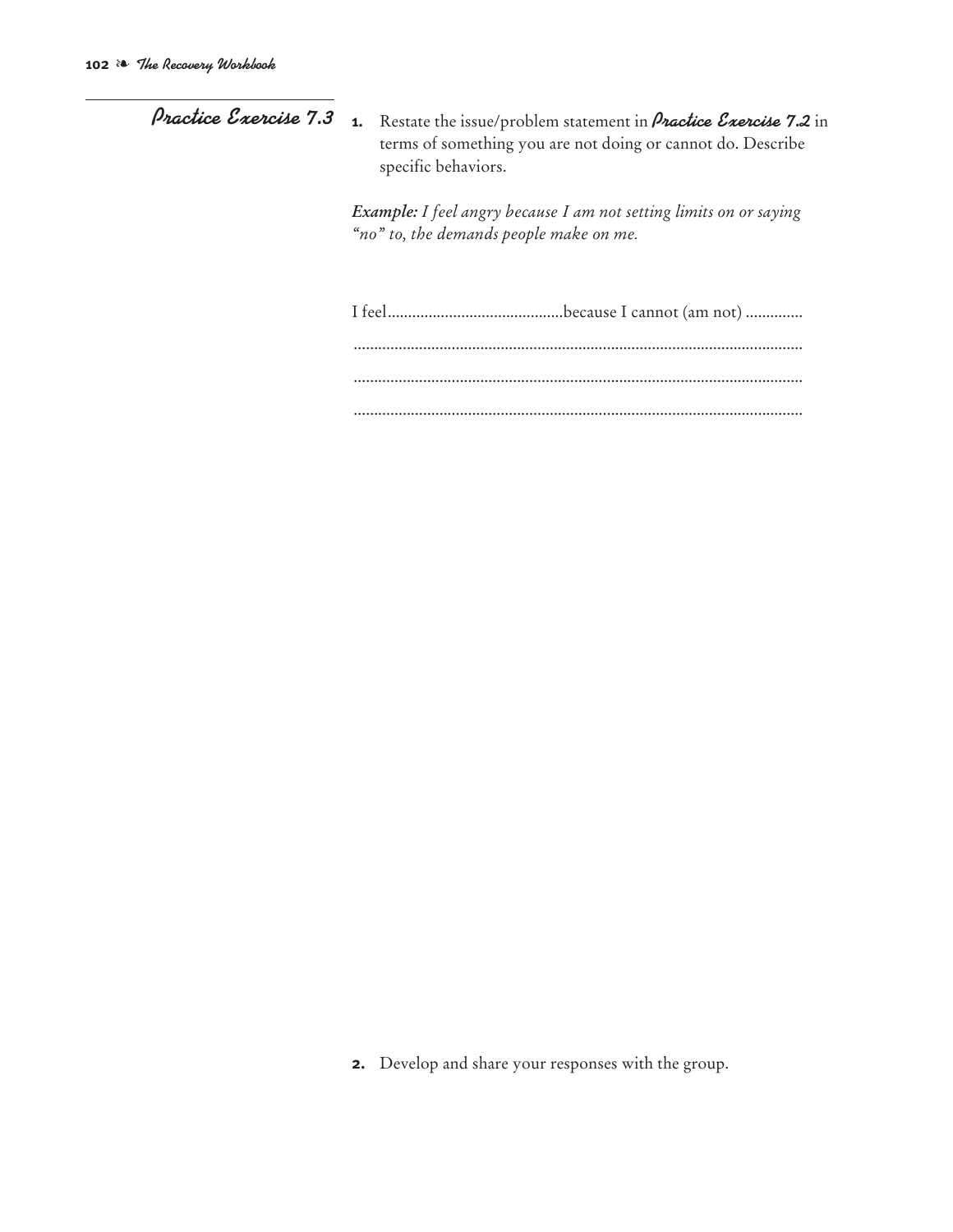**1.** Restate the issue/problem statement in *Practice Exercise 7.3* in terms of a goal for yourself. The goal should be the opposite of what you cannot do or are not doing. Be as specific and as behavioral as possible. Do not introduce any new behavior not mentioned in *Practice Exercise 7.3*. *Practice Exercise 7.4*

> *Example: I want to set limits on or say "no" to the demands people make on me.*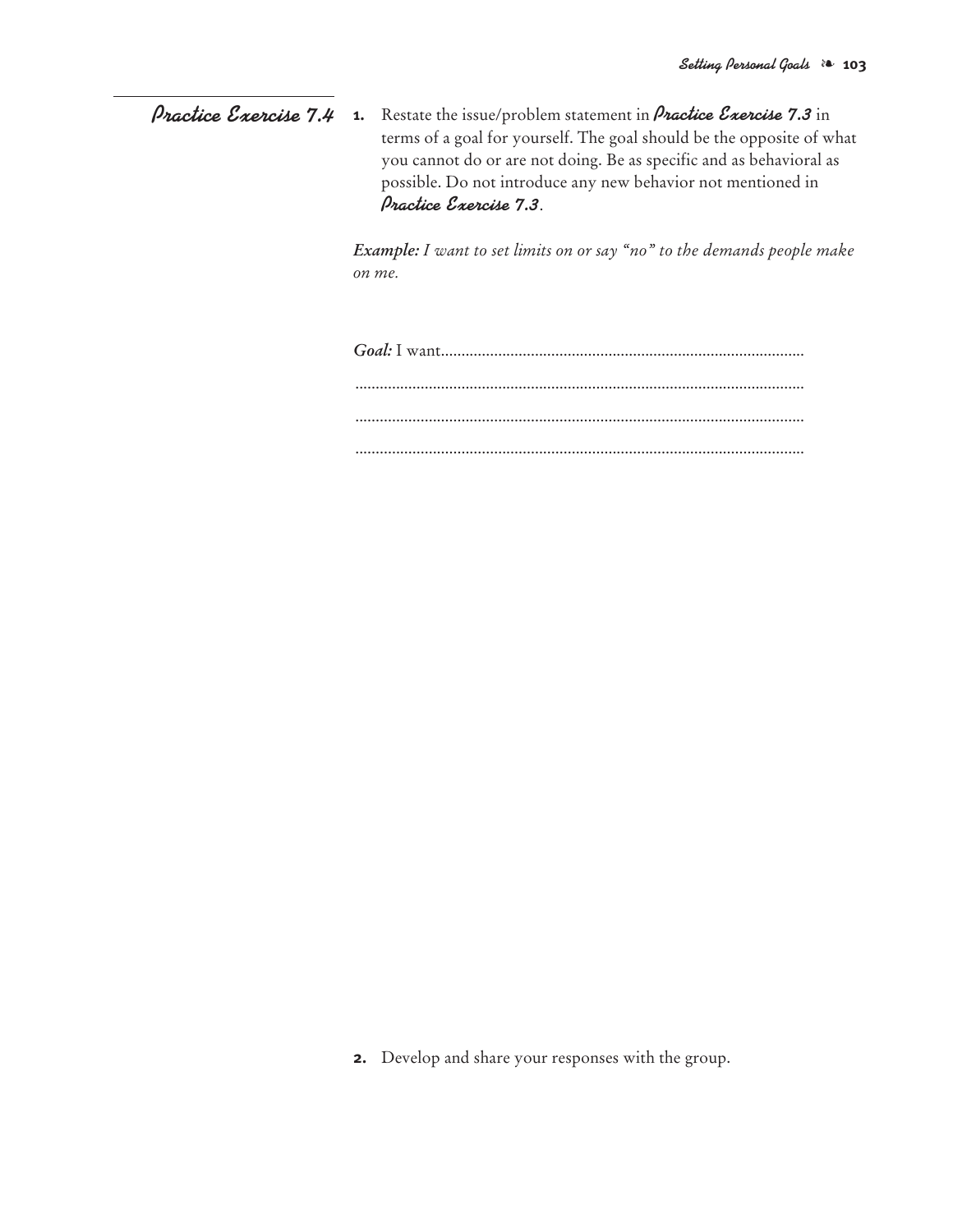*Practice Exercise* 7.5 **1.** Identify the information, skills, or support required to reach your stress management goal statement. Do not be concerned at this point about whether you have the information, skills, or support. Simply list what is needed.

> *Example: Support from my friends; learning how to say "no," setting priorities on what I want to do, acknowledging that I do not have to solve everyone's problems, accepting my own limitations.*

*Goal: Needed information/skills/support*

*Information*

*Skills*

*Support*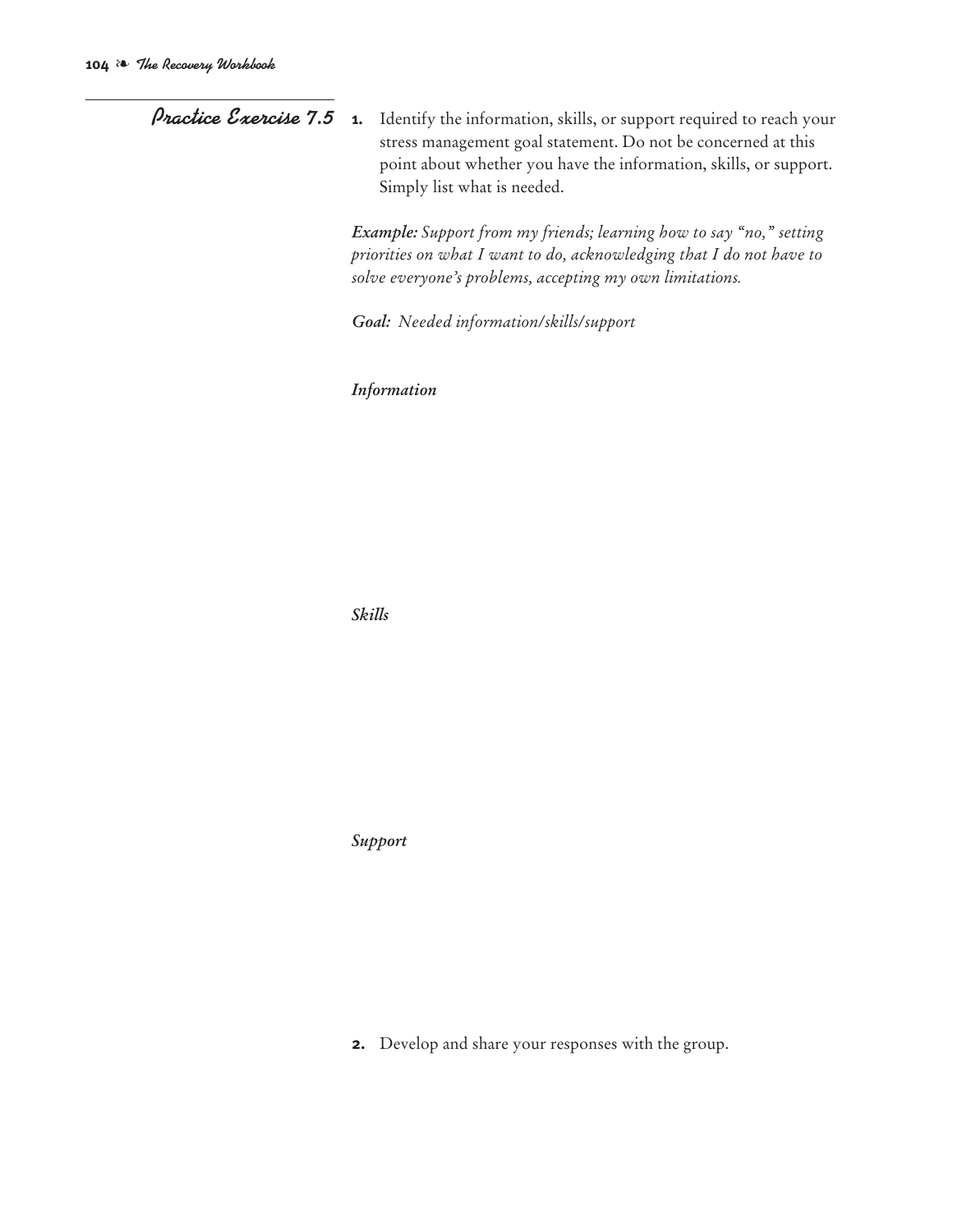# *Developing a Plan for a Personal Goal*

The purpose of this section is to help us develop systematic plans for achieving personal goals. This section may be too detailed and specific for some people. Also, certain more easily identified and achievable stress management goals may not require this level of planning. However, in the authors' opinions, the point at which the change process is most vulnerable is in the implementation and maintenance phases. This is where the lack of knowledge, skills, or support begins to show up. And without adequate knowledge, skills, and support our best laid plans may not work out. A well thought-out plan increases the likelihood that our goals will be achieved, and that we will weather the inevitable frustrations and failures that accompany any significant change process. A good plan does not necessarily make the change process any easier, but it may make it more likely.

Developing a plan for a personal goal includes: identifying the steps/activities required to reach the goal; sequencing the steps/activities; setting time lines for each step; identifying the person responsible for carrying out each step; developing a format for monitoring the achievement of each step; and identifying resources for achieving the goals and steps/ activities.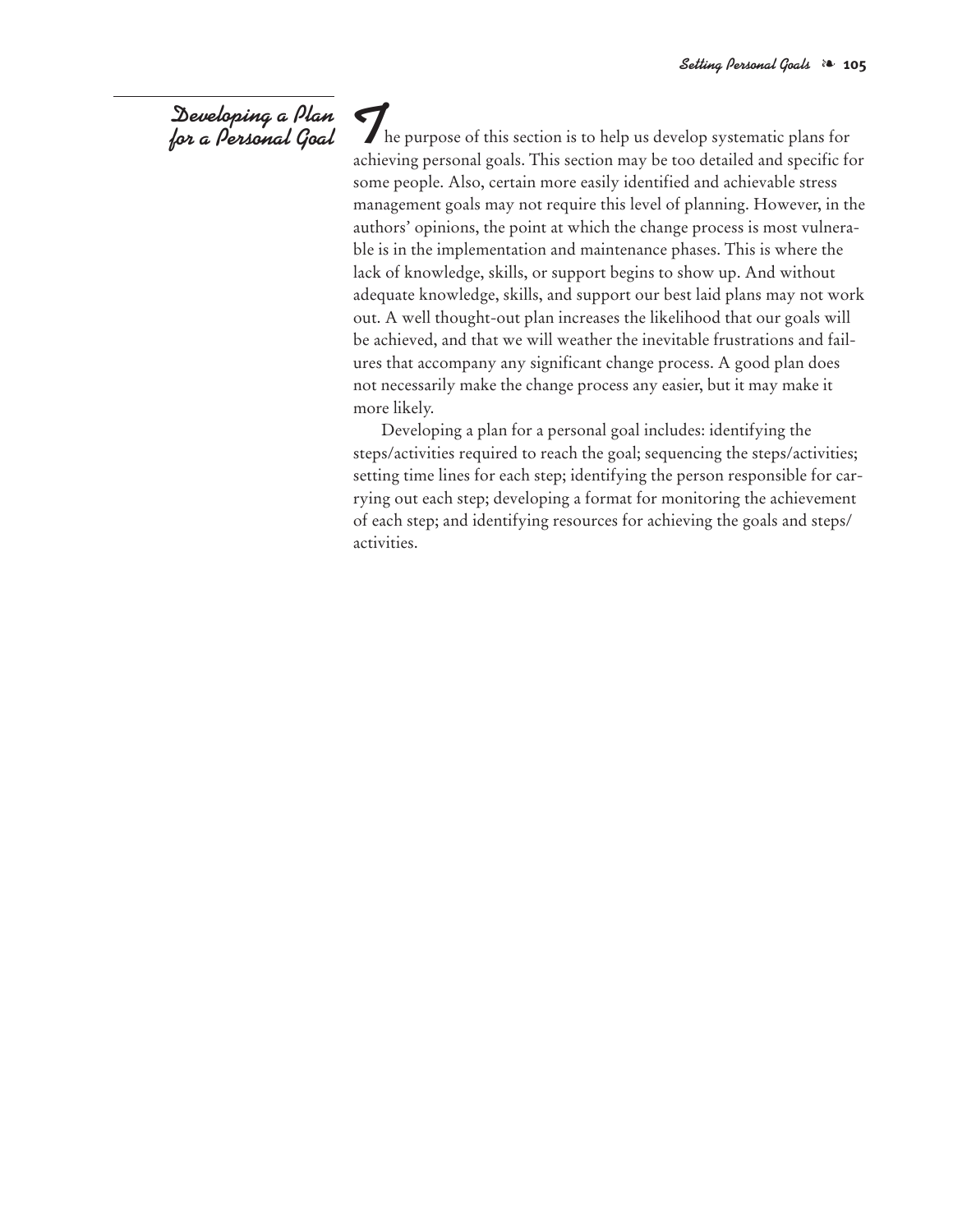| Practice Exercise 7.6 | In this exercise you will be listing the steps/activities necessary to<br>1.<br>accomplish your goal. You will be using your goal statement in<br><b>Practice Exercise 7.4</b> and the information in <b>Practice Exercise</b><br><b>7.5</b> in developing the steps/activities.<br>Example Goal Statement: I want to set limits on, or say "no" to, the<br>demands people make on me. |                                                                                                                                           |                            |
|-----------------------|----------------------------------------------------------------------------------------------------------------------------------------------------------------------------------------------------------------------------------------------------------------------------------------------------------------------------------------------------------------------------------------|-------------------------------------------------------------------------------------------------------------------------------------------|----------------------------|
|                       |                                                                                                                                                                                                                                                                                                                                                                                        |                                                                                                                                           |                            |
|                       | <b>Steps/Activities in Order of Importance</b>                                                                                                                                                                                                                                                                                                                                         |                                                                                                                                           | <b>Potential Resources</b> |
|                       |                                                                                                                                                                                                                                                                                                                                                                                        | 1st Spend time thinking about what<br>I want to do; what are my priorities.                                                               | Myself<br>Friend           |
|                       |                                                                                                                                                                                                                                                                                                                                                                                        | 2nd Talk about my need to rescue<br>other people.                                                                                         | Friend<br>Therapist        |
|                       |                                                                                                                                                                                                                                                                                                                                                                                        | 3rd Talk about my decision to set<br>better limits; to validate my own<br>needs and wants; to accept my<br>own strengths and limitations. | Friend<br>Therapist        |
|                       |                                                                                                                                                                                                                                                                                                                                                                                        | 4th Practice saying no to people in<br>general.                                                                                           | Friends                    |
|                       |                                                                                                                                                                                                                                                                                                                                                                                        | 5th Keep a record of how I actually<br>set better limits on my time; when<br>I say no.                                                    | Myself                     |

**2.** Write down goal statement from *Practice Exercise 7.4.*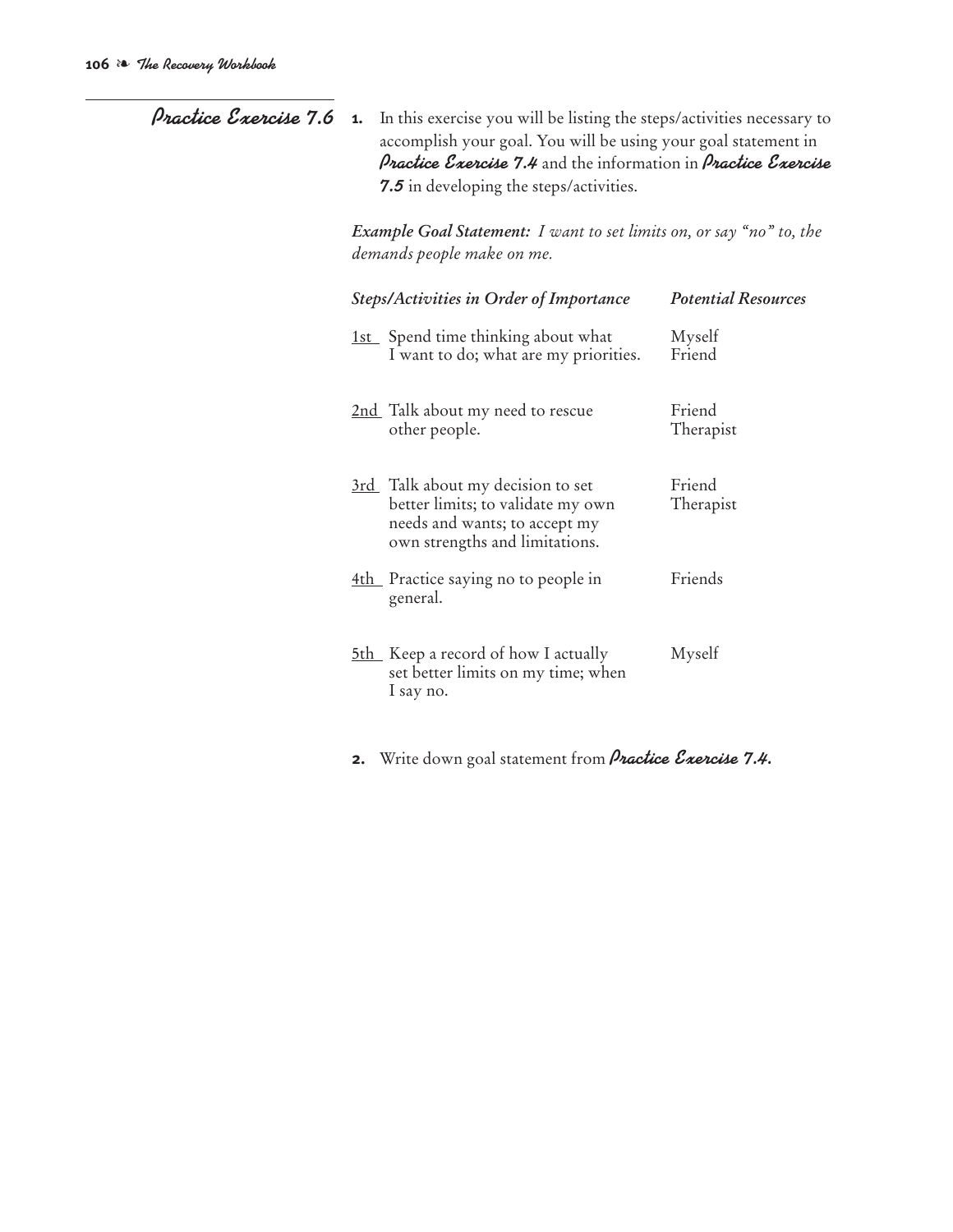#### **3.** List the steps/activities needed to reach your goal statement. Use the information from *Practice Exercise 7.5* to develop the steps/activities. List as many as possible. Do not be concerned about their order at this time. Develop and share your responses with your partner. *Practice Exercise 7.6 continued*

**•**

**•**

**•**

**•**

**•**

**•**

*Steps/Activities Potential Resources*

- **4.** Put the steps/activities in the order you want to accomplish them by placing the appropriate number in front of each step/activity.
	- **5.** For each step/activity, identify potential resources for accomplishing it.
	- **6.** Write the goal statement and steps/activities in the form on the following page.
	- **7.** Identify the person responsible for each step/activity.
	- **8.** Identify expected dates of completion for each step/activity.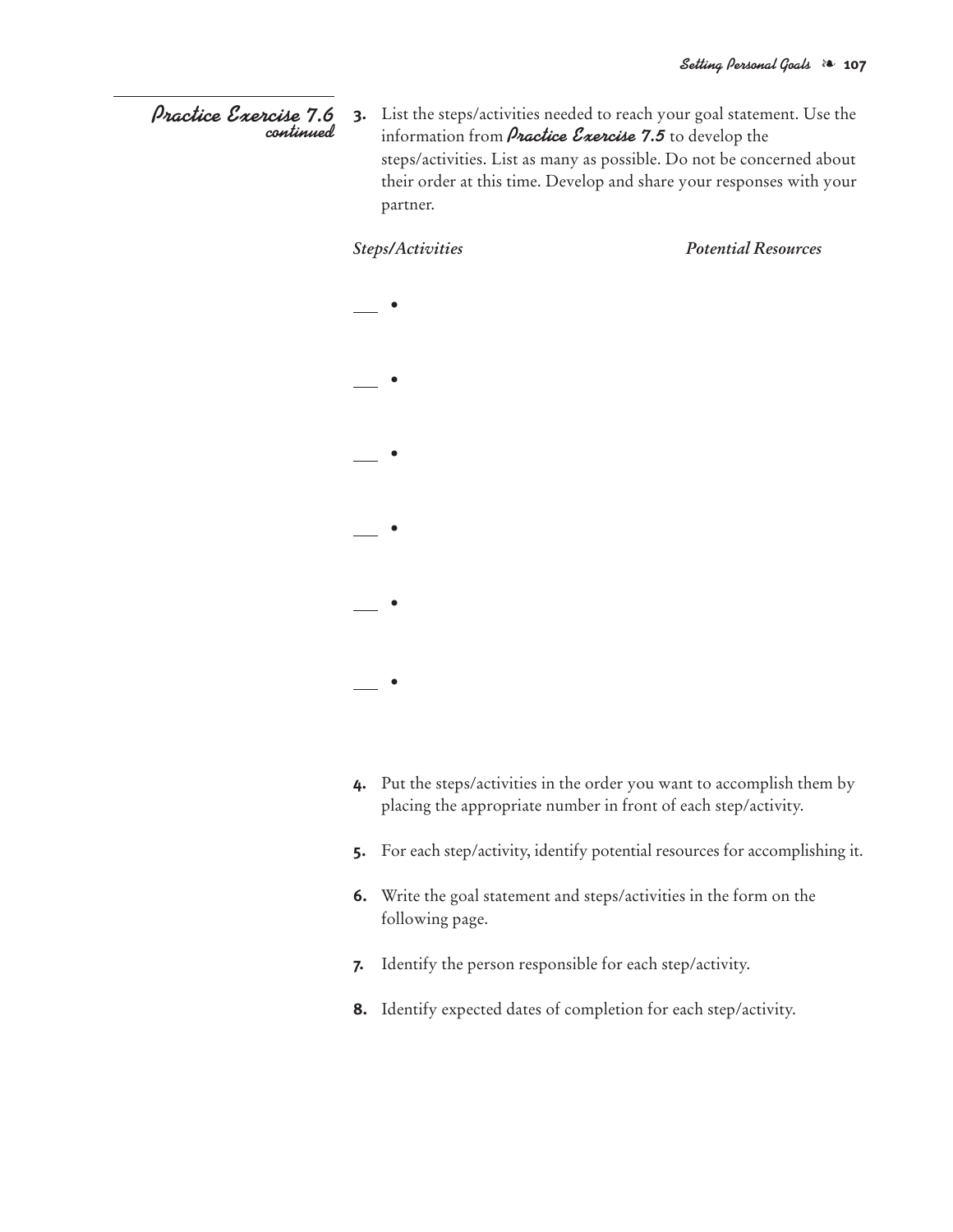# *Practice Exercise 7.6 continued*

# **Personal Goal Plan and Monitoring Form**

*Goal Statement:*

*Beginning Date:*

| Steps/     | Person      | <b>Expected Date</b> |
|------------|-------------|----------------------|
| Activities | Responsible | of Completion        |

**<sup>9.</sup>** Develop and discuss your responses with the group.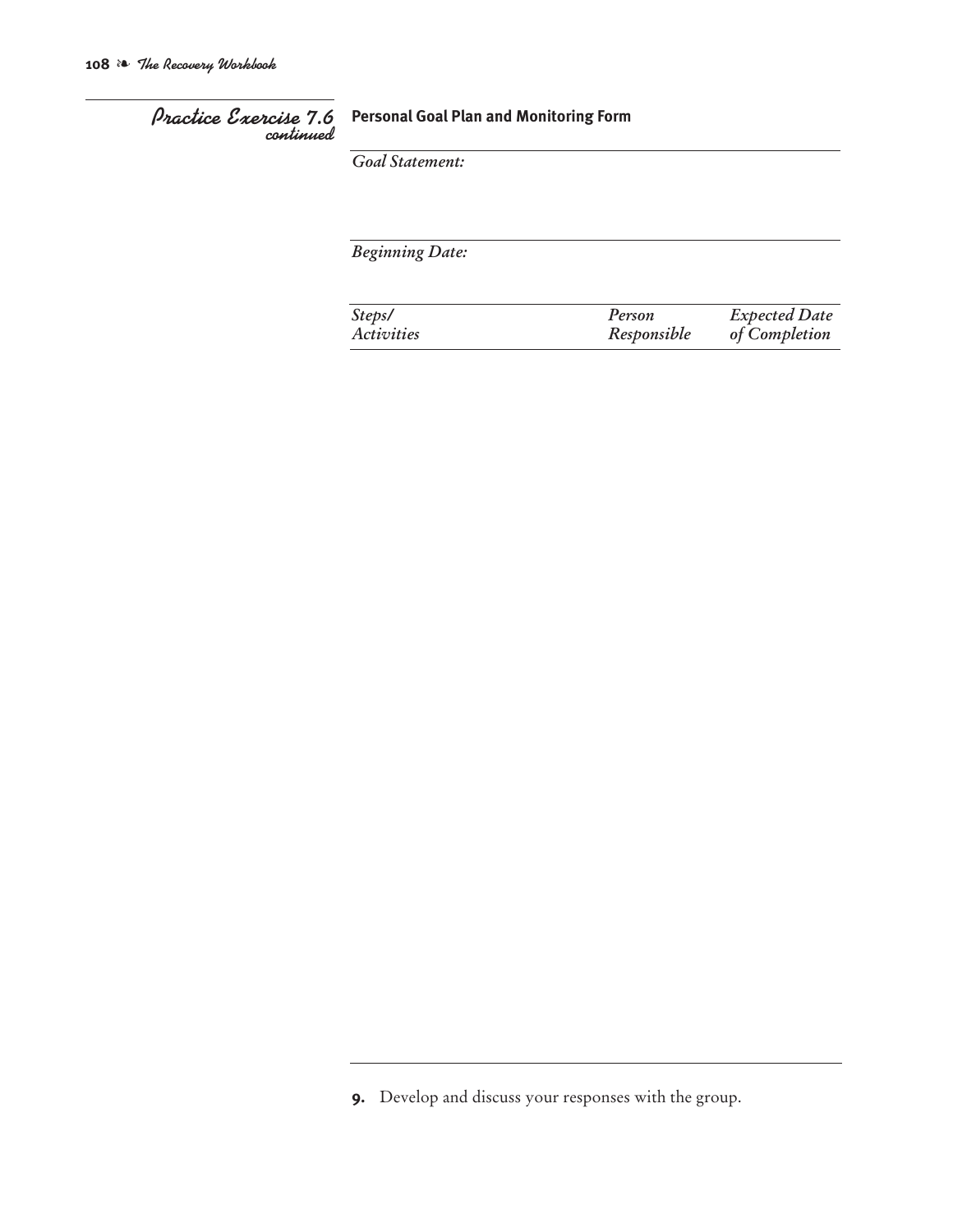**1.** What are some things you learned about yourself as a result of this *Practice Exercise 7.7* chapter and discussion?

**a.**

**b.**

**c.**

**2.** Share your responses with the group.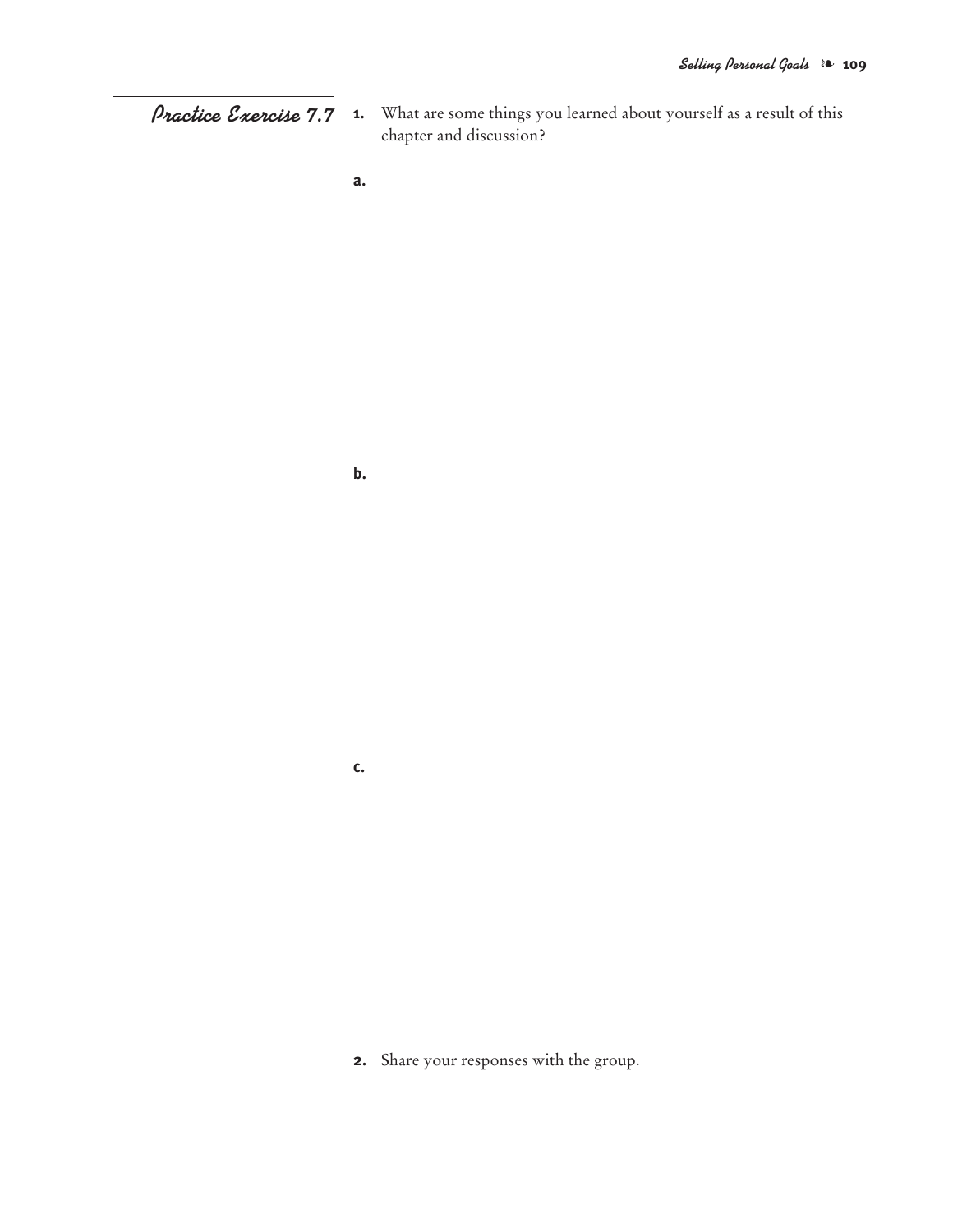*Responding to Practice Exercises 7.1 to 7.7*

**1.** What are your own feelings and reactions to *Practice Exercises 7.1 to 7.7?*

## **2.** Authors' comments on *Practice Exercises 7.1 to 7.7:*

People with mental illness do not have a "problem." They have a disability. Negative personal and societal attitudes and beliefs create the "problem."

We often assume what people want when they have strong feelings (e.g., anger, fear, sadness, happiness). We assume people want what we want. This may not be accurate. It is more helpful to ask people what they want.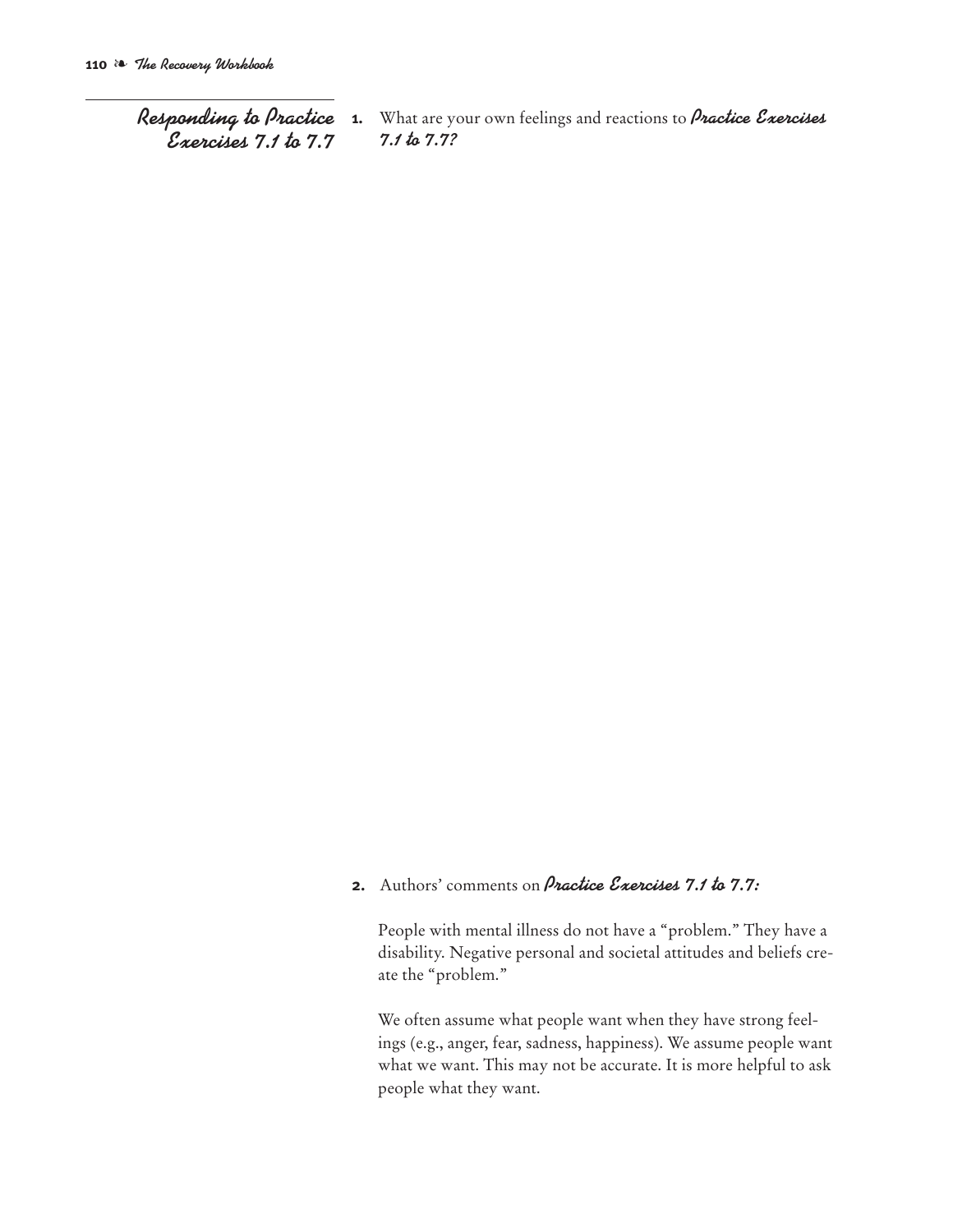*Personal Journal/Notes*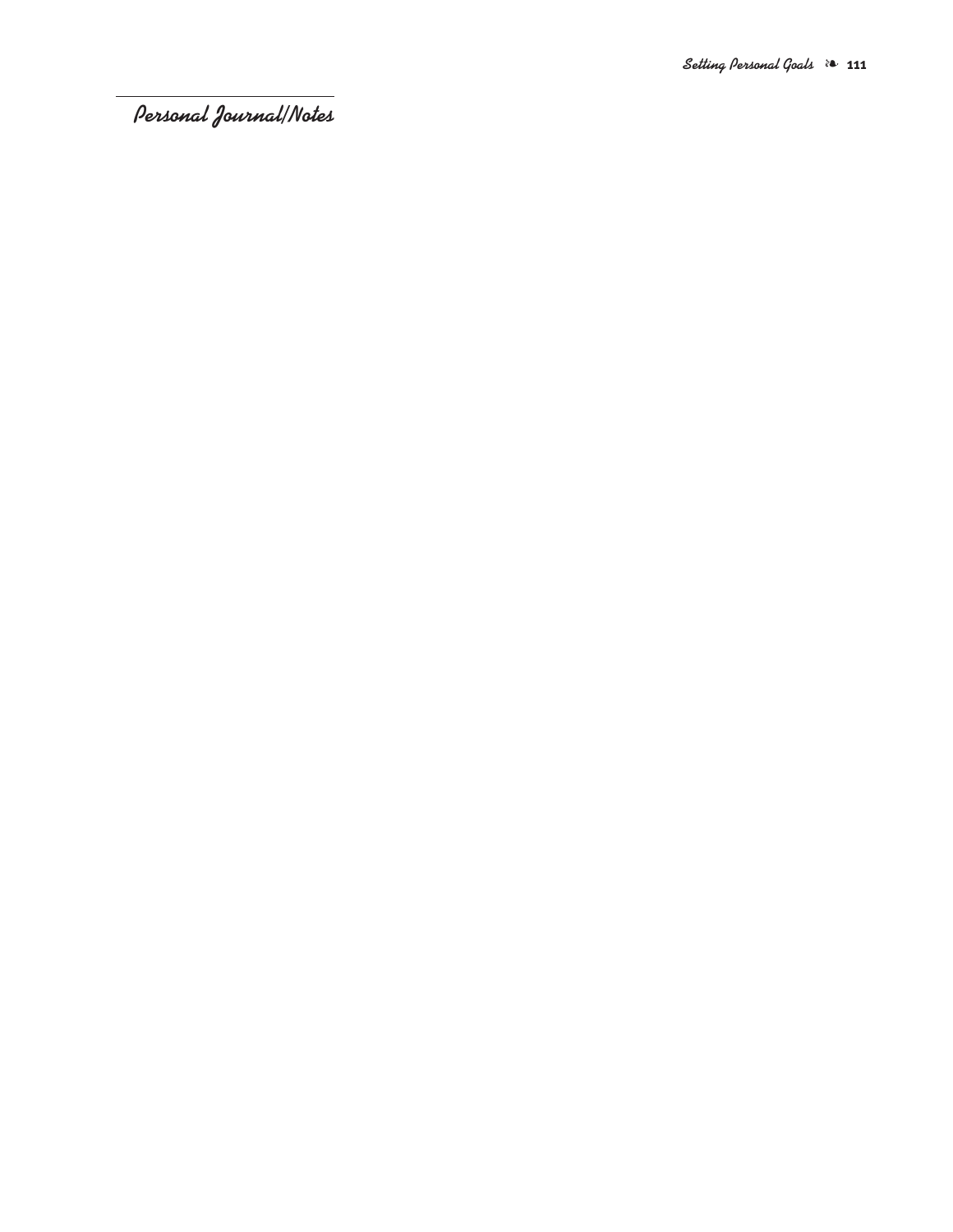*Personal Journal/Notes*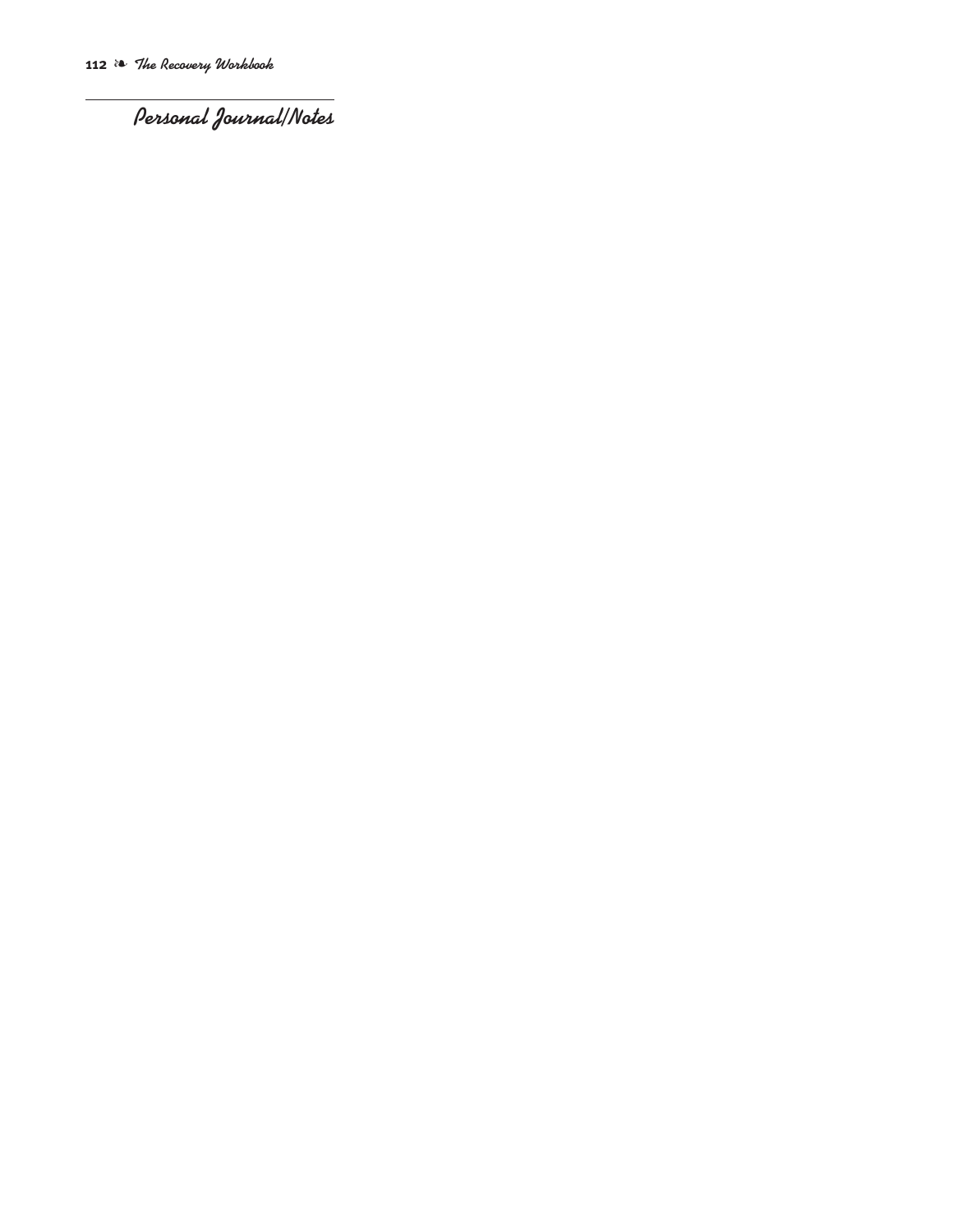*Bibliography*

Anonymous. (1980). After the funny farm. *Schizophrenia Bulletin, 6(3)*, 544–546.

- Anonymous. (1981). The quiet discrimination. *Schizophrenia Bulletin, 7(4)*, 736–738.
- Anonymous. (1983). Schizophrenia—A pharmacy student's view. *Schizophrenia Bulletin, 9(1)*, 152–155.
- Anonymous. (1983). A father's thoughts. *Schizophrenia Bulletin, 9(3)*, 439–442.
- Anonymous. (1989). How I've managed chronic mental illness. *Schizophrenia Bulletin, 15(4)*, 635–640.

Anonymous. (1990). A pit of confusion. *Schizophrenia Bulletin, 16(2)*, 355–359.

- Anonymous. (1990). Behind the mask: A functional schizophrenic copes. *Schizophrenia Bulletin 16(3),* 547–549.
- Anthony, W.A. (1993). Recovery from mental illness: The guiding vision of the mental health service system in the 1990s. *Psychosocial Rehabilitation Journal, 16(4)*, 11–23.
- Anthony, W.A. (2000). A recovery-orientated service system: setting some system level standards. *Psychiatric Rehabilitation Journal, 24*(2), 159–168.
- Anthony, W.A. (2007). *Toward a vision of recovery, Second edition.* Boston: Boston University, Center for Psychiatric Rehabilitation.
- Anthony, W.A., Cohen, M.R., & Farkas, M.D. (1990). *Psychiatric Rehabilitation*. Boston: Boston University, Center for Psychiatric Rehabilitation.
- Anthony, W.A., Cohen, M., Farkas, M, & Gagne, C. (2002). *Psychiatric rehabilitation, 2nd edition.* Boston: Boston University, Center for Psychiatric Rehabilitation.
- Anthony, W.A. & Huckshorn, K.A. (2008). *Principled leadership in mental health systems and programs.* Boston: Boston University, Center for Psychiatric Rehabilitation.
- Armstrong, M. (2000). *Through the seasons: Poems and illustrations by Moe Armstrong.* Boston: Boston University, Center for Psychiatric Rehabilitation. Free download at: http://www.bu.edu/cpr/products/books/titles/ throughtheseasons.pdf
- Augoustinos, M. (1986). Psychiatric inpatients' attitudes toward mental disorder and the tendency to adopt a sick-role. *Psychological Reports, 58*, 495–498.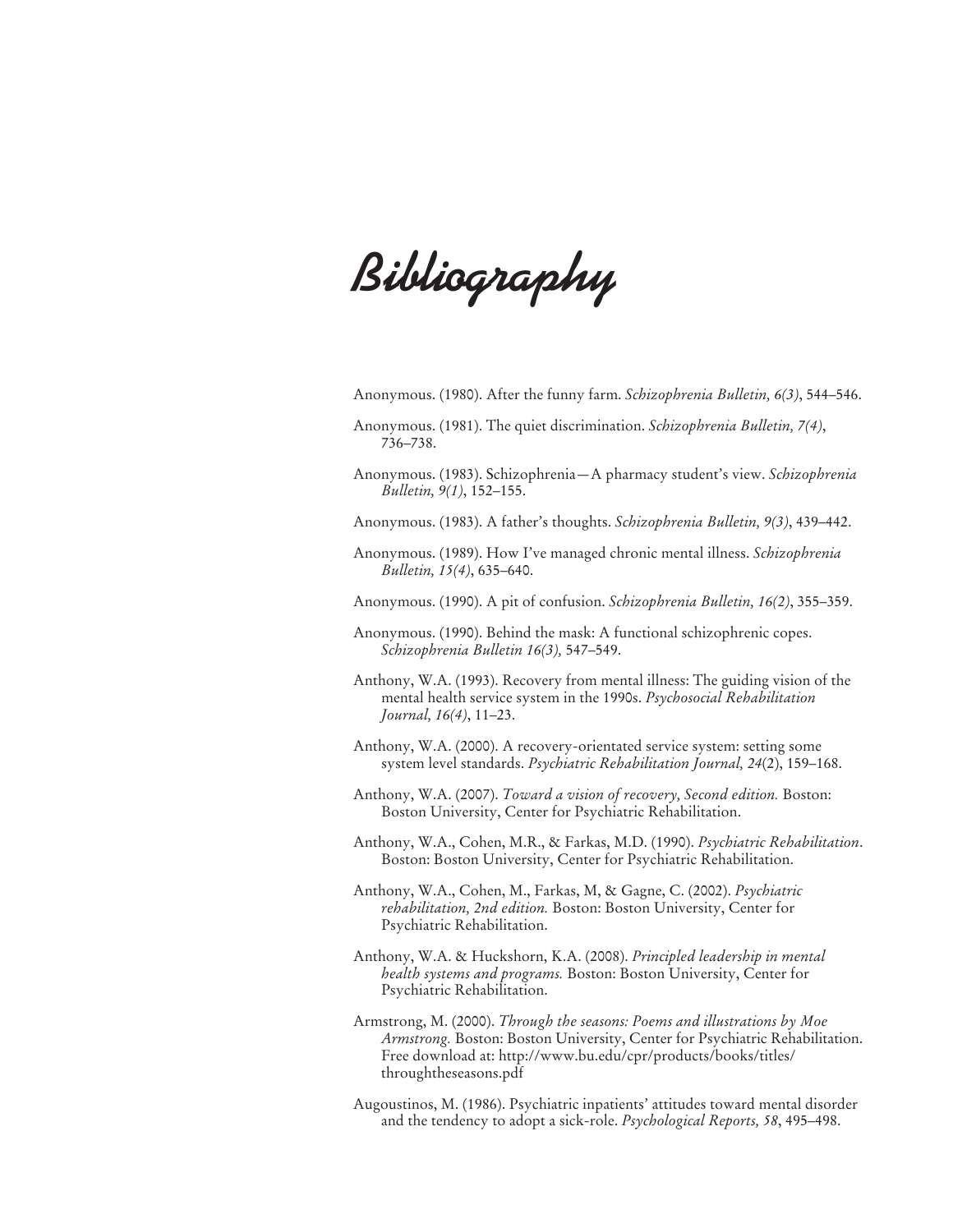- Barbic, S., Krupa, T., & Armstrong, I. (2009). A randomized controlled trial of the effectiveness of a modified recovery workbook program: Preliminary findings. *Psychiatric Services, 60*(4), 491–497.
- Bellack, A. (2006). The scientific and consumer models of recovery in schizophrenia: Concordance, contrasts and implications. *Schizophrenia Bulletin, 32,* 432–442.
- Bellingham, R., Cohen, B., Jones, T. & Spaniol, L. (1989). Connectedness: Some skills for spiritual health. *American Journal of Health Promotion*, 18–24 & 31.
- Biegel, D.E., Sales, E., & Schulz, R. (1991). *Family caregiving in chronic illness.* Newbury Park, CA: Sage Publishers.
- Blanch, A., Fisher, D., Tucker, W., Walsh, D. & Chassman, J. (1993). Consumer-practitioners and psychiatrists share insights about recovery and coping. *Disability Studies Quarterly.*
- Boffey, P.M., Eckholm, E., Schmeck, H.M. & Goleman, D. (1986). Schizophrenia: A series that looks at the problems, the toll, the strains on families—and the hopes for the future. New York: *The New York Times*, March 16, 17, 18, & 19. (Available in booklet form from NAMI).
- Bond, G.R. & De Graaf-Kaser, R. (1990). Group approaches for persons with severe mental illness: A typology. In *Group work with the emotionally disabled*. Haworth Press, Inc.
- Borck, L.E., Aber, R.A. (1981). The enhancing of social support for mental health patients through the development of self-help groups. *Community Support Services Journal, 2*, 11–15.
- Borkman, T. (1984). Mutual self-help groups: Strengthening the selectively unsupportive personal and community networks of their members. In A. Gartner & F. Reissman (Eds.), *The self-help revolution*. New York: Human Services Press, 205–216.
- Breier, A. & Strauss, J.S. (1983). Self-control in psychotic disorders. *Archives of General Psychiatry, 40*, 1141–1145.
- Breier, A. & Strauss, J.S. (1984). The role of social relationships in the recovery from psychotic disorders. *American Journal of Psychiatry, 141(8)*, 949–955.
- Brodoff, A.S. (1988). Schizophrenia through a sister's eyes—the burden of invisible baggage. *Schizophrenia Bulletin, 14(1)*, 113–116.
- Brundage, B. (1983). What I wanted to know but was afraid to ask. *Schizophrenia Bulletin, 9(4)*, 583–585.
- Burton, A., Lopez-Ibor, J.J. & Mendel, W.M. (1974). *Schizophrenia as a lifestyle*. New York: Springer Publishing Co.
- Caldwell-Smith, G. (1990). A mother's view. *Schizophrenia Bulletin, 16(4)*.
- Carkhuff, R.R. (1983). *The art of helping, 5th edition*. Amherst, MA: Human Resource Development Press.
- Center for Psychiatric Rehabilitation. (1988). Consumer/ex-patient initiatives. *Community Support Network News, 5(2)*.
- Chamberlin, J. (1978). *On our own: Patient controlled alternatives to the mental health system*. New York: McGraw Hill.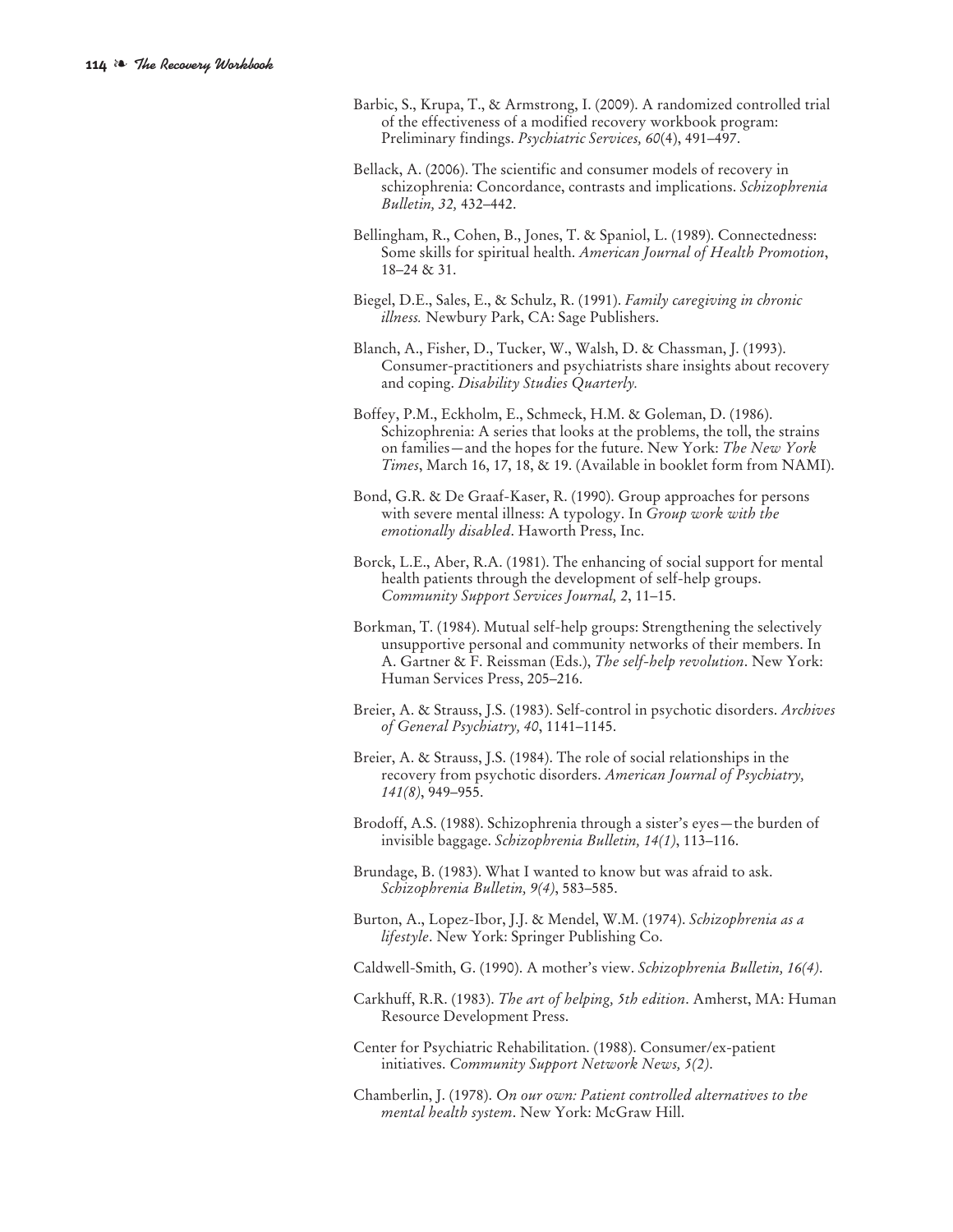- Chamberlin, J. (1984). Speaking for ourselves: An overview of the ex-psychiatric inmates' movement. *Psychosocial Rehabilitation Journal, 8(2)*, 56–63.
- Chamberlin, J. (1990). The ex-patients movement: Where we've been and where we're going. *The Journal of Mind and Behavior, 11(3&4)*, 323–336.
- Cohen, C.I. & Berk, L.A. (1985). Personal coping styles of schizophrenic outpatients. *Hospital and Community Psychiatry, 36(4)*, 407–410.
- Cohen, M.B., Nemec, P.B., Farkas, M.D., & Forbes, R. (1988). *Psychiatric rehabilitation training technology: Case management*. Boston: Boston University, Center for Psychiatric Rehabilitation.
- Consumer First-Person Narratives. (1991). *Psychosocial Rehabilitation Journal,15(2)*, 7–18.
- Copeland, M.E. (1991). *Learning to cope with depression and manic depression.* Brattleboro, VT: Peach Press.
- Corrigan, P.W., Salyer, M., Ralph, R.O., et al. (2004). Examining the factor structure of the Recovery Assessment Scale. *Schizophrenia Bulletin 30,* 1035–1041.
- Davidson, L, Harding, C., & Spaniol, L. (Eds). (2005). *Recovery from severe mental illnesses: Research evidence and implications for practice, Volume 1.* Boston: Boston University, Center for Psychiatric Rehabilitation.
- Davidson, L, Harding, C., & Spaniol, L. (Eds). (2006). *Recovery from severe mental illnesses: Research evidence and implications for practice, Volume 2.* Boston: Boston University, Center for Psychiatric Rehabilitation.
- Davidson, L. & Strauss, J.S. (1992). Sense of self in recovery from severe mental illness. *British Journal of Medical Psychology, 65*, 131–145.
- Davis, M., Robbins Eshelman, E. and McKay, M. (1991) *The relaxation and stress reduction workbook, Third edition*. Oakland, CA: New Harbinger Publications.
- Deegan, P. (1988). Recovery: The lived experience of rehabilitation. *Psychosocial Rehabilitation Journal, 11(4)*, 11–19.
- Deegan, P. (1992). The independent living movement and people with psychiatric disabilities: Taking control back over our own lives. *Psychosocial Rehabilitation Journal, 15(3),* 3–20.
- Duval, M. (1979). Giving love ... and schizophrenia. *Schizophrenia Bulletin, 5(4)*, 631–636.
- Easwaran, E. (1978). *Meditation: An eight point program*. Nilgiri Press.
- Edmundson, E. et al. (1982). Integrating skill building and peer support in mental health treatment. In A. Yaeger & R. Slotnik (Eds.), *Community Mental Health and Behavioral Ecology* (pp. 127–139). New York: Plenum.
- Emerick, R.E. (1990). Self-help groups for former patients; Relations with mental health professionals. *Hospital and Community Psychiatry, 41(4)*, 401–407.
- Estroff, S.E. (1981). *Making it crazy: An ethnography of psychiatric clients in an American community*. Berkeley: University of California Press.
- Fortner, R. (1988). The history and outcome of my encounter with schizophrenia. *Schizophrenia Bulletin, 14(4)*, 701–706.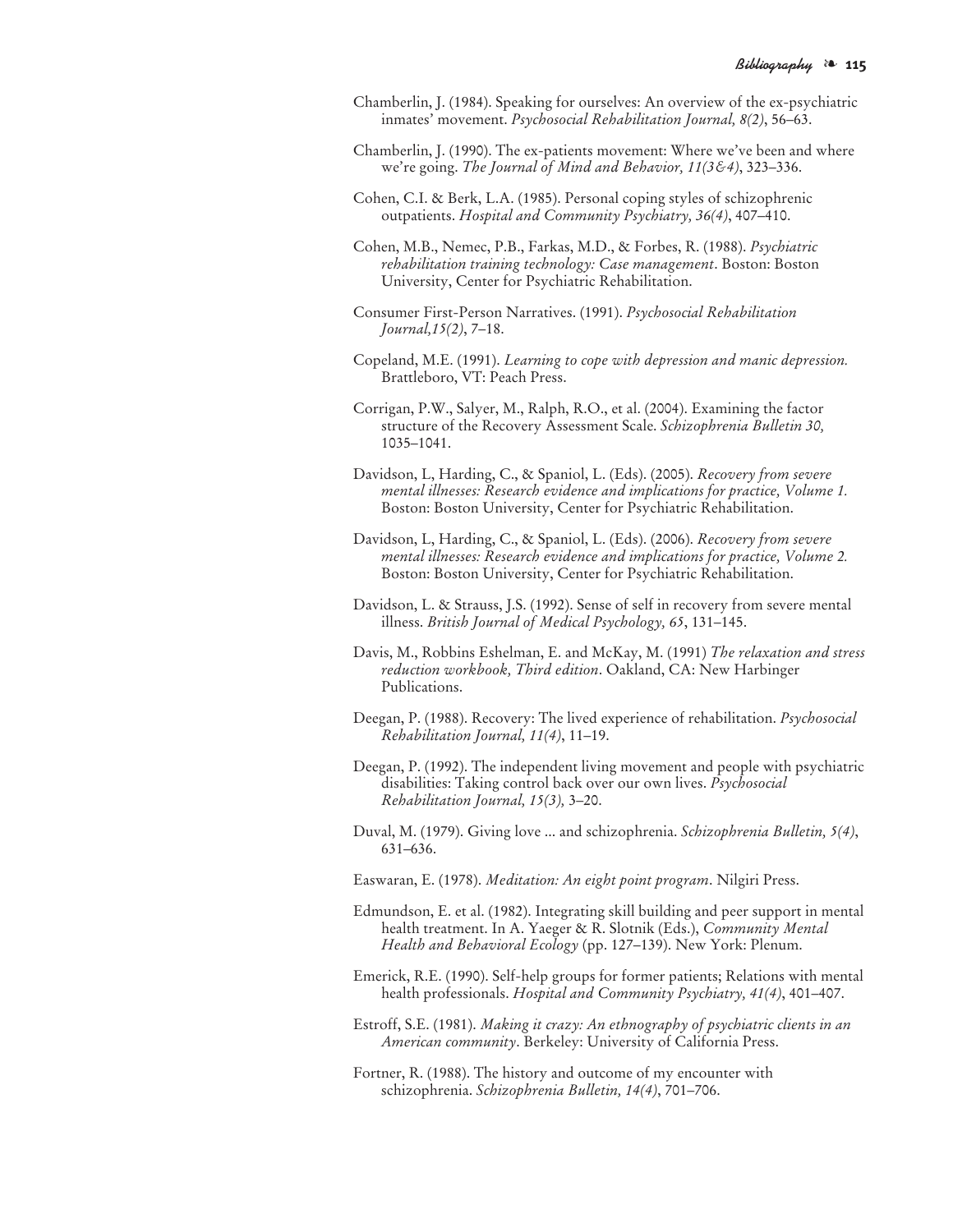- Fuchs, L. (1986). Three generations of schizophrenia. *Schizophrenia Bulletin, 12(4)*, 744–747.
- Gartner, A.J. & Riessman, F. (1982). Self-help and mental health. *Hospital and Community Psychiatry, 33(8)*, 631–635.
- Goffman, E. (1961). Asylums: *Essays on the social situation of mental patients and other inmates*. Garden City, NY: Anchor Books, Doubleday and Company.
- Grof, S. (1988). *The adventure of self-discovery: Dimensions of consciousness and new perspectives in psychotherapy and inner exploration*. Albany: State University of New York Press.
- Harding, C.M., Zubin, J. & Strauss, J.S. (1992). Chronicity in schizophrenia: Revisited. *British Journal of Psychiatry, 161(suppl. 18)*, 27–37.
- Harp, H. (1987). Philosophical models. In S. Zinman, H.T. Harp, & S. Bud (Eds.). *Reaching across: Mental health clients helping each other* (pp. 19–24). Riverside, CA: California Network of Mental Health Clients.
- Houghton, J. F. (1982). Maintaining mental health in a turbulent world. *Schizophrenia Bulletin, 8(3)*, 548–552.
- Houston, J. (1992). Myths of the future. *Humanistic Psychologist, 20(1)*, 4–17.
- Jacobs, M. & Goodman, G. (1989). Psychology and self-help groups. *American Psychologist, 3*, 536–545.
- Jurik, N. (1987). Persuasion in a self-help group: Processes and consequences. *Small Group Behavior*, August.
- Kanter, J. (1985). The process of change in the long-term mentally ill: A naturalistic perspective. *Psychosocial Rehabilitation Journal, 9(1)*, 55–69.
- Kelly, D.M., Sautter, F., Tugrul, K. & Weaver, M.D. (1990). Fostering selfhelp on an inpatient unit. *Archives of Psychiatric Nursing, IV(3)*, 161–165.
- Kiev, A. (Ed.) (1964). *Magic, faith, and healing: Studies in primitive psychiatry today*. New York: Free Press of Glencoe.
- Kivnick, H.Q. and Erikson J.M. (1983). The arts as healing. *American Journal of Orthopsychiatry, 53(4),* 602–617.
- Knight, B., Wollert, R., Levy, L.H., Frame, C.L., & Padgett, V. (1980). Selfhelp groups: The members' perspectives. *American Journal of Community Psychology, 8*, 53–64.
- Kurtz, L.F. & Powell, T.J. (1987). Three approaches to understanding selfhelp groups. *Social Work with Groups, 10(3)*, 69–80.
- Lazarus, R.S. (1976). *Patterns for adjustment*. New York: McGraw-Hill.
- Lazarus, R.S. & Folkman, S. (1984). *Stress, appraisal, and coping*. New York: Springer.
- Leavy, R.L. (1983). Social support and psychological disorder: A review. *Journal of Community Psychology, 11*, 3–21.
- Leete, E. (1987). The treatment of schizophrenia: A patient's perspective. *Hospital and Community Psychiatry, 38(5)*, 486–491.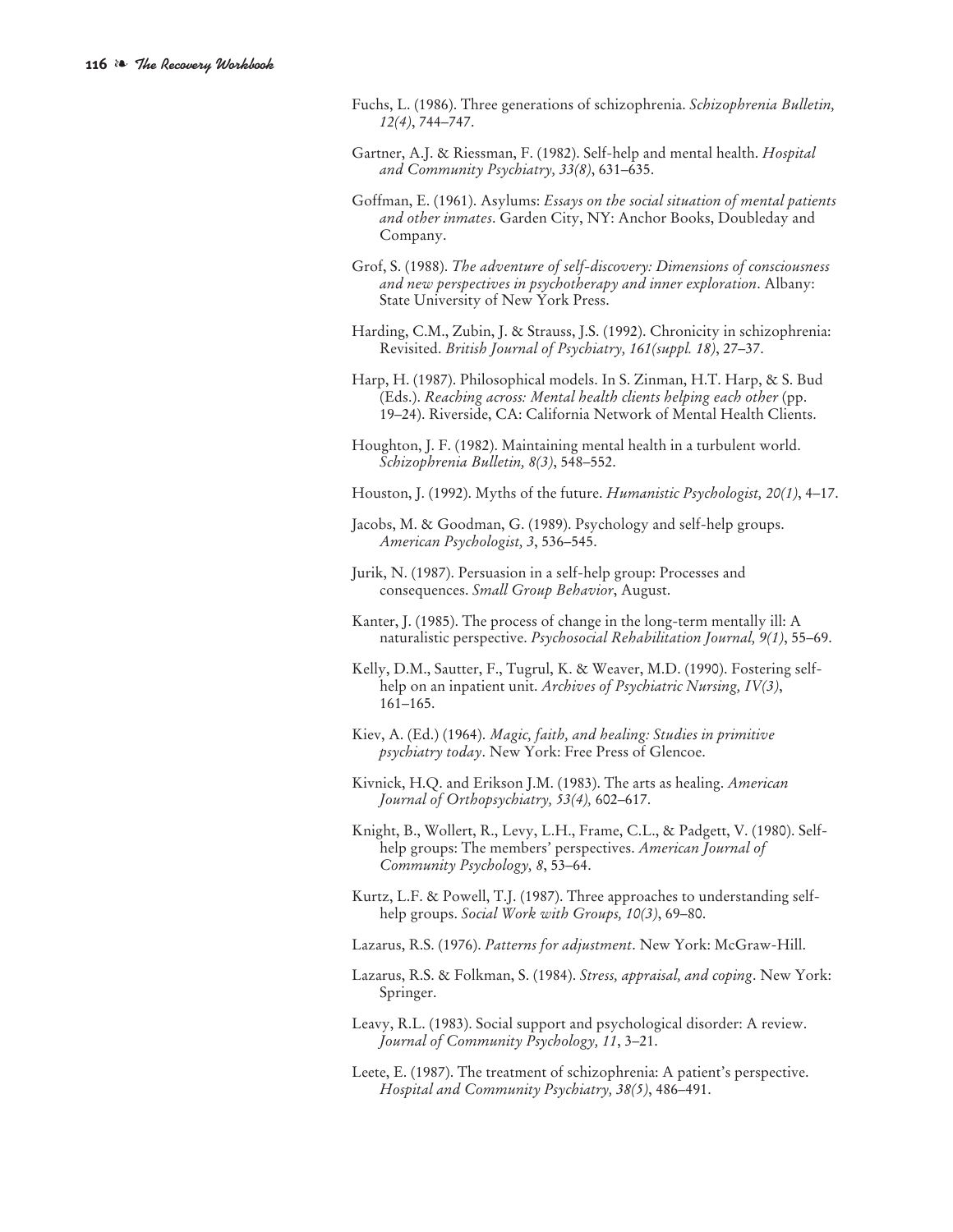- Leete, E. (1988). The role of the consumer movement and persons with mental illness. *1988 Switzer Monograph*. National Rehabilitation Association.
- Leete, E. (1988). A consumer perspective on psychosocial treatment. *Psychosocial Rehabilitation Journal, 12(2)*, 45–52.
- Leete, E. (1989). How I perceive and manage my illness. *Schizophrenia Bulletin, 15(2)*, 197–200.
- Levy, L. (1981). The national schizophrenia fellowship: A British self-help group. *Social Psychiatry, 16*, 129–135.
- Massaro, R.P. (1992). The impact of physical health problems on psychiatric rehabilitation technology. *Psychosocial Rehabilitation Journal, 15(3),* 113–118.
- McDermott, B. (1990). Transforming depression. *The Journal of CAMI, 1(4)*, 13–14.
- McGrath, M.E. (1984). Where did I go? *Schizophrenia Bulletin, 10(4)*, 638–690.
- McNamara, S. (Ed). (2009). *Voices of recovery.* Boston: Boston University, Center for Psychiatric Rehabilitation.
- McNaught, M., Caputi, P., Oades, L.G., et al. (2007). Testing the validity of the RAS using an Australian sample. *Australian and New Zealand Journal of Psychiatry, 41,* 450–457.
- Mead, S., & Copeland, M.E. (2000). What recovery means to us: consumers' perspectives. Community Mental Health Journal, 36, 315–328.
- Minor, D. (1981). Third side of the coin. *Schizophrenia Bulletin, 7(2)*, 316–317.
- National Association of State Mental Health Program Directors. (1989). Position paper on consumer contributions to mental health service delivery systems endorsed by membership.
- National Institute of Mental Health. (undated). *You are not alone: facts about mental health and mental illness*. Rockville, MD: National Institute of Mental Health.
- National Wellness Institute, http://www.nationalwellness.org
- Neugeboren, R.G. (2004). *Hillside diary and other writings.* Boston: Boston University Center for Psychiatric Rehabilitation.
- Nicholaichuk, T.P. & Wollert, R. (1989). The effects of self-help on health status and health-services utilization. *Canadian Journal of Community Mental Health, 8*, 17–29.
- Nichols, D.A. (1988). A critique of shelter living. *Psychosocial Rehabilitation Journal, 12(1)*, 66–68.
- Onken, S.J., Dumont, J.M., Ridgeway, P., et al. (2002). *Mental health recovery: What helps and what hinders. A national research project for the development of recovery facilitating system performance indicators.* Alexandria, VA: National Association of State Mental Health Program Directors.
- O'Neal, J.M. (1984). Finding myself and loving it. *Schizophrenia Bulletin, 10(1)*, 109–110.
- Paulson, R.I. (1991). Professional training for consumers and family members: One road to empowerment. *Psychosocial Rehabilitation Journal, 14(3)*, 69–80.
- Piercey, B.P. (1985). First person account: Making the best of it. *Schizophrenia Bulletin, 11(1)*, 156–157.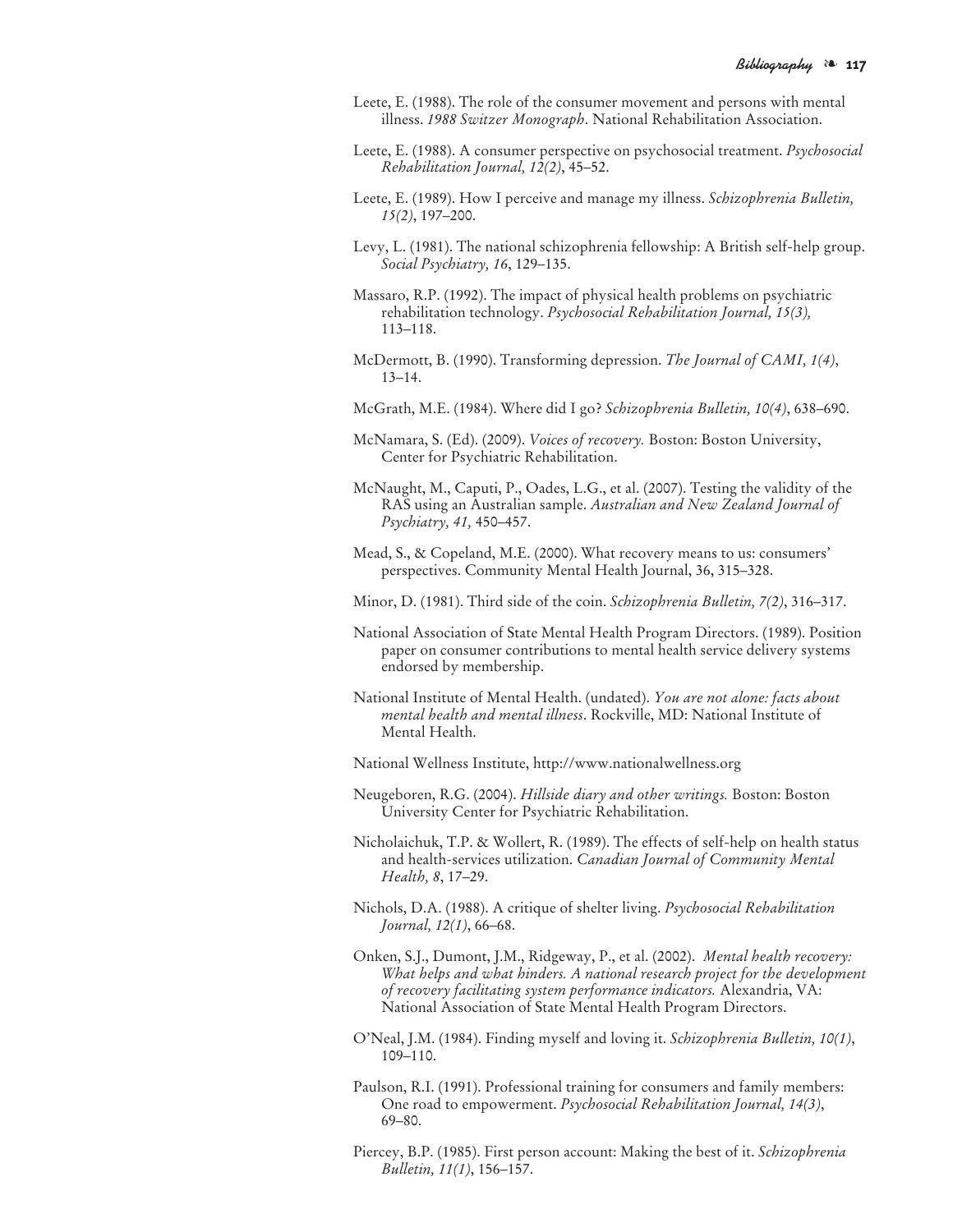- Powell, T. (1987). *Self-help groups and professional practice*. Washington, D.C.: National Association of Social Workers.
- Ralph, R.O. (2000). *Review of the recovery literature: a synthesis of a sample of recovery literature.* Alexandria, VA: National Association for State Mental Health Program Directors, National Technical Assistance Center for State Mental Health Planning.
- Rappaport, J. (1981). In praise of paradox: A social policy of empowerment over prevention. *American Journal of Community Psychology, 9(1)*, 1–5.
- Rappaport, J. (1985). The power of empowerment language. *Social Policy, 16(2),* 15–20.
- Research and Training Center on Community Living (1990). *Effective selfadvocacy: Empowering people with disabilities to speak for themselves.* Minneapolis Institute on Community Living.
- Resnick, S. G., Armstrong, M., Sperrazza, M., Harkness, L., & Rosenheck, R. A. (2004). A model of consumer-provider partnership: Vet-to-vet. (2004). *Psychiatric Rehabilitation Journal, 28*(2), 185-187.
- Resnick, S.G., Fontana, A., Lehman, A.F., et al. (2005). An empirical conceptualization of the recovery orientation. *Schizophrenia Research 75,* 119–128.
- Resnick, S. G. & Rosenheck, R. A. (2008). Integrating peer-provided services: A quasi-experimental study of recovery orientation, confidence, and empowerment. *Psychiatric Services, 59*(11), 1307.
- Ridgeway, P. (2001). Restorying psychiatric disability: learning from first person narratives. *Psychiatric Rehabilitation Journal, 24*(4), 335–343.
- Rogers, E.S., Chamberlain, J., Ellison, M.L., et al. (1997). A consumerconstructed scale to measure empowerment among users of mental health services. *Psychiatric Services, 48,* 1042–1047.
- Rogers, J.A. & Centifanti, J.B. (1988). Madness, myths, and reality: Response to Roberta Rose. *Schizophrenia Bulletin, 14(1),* 7–14.
- Ruocchio, P.J. (1991). The schizophrenic inside. *Schizophrenia Bulletin, 17(2),* 357–360.
- Segal, S.P., Silverman, C. & Temkin, T. (1991). Enabling, empowerment, and self-help agency practice. *Workshop on Consumer-Led Self-Help Services*, NIMH, Rockville, MD, March 6.
- Selye, H. (1974). *Stress without distress*. Philadelphia: Lippincott.
- Shaffer, M. (1982). *Life after stress*. New York: Plenum Press.
- Sherman, P.S. & Porter, R. (1991). Mental health consumers as case management aides. *Hospital and Community Psychiatry, 42(5)*, 494–498.
- Silverman, C., Segal, S., & Anello, E. (1989). Community and the homeless and mentally disabled: The structure of self-help groups. (Paper presented at 1987 American Psychological Association Annual Meeting in San Francisco). Berkeley, CA.
- Simon, B. (1990). Rethinking empowerment. *Journal of Progressive Human Services, 1(1)*, 27–37.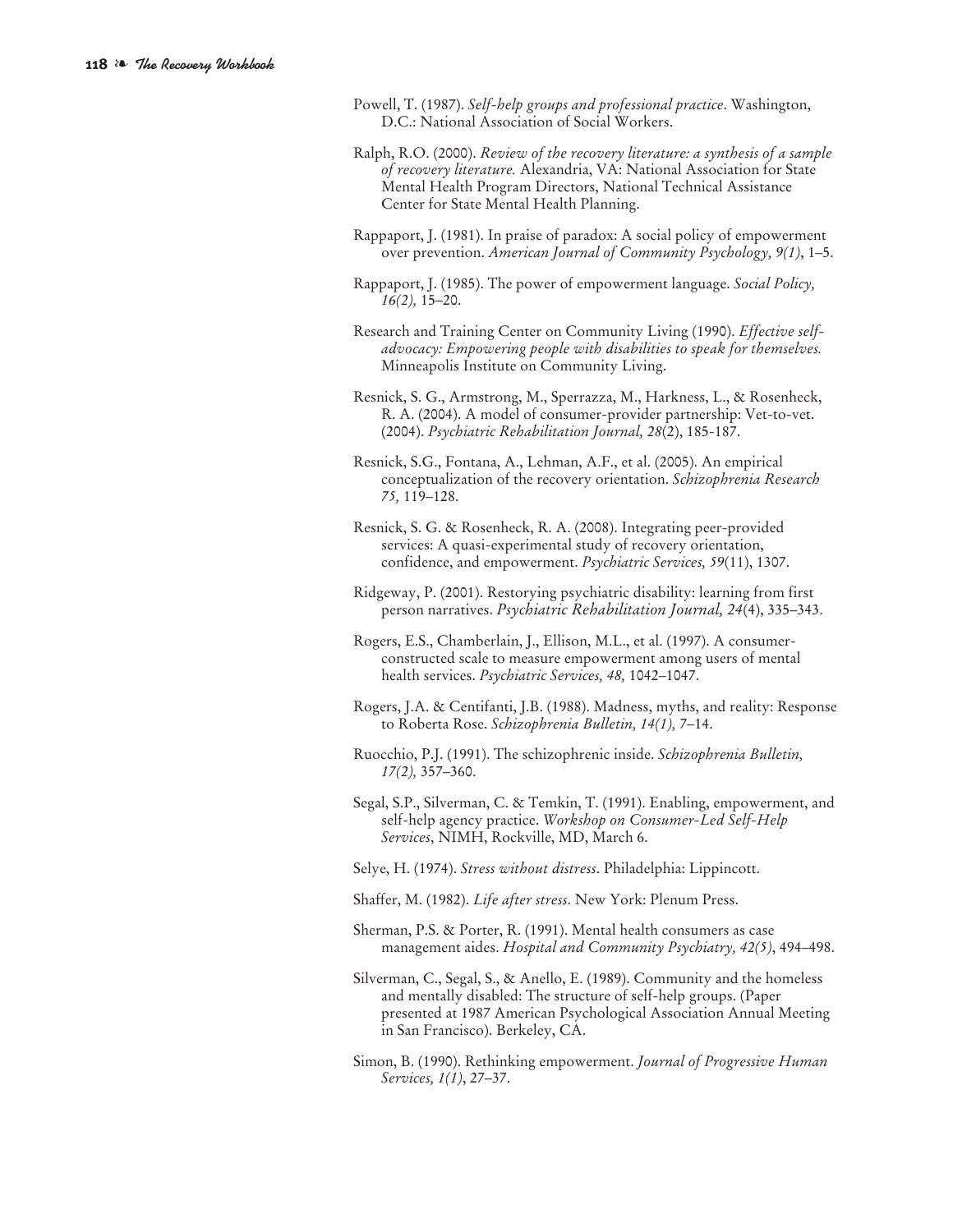- Skrinar, G.S., Hutchinson, D.S., & Williams, N. (1992). Exercise: An adjunct therapy for persons with psychiatric disabilities. *Medical Science, Sports, and Exercise, 24(5)*, 536, supplement.
- Smith, R.T. (1979). Disability and the recovery process: Role of social networks. In E.G. Jaco (Ed.). *Patients, physicians and illness* (pp. 218–226). New York: The Free Press.
- Spaniol, L. (1993). *Beyond stress management: A holistic approach*. Boston: Boston University, Center for Psychiatric Rehabilitation.
- Spaniol, L., Bellingham, R., Cohen, B., & Spaniol, S. (2003). *The recovery workbook 2: Connectedness.* Boston: Boston University, Center for Psychiatric Rehabilitation.
- Spaniol, L., Gagne, C., & Koehler, M. (1999). Recovery from serious mental illness: What it is and how to support people in their recovery. In R. P. Marinelli & A. E. Dell Orto (eds.). *The psychological and social impact of disability (fourth edition).* New York: Springer Publishing.
- Spaniol, L., Koehler, M., & Gagne, C. (Eds). (1997). *Psychological and social aspects of psychiatric disability.* Boston: Boston University, Center for Psychiatric Rehabilitation.
- Spaniol, L. & Koehler, M. (1993). *The experience of recovery*. Boston: Boston University, Center for Psychiatric Rehabilitation.
- Spaniol, L., Koehler, M., Hutchinson, D., & Restrepo-Toro, M. (1999). *Recuperando la esperanza—Libro práctico.* Boston: Boston University, Center for Psychiatric Rehabilitation.
- Spaniol, L. & Lannan, P. (1984). *Getting unstuck: Moving on after divorce*. New York: Paulist Press.
- Strauss, J.S. (1986). Discussion: What does rehabilitation accomplish? *Schizophrenia Bulletin, 12(4)*, 720–723.
- Strauss, J.S. (1992). The person—key to understanding mental illness: Towards a new dynamic psychiatry, III. *British Journal of Psychiatry, 161(suppl. 18)*, 19–26.
- Strauss, J.S., Hafez, H., Liberman, P. & Harding, C.M. (1985). The course of psychiatric disorder, III: Longitudinal principles. *American Journal of Psychiatry, 142(3)*, 289–296.
- Swarbrick, M. (March 1997). A wellness model for clients. *Mental Health Special Interest Section Quarterly, 20,* 1–4.
- Szasz, T.S. (1970). *The manufacture of madness*. New York: Harper Colothon Books, Harper and Row.
- Thompson, E.H. (1989). Recovery networks and patient interpretations of mental illness. *Journal of Community Psychology, 17*, 5–15.
- Torrey, E.F. (1988). *Surviving schizophrenia: A family manual. Revised edition*. New York: Harper and Row.
- Unzicker, R. (1989). On my own: A personal journey through madness and reemergence. *Psychosocial Rehabilitation Journal, 13(1)*, 71–77.
- Van Den Bosch, R.J., Van Asma, M.J.O., Rombouts, R. & Louwerens, J.W. (1992). Coping style and cognitive dysfunction in schizophrenic patients. *British Journal of Psychiatry, 161(suppl. 18)*, 123–128.